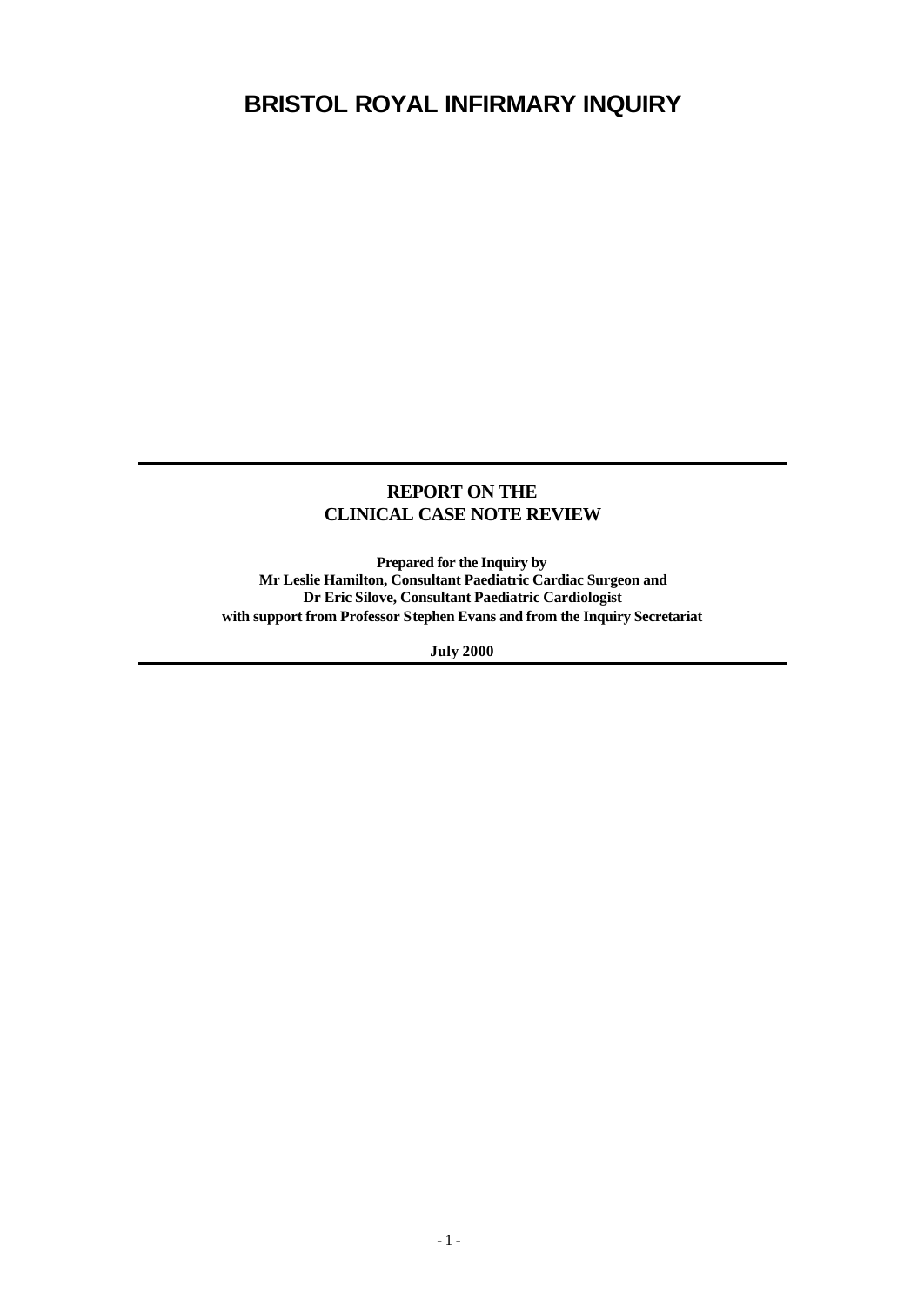# **CONTENTS**

|           |                                                                                   | Page |
|-----------|-----------------------------------------------------------------------------------|------|
|           | <b>Executive Summary</b>                                                          | 3    |
| Part I    | Introduction                                                                      | 5    |
| Part II   | The Review Process and Methodology                                                | 7    |
| Part III  | Review of Results from the Review of 80 cases                                     | 14   |
| Part IV   | Results of the Repeat Review Exercise                                             | 32   |
| Part V    | Results of the Requested Review Exercise                                          | 35   |
| Part VI   | Analysis of Formal Written Comments from<br><b>Bristol Clinicians and Parents</b> | 38   |
| Part VII  | Post Review comments from expert review<br>team co-ordinators                     | 42   |
| Part VIII | Assessment of Results from the CCNR                                               |      |
|           |                                                                                   |      |

| Annex A | Methodology                                                        | 49 |
|---------|--------------------------------------------------------------------|----|
| Annex B | <b>CESDI</b> Confidential Enquiries                                | 59 |
| Annex C | <b>Selection of Cases</b>                                          | 62 |
| Annex D | Adequacy for overall care and aspects of care,<br>by case reviewed | 66 |
| Annex E | How the clinical experts assessed adequacy                         | 70 |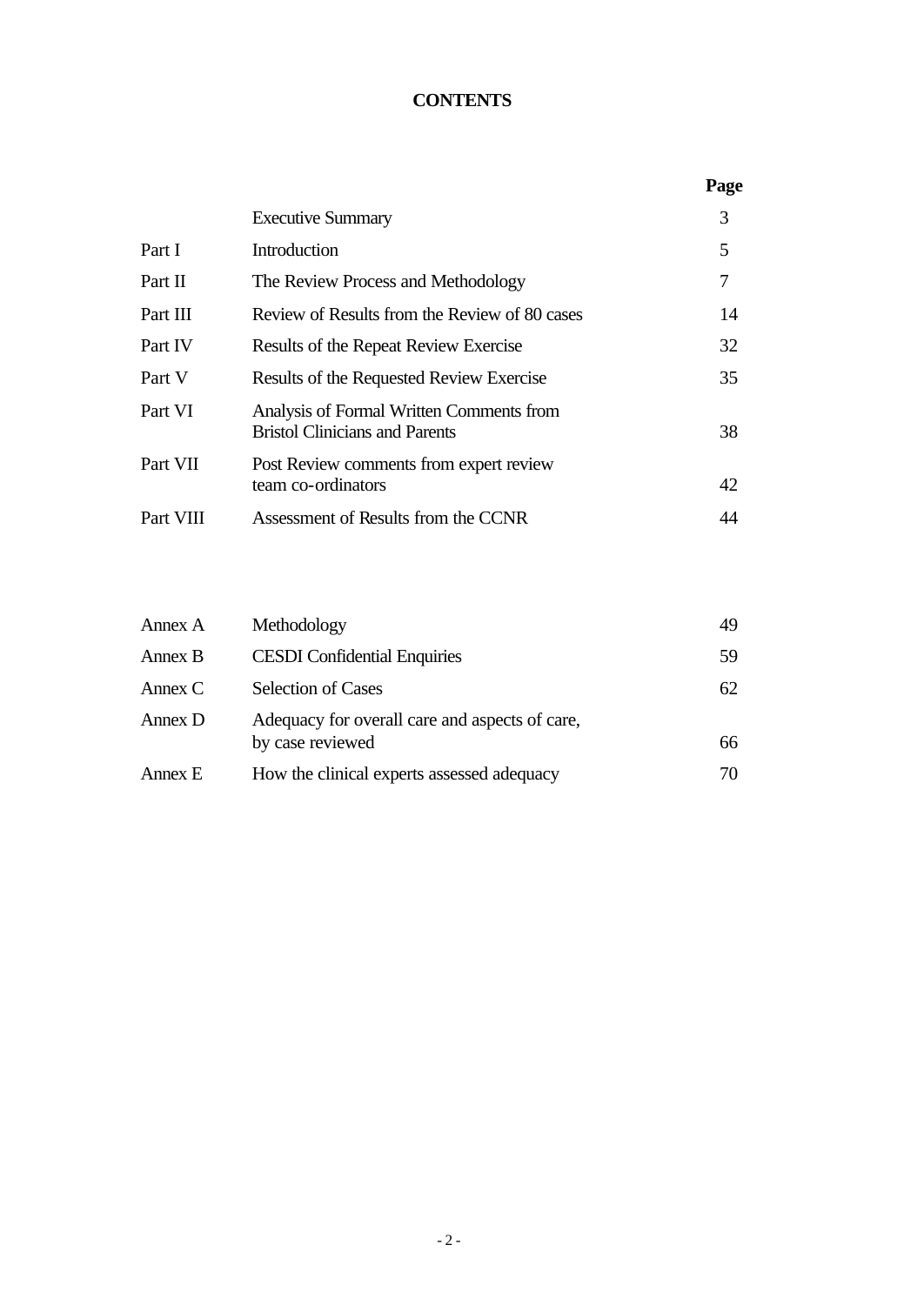## **EXECUTIVE SUMMARY**

- 1. This is the final report of the Clinical Case Note Review; it builds on the preliminary findings which were published by the Inquiry in November 1999.
- 2. The purpose of the Clinical Case Note Review was to assist the Inquiry's Panel in meeting its terms of reference "to make findings as to the adequacy of the service". The Review is only one of a number of sources of evidence and information available to the Inquiry on the matter of adequacy.
- 3. The Bristol Royal Infirmary Inquiry commissioned clinical experts to review a sample of cases of children who received paediatric cardiac surgery in Bristol between 1984 and 1995. The sample consisted of 80 cases of children who between them, underwent 98 procedures.
- 4. The sample of 80 cases was selected at random from over 1800 children who underwent either open or closed cardiac surgery at Bristol. The sample was deliberately structured to reflect the concerns which had led to the Inquiry. It included children who had died as well as those who were alive, but was weighted towards those who were younger, and those who had had open heart surgery. When due account is taken of this weighting, it is possible to generalise to the full group of paediatric cardiac patients in Bristol, from the results of the 80 cases reviewed.
- 5. Each set of notes case was reviewed by a multi-disciplinary team of clinical experts who were asked to assess, first, the adequacy of pre-operative, surgical and post-operative care and, second, the adequacy of the care overall.
- 6. Reports were prepared according to a standard form. The expert reviewers were asked to indicate whether care had been adequate, or less than adequate. Where care was thought to have been less than adequate, reviewers were asked to indicate whether the care might have had an impact on the outcome for the child. Reviewers were not asked to indicate if care was more than adequate – the focus was deliberately on identifying less than adequate care and understanding the possible reasons for it.
- 7. Families of the children included in the Review, and Bristol clinicians, were given the opportunity to comment on individual reviews in which they had an interest. These comments, plus a small number of further reviews at the request of parents or Bristol clinicians, were taken into account in the conclusions.
- 8. The results of the Review must be treated with caution. Clinical case notes do not contain all the relevant information about the care given to a child, albeit that they describe a great deal of what took place. Further, it is difficult to be confident about the relationship between less than adequate care, when it occurred, and the impact such care might have had on the outcome for the child.
- 9. In general terms, the review suggests that:
	- the care received by 70% of the children was adequate;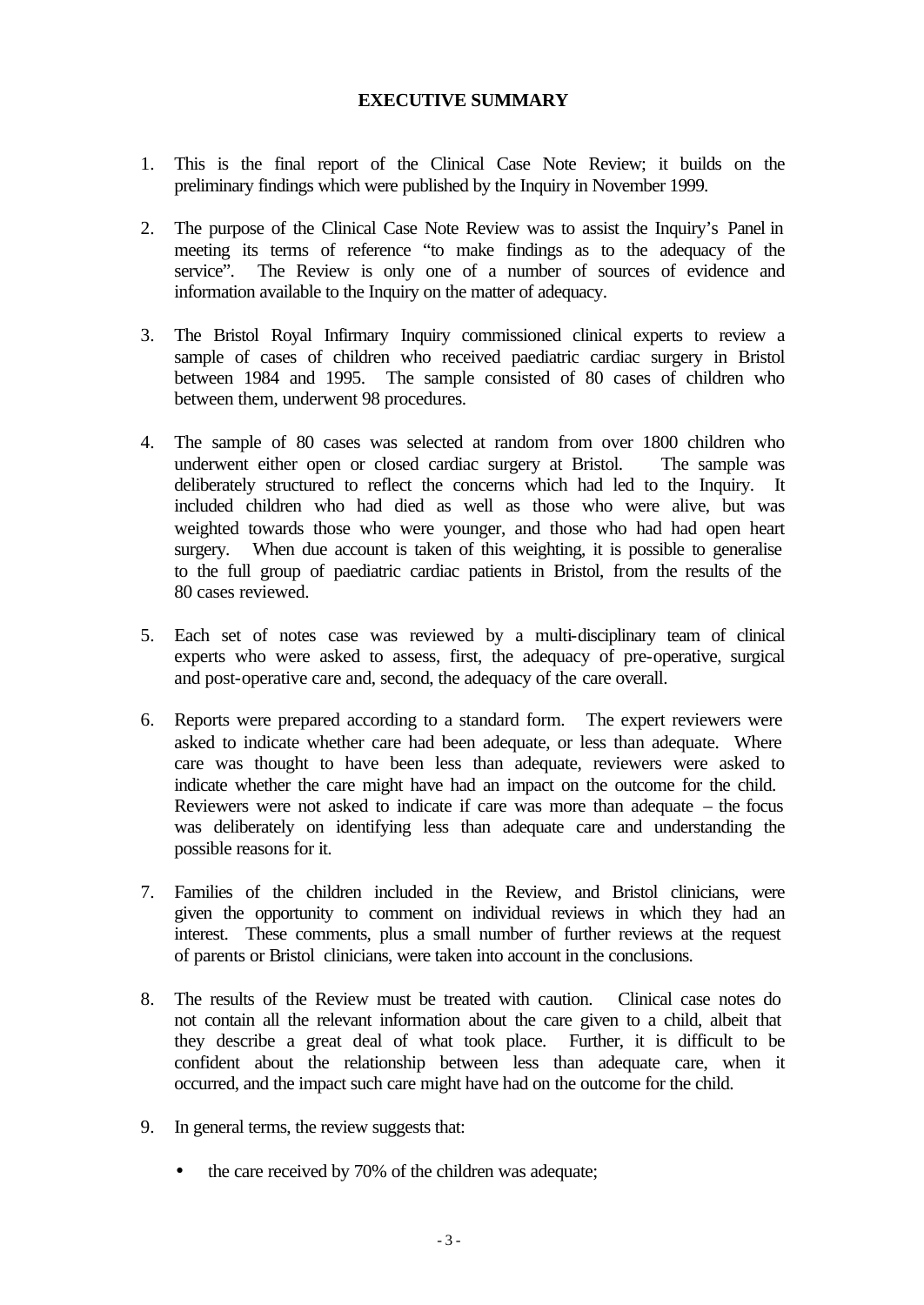- the care received by 30% of the children was less than adequate to different degrees. For just over 5% of all the children, it was considered that different management would reasonably be expected to have made a difference to outcome
- 11. Where care was considered by the review teams to be less than adequate, to whatever degree, certain key themes emerged consistently. These were:
	- shortcomings in the organisation of care;
	- delays between diagnosis and treatment;
	- shortcomings in the cardiological contribution to both pre-operative and post-operative care;
	- weaknesses in the conduct of surgery;
	- shortcomings in the organisation of the intensive care for children who had open heart surgery;
	- difficulties arising from delivering care across two sites;
	- shortage of resources in terms of personnel and equipment.
- 12. The Clinical Case Note Review suggests shortcomings in the overall organisation of paediatric cardiac surgical care in Bristol. It focuses criticism on the functioning of the clinical team and the infrastructure of the organisation, rather than on individual clinicians.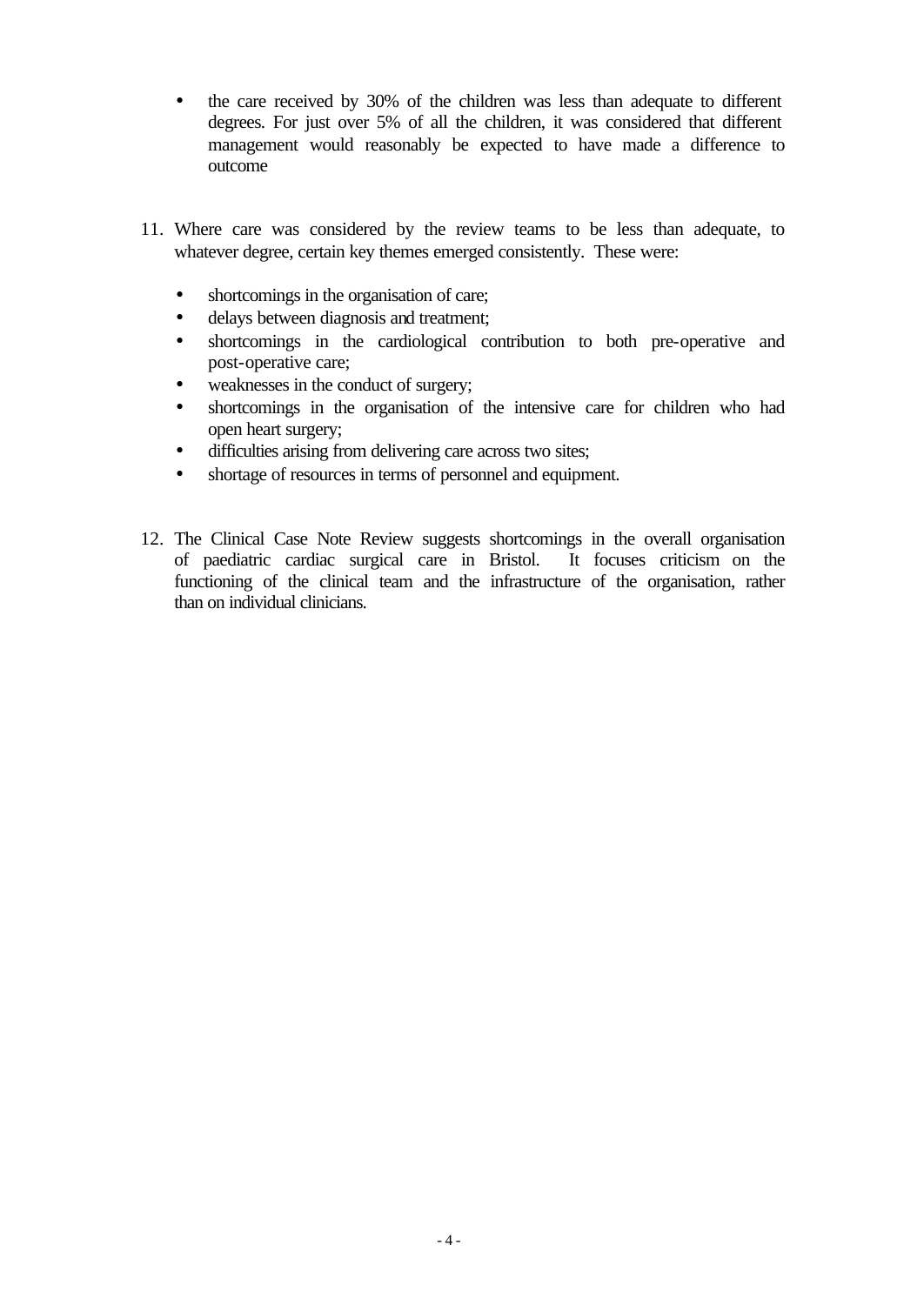# **Part I Introduction**

- 1. This is the final report of the Clinical Case Note Review (referred to as the CCNR) to the Inquiry Panel. **It is written, not as an academic paper, but as a general summary, intended to be accessible to a wide range of audiences.**  The purpose of the report is to place before the Inquiry Panel the results of the CCNR; to identify the strengths and weaknesses of the exercise, and to suggest what conclusions may be drawn from this work. It will ultimately be for the Inquiry Panel to determine what weight they attach to the CCNR in reaching their overall conclusions, in the light of all the other evidence presented to the Inquiry.
- 2. The purpose of the CCNR exercise is to provide the Inquiry Panel with a qualitative perspective on the adequacy of care in the Bristol paediatric cardiac surgical service between 1984 and 1995. The focus of the exercise is to consider a range of care across pre-operative, surgical and post-operative services, and to highlight the patterns of adequate and less than adequate care. The exercise was not designed to reach specific conclusions about individual cases.
- 3. It is important to re-emphasise that a wide range of evidence on the adequacy of care at Bristol is before the Inquiry Panel; the CCNR is but one source. Other sources include written and oral evidence; documents submitted to the Inquiry; expert evidence; examination of existing data sources and other externally commissioned work. The clinical experts undertaking the CCNR were aware of the purpose and context of the exercise.
- 4. Table 1 identifies the phases of the CCNR review and the work produced at each stage, all of which form the source materials for this report.

| <b>Stage of the CCNR</b><br>review process | <b>Activity</b>                                                                                                                                                                                                          | Outputs                                                                                 |
|--------------------------------------------|--------------------------------------------------------------------------------------------------------------------------------------------------------------------------------------------------------------------------|-----------------------------------------------------------------------------------------|
| Stage 1: July -<br>October 1999            | Review, by multi-disciplinary teams of expert<br>clinicians, of eighty sets of case notes, selected<br>as a stratified random sample. Completion of<br>CCNR report forms by expert teams.                                | Eighty CCNR report<br>forms                                                             |
| Stage 2: September-<br>October 1999        | Second review of fifteen sets of case notes<br>within the original eighty, to help assess the<br>methodology. Completion of CCNR report<br>forms by expert teams.                                                        | Fifteen CCNR report<br>forms (referred to in<br>this report as "repeat<br>reviews")     |
| Stage 3: October -<br>December 1999        | Circulation of CCNR report forms, and<br>invitation to submit formal written comments, to<br>(a) Parents who wished to see report form<br>(b) Bristol clinicians mentioned on report forms.                              | Formal written<br>comments                                                              |
| Stage 4: November<br>1999                  | Publication of CCNR Preliminary Report and<br>oral evidence before the Inquiry Panel.                                                                                                                                    | Preliminary Report and<br>oral evidence                                                 |
| Stage 5: December<br>1999-February 2000    | Invitation to Parents and Clinicians to request a<br>further review against a set of criteria.<br>Consequential further review of thirteen sets of<br>case notes and completion of CCNR report<br>forms by expert teams. | Thirteen CCNR report<br>forms (referred to in<br>this report as<br>"requested reviews") |

#### **Table 1. Stages of the CCNR Exercise**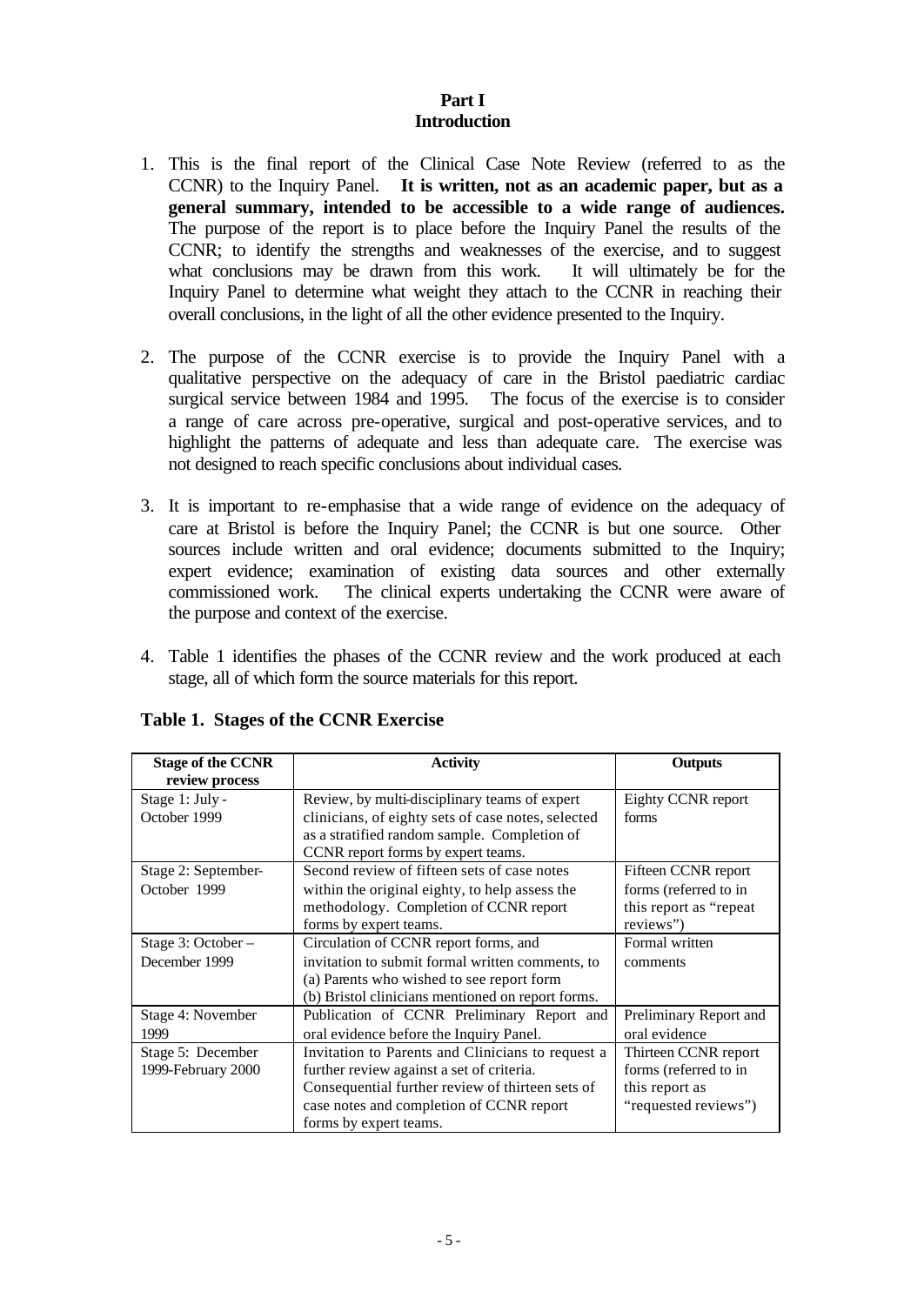| <b>Stage of the CCNR</b><br>review process | <b>Activity</b>                                                                                                                                                                                           | Outputs                                    |
|--------------------------------------------|-----------------------------------------------------------------------------------------------------------------------------------------------------------------------------------------------------------|--------------------------------------------|
| Stage 6: March 2000                        | Repeat of stage 3 for the thirteen requested<br>review report forms.                                                                                                                                      | Formal written<br>comments                 |
| At various stages<br>during the process    | Invitation to expert clinical review team leaders<br>and to team members to comment on their<br>overall findings and the particular clinical<br>considerations involved in assessing adequacy of<br>care. | Written comments<br>from expert clinicians |

**Table 1. Stages of the CCNR Exercise**

5. The report starts with an explanation of the methodology and the approach adopted. Then we deal separately with each of the categories of source material identified above. It is particularly important to take this approach with the various categories of CCNR report form. The eighty selected for the initial review carry a special significance because they are the product of a sampling process. We consider first, and in some detail, the results of the eighty reviews. Later, we look at the Repeat Review Exercise used to test the methodology of the overall process. We also examine the Requested Review Exercise, the stage at which additional reviews were undertaken at the request of Bristol clinicians or of parents. We also consider the themes arising from all the formal written comments. We then draw conclusions from the eighty reviews and consider whether the findings from these further sources strengthen or weaken the conclusions which may be drawn from the initial eighty reviews.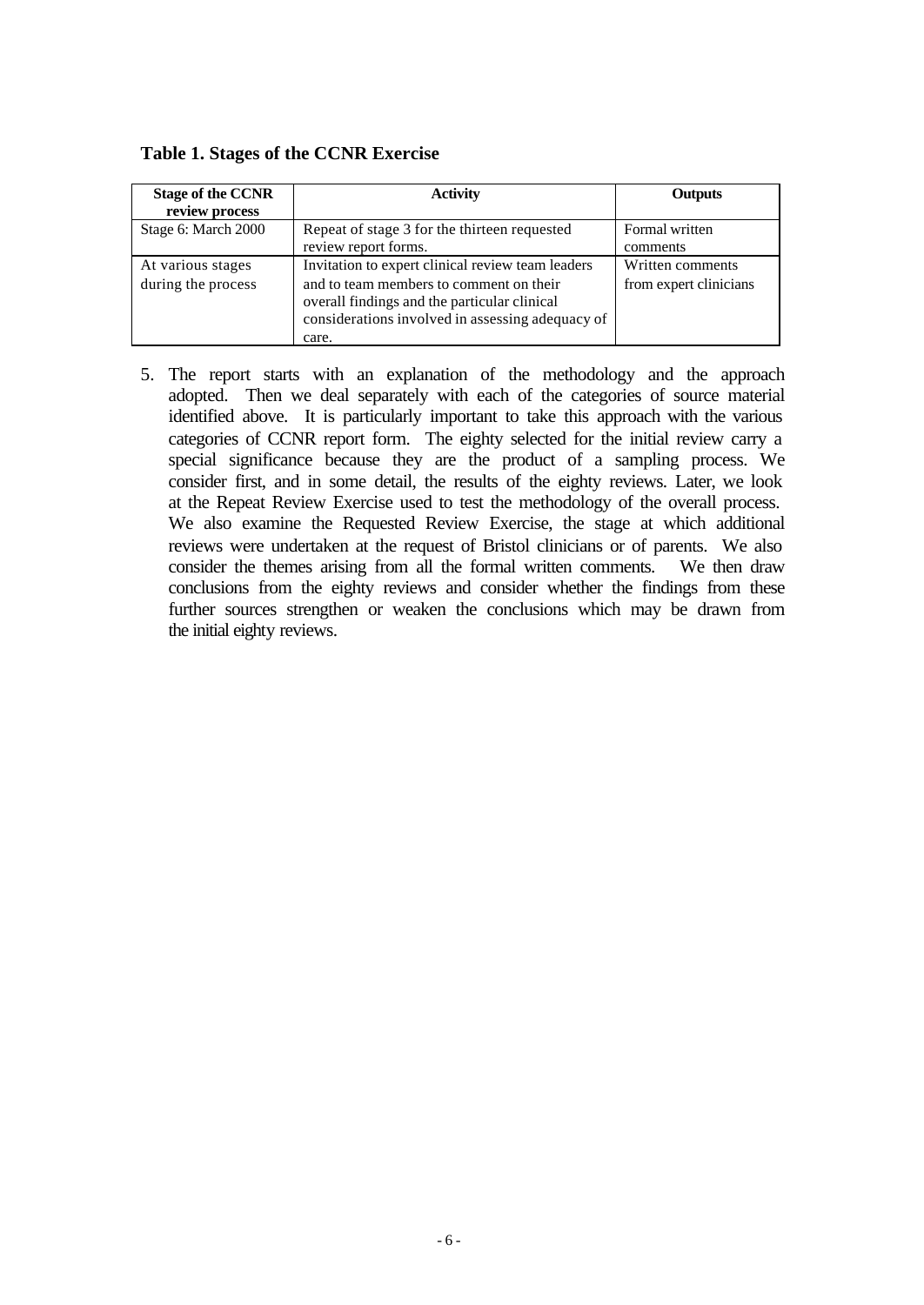#### **Part II The Review Process and Methodology**

## *Clinical Background*

- 6. In developing a methodology for the review of clinical case notes to inform an assessment of adequacy of care, the BRI Inquiry faced a unique challenge. There was no pre-existing methodology for such a major, retrospective review of the case notes of children who had been treated for congenital (meaning "born with") heart disease.
- 7. Certain features of the care process associated with paediatric heart surgery had to be allowed for within the methodology:
	- children who are born with heart disease need and receive care from many different nurses and doctors at any one time and over the years;
	- cardiologists and surgeons have a significant role in the care of children who have congenital heart disease. Many other clinicians and health-workers are also likely to be involved in a hospital care "episode", not least nurses, anaesthetists, perfusionists, pharmacists and probably physiotherapists. Sadly, if the child dies, a pathologist is also likely to be directly involved;
	- for a few children, a heart problem can be diagnosed, treated and indeed cured in one episode of care in hospital;
	- for many children though, the care process is complicated and may involve an initial diagnosis followed by a series of surgical procedures and other treatment over a period of years. A first operation may only be an initial operation in a plan of treatment;
	- children with heart defects who need heart surgery may have either "closed" heart surgery, (meaning that the heart or major arteries are operated on whilst the heart is still beating) or, "open" heart surgery, (meaning that the heart is stopped whilst the surgery takes place, and the child is supported by a heartlung bypass machine);
	- heart defects represent a spectrum of heart abnormalities. Even though diagnostic labels are given to individual children, no two children's hearts are identical. Thus the best operative management is not always clear, and surgeons and cardiologists always come together to discuss and agree a plan of treatment. There may be several options – both for the type of surgery and for its timing.
- 8. In addition, although children with heart disease may be seen by GPs and locally based paediatricians before and after surgery at a specialist centre, the Inquiry's terms of reference covered only the treatment at the Bristol Royal Infirmary (where open heart surgery took place) and the Bristol Royal Hospital for Sick Children (where closed heart surgery took place, and paediatric cardiology services were located). Thus the case review could concentrate only on the care given at Bristol and not that given to a child by the NHS as a whole.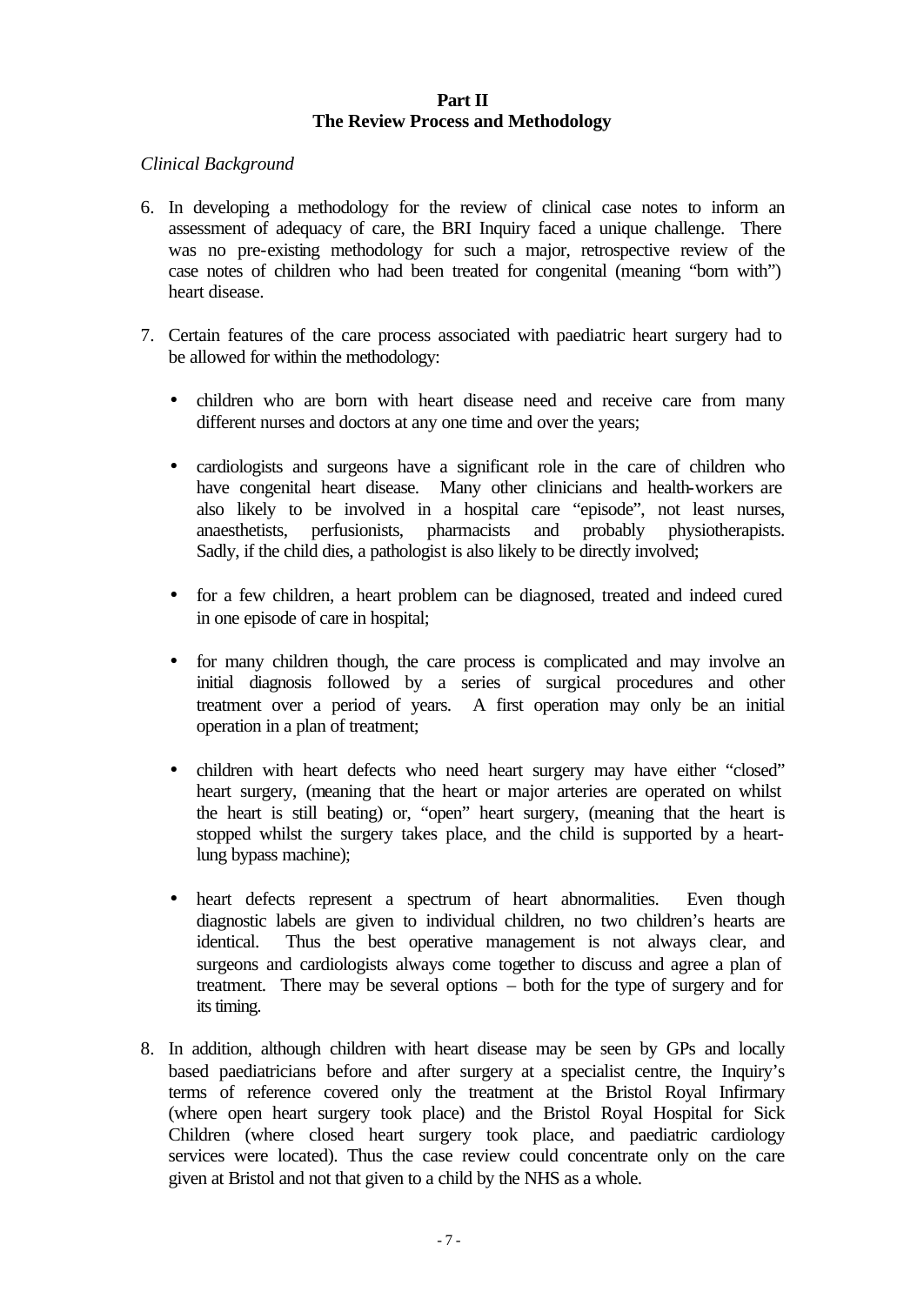- 9. These considerations led the Inquiry to reject the conventional case review approach used in clinical negligence cases, where a single specialist reviews the entire case notes and writes an expert opinion usually concentrating upon the allegations of failure at a particular stage of the process. Instead, the Inquiry sought to develop an approach which would reflect the involvement of a range of clinical specialists and the care pathway which includes diagnosis, pre-operative care, surgery itself and post-operative care.
- 10. The approach adopted by the Confidential Enquiry into Still Births and Infant Deaths (CESDI), which involves multi-disciplinary team review, consideration of a range of care aspects, and a standard report form proved a good starting point, and was the basis of the process for the pilot of the CCNR review in May 1999. Other strategies considered included a "blind" review; providing copies of the notes which did not reveal the outcome of each case; having only one member of the review teams aware of the outcome; providing information gradually so that one aspect of care could be discussed at a time; and mixing in casenotes from other units without revealing the source of any of the notes. For a variety of reasons, the Inquiry concluded that none of these approaches was practical or feasible. The CCNR methodology was based on what was required to assist the Inquiry meet its terms of reference and on what was feasible and practical given the availability of high level clinical expertise to undertake such an exercise.

# *The CCNR review methodology*

- 11. The review methodology<sup>1</sup> was developed by a multi-disciplinary group of clinical experts to the Inquiry. Its key features were:
	- each case of a child in the sample was reviewed by a multi-disciplinary team of clinicians drawn from the Inquiry's Expert Group, rather than by a single expert, and the experts met together to discuss each child's case;
	- the review teams were asked to make assessments as to the adequacy of care delivered in Bristol, based on their interpretation of standards at the time, using a selection of Bristol clinical records. The teams were not asked to consider the care given by GPs, or by other NHS hospitals, to children in the sample.
	- the experts on each team comprised a paediatric cardiac surgeon, a paediatric cardiologist, a paediatric anaesthetist, a paediatric pathologist, and either a paediatric intensive care nurse or a paediatric nurse;.
	- the teams were asked to give a grade for overall adequacy of care, as well as grades for thirteen individual aspects of care grouped under pre-operative care (six aspects), surgical care (three aspects), post-operative care (three aspects) and post-mortem if one took place;

l

<sup>&</sup>lt;sup>1</sup> See Annex A "Methodology" for further details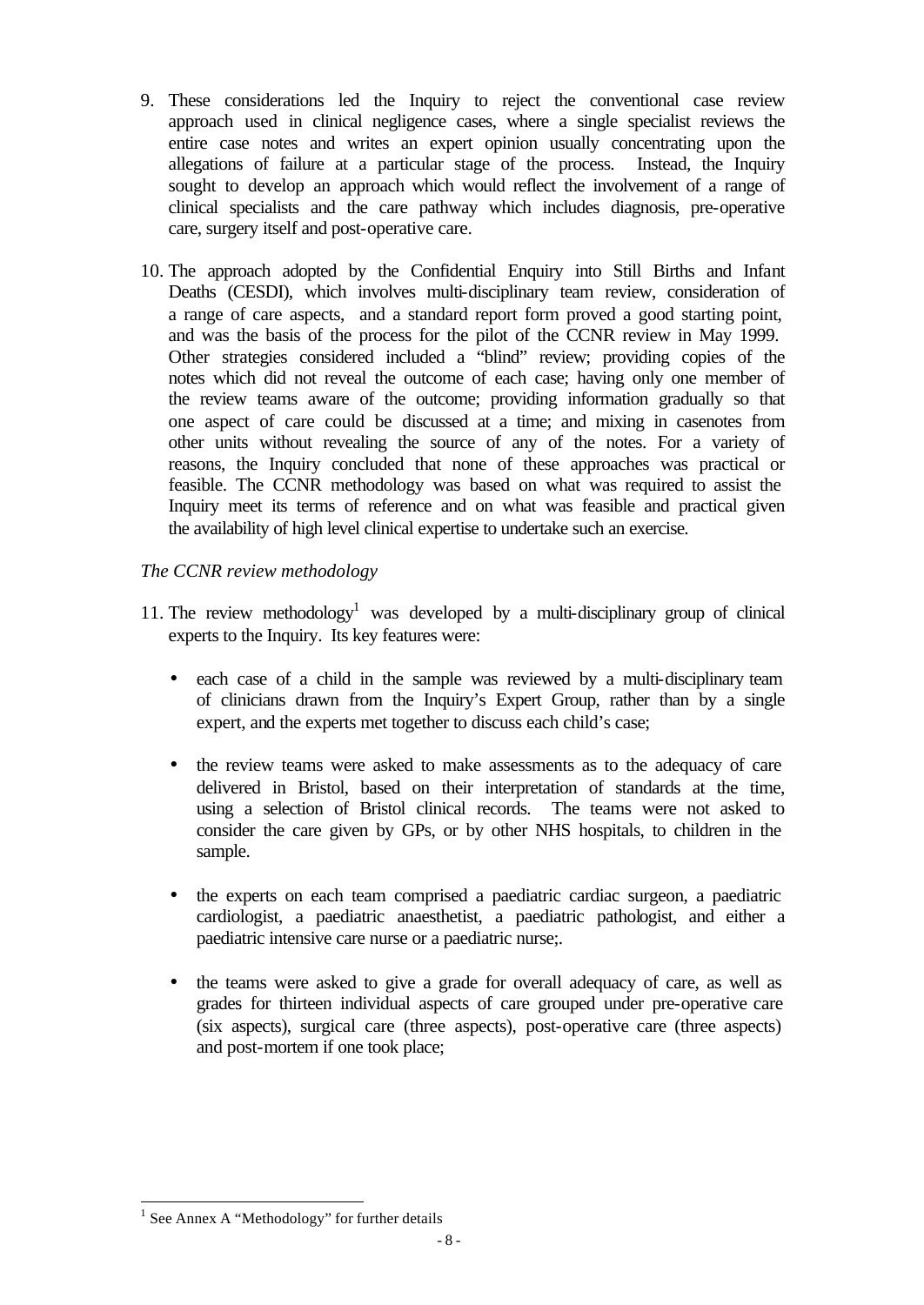• four possible grades could be assigned to care overall and to individual aspects of care:

> *4 – Adequate; 3 – Less than adequate, but different management would have made no difference to outcome; 2 – Less than adequate; but different management might have made a difference; 1 – Less than adequate; but different management would reasonably be expected to have made a difference to outcome.*

In addition, the reviewers could assign an "X" if they decided there was insufficient information on which to base a view.

• no CCNR report form was to be made public without the consent of the family whose child's case note were reviewed. Every effort was made to contact the families of children in the sample, to explain the process, and to seek families' views on and consent for publication of CCNR report forms.

#### *Selection of cases for review*

l

- 12. Eighty cases were selected for review comprising forty children who had died within thirty days of their last surgical procedure (of whom six had closed heart surgery, and thirty four open heart surgery) and forty children who were alive at thirty days after their last surgical procedure (again, of whom six had closed heart surgery and thirty four open heart surgery).  $2$
- 13. The case notes reviewed were selected from amongst the notes of the 1827 children known to the Inquiry to have had open or closed heart surgery in Bristol between 1984 and 1995. The case notes of all these children were eligible for inclusion in the CCNR<sup>3</sup>.
- 14. The Inquiry decided to select a stratified random sample so that those who had open-heart surgery, those who were younger and those who died where more likely to be included in the sample. This decision was taken to reflect the concerns which had led to the Inquiry. Full details of the sample are given in Annex B. Tables 2a and 2b provide a summary of the types of case in the dataset, and the types of case in the sample.

 $2$  Three children who were alive thirty days after their last surgical procedure, died much later. For the purposes of this report, we take the child's status 30 days after surgery; thus these three children are included in the "alive" group.

<sup>&</sup>lt;sup>3</sup> See Annex B "Selection of Cases for Clinical Review" for further details.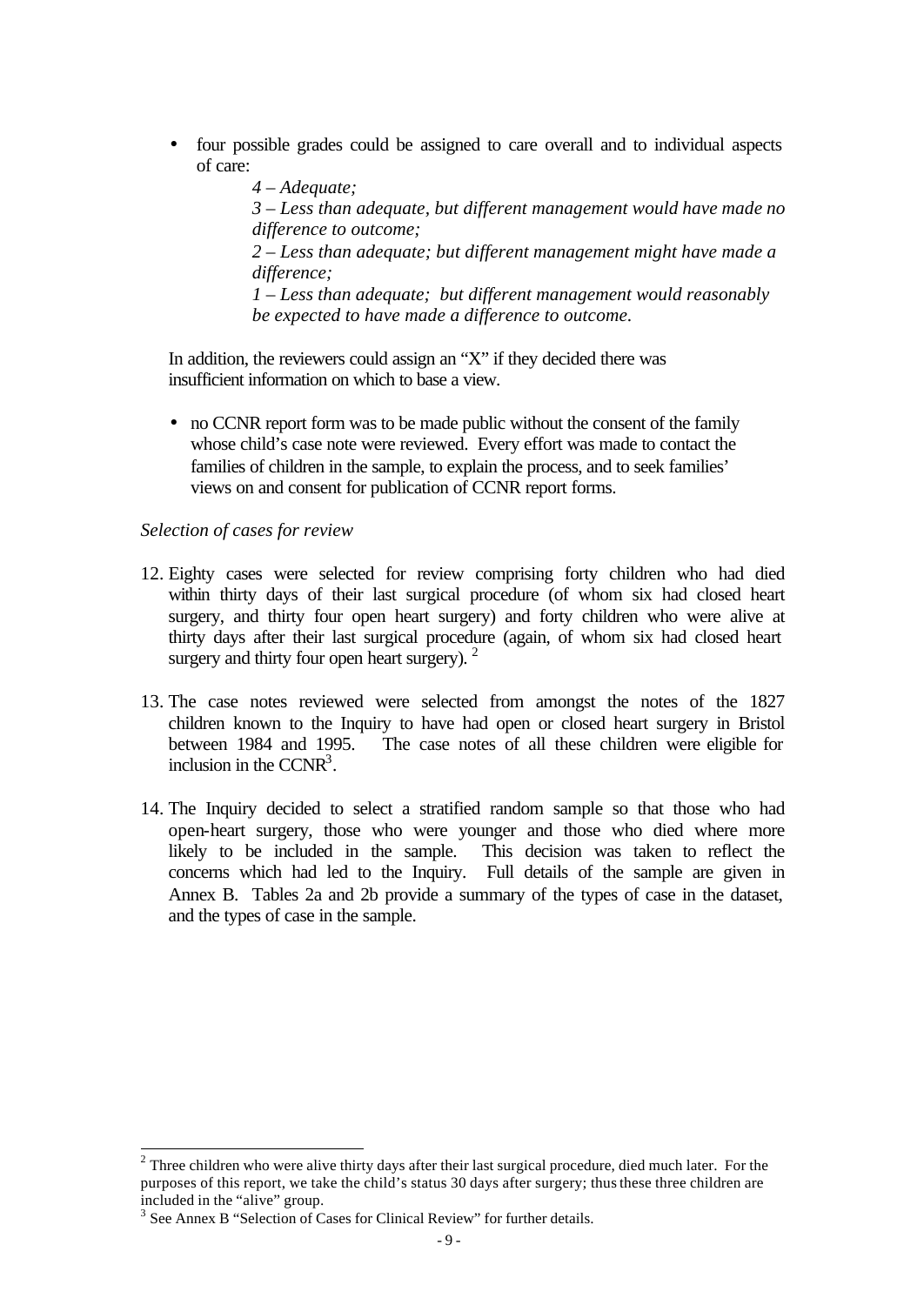# **Table 2a - Number of cases in the CCNR, as derived from the 1827 records of Bristol paediatric cardiac surgery children***.*

|                                                                                          |             | Type of Surgery: Open (total 1290)   |             |                |              |                               | Type of Surgery: Closed (total 537) |              |              |
|------------------------------------------------------------------------------------------|-------------|--------------------------------------|-------------|----------------|--------------|-------------------------------|-------------------------------------|--------------|--------------|
|                                                                                          | Age:        | under 1<br>Year                      |             | $1 - 15$ years | Age:<br>year | under 1                       | 1 - 15 years                        |              |              |
|                                                                                          |             | <b>Status 30 days after surgery:</b> |             |                |              | Status 30 days after surgery: |                                     |              | <b>TOTAL</b> |
|                                                                                          | <b>Died</b> | <b>Alive</b>                         | <b>Died</b> | <b>Alive</b>   | <b>Died</b>  | <b>Alive</b>                  | <b>Died</b>                         | <b>Alive</b> |              |
| <b>Number</b><br>in<br>Sample:                                                           | 27          | 27                                   | 7           | $\overline{7}$ | 5            | 5                             | $\mathbf{1}$                        | 1            | 80           |
| <b>Number</b><br>of<br>patients<br>overall:                                              | 147         | 504                                  | 49          | 590            | 44           | 260                           | 3                                   | 230          | 1827         |
| Sample<br>$\mathbf{a} \mathbf{s} \mathbf{a}$ %<br>of<br>patients<br>in each<br>category: | 18%         | 5%                                   | 14%         | 1%             | 11%          | 2%                            | 33%                                 | 0.4%         | 4%           |

## **Table 2b - How the sample was weighted from three perspectives: (1) for type of surgery, (2) for outcome (in terms of mortality) and (3) for age.**

| (1)                                                       | <b>Bristol Paediatric Cardiac</b>                                   | <b>CCNR</b> Sample                        |  |  |  |
|-----------------------------------------------------------|---------------------------------------------------------------------|-------------------------------------------|--|--|--|
|                                                           | Surgery cases - $1827 = 100\%$                                      | cases - $80=100%$                         |  |  |  |
| Type of surgery:                                          |                                                                     |                                           |  |  |  |
| Open heart                                                | 1290 (71%)                                                          | (85%)<br>68                               |  |  |  |
| Closed heart                                              | 537 (29%)                                                           | 12 (15%)                                  |  |  |  |
| (2)                                                       | <b>Bristol Paediatric Cardiac</b><br>Surgery cases - $1827 = 100\%$ | <b>CCNR</b> Sample<br>cases $-80 = 100\%$ |  |  |  |
| <i>Outcome 30 days after surgery:</i>                     |                                                                     |                                           |  |  |  |
| Child had died                                            | 243 (13%)                                                           | $(50\%)$<br>40                            |  |  |  |
| Child was alive                                           | 1584 (87%)                                                          | $(50\%)$<br>40                            |  |  |  |
| (3)                                                       | <b>Bristol Paediatric Cardiac</b>                                   | <b>CCNR</b> Sample                        |  |  |  |
|                                                           | Surgery cases - $1827 = 100\%$                                      | cases - $80 = 100\%$                      |  |  |  |
| Age of child at time of main (ie most complex) procedure: |                                                                     |                                           |  |  |  |
| Under 1 year                                              | 955 (52%)                                                           | $(80\%)$<br>64                            |  |  |  |
| Between 1 and 15 years                                    | 872 (48%)                                                           | $(20\%)$<br>16                            |  |  |  |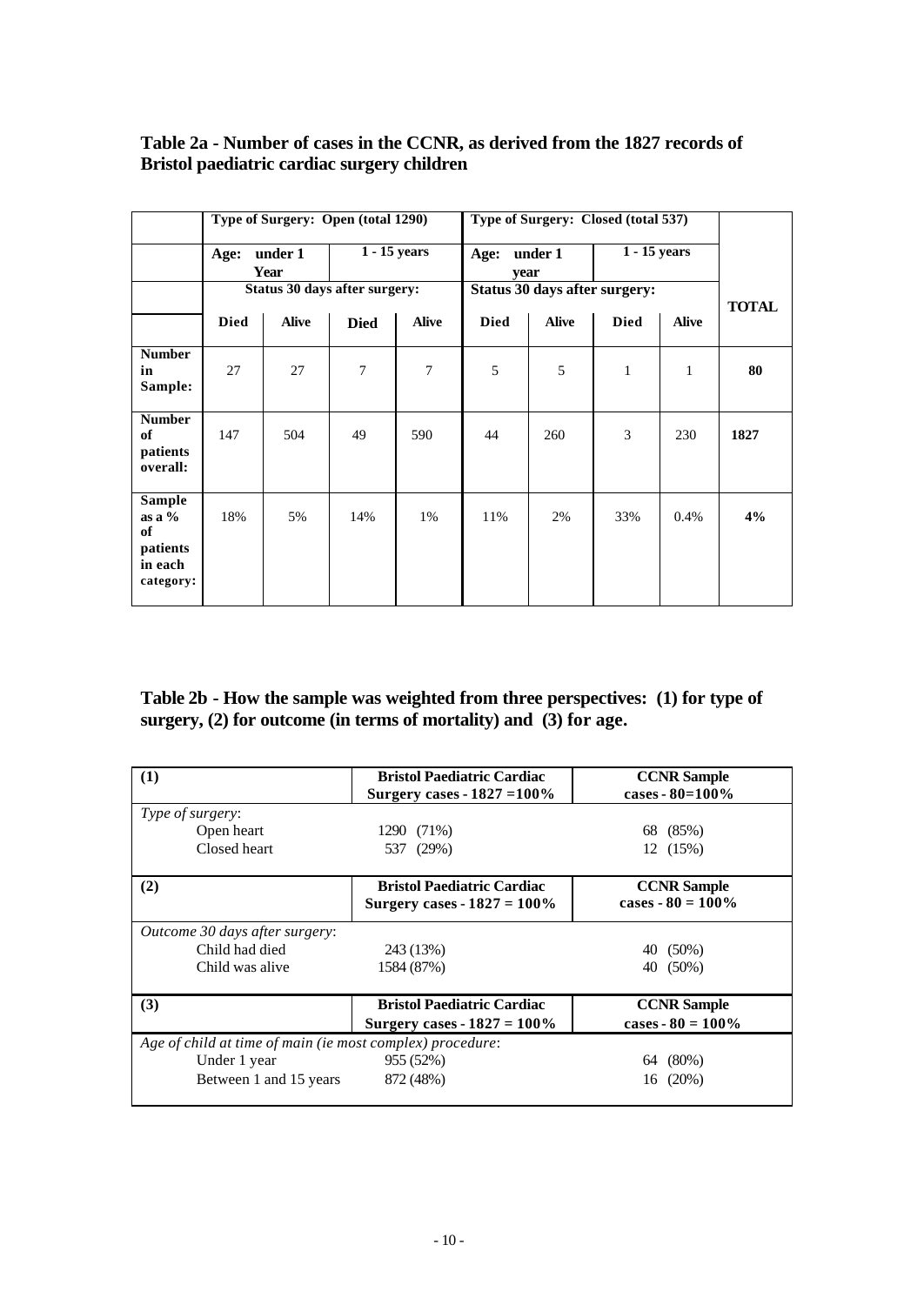- 15. Fifteen cases were reviewed twice, at the time of the original exercise, to help assess the methodology. All reviewers were aware this would be part of the process; the exact cases reviewed twice were and remain unknown to the reviewers.
- 16. Thirteen cases<sup>4</sup> were subject to a review in response to applications to the Panel from parents or clinicians. The reviewers who undertook these reviews were aware that they were conducting a further review, but they were and remain unaware of the arguments put to the Panel for the further review.

*Interpreting the adequacy of care*

- 17. In the paper entitled "The Inquiry's Approach to the Assessment of the Adequacy of Paediatric Cardiac Surgical Services", published in July 1999, the Inquiry set out a description of the CCNR exercise. The Inquiry's approach to the review of clinical notes has been deliberately qualitative and acknowledges that, for most of the years 1984-1995, there were no clearly set down, nationally agreed standards for paediatric cardiac surgical services. Therefore, the members of each review team were asked, as far as possible, to apply their best clinical judgement drawing on their understanding and knowledge of professional standards at the time at which the care was delivered. The teams were made aware that, although consensus was desirable, there was no need, nor any requirement, for consensus in every case. It is striking that, in the event, in only four out of eighty cases were review teams unable to come down firmly with a single grade for the overall adequacy of care (four cases were given an overall grade of 2/3).
- 18. After the initial report on the CCNR in November 1999, the Inquiry sought more information from the clinical experts who had undertaken the reviews on the considerations they had brought to bear during their review meetings in determining whether care was adequate or less than adequate. Initially, one clinician from each specialty was asked to give a written view which was subsequently circulated to other clinicians in that specialty for comment and additional contributions. A synthesis of responses, by specialty, is at Annex E.

# *Discussion of methodology*

19. From the outset, the Inquiry has been open about the strengths and weaknesses of the exercise. Its strengths lie in the scope and depth and the level of expertise brought to bear. This is the first time that clinical experts have reviewed a sample of cases, drawn from virtually all the paediatric cardiac activity at Bristol over a twelve year period. It is also the first time, to our knowledge, that such an exercise has been undertaken by multi-disciplinary teams of clinicians, rather than by individual specialists, and looking across a range of care, rather than at particular specialties.

 4 The thirteen cases approved for requested review did not include any of those cases which had been the subject of a repeat review.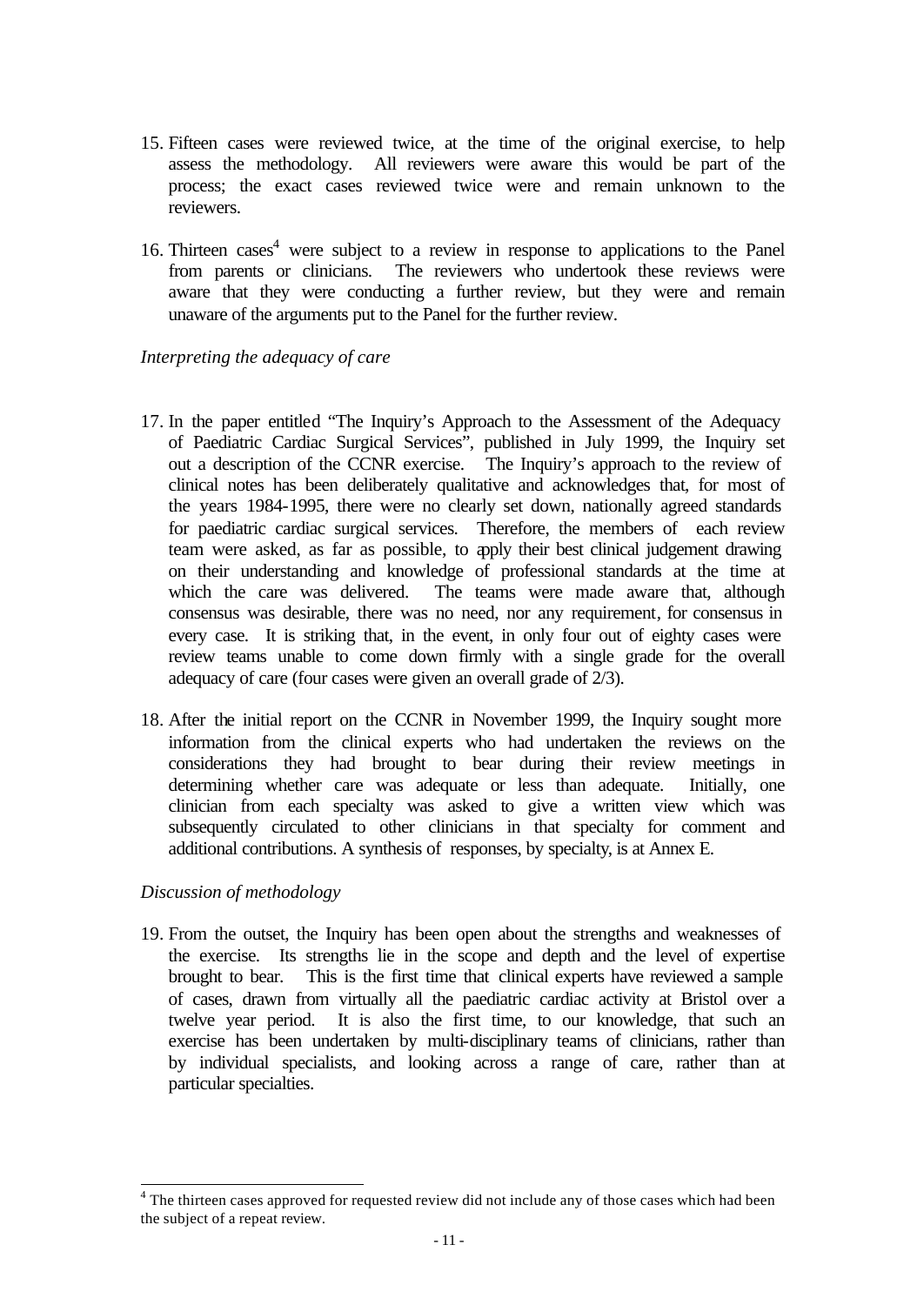20. The possible weaknesses acknowledged thus far still apply. The CCNR was, overtly, an exercise to review what were known by the experts to be *Bristol* notes, and it must be recognised that reviewers could, unconsciously, bring some subjective bias and hindsight into play. Being aware of such influences is one way of guarding against them. Also, the notes did not conceal the eventual outcome for the child. It would have been impractical, in the time available, to conceal the origin of the notes or the outcome for the child. In addition, the absence, for most of the period, of formal, published standards for paediatric cardiac surgical care made interpretation of adequacy a difficult challenge for the review teams.

## *Interpretation of Results*

- 21. As with any exercise of this type, it is very important to interpret the results within the context of the methodology and its limitations.
- 22. The results of the CCNR can be viewed from two perspectives. First, the eighty case reviews reveal a range of qualitative insights about specific aspects of the adequacy of care given to a cross section of children with a range of conditions over a twelve year period. Second, because the sample is fair and statistically valid, it is possible to draw some wider conclusions about the adequacy of care given to all 1827 children. But any such conclusions must take full account of the weighting in the sample. As those at highest risk and those who died were included preferentially, then it is important to realise that it leads to distortion if this is not taken into account.<sup>5</sup>
- 23. The Review was designed to assess whether care had been "adequate" or "less than adequate", with grades of "less than adequate" care assigned according to the perceived impact of the care on outcome.<sup>6</sup> For the cases of children who were alive at thirty days, one would expect a tendency to grade the care as adequate, as different management could not have improved on outcome. It is equally selfevident that in a case of death or disability, scrutiny of adequacy of care is likely to be more critical. Given these tendencies, it must be of particular interest to note from this exercise those aspects of care which were graded as less than adequate for children who had a good outcome; and, those aspects of care graded as adequate for those children who were not alive thirty days or who experienced disability after surgery.
- 24. Reviewers knew from the outset that each CCNR report form would be treated as expert evidence to the Inquiry, and eventually be made public, subject to the permission of the family concerned. They were also informed that report forms would be shown to those with a direct interest in the care of a child, for formal written comment. The finished review report forms were completed according to guidance issued to review teams. In all, ninety-eight procedures on eighty children were considered separately. In a very small number of cases, the reviewers gave a single report on several procedures. For the purposes of this overview, we have treated the grades and comments as though they are reports on single procedures.

 5 See Tables 2a and 2b

<sup>6</sup> See Page 9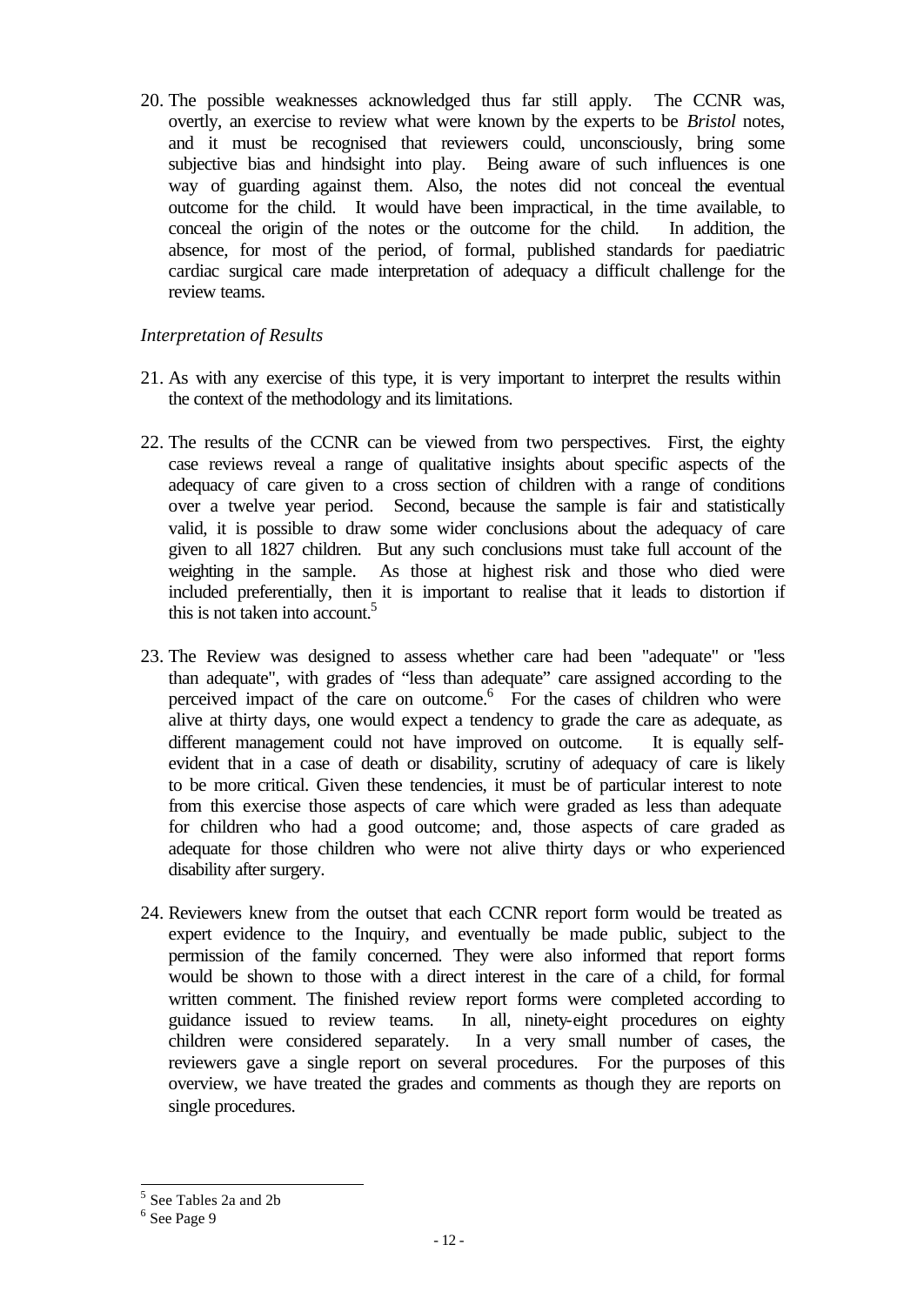25. Review groups did not always provide comments to explain their reasoning as to why care was less than adequate. With hindsight, additional comments might have helped to give a more full understanding of the reasons behind a given overall grade, particularly in those few cases where there seemed on first sight to be a discordance between the overall grade and the grades given to individual aspects of care. Clearly, this is not simply a mathematical relationship; groups were making judgements about whether management of the care of the child, overall, would have made a difference to outcome. In some cases reviewers may have considered that only one aspect of care, given its importance to the eventual outcome, determined the overall grade. It is suggested that in any future studies of this type, review groups should be encouraged to make full use of the comments sections.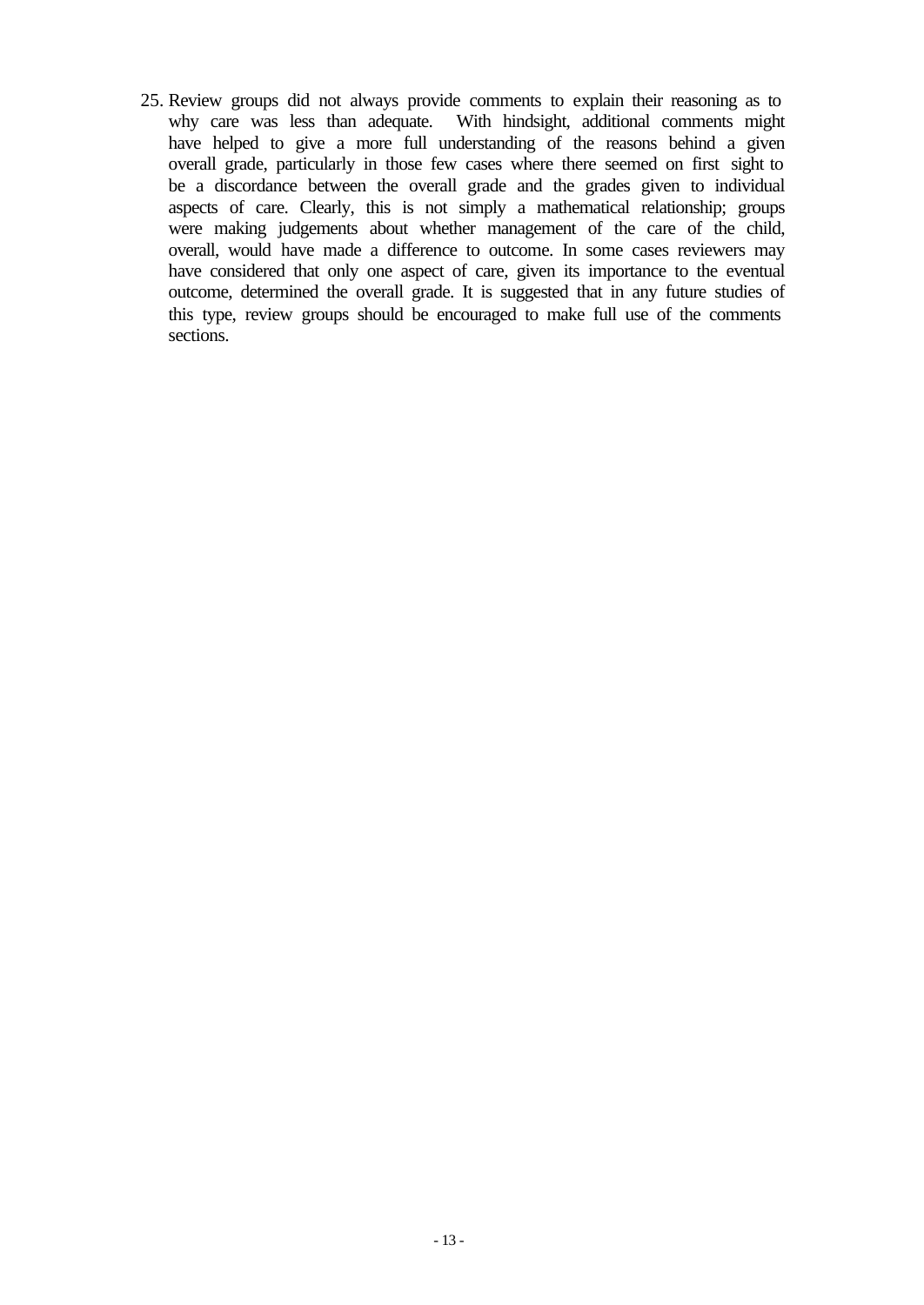# **Part III Review of Results from the Review of 80 cases**

The analysis of results is in four parts:

- A. Results overall
- B. Summary of results from the sample of 80 cases
- C. Results from the sample by overall grade 1-4
- D. Results from the sample by aspect of care

#### **A. Results overall**

#### **Distribution of overall grades for adequacy of care, (a) for the sample (b) extrapolated to all patients known to the Inquiry to have received paediatric heart surgery between 1984 and 1995**

|  |  | Table 3a. for the sample of 80 cases |  |
|--|--|--------------------------------------|--|
|--|--|--------------------------------------|--|

| <b>Adequacy</b><br>(Overall Grade for<br><b>Adequacy</b> ) | <b>Frequency</b><br>(No. of children in<br>sample assigned this<br>grade) | Percent<br>(% of children<br>assigned this grade) | <b>Cumulative %</b> |
|------------------------------------------------------------|---------------------------------------------------------------------------|---------------------------------------------------|---------------------|
|                                                            | 13                                                                        | 16                                                | 16                  |
| 2                                                          | 11                                                                        | 14                                                | 30                  |
| 2/3                                                        | $\overline{4}$                                                            | 5                                                 | 35                  |
| 3                                                          | 13                                                                        | 16                                                | 51                  |
| 4                                                          | 39                                                                        | 49                                                | 100                 |
| Total                                                      | 80                                                                        | 100                                               |                     |

#### **Table 3b. Extrapolated to the Bristol paediatric heart patients as a whole**

| <b>Adequacy</b><br>(Overall Grade for<br>Adequacy) | Frequency | Percent | <b>Cumulative %</b> |
|----------------------------------------------------|-----------|---------|---------------------|
|                                                    | 101       | 5.5     | 5.5                 |
| 2                                                  | 69        | 4       | 9.5                 |
| 2/3                                                | 20        | 1       | 10.5                |
| 3                                                  | 345       | 19      | 29.5                |
| $\overline{4}$                                     | 1294      | 70.5    | 100                 |
| Total                                              | 1829      | 100     |                     |

Note to Table 3b: The numbers in the column entitled "frequency" should not be taken as precise values, but as estimates. The have been calculated by re-weighting each of the eighty cases individually according to the original probability of that case being selected. Annex B, Note 1, makes it clear how this was done. This process can result in an estimate not being a whole number. For presentation, the numbers are rounded to the nearest whole number, hence the total of 1829 is an approximation to the original total of 1827.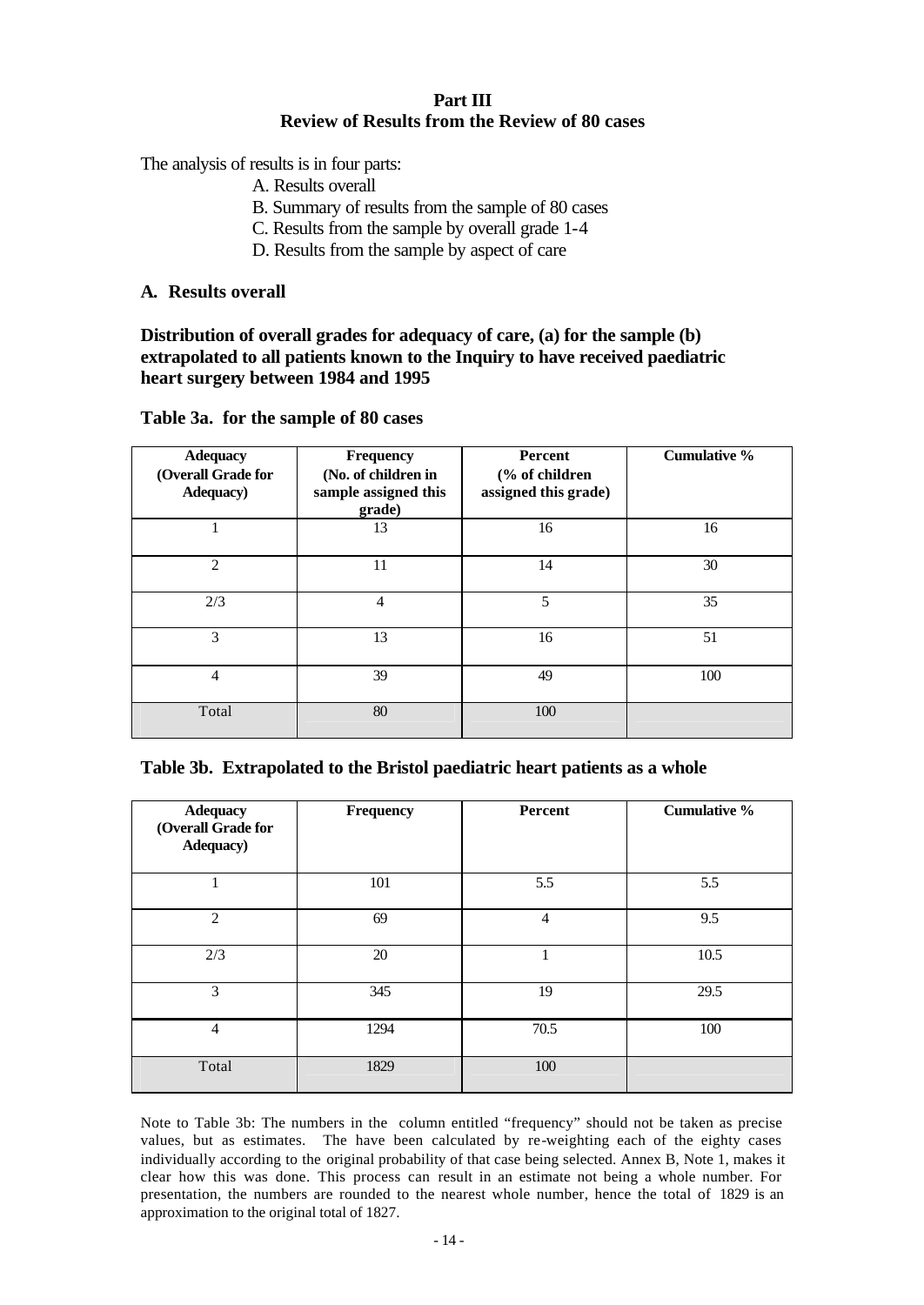26. Table 3a shows the distribution of results for the sample of 80 cases. The sample was deliberately structured to include a larger number of children who died, children who had surgery under one, and children who had open heart surgery. The pattern of results from the sample can only properly be understood when set in the context of all the children who are known to have had paediatric heart surgery at Bristol. Table 3b, shows the results of the sample, re-weighted and extrapolated to the Bristol paediatric heart surgery patients as a whole. From this table, it can be estimated that the care given to just over 70% of all children was adequate, and that given to around 30% was less than adequate to varying degrees (grades 1-3). On a raw interpretation, the results would seem to suggest that the care given to just over 9% of the children was such that different care might have or would reasonably be expected to make a difference to outcome (grades 1 and 2). The text which follows in this report seeks to set these initial results in the context of the strengths and weaknesses of the review exercise as a whole.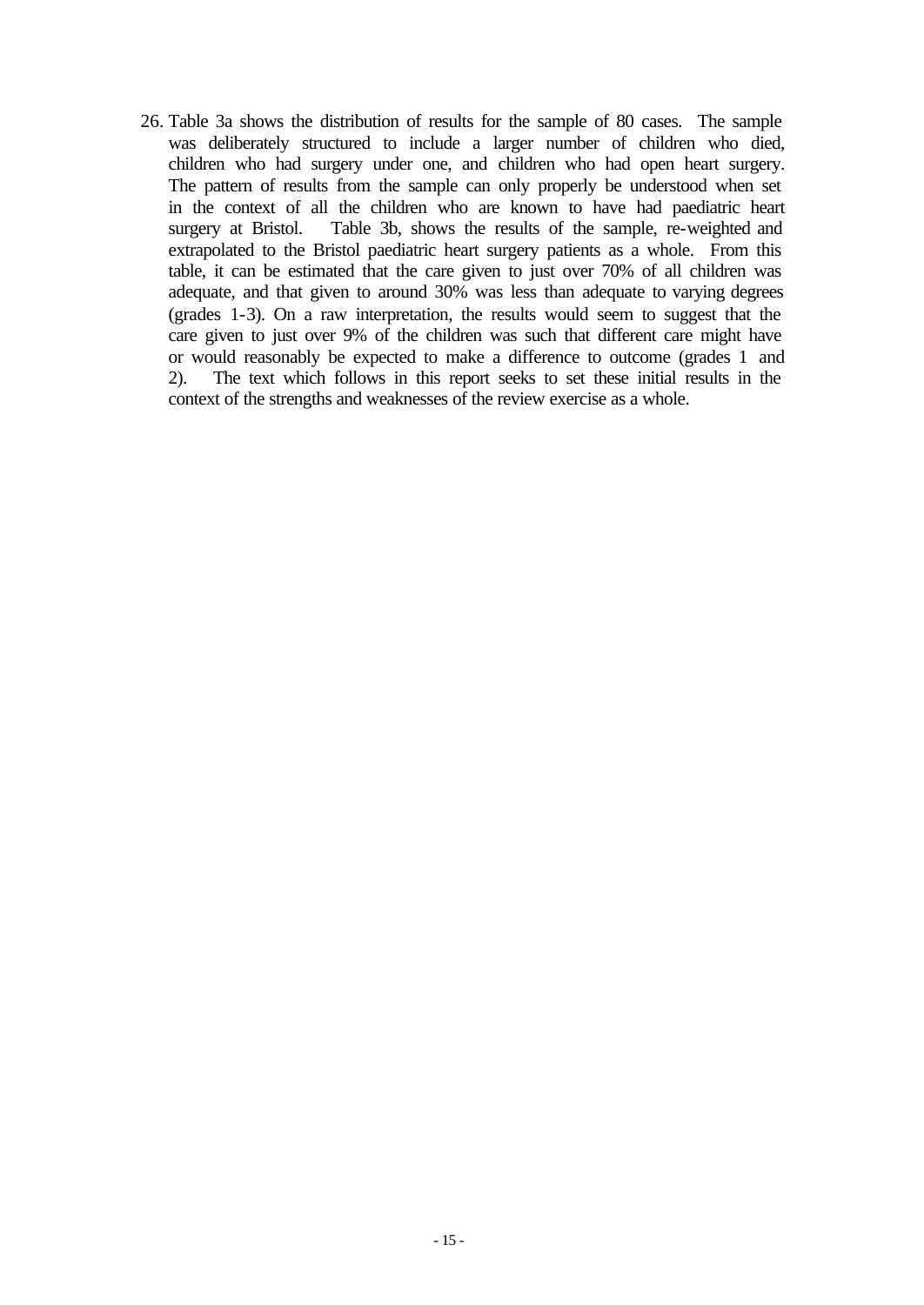**B. Summary of results from the sample of 80 cases**

|                |      | Outcome 30 days after surgery |       |
|----------------|------|-------------------------------|-------|
| Overall grade  | Died | Alive                         | Total |
|                |      |                               |       |
|                | 11   |                               | 13    |
| 2              | 10   |                               | 11    |
| 2/3            |      |                               |       |
| 3              | 8    |                               | 13    |
|                |      | 32                            | 39    |
|                |      |                               |       |
| Total children |      |                               | 80    |

**Table 4. Overall grade for adequacy of care by outcome thirty days after last surgical procedure**





27. Table 4 and Figure 1 show that the care given to 39 children in the sample was assessed by review teams to be adequate. Review teams considered that in twenty-four cases out of eighty, overall, different management might have or would reasonably be expected to have made a difference to outcome (grades 1 and 2).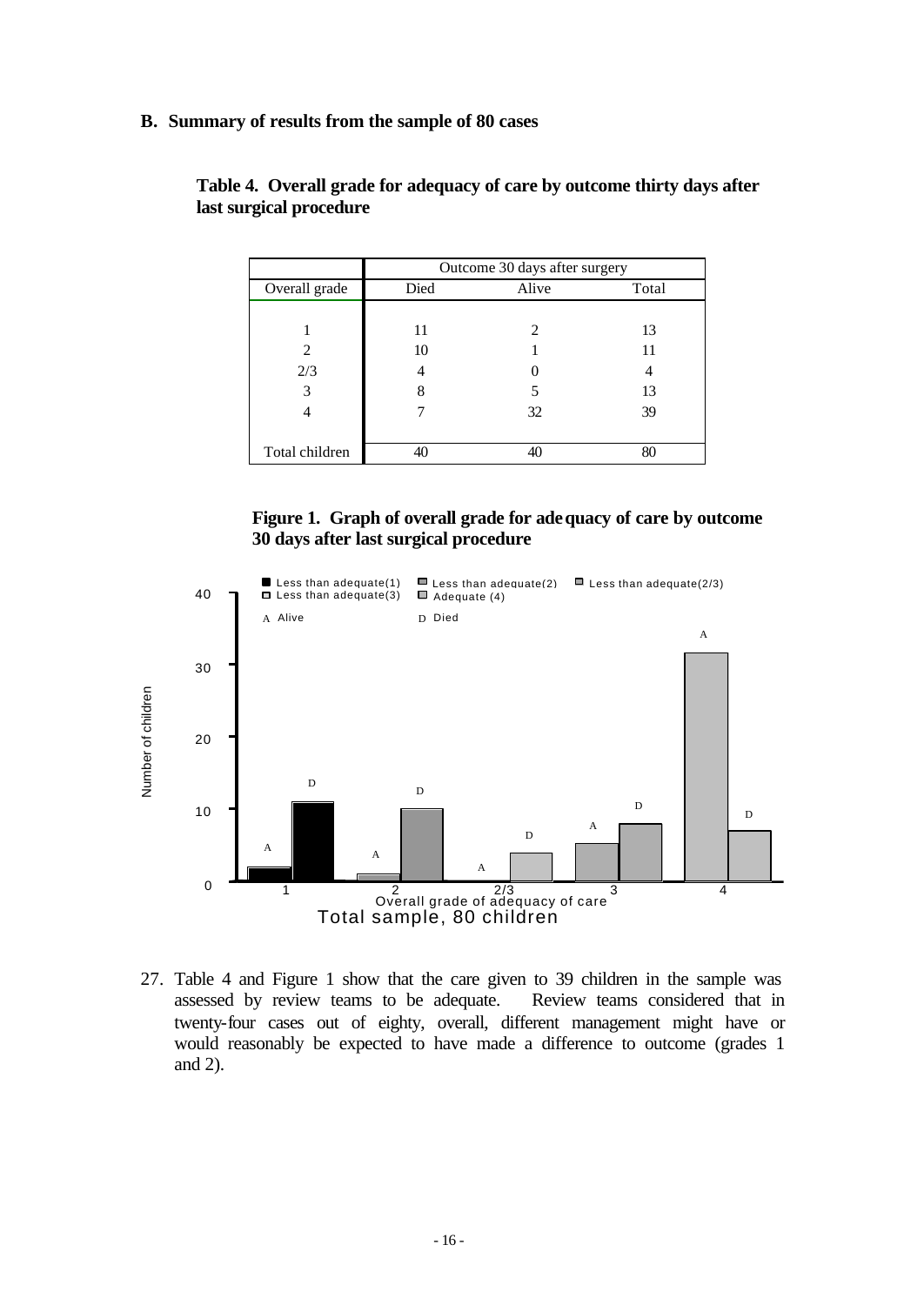28. The CCNR exercise reported on 98 procedures performed on 80 children. The table below shows the distribution of overall grades for adequacy by the number of procedures per child.

|                | Number of procedures per child |                                 |  |       |
|----------------|--------------------------------|---------------------------------|--|-------|
| Overall grade  |                                |                                 |  | Total |
|                |                                | procedure procedures procedures |  |       |
|                |                                |                                 |  |       |
|                | 10                             |                                 |  | 13    |
|                |                                |                                 |  | 11    |
| 2/3            | 3                              |                                 |  |       |
|                | 10                             |                                 |  | 13    |
|                | 31                             |                                 |  | 39    |
|                |                                |                                 |  |       |
| Total children |                                | 16                              |  | 80    |

## **Table 5. Overall grade for adequacy of care by number of procedures per child individually assessed by review teams**

29. In seventeen case reviews, the reviewers reported separately on more than one procedure. The information in this table shows overall grades for multiple procedure case reports. There appears to be no immediately obvious difference between the overall grades assigned to multiple procedure cases and those assigned to single procedure cases.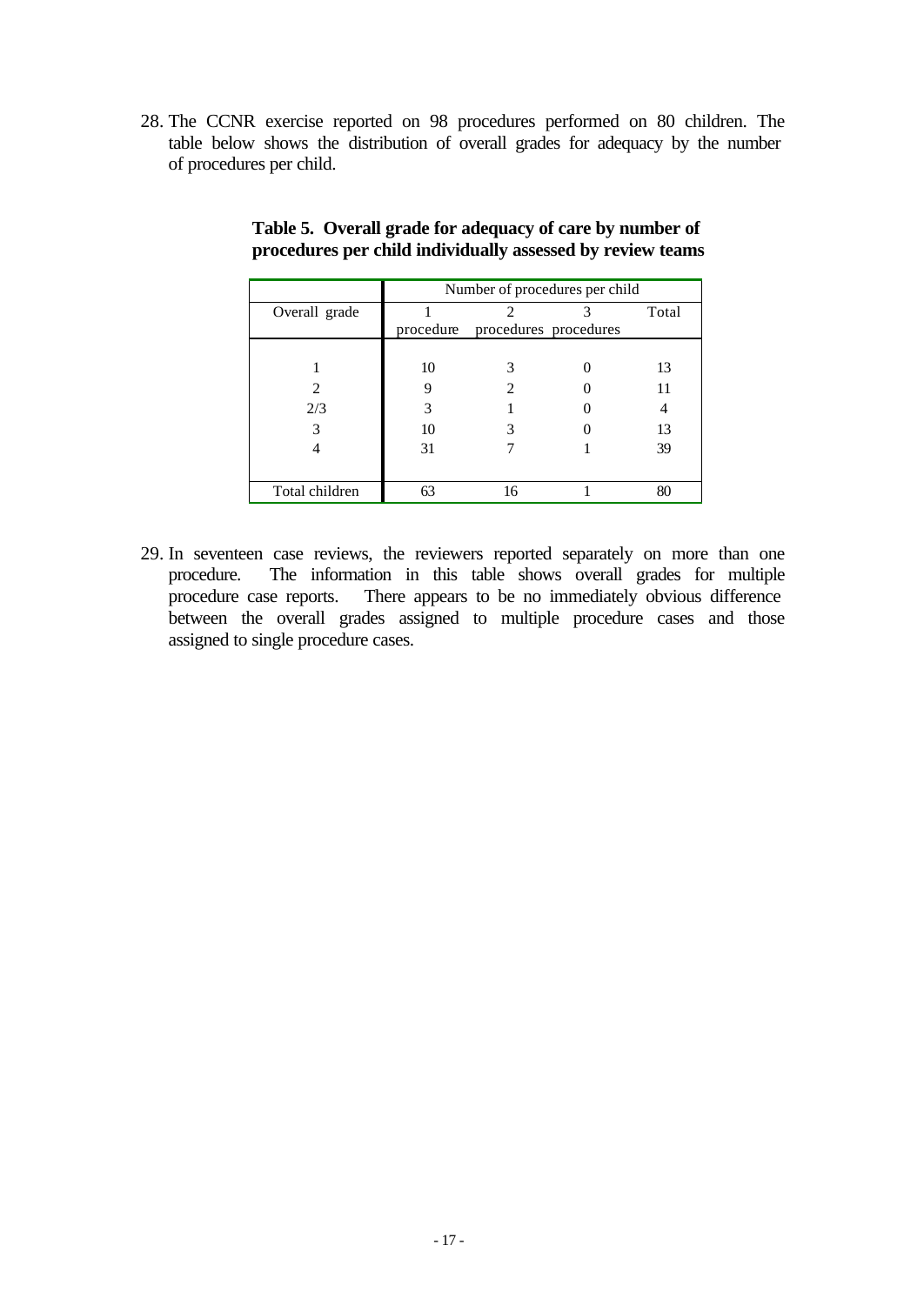30. The following four graphs are self explanatory and provide an overall summary of the results of the review of eighty cases, according to the main features (operation type/outcome) of each case.

**Figure 2. Distribution of overall adequacy grades, separately for those alive 30 days after their last operation and those who died within 30 days of their last operation. Numbers of children shown for each adequacy grade in that category of vital status.**

**a) Those alive at thirty days**



**b) Those who died within thirty days of their last operation**



Overall Adequacy Grade, Children Who Died <31 days - n=40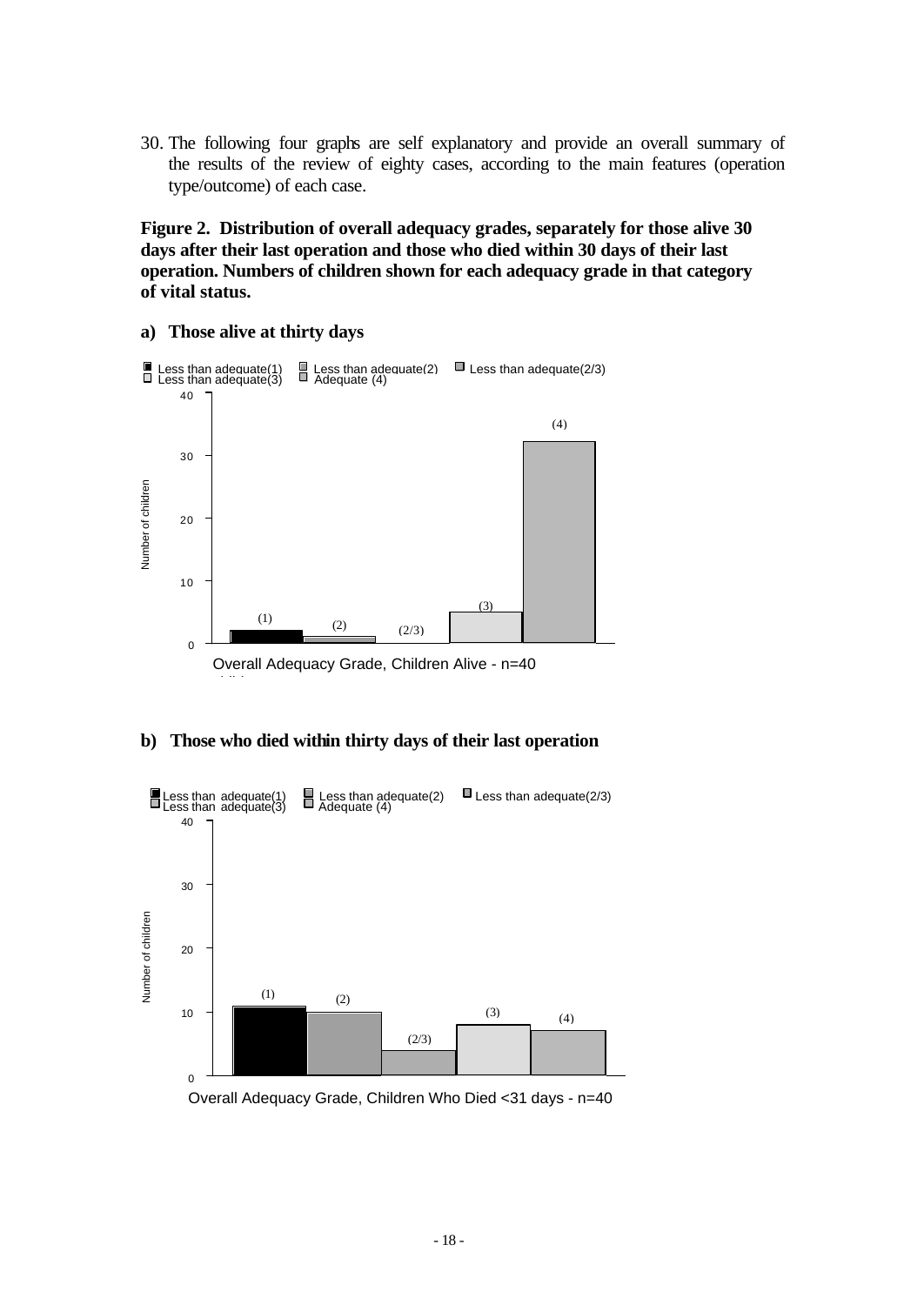**Figure 3. Distribution of overall adequacy grades for closed and open type of operation. Numbers of children shown for each adequacy grade in that category of operation.**

**Note: the vertical scales on the following graphs are different**

#### **a) Children who only had a closed operation**



## **b) Children who had an open operation at some stage, not necessarily their last operation.**

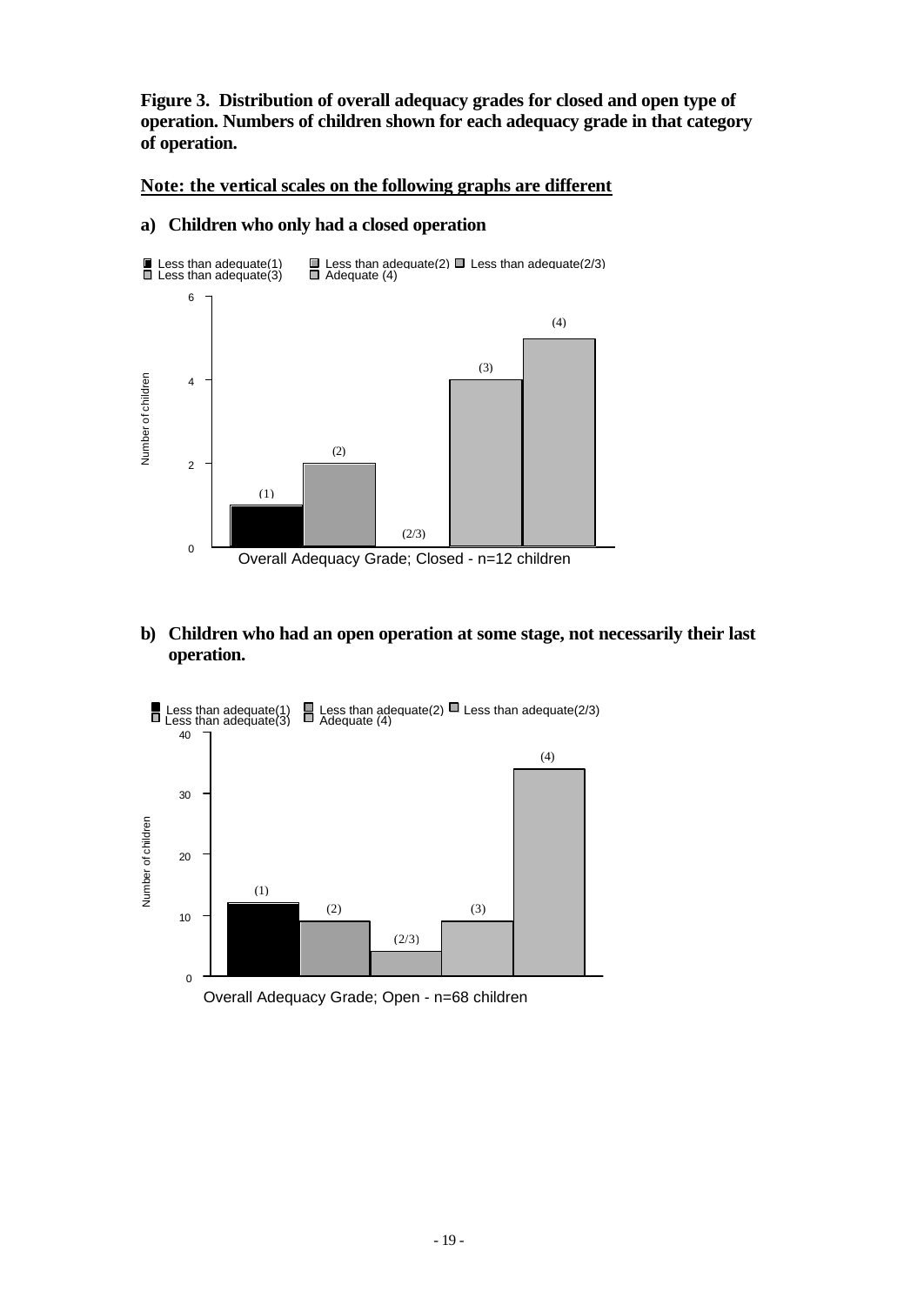## **C. Results from the sample by overall grade 1-4**

- 31. This part of the report deals in turn with each category of overall grade, and identifies the key aspects of care which appear to have contributed to the overall grade given to the case<sup>7</sup>.
- 32. The review teams considered thirteen aspects of care in all, grouped according to three broad headings: pre-operative care, surgical care, and post-operative care. They were also asked to assess the adequacy of the post-mortem where one took place. When care was "less than adequate," a comment usually accompanied the grading. In the tables that follow, each aspect of care is identified by a letter, A-M. The letters are assigned to each aspect of care as follows:

| <b>Pre Operative Care</b>                 |                                                                     |
|-------------------------------------------|---------------------------------------------------------------------|
| A                                         | Timing and appropriateness of initial referral/condition on arrival |
| B                                         | Clinical assessment and management                                  |
|                                           | Accuracy and completeness of diagnosis                              |
|                                           | Appropriateness of initial treatment strategy                       |
| Е                                         | Timing of planned treatment                                         |
| F                                         | Immediate pre-operative management including nursing                |
| <b>Surgical Care</b>                      |                                                                     |
| G                                         | Surgical Procedure                                                  |
| H                                         | Perfusion                                                           |
|                                           | Anaesthetic                                                         |
| <b>Post Operative Care and Assessment</b> |                                                                     |
|                                           | Post operative - medical/ICU care                                   |
| K                                         | Post operative – surgical care                                      |
| L                                         | Post operative – paediatric cardiological care                      |
| Post-mortem                               |                                                                     |
| М                                         | Post-mortem                                                         |

*Clinical Responsibility for Aspects of Care*

- 33. *Pre operative care.* Clinical responsibility for the first aspect of care, the timing and appropriateness of initial referral and the condition of a child on arrival (A) is usually with the referring doctor, who could have been a neonatologist, paediatrician or GP. It is included here as an aspect of care because it was thought important to note the condition of the child on arrival. The responsibility for preoperative aspects of care covered in the CCNR  $(B - F)$  lay mainly with the consultant cardiologist. In general, the surgical contribution to a patient's care during the pre-operative period is relatively minor. However, in most departments, during the 1980s and early 1990s, surgeons were involved in discussions about clinical assessment and management (B), accuracy and completeness of diagnosis (C), appropriateness of treatment strategy and timing of operation (D). The reviewers also considered immediate pre-operative management including nursing (F) and noted that responsibility was mostly a nursing one, but could include the cardiologist and anaesthetist/intensivist if the child was admitted as an emergency.
- 34. *Surgical care.* Clinical responsibility for surgical procedure (G) is with the surgeon. The surgeon is responsible for obtaining consent and recording the discussion with the parents in the notes.

<sup>&</sup>lt;sup>7</sup> See Annex D for details of the adequacy grades assigned to each case reviewed, grouped according to the overall grade given in each case.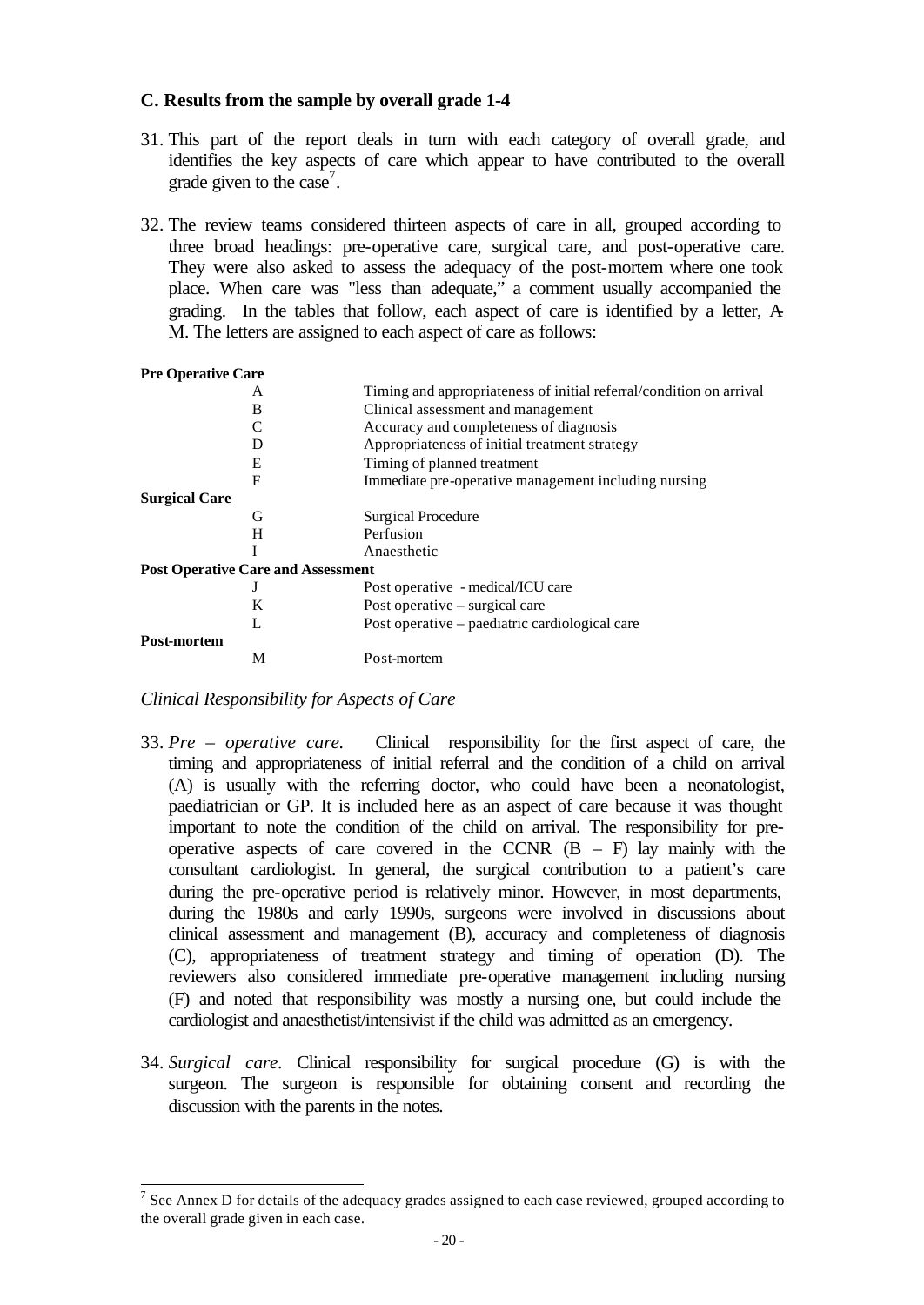- 35. Perfusion (H) : it became apparent during the review that the practice and perception as to which consultant (as between the surgeon and the anaesthetist) had overall responsibility for perfusion, varied from centre to centre and over time. The reasons for this may lie in the involvement of different players in the perfusion process:
	- the perfusionist is responsible for assembling the heart/lung machine and priming and preparing it for the procedure. The perfusionist advises the surgeon on size of cannulae, (which should be large enough to provide adequate flow for the size of the patient), and runs and monitors the machine during the case;
	- the anaesthetist prescribes the priming fluid and all the drugs to be added to the circuit, both initially and during the case. The anaesthetist receives the monitoring information and tests from the perfusionist and controls the blood pressure during perfusion, using drugs. The anaesthetist also decides, in conjunction with the surgeon, the overall management strategy for perfusion (alpha stat or pH stat);
	- the surgeon inserts the cannulae for bypass, and ensures their optimum position to give best flow. The surgeon decides on the temperature for cooling, depending on the length and complexity of the operation and may ask for periods of reduced flow to allow better visibility in the operative field. If these periods are too prolonged, the surgeon will be reminded by the perfusionist and/or the anaesthetist as long periods of reduced flow can cause acidosis.
- 36. Thus good perfusion, an essential aspect of any open heart surgery, is very much a team effort and each member of the team relies on the experience and skills of the others in the team. It was not always apparent from the Bristol clinical notes which consultant specialist was responsible for perfusion; formal written comments from Bristol anaesthetists and perfusionists suggest that perfusion was an activity for which the surgeon had overall responsibility.
- 37. Conduct of anaesthesia (I) is the responsibility of the anaesthetist, but close cooperation between the anaesthetist and the surgeon is essential for the successful outcome of an operation. They each rely on each other's experience and skills.
- 38. *Post operative care.* The re*s*ponsibility for various aspects of post-operative care  $(J - L)$  depends very much on the organisation of the Intensive Care Unit. In some units between 1984 and 1995, surgeons took the lead responsibility; in others it was cardiologists, and in others, anaesthetists. In Bristol, responsibility for care in the ICU developed during the period 1984 – 1995 in similar fashion to that of many other departments during this time. Early in the period, in most units, most aspects of post-operative care were the responsibility of and dealt with by the surgical team helped by the anaesthetists (ventilation, and extubation) and cardiologists (diagnosis of post-operative problems). This changed towards the end of the period under review, when specialist "intensivists", (usually anaesthetists) who had chosen to specialise in intensive care, were appointed in many places to be the lead clinicians on the Intensive Care Unit.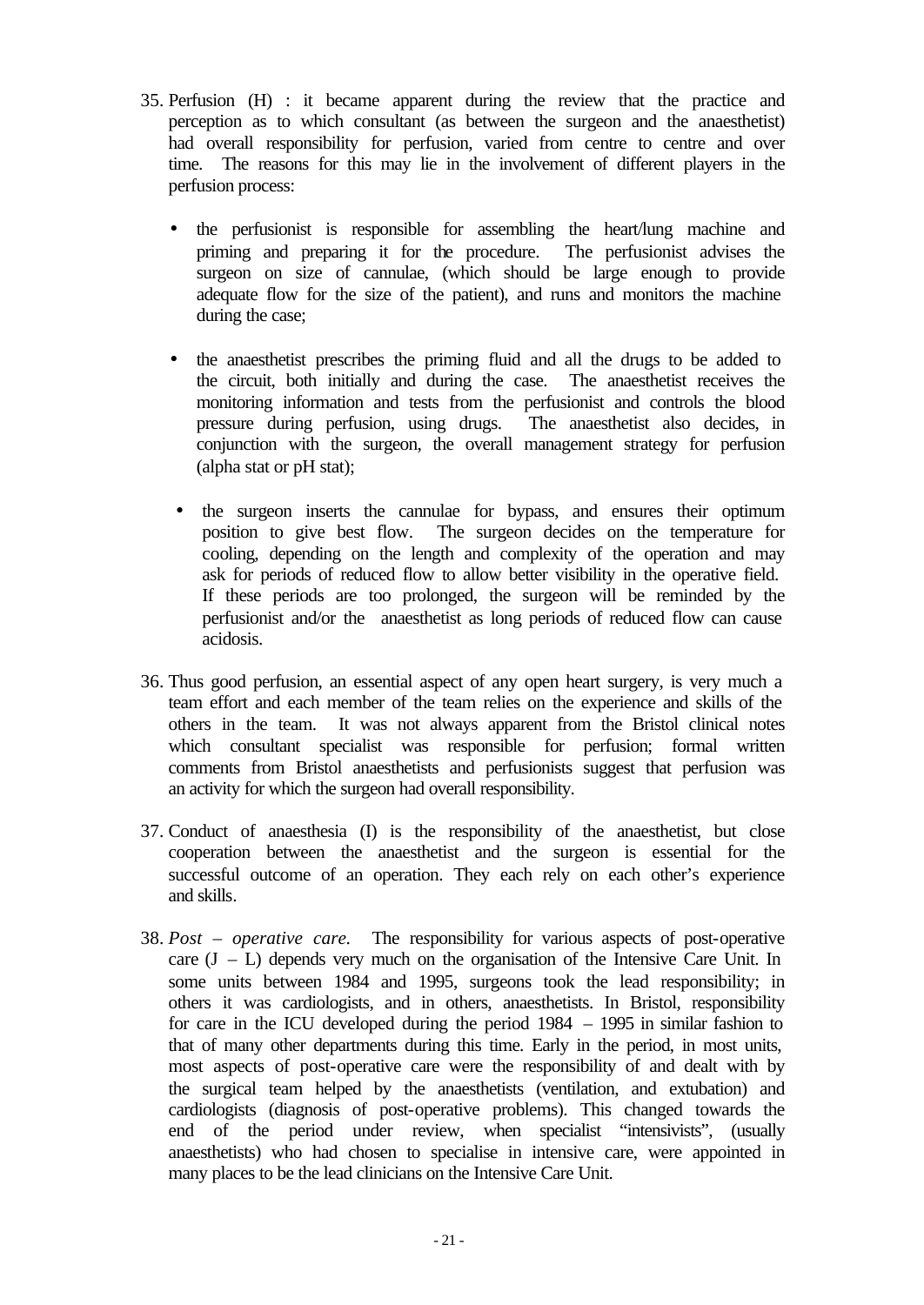39. *Post-mortem.* While the responsibility for the post-mortem (M) is with the pathologist, in order to get the maximum information, there would be follow up discussion with the surgeon, cardiologist and other members of the team.

#### **Cases with an overall grade 1**

*Less than adequate care in which different management would reasonably be expected to have made a difference to outcome (i.e. an avoidable factor which probably contributed to death or disability).*

| Table 6 CCNR reports with grade 1 for overall care, showing the frequency of |  |  |  |  |
|------------------------------------------------------------------------------|--|--|--|--|
| grades for individual aspects of care.                                       |  |  |  |  |

|                         | <b>CHILDREN WITH OVERALL CARE Grade 1: 13 Children, 16 Procedures</b> |    |                |                |                |    |                |                      |    |                |                       |       |                             |
|-------------------------|-----------------------------------------------------------------------|----|----------------|----------------|----------------|----|----------------|----------------------|----|----------------|-----------------------|-------|-----------------------------|
| <b>Aspect of Care</b>   |                                                                       |    |                |                |                |    |                |                      |    |                |                       |       |                             |
|                         | <b>Pre Operative Care</b>                                             |    |                |                |                |    |                | <b>Surgical Care</b> |    |                | <b>Post Operative</b> | Post- |                             |
| Grade                   | $\mathbf{A}$                                                          | B  | $\mathbf C$    | D              | E              | F  | G              | $\mathbf H$          | I  | J.             | Care<br>K             | L     | mortem<br>M                 |
| 1                       |                                                                       |    | $\overline{4}$ | $\overline{4}$ | 3              |    |                |                      |    | $\overline{2}$ |                       |       | $\mathcal{D}_{\mathcal{L}}$ |
| $\mathbf{2}$            |                                                                       |    | 1              | $\overline{c}$ |                |    | $\overline{c}$ |                      |    |                |                       | 2     | $\overline{2}$              |
| 2/3                     |                                                                       |    |                |                |                |    |                |                      |    |                |                       |       |                             |
| 3                       |                                                                       | 2  | 2              | 2              | $\overline{4}$ |    | 3              | 2                    | 1  | 2              |                       |       |                             |
| 3/4                     |                                                                       |    |                |                |                |    |                |                      |    |                |                       |       |                             |
| $\overline{\mathbf{4}}$ | 13                                                                    | 12 | 9              | 8              | 9              | 15 | 9              | 9                    | 13 | 7              | 8                     | 6     | 6                           |
| $\mathbf X$             |                                                                       |    |                |                |                |    |                |                      |    |                |                       | 4     |                             |

Note to Table 6: This table is a summary of the detailed gradings given to the cases where there was an overall grade of 1. The figures are compiled from the CCNR report forms. See Annex D for detailed breakdown.

- 40. An overall grade of 1 was assigned by the reviewers to the care of thirteen patients (sixteen procedures), of whom twelve had open heart surgery and one had closed heart surgery. Two of the children were alive thirty days after their last procedure, one of whom had a moderate disability; the remaining eleven had died. The child who had closed heart surgery was amongst the eleven who died. One of the children survived open heart surgery but died the following year following interventional cardiac catheterisation.
- 41. For ten patients, pre-operative aspects of care were graded as less than adequate (mostly grade 1), and appear to have been the key determinants of poor outcome. It is notable that the accuracy and completeness of diagnosis (Aspect C); the appropriateness of initial treatment strategy (Aspect D) and the timing of planned treatment (Aspect E) all featured significantly as less than adequate.
- 42. The results suggest that operative care was not as significant a factor in contributing to poor outcome as pre-operative care, within this group of overall grade 1 cases. Surgical procedure (Aspect G) was considered probably to have contributed to a poor outcome in only one of the thirteen cases. Here, the initial strategy was cited rather than the technical aspects of surgery. In two further cases, the reviewers felt that the surgical technique in one of the child's three operations might have made a difference to outcome. The anaesthetic was considered probably to have contributed to a poor outcome in two cases. In one, there was a major problem with insertion of a central venous line and in the other anaesthetic management during cardiac catheterisation was criticised.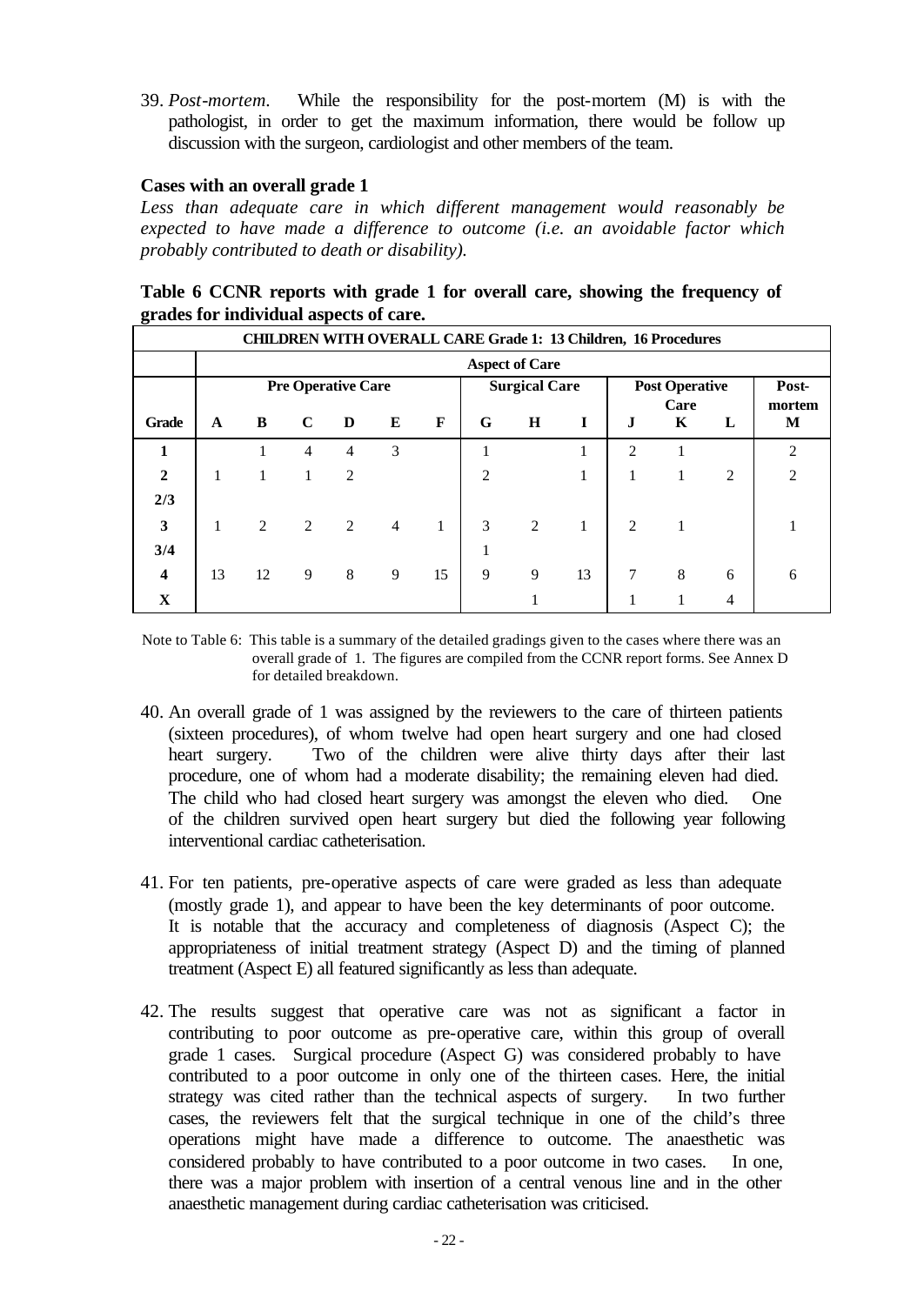- 43. In four patients, aspects of intensive care management were given grades 1 or 2, thus, intensive care management may have contributed significantly to poor outcome. In two of these cases grades of 1 or 2 were also given for pre-operative aspects of care.
- 44. There is one case in this group where the reviewers were unable to identify as less than adequate (grades 1 or 2) any particular aspect of care. However, they appeared to take the view that the care overall, including delays, surgical treatment and the length of time on by-pass together warranted an overall grade of 1.
- 45. In summary, in those cases that were given an overall grade of 1, the reviewers were critical of both pre-operative and post-operative aspects of care. The reviewers commented on errors and delays in diagnosis and treatment strategy in these cases. They also questioned the organisation of post-operative care. In particular, they commented on a lack of cardiological input at this stage.

## **Patients with overall grade 2**

*Less than adequate care - different management might have made a difference to outcome.* 

**Table 7. CCNR reports with grade 2 for overall care, showing the frequency of grades for individual aspects of care.**

|                         | <b>CHILDREN WITH OVERALL CARE Grade 2: 11 children, 13 Procedures</b> |    |             |    |                |    |                |                      |                |                       |           |        |                        |
|-------------------------|-----------------------------------------------------------------------|----|-------------|----|----------------|----|----------------|----------------------|----------------|-----------------------|-----------|--------|------------------------|
|                         | <b>Aspect of Care</b>                                                 |    |             |    |                |    |                |                      |                |                       |           |        |                        |
|                         | <b>Pre Operative Care</b>                                             |    |             |    |                |    |                | <b>Surgical Care</b> |                | <b>Post Operative</b> |           |        | Post-<br><b>Mortem</b> |
| <b>Grade</b>            | A                                                                     | B  | $\mathbf C$ | D  | E              | F  | G              | H                    |                | J                     | Care<br>K | L      | M                      |
| 1                       |                                                                       |    |             |    |                |    |                |                      |                |                       |           |        |                        |
| $\overline{2}$          |                                                                       | 2  |             |    | 3              |    | $\overline{4}$ |                      |                | 3                     | 3         |        |                        |
| 2/3                     |                                                                       |    |             |    |                |    |                |                      |                |                       |           | 1<br>T |                        |
| 3                       |                                                                       | 1  | 2           | 2  | $\mathfrak{D}$ |    |                |                      | $\overline{2}$ |                       |           | 2      | $\overline{2}$         |
| $\frac{3}{4}$           |                                                                       |    |             |    |                |    |                |                      |                |                       |           |        |                        |
| $\overline{\mathbf{4}}$ | 11                                                                    | 10 | 10          | 10 | 8              | 13 | 8              | 8                    | 10             | 8                     | 9         | $\tau$ | 7                      |
| X                       |                                                                       |    |             |    |                |    |                |                      |                |                       |           | 2      |                        |

- 46. An overall grade of 2 was assigned by the reviewers to the care of eleven patients (thirteen procedures), of whom nine had open heart surgery and two had closed heart surgery. Ten died within thirty days of their last surgical procedure. The eleventh child, who had received open heart surgery, was alive at thirty days after the last procedure without disability.
- 47. In contrast to those patients with an overall grade of 1, only four patients had been given grades of 2 for aspects of preoperative care. There were five patients with grades of 2 or 1 for the surgical procedure, three of whom had also been given grades of 2 or 1 for aspects of ICU care. Reviewers assigned grades of 2 or 1 for aspects of post-operative care in a total of six patients.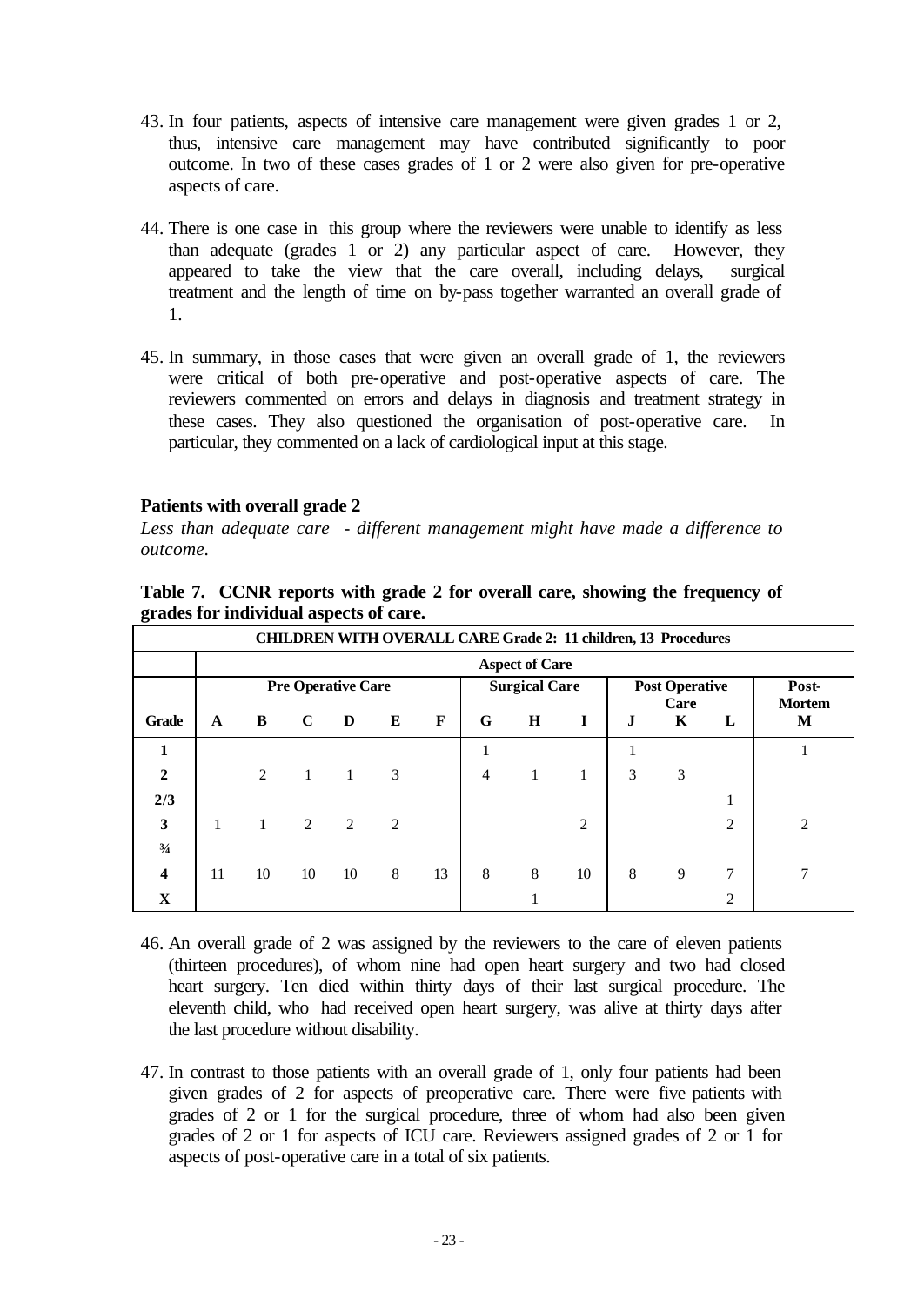- 48. We noted that, in one patient in this group, only the postoperative cardiological care had been graded as less than adequate and then with a grade of 2/3. We must presume that the reviewers considered this to be such an important factor influencing overall care that they were unable to assign an overall grade 3 or 4.
- 49. The spectrum of aspects of care that were considered less than adequate was somewhat broader in this group compared with the group with an overall grade of 1, but the overall numbers are too small to draw any firm conclusions.
- 50. Thus, in those cases which were given an overall grade of 2, in the same way as cases which were given an overall grade of 1, the reviewers commented on errors and delays in diagnosis and treatment strategy as well as the organisation of postoperative care, particularly cardiological input at this stage. Reviewers also noted concerns about surgical procedure in some of these cases.

#### **Patients with overall grade 2/3**

**Table 8. CCNR reports with grade 2/3 for overall care, showing the frequency of grades for individual aspects of care.**

|                         | <b>CHILDREN WITH OVERALL CARE Grade 2/3: 4 Children, 5 Procedures</b> |                |                           |              |                |   |                             |                      |                |              |                       |       |             |
|-------------------------|-----------------------------------------------------------------------|----------------|---------------------------|--------------|----------------|---|-----------------------------|----------------------|----------------|--------------|-----------------------|-------|-------------|
| <b>Aspect of Care</b>   |                                                                       |                |                           |              |                |   |                             |                      |                |              |                       |       |             |
|                         |                                                                       |                | <b>Pre Operative Care</b> |              |                |   |                             | <b>Surgical Care</b> |                |              | <b>Post Operative</b> | Post- |             |
| Grade                   | A                                                                     | B              | $\mathbf C$               | $\mathbf{D}$ | E              | F | G                           | $\bf H$              | 1              | J            | Care<br>K             | L     | mortem<br>M |
| 1                       |                                                                       |                |                           |              |                |   |                             |                      |                |              |                       |       |             |
| $\overline{2}$          |                                                                       |                |                           |              |                |   |                             |                      | 1              |              |                       |       |             |
| 2/3                     |                                                                       |                |                           |              |                |   |                             |                      |                |              |                       |       |             |
| $\overline{\mathbf{3}}$ |                                                                       |                |                           |              |                |   | $\mathcal{D}_{\mathcal{L}}$ | 2                    |                |              |                       |       |             |
| 3/4                     |                                                                       |                |                           |              |                |   |                             |                      |                |              |                       |       |             |
| $\overline{\mathbf{4}}$ | 5                                                                     | 5 <sup>1</sup> | $5\qquad 5$               |              | $\overline{4}$ | 5 | 2                           |                      | $\overline{4}$ | $\mathbf{1}$ |                       |       | 3           |
| $\mathbf X$             |                                                                       |                |                           |              |                |   |                             |                      |                |              |                       |       |             |

51. The four patients in this group had a total of five procedures. All four died. The reviewers considered that care was less than adequate but appeared to be unable to decide whether different management would have made no difference to outcome (grade 3) or might have made a difference (grade 2). In one of these patients, no single aspect of care was graded as less than 3. All of the other three patients had been given a grade of 2 for at least one aspect of care. This problem illustrates the difficulty in deciding the influence of less than adequate care on the eventual outcome.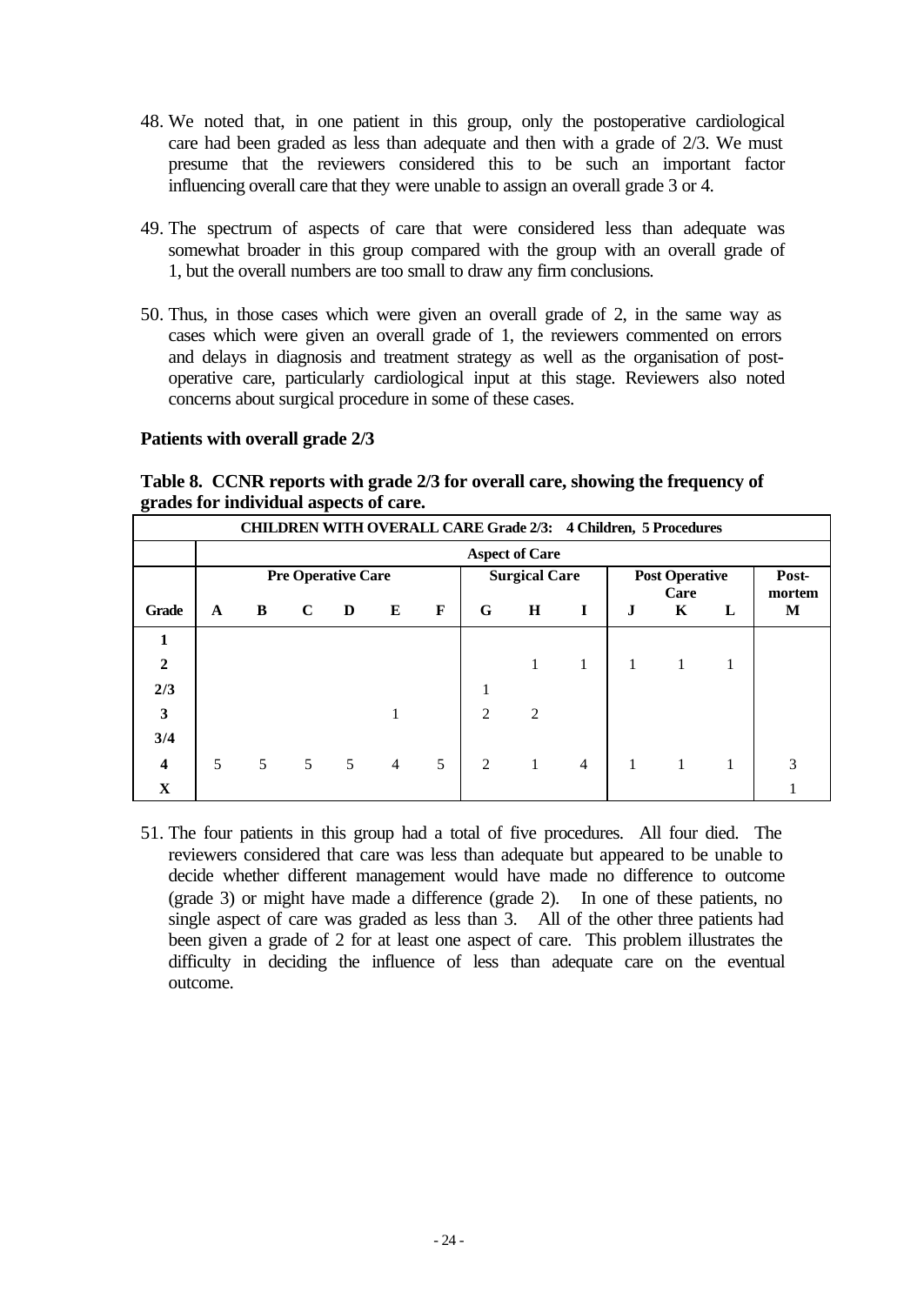## **Patients with overall grade 3**

*Less than adequate but different management would have made no difference to outcome*

|                         | <b>CHILDREN WITH OVERALL CARE Grade 3: 13 Children, 16 Procedures</b> |              |             |    |    |    |                      |                |                |                       |           |   |                |
|-------------------------|-----------------------------------------------------------------------|--------------|-------------|----|----|----|----------------------|----------------|----------------|-----------------------|-----------|---|----------------|
|                         | <b>Aspect of Care</b>                                                 |              |             |    |    |    |                      |                |                |                       |           |   |                |
|                         | <b>Pre Operative Care</b>                                             |              |             |    |    |    | <b>Surgical Care</b> |                |                | <b>Post Operative</b> |           |   | Post-          |
| <b>Grade</b>            | $\mathbf{A}$                                                          | B            | $\mathbf C$ | D  | E  | F  | G                    | $\bf H$        | I              | J                     | Care<br>K | L | mortem<br>M    |
| 1                       |                                                                       |              |             |    |    |    |                      |                |                |                       |           |   |                |
| $\overline{2}$          |                                                                       |              | 1           |    |    |    | 2                    |                |                |                       |           |   | $\overline{c}$ |
| 2/3                     |                                                                       |              |             |    |    |    |                      |                |                |                       |           |   |                |
| $\overline{\mathbf{3}}$ |                                                                       | $\mathbf{1}$ |             |    | 5  | 2  | 5                    | $\overline{4}$ | $\overline{4}$ | 4                     | 3         | 3 |                |
| 3/4                     |                                                                       |              |             |    |    |    |                      |                |                |                       |           |   |                |
| $\overline{\mathbf{4}}$ | 14                                                                    | 14           | 14          | 15 | 11 | 14 | 8                    | 5              | 12             | 7                     | 8         | 7 | $\mathfrak{D}$ |
| $\mathbf X$             |                                                                       |              |             |    |    |    |                      |                |                |                       |           | 2 |                |

|                                        | Table 9. CCNR reports with grade 3 for overall care, showing the frequency of |  |  |
|----------------------------------------|-------------------------------------------------------------------------------|--|--|
| grades for individual aspects of care. |                                                                               |  |  |

- 52. An overall grade of 3 was given to the care of thirteen patients, (sixteen procedures), of whom nine had open heart surgery and four had closed heart surgery. Five of the children were alive thirty days after their last surgical procedure, one of whom had a moderate disability. Of the eight children who had died, two had closed heart surgery. In this group, "less than adequate" care was identified in a cross-section of aspects of care. In most of these cases, one or more aspects of care were given a grade of 3, but in a few aspects, gradings of 2 were assigned.
- 53. Pre-operatively, problems with the adequacy of care were identified in the cases of ten patients. The shortcomings mostly related to the timing of planned procedures, although cardiological assessment (Aspects B and C) was given a grade 2 for two procedures.
- 54. Operative issues were identified in the cases of seven patients as contributing to less than adequate care. Anaesthetic and perfusion were cited as a factor in six patients, and features of intensive care were cited in the cases of five patients.
- 55. In summary, in the cases that were given an overall grade of 3, the review teams comment on delays and intra-operative management and in some cases they also express concerns about perfusion and the length of surgery. By assigning an overall grade of 3, however, the reviewers consider that these aspects would not have made a difference to outcome. In many cases the reviewers comment that the cases are complex and high risk and would have challenged any unit.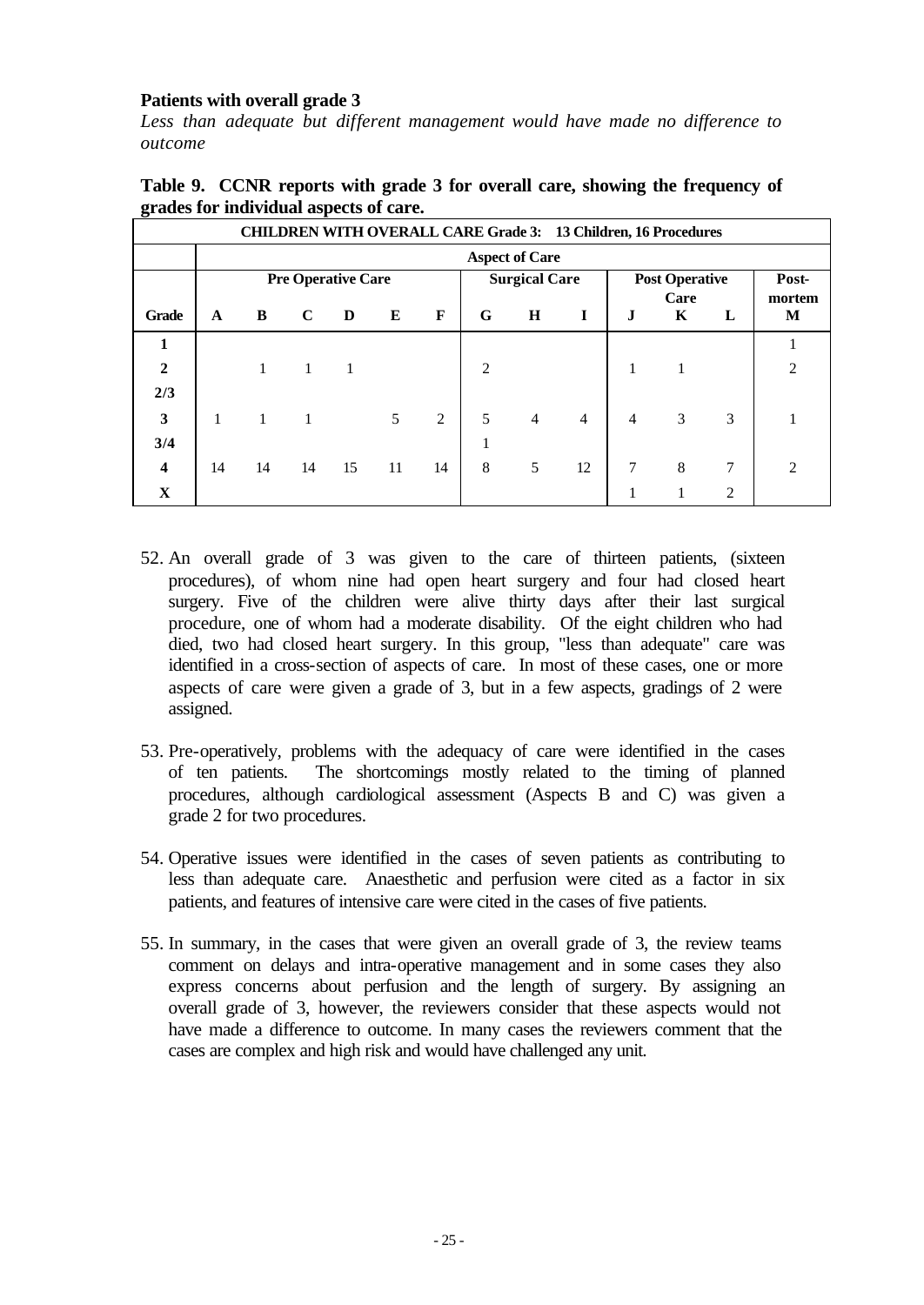#### **Patients with overall grade 4**

*Care was adequate*

|                         | <b>CHILDREN WITH OVERALL CARE Grade 4: 39 Children, 48 Procedures</b> |    |             |    |    |    |                      |                             |    |                       |           |    |             |
|-------------------------|-----------------------------------------------------------------------|----|-------------|----|----|----|----------------------|-----------------------------|----|-----------------------|-----------|----|-------------|
|                         | <b>Aspect of Care</b>                                                 |    |             |    |    |    |                      |                             |    |                       |           |    |             |
|                         | <b>Pre Operative Care</b>                                             |    |             |    |    |    | <b>Surgical Care</b> |                             |    | <b>Post Operative</b> |           |    | Post-       |
| <b>Grade</b>            | $\mathbf{A}$                                                          | B  | $\mathbf C$ | D  | E  | F  | G                    | $\bf H$                     | I  | J                     | Care<br>K | L  | mortem<br>M |
| 1                       |                                                                       |    |             |    |    |    |                      |                             |    |                       |           |    |             |
| $\mathbf{2}$            |                                                                       |    |             |    |    |    |                      |                             |    |                       |           |    |             |
| 2/3                     |                                                                       |    |             |    |    |    |                      |                             |    |                       |           |    |             |
| 3                       | $\mathbf{1}$                                                          | 1  |             | 1  | 3  |    | $\mathbf{1}$         | 1                           | 5  | 3                     |           | 2  |             |
| 3/4                     |                                                                       |    |             |    |    |    |                      |                             |    |                       |           |    |             |
| $\overline{\mathbf{4}}$ | 41                                                                    | 47 | 48          | 43 | 45 | 47 | 47                   | 34                          | 43 | 44                    | 46        | 45 | 8           |
| $\mathbf X$             |                                                                       |    |             |    |    |    |                      | $\mathcal{D}_{\mathcal{L}}$ |    |                       |           |    |             |

**Table 10. CCNR reports with grade 4 for overall care, showing the frequency of grades for individual aspects of care.**

- 56. The reviewers gave an overall grade of 4 to half of the cases, thirty-nine in all, encompassing forty-eight procedures. Seven children had died and thirty-two were alive within thirty days of their last surgical procedure.
- 57. In the CCNR reports of twenty-three children, all aspects of care were given a grade 4, and thus the total care was considered to have been adequate. A further sixteen CCNR reports contained a small number of grades less than 4. Timing of planned treatment (Aspect E); Anaesthetic (Aspect I), and post operative medical/anaesthetic intensive care (Aspect J) were cited more than twice as less than adequate.
- 58. In two cases, grades of 2 were given for aspects of care. One case cited two aspects of pre-operative care, and another cited perfusion. In this group there were very few comments accompanying the gradings, probably because there was little to be said in commenting where care was adequate. Some reviewers made complimentary comments about good outcomes in difficult cases.

## **Children alive whose care was ascribed with a less than adequate grade; Children who died whose care was ascribed an "adequate" grade**

59. As mentioned in paragraph 23 above, given a potential tendency to regard any care given to a child who died as less than adequate, it is important to focus on those cases where the grades would appear to go against this possible tendency. Of the forty children in the sample who died within 30 days of surgery, the care of seven was graded as adequate, ie given an overall grade of 4. All these children had complex congenital heart disease with surgical procedures carrying a significant mortality risk. In two cases, the reviewers specifically stated that the child would most probably have died in any unit in the UK. One child died after an arterial switch procedure from overwhelming infection, something that can happen in any unit. In the other four cases, the reviewers made no specific comments, but obviously considered overall care to have been adequate.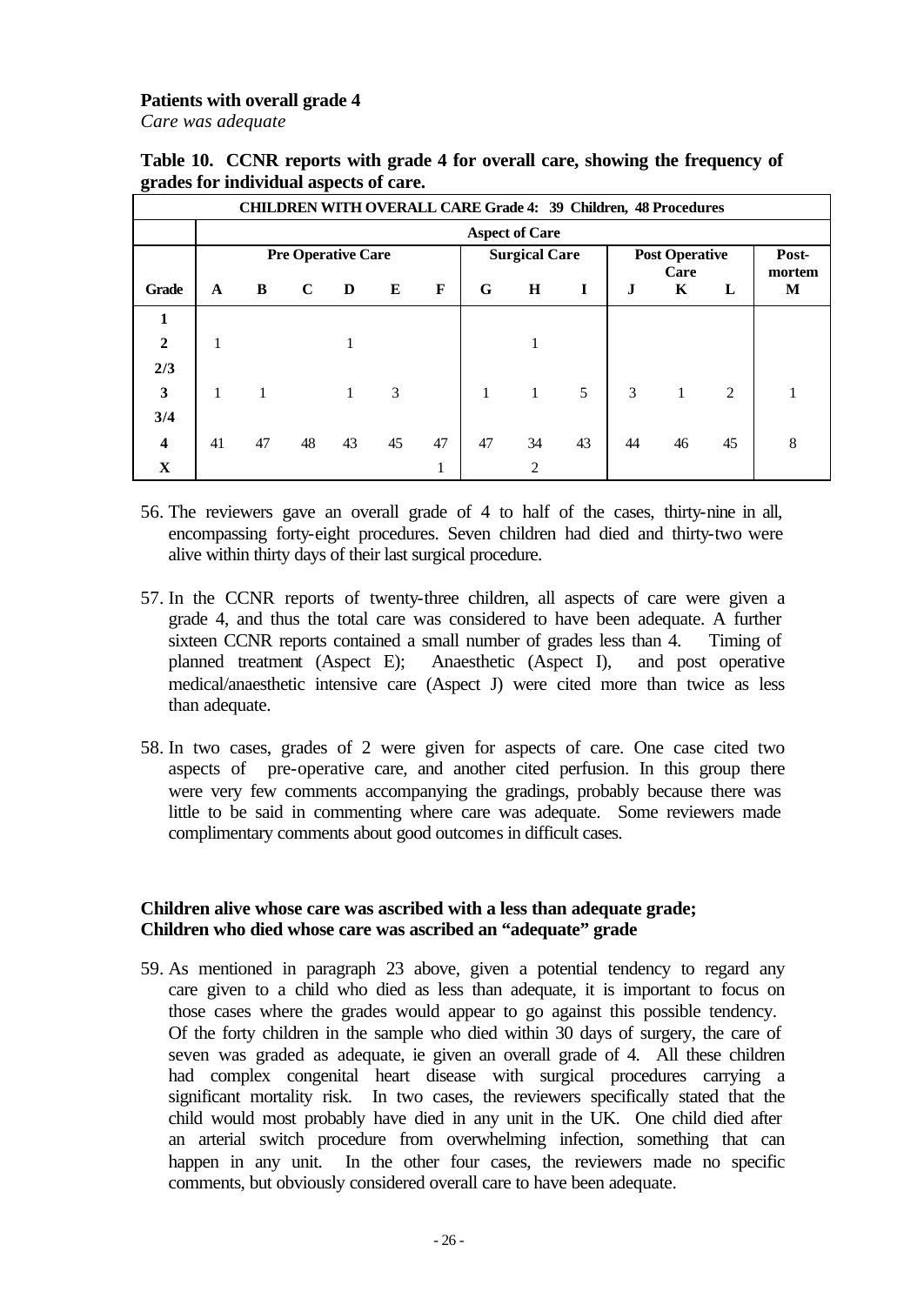60. Again, as highlighted in paragraph 23, we asked whether there was anything to be learned from looking specifically at the cases of those children who were alive 30 days after surgery, but where the review teams had given a grade indicating that care was less than adequate. Out of the 40 children alive, eight received grades of less than 4. Five cases were given an overall grade of 3, but the teams did not feel different management would have made a difference. Most of the criticisms related to organisational issues within the unit, particularly related to timing of the operation. One case was given an overall grade of 2, suggesting different management might have made a difference. Here the criticism was of preoperative assessment and timing of operation. In two cases, the teams were particularly critical and felt that different management would have made a difference to outcome (grade 1) - one of these children was left with disability. In both cases the criticisms were directed particularly at delays in investigation and surgery; there were also comments on poor continuity of care. Thus, in this group of children, the teams seemed principally to highlight issues concerning the organisation of care.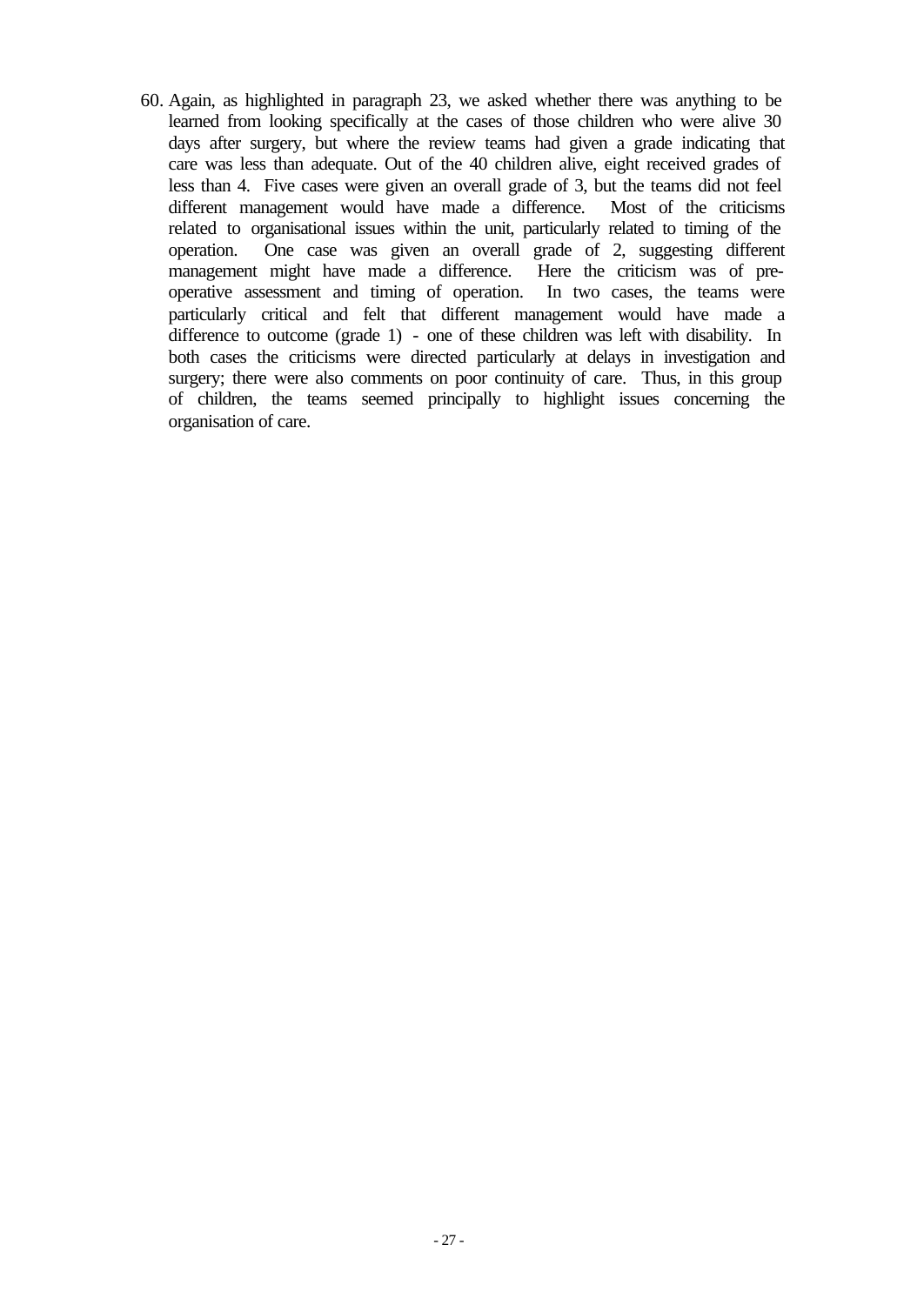## **D. Results from the sample by aspect of care**

61. For the purposes of preparing this report, the authors have had access to all CCNR review report forms. In this part of the report, we consider the themes emerging under each aspect of care in turn, taking into account the grades and comments given to all ninety-eight procedures within the eighty cases.

|                         | <b>ALL 80 CHILDREN, 98 PROCEDURES</b> |                |                           |                |    |    |                             |         |    |                       |                |    |                |
|-------------------------|---------------------------------------|----------------|---------------------------|----------------|----|----|-----------------------------|---------|----|-----------------------|----------------|----|----------------|
|                         | <b>Aspect of Care</b>                 |                |                           |                |    |    |                             |         |    |                       |                |    |                |
|                         |                                       |                | <b>Pre Operative Care</b> |                |    |    | <b>Surgical Care</b>        |         |    | <b>Post Operative</b> |                |    | Post-          |
| Grade                   | $\mathbf{A}$                          | B              | $\mathbf C$               | D              | E  | F  | G                           | $\bf H$ | I  | $\mathbf{J}$          | Care<br>K      | L  | mortem<br>M    |
| 1                       |                                       |                | $\overline{4}$            | $\overline{4}$ | 3  |    | $\mathcal{D}_{\mathcal{L}}$ |         |    | 3                     |                |    | $\overline{4}$ |
| $\overline{2}$          | $\overline{2}$                        | $\overline{4}$ | 3                         | 5              | 3  |    | 8                           | 3       | 3  | 6                     | 6              | 3  | $\overline{4}$ |
| 2/3                     |                                       |                |                           |                |    |    |                             |         |    |                       |                |    |                |
| $\overline{\mathbf{3}}$ | $\overline{4}$                        | 5              | 5                         | 5              | 15 | 3  | 11                          | 9       | 12 | 9                     | 5              | 7  | 5              |
| 3/4                     |                                       |                |                           |                |    |    | 2                           |         |    |                       |                |    |                |
| $\overline{\mathbf{4}}$ | 84                                    | 88             | 86                        | 81             | 77 | 94 | 74                          | 57      | 82 | 67                    | 72             | 66 | 26             |
| X                       |                                       |                |                           |                |    |    |                             | 4       |    | $\overline{c}$        | $\overline{c}$ | 8  |                |

#### **Table 11– Distribution of grades for all aspects of care, ninety-eight procedures**

Note. For each of the 98 procedures assessed, reviewers did not always give a grade for each of the thirteen aspects of care.

- 62. This table shows the grades for each aspect of care in turn and captures information from all review forms.
- 63. We now highlight aspects of care in which a grade of "less than adequate" was assigned; we have drawn on the comments of the review teams in order to summarise the trends, bearing in mind that ninety-eight procedures were assessed in all. See paragraphs 33-39 for a breakdown of the clinical responsibility for each aspect of care.

#### **PRE-OPERATIVE CARE ( Aspects A-F)**

64. The review teams were asked to consider six elements of pre-operative care: timing and appropriateness of initial referral/condition on arrival; clinical assessment and management; accuracy and completeness of diagnosis; appropriateness of initial treatment strategy; timing of planned treatment; and immediate pre-operative management, including nursing.

## **Note - the comments below apply to procedures – total number ninety-eight, as opposed to the total number of children whose case notes were reviewed, which was 80.**

#### **Timing and appropriateness of initial referral/condition on arrival (Aspect A)**

65. In only six procedures was this aspect graded less than 4 and in only two was it considered to have affected the outcome.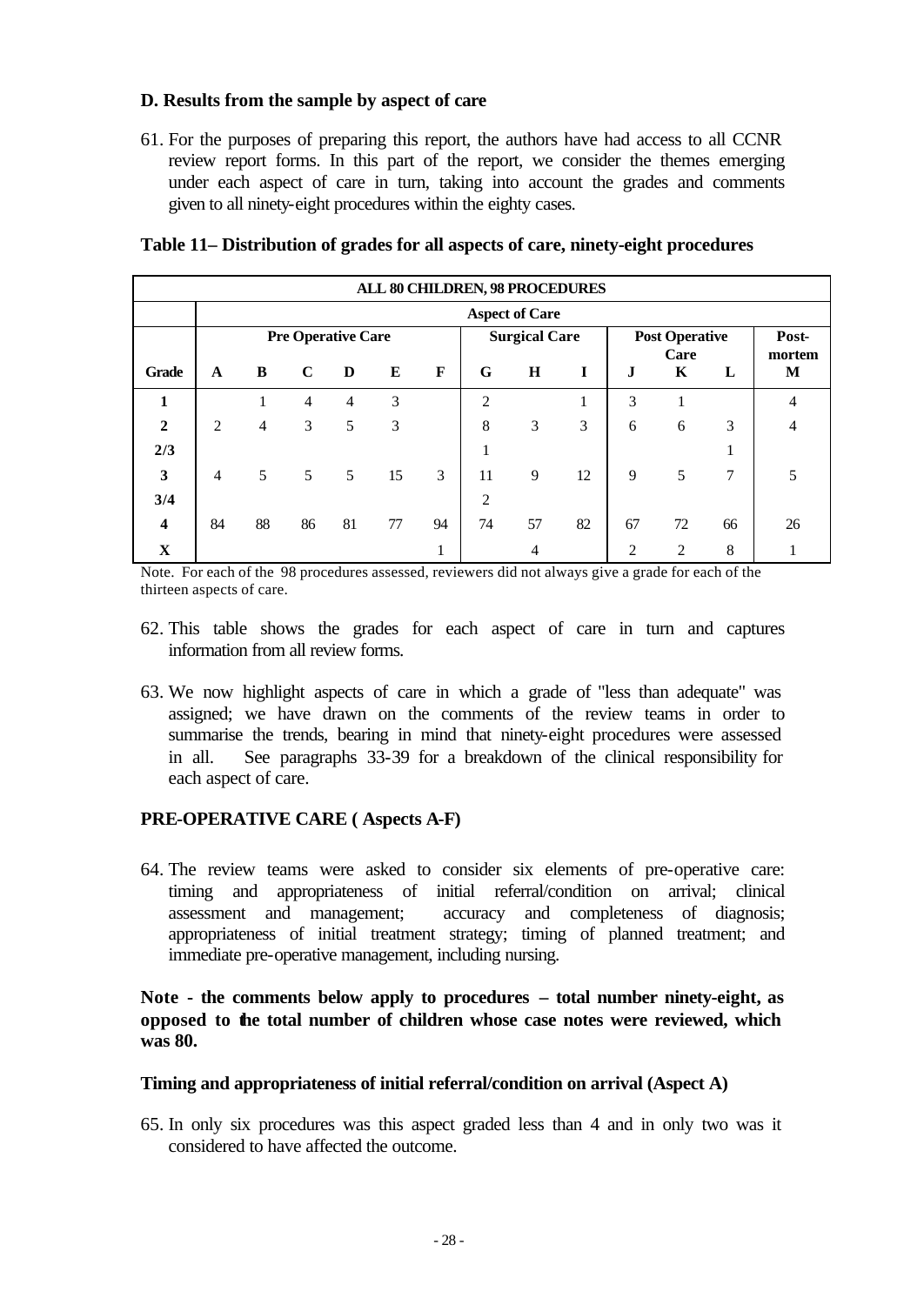#### **Clinical assessment and management (Aspect B)**

66. In ten procedures there was some concern about adequacy of care, but in only five instances was it considered to be of sufficient importance to have made a difference to outcome.

#### **Accuracy and completeness of diagnosis (Aspect C)**

67. In twelve instances, concerns were raised about diagnosis, but in only seven was a wrong or incomplete diagnosis thought to have made a difference to outcome.

#### **Appropriateness of initial treatment strategy (Aspect D)**

68. Grades of less than adequate were given for fourteen procedures; in nine the inappropriateness of initial treatment strategy was thought to have affected outcome. It appears that team decisions were made about surgical strategy which were considered by the case reviewers to be inappropriate.

## **Timing of planned treatment (Aspect E)**

69. Delays in the timing of planned treatment were mentioned in relation to twentyone procedures, but in only six cases were delays considered to have contributed adversely to outcome. There were delays both in the initial investigation (eg cardiac catheter), and between catheter and the actual time of surgery. In most cases, the reviewers were unable to ascertain from the medical notes the precise reasons for delay, but issues of resources and of co-ordination are recorded in some instances.

#### **Immediate pre-operative management, including nursing (Aspect F)**

70. Only three instances of "less than adequate" care were cited and in none was it considered likely to have made any difference to outcome.

#### **CARE DURING SURGERY (Aspects G-I)**

71. The reviewers were asked to consider three aspects of operative care: surgical procedure; perfusion and anaesthetic.

#### **Surgical procedure (Aspect G)**

72. Grades other than 4 were given for twenty-four procedures. Of these, for thirteen procedures, the reviewers did not consider that the surgical care affected outcome; whereas in eight procedures, i.e. those with a grade of 2, different management might have made a difference to outcome, and in only two, i.e. those with an grade of 1, was it considered that different care would reasonably be expected to have made a difference to outcome.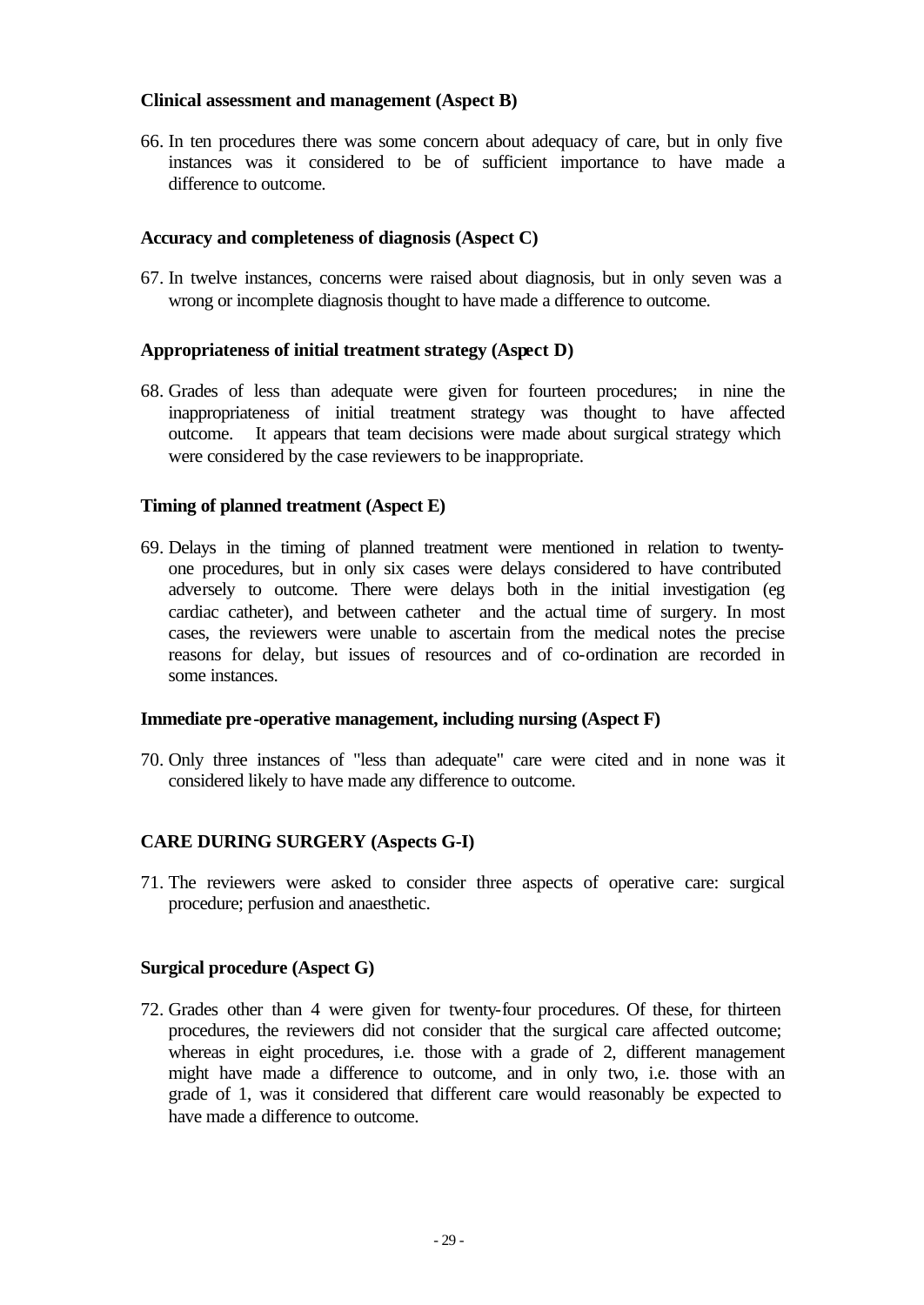#### **Perfusion** [applies to open heart surgical procedures only] **(Aspect H)**

73. Perfusion was questioned in twelve procedures. In three of these, different management might have improved outcome. One of the most frequent comments concerned the incidence of acidosis.<sup>8</sup> However, the factors which lead to acidosis can vary, and in the CCNR, expert reviewers were not able to draw out in any detail the series of events which might have led to the acidosis in individual cases.

#### **Anaesthetic (Aspect I)**

74. In sixteen cases there were grades less than 4; in four of these cases different anaesthetic care might have or would have made a difference to outcome.

#### **POST OPERATIVE INTENSIVE CARE AND ASSESSMENT (Aspects J,K,L)**

- 75. Reviewers were asked to consider three aspects of post-operative care and assessment: ICU/Medical care; surgical care and paediatric cardiological care.
- 76. During the review it transpired that the post-operative management in Bristol was undertaken primarily by surgeons with anaesthetists and that there was very little presence of paediatric cardiologists on the ICU. It was difficult for the reviewers to attribute specific responsibility and accountability for aspects of care other than ventilation, which is clearly the province of the anaesthetists. It was difficult to identify who was primarily responsible for taking the lead in the management, although it appeared for the most part to be the surgeon. (See also Para 38).
- 77. Although the format of the clinical case note review report form prompted reviewers to consider the anaesthetic, surgical and cardiological elements of postoperative management in intensive care, it was usually not possible to attribute primary responsibility for less than adequate care to specific members of the clinical team. It became apparent to the authors that reviewers had often graded "Medical" (or intensivist/anaesthetist) care as "Surgical", and vice-versa, because of difficulties in discerning separation of the roles of these respective disciplines in the ICU. However, we continue to comment on the grades as they were allocated and, with some reservation, separate them out as follows:

<sup>&</sup>lt;sup>8</sup> Acidosis is a condition which occurs when inadequate oxygen reaches the body tissues and, as a result, acid builds up in the blood stream. The oxygen needed by each patient will vary according to that individual's anatomy and size. It also depends on body temperature – during heart surgery the patient is deliberately cooled.

In the case of children receiving open heart surgery, there are several possible reasons why blood flow may be inadequate for the body's needs and the child may develop acidosis. For example, a decision might be made deliberately to restrict blood flow so as to give the surgeon as clear as possible an area in which to conduct the operation. If the period of lower blood flow is prolonged, acidosis can occur. On occasions the circulation may have to be stopped completely (this can be done safely at very low temperatures and is a technique known as circulatory arrest) to give the surgeon a clear operating field. If this period is prolonged then acidosis may occur. Another reason for limitation of blood flow might be the way in which the heart by-pass machine is connected to the patient. This is a complex arrangement which needs to be adjusted to the particular patient's needs. If the connecting tubes between the child's blood vessels and the machine are too narrow for that child, blood flow will be restricted.

In recent years, the techniques for measuring an individual child's oxygen needs, and for assessing whether these are being met during the operation, have improved significantly. Thus it is easier in the current era to take more pro-active action to limit the incidence of acidosis.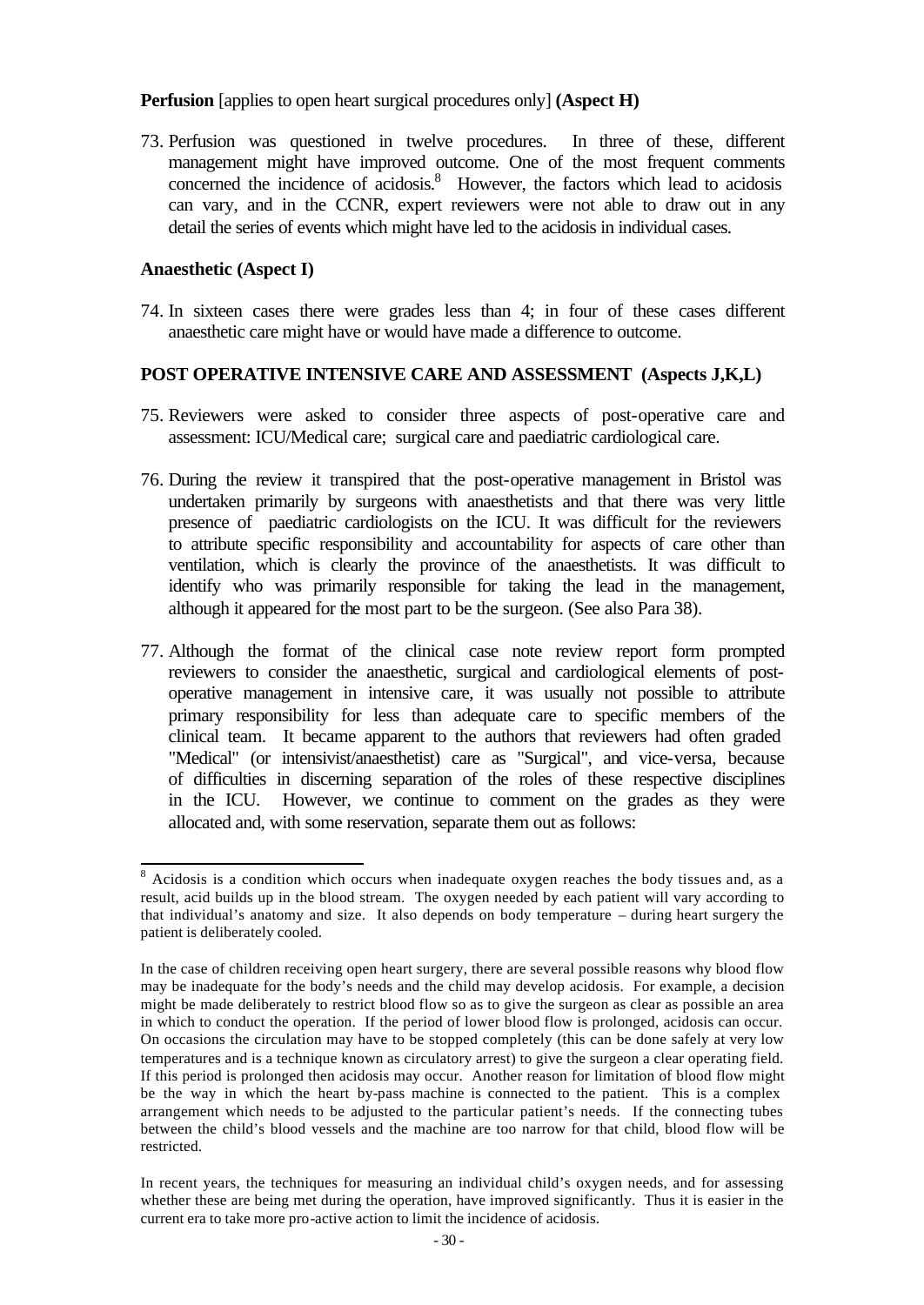- 78. There was a grading for less than adequate care in relation to medical care, which we take to mean anaesthetic care, (Aspect J) following eighteen procedures, including nine instances where care was graded as 1 or 2.
- 79. Surgical post-operative care (Aspect K) was graded as less than adequate in twelve instances, of which seven grades were 1 or 2, and paediatric cardiological post-operative care (Aspect L) was deemed less than adequate in eleven instances, of which three were grades 1 or 2.
- 80. Reviewers' comments on the intensive care touched on a range of issues including poor control of ventilation; early extubation; failure to undertake echocardiography; problems with fluid balance; failure to act when low blood oxygen presented post-operatively; and failure to assess reasons for poor cardiac output. Reviewers commented that they could find little evidence of the presence of paediatric cardiologists on the ICU at BRI.

# **POST-MORTEM (Aspect M)**

- 81. It must be remembered that the reviewers were commenting only on the postmortems as they were revealed in the post-mortem reports within the notes. The reviewers were not given access to retained human material – either tissue or organs. The reviewers regarded the post-mortems as an important aspect of the overall care because audit and the assessment of care depend on good pathological back up. The gradings reflect this approach.
- 82. Reviewers reported on thirty-nine post-mortems (including post-mortems on the three children who died more than thirty days after surgery). Grades 1 and 2 were assigned in the cases of eight children, all of whom had died within thirty days of their last cardiac surgical procedure. In commenting on post-mortems, the terms "inadequate" or "poor quality" appeared on four occasions but "adequate" appeared in many more.
- 83. The post-mortem reports were less helpful to clinicians reviewing the clinical records than they had expected; however, it was accepted that evidence from the post mortem and in particular from later histological examination would not always have been filed in the clinical records. Some of the post-mortem reports suggested to reviewers that the pathologist did not appear to have an appreciation of the technical details of the operation performed. The expert reviewers commented that there did not appear to be, or there was no record of, sufficient information exchanged between the clinical team and the pathologists either before or during the post-mortem. This led the expert reviewers to suggest that, if better information had been exchanged between the clinical team and the pathologists, more helpful pathological reports might have been produced.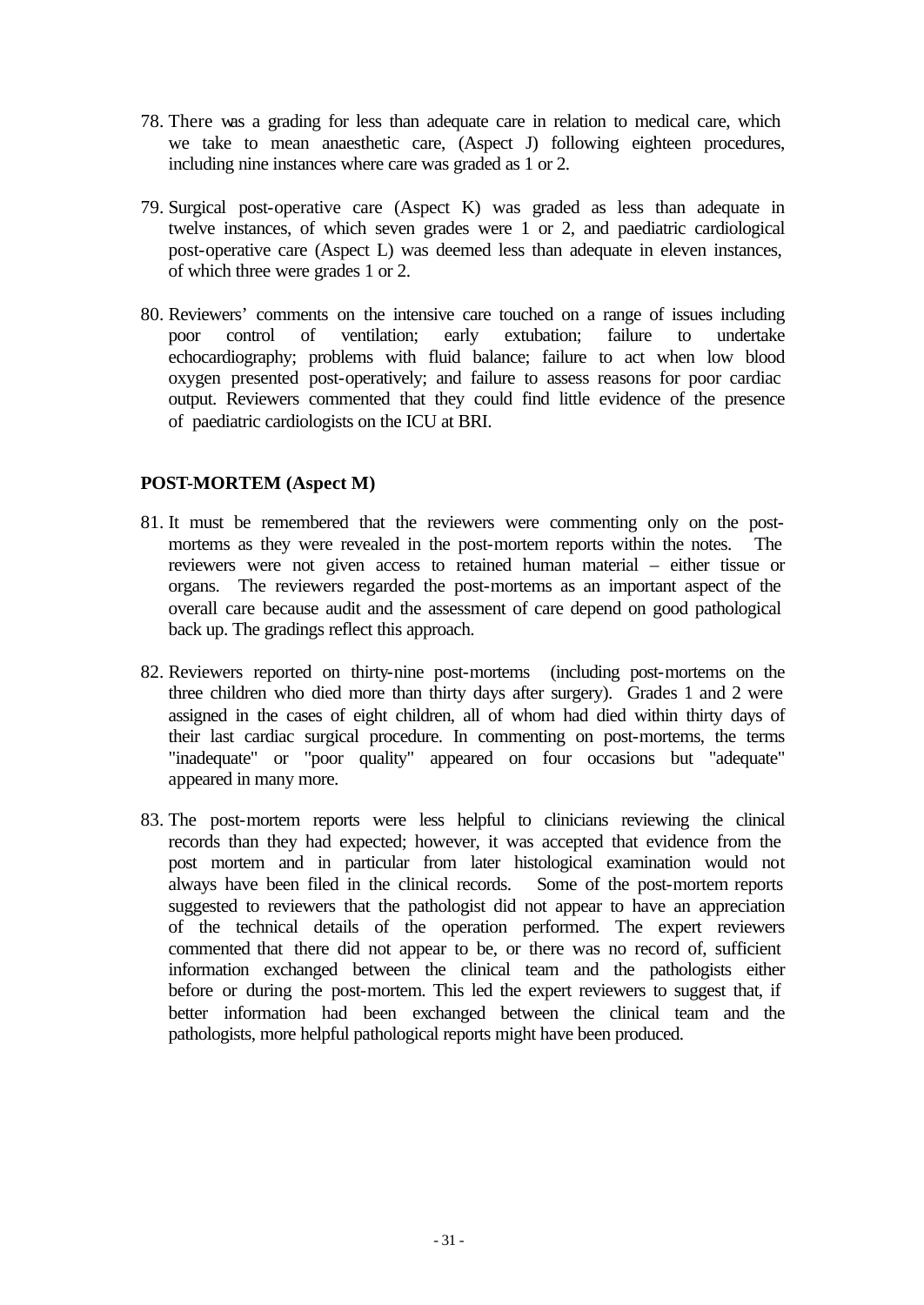#### **Part IV Results of the Repeat Review Exercise**

*Background and methodology for Repeat Reviews*

84. As indicated in the Inquiry's July 1999 paper, mindful that differences of approach between review teams could occur, the Inquiry decided to distribute a number of the same sets of case notes across the teams. In all, fifteen sets of notes were reviewed twice, although none of the teams was told they were undertaking a repeat review, nor, by the same token, were they made aware of the grades assigned in the first review.

Here we compare the grades for overall care:

|                           | <b>OVERALL GRADE</b> |                      |  |  |  |  |  |  |  |
|---------------------------|----------------------|----------------------|--|--|--|--|--|--|--|
| <b>Repeat Review Case</b> | <b>First Review</b>  | <b>Repeat Review</b> |  |  |  |  |  |  |  |
| RR1                       | 4                    | 4                    |  |  |  |  |  |  |  |
| RR <sub>2</sub>           | 4                    | 4                    |  |  |  |  |  |  |  |
| RR <sub>3</sub>           | 4                    | 4                    |  |  |  |  |  |  |  |
| RR4                       | 3                    | $\mathfrak{D}$       |  |  |  |  |  |  |  |
| RR <sub>5</sub>           | 3                    |                      |  |  |  |  |  |  |  |
| RR6                       | 2/3                  | $\overline{c}$       |  |  |  |  |  |  |  |
| RR7                       | 4                    | 4                    |  |  |  |  |  |  |  |
| RR8                       | 3                    | 3                    |  |  |  |  |  |  |  |
| RR9                       | 3                    | 4                    |  |  |  |  |  |  |  |
| <b>RR10</b>               | 3                    | $\overline{c}$       |  |  |  |  |  |  |  |
| <b>RR11</b>               | 4                    | 4                    |  |  |  |  |  |  |  |
| <b>RR12</b>               | $\overline{4}$       | 4                    |  |  |  |  |  |  |  |
| <b>RR13</b>               |                      |                      |  |  |  |  |  |  |  |
| <b>RR14</b>               | 4                    | 3                    |  |  |  |  |  |  |  |
| <b>RR15</b>               | 2                    | 4                    |  |  |  |  |  |  |  |

#### **Table 12. Overall grade of care for fifteen cases, first review and repeat review**

- 85. Of the fifteen cases selected for repeat review, eight children were alive and the other seven died within thirty days of their last cardiac surgical procedure.
- 86. In reviewing the grades, we separated those cases graded overall 3 or 4 (care was adequate or different treatment would have made no difference to the outcome), from those graded overall 1 or 2 (different treatment would reasonably have been expected to, or might have made a difference, to the outcome).<sup>9</sup>
- 87. In eight of the fifteen cases, there is complete agreement on overall grades between the teams. If the overall grades are grouped, grades 4 with 3, and grades 2 with 1, there is overall agreement in eleven, or about 70%, of cases.
- 88. Of the four cases where the teams disagreed significantly (as to whether different management might have  $\alpha$  would have altered the outcome), there were two cases where there was only one grade difference i.e. 3 versus 2:

 $\overline{a}$  $9$  See Annex B for a note on CESDI by Dr Steve Gould. The approach of grouping similar grades was used by CESDI in an exercise to review a second time 113 sets of case notes, reported in the CESDI fifth annual report, May 1998.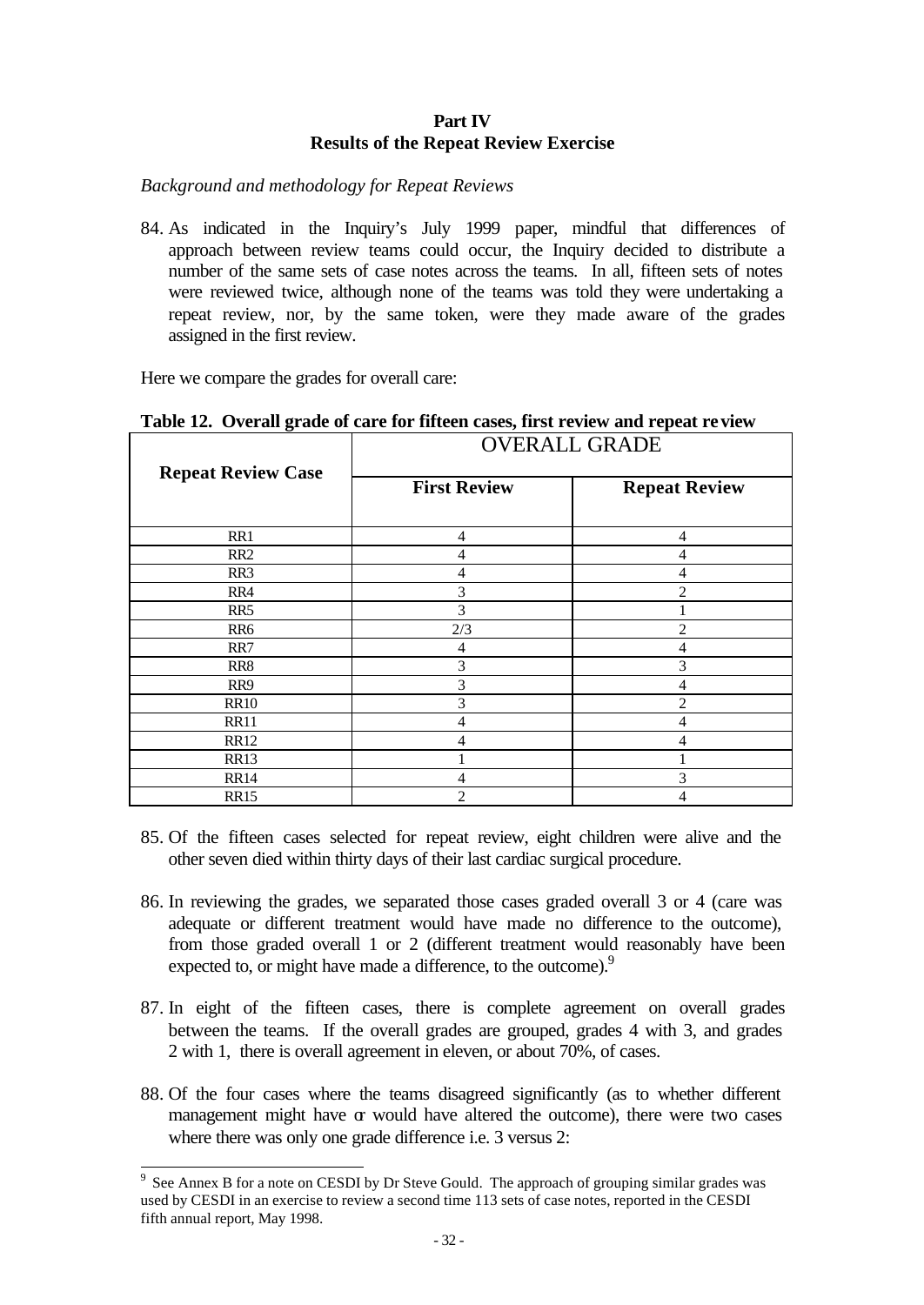- In one of these (RR4) the anatomy was very unusual and has only rarely been described before – this child died postoperatively. One team was critical of the inaccuracy in pre-operative diagnosis, while the other felt the rarity of the condition precluded accurate diagnosis. The decision as to whether this aspect of care might or might not have made a difference in a very rare condition is a moot one. This case reflects the difficulties that the reviewers faced when making judgements about unusual cases and suggests to some extent that, in reviewing such cases, the methodology is blunt.
- In the second case (RR10), the child is alive but has moderate disability following a cerebrovascular accident (stroke). The groups identified the same aspects of care but differed in their judgement about the weight they attached to them. Both teams felt that an earlier operation should have been undertaken but differed as to whether this might or might not have changed the outcome. The case shows the fine judgements groups made when assigning grade 2 or 3 to a case.
- 89. The authors feel that the differing grades assigned to these two cases do not call into question the methodology of the CCNR. Both groups thought that the care had been less than adequate, but they differed about the impact of this care on outcome.
- 90. We were more concerned, however, about the two cases where there were two grades difference between the teams:
	- In the first case (RR5) the child's case was given an overall grade 3 by the first team, and an overall grade 1 by the second team. The child was very ill with particularly small pulmonary (lung) arteries – this would have made the technical construction of a shunt very difficult. Even if a successful shunt had been constructed, it is possible that the pulmonary arteries might not have grown. One team was critical of the way the shunt was constructed and about the initial post-operative management. The other team felt the anatomy was so unfavourable that a different technique would not have made any difference. The child died. This case shows that there was some variation between the teams in the weighting they attached to the same aspect of care, not surprising in a retrospective review of care given to a child with a very serious condition. It is perhaps more surprising that such differences in weighting accorded by the review groups were relatively rare in this exercise as a whole.
	- In the second case (RR15), overall care was given a grade of 2 by the first review team and 4 by the second. This was described by both teams as a very difficult and complex case. One team felt it had been adequately managed, but the other believed a different approach by the anaesthetist at the first operation would have affected the outcome in the long term. This child survived the surgery but died some time later following an interventional cardiological procedure to dilate the pulmonary (lung) artery which was narrowed as a result of problems at the first operation. The review teams appeared to highlight different details in the case.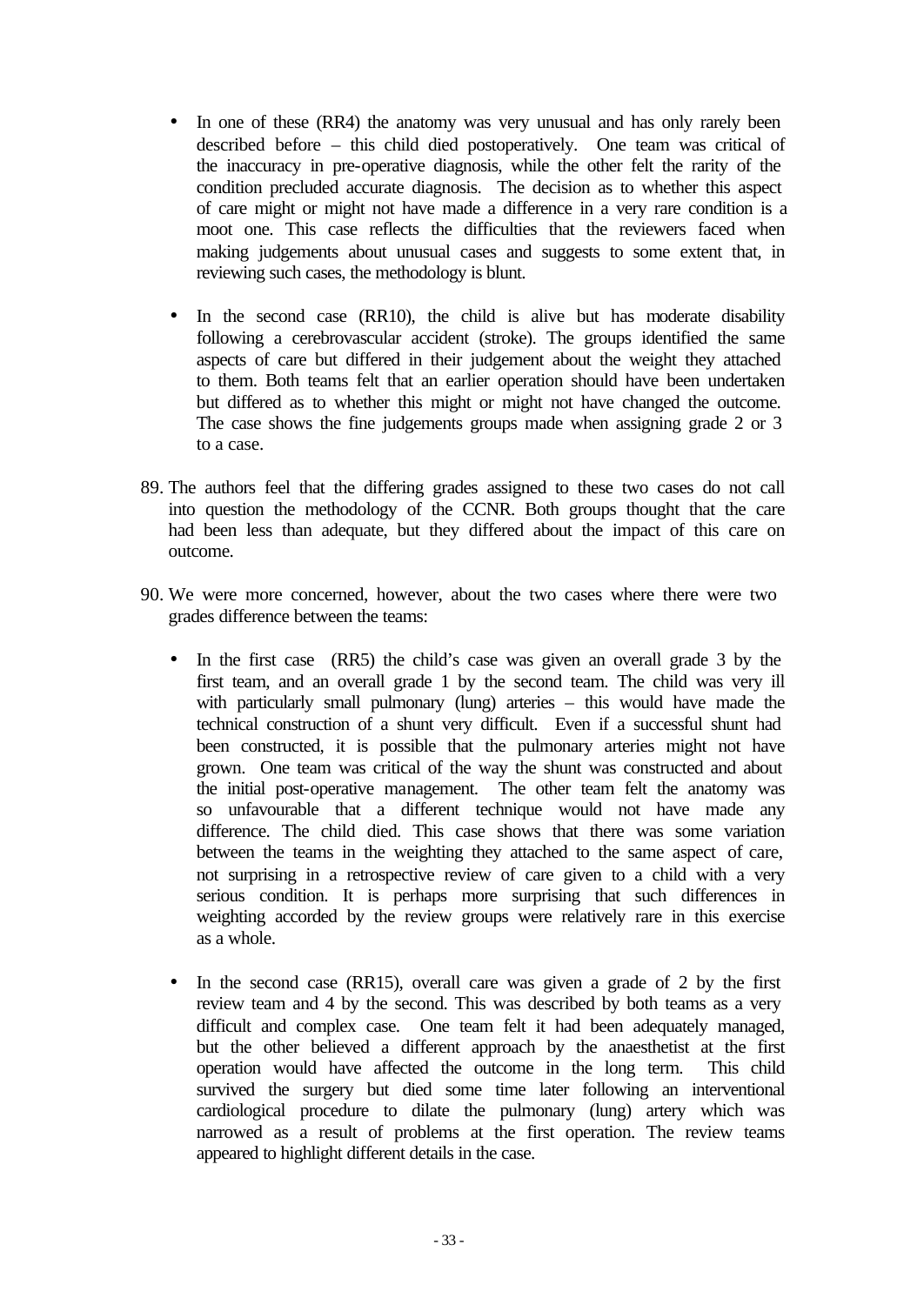91. Both cases highlight our earlier observation (see paragraph 23) that, in any retrospective review where the child died, it could be argued that any different management might have or would probably have made a difference.

#### *Implications of the Repeat Review Exercise*

92. Taking into account the cases in which the review groups differed, the repeat review exercise showed a high degree of concordance between the teams suggesting that the expert team review methodology is valuable and capable of producing reliable results. We note that where groups differed, this occurred in very difficult cases, reflecting the normal reality of variation in clinical opinion. For example, in cases of unfavourable anatomy, groups may agree that the treatment strategy was wrong, but differed as to the impact of the child's anatomy on outcome. In only one case, (RR15), was the care considered adequate by one group and less than adequate by another group.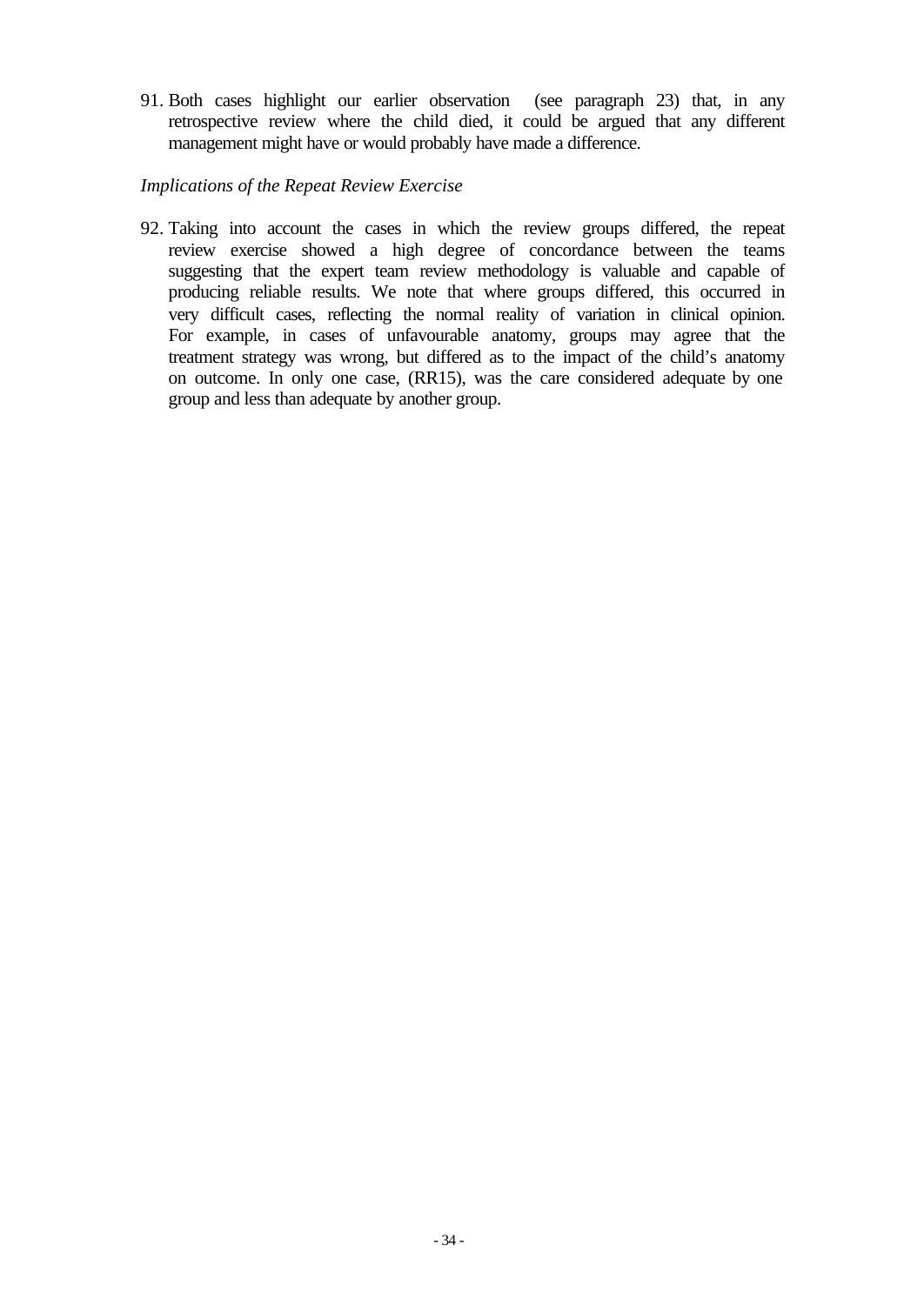## **Part V Results of the Requested Review Exercise**

*Background and methodology for Requested Reviews*

- 93. Individuals with a direct interest in the Inquiry and in a specific case, such as parents and clinicians, who considered that all the matters in the case notes had not been taken into account, could make an application to the Inquiry Panel for the case to be subject to a further review. The Panel considered seventeen applications for a "requested review", of which thirteen were justified. The methodology for the requested reviews was the same as that used for the review of the initial eighty cases. The expert review teams only considered the clinical case notes. They were aware that the case had been reviewed before, although they did not have access to the first CCNR report form. They did not have sight of, nor were they asked to take into account, the reasons surrounding the application for a further review. The experts invited to sit on further review teams were those who previously participated in the review exercise but not in respect of the case in question.
- 94. In this part of the report we consider what can be learned about the CCNR methodology and about adequacy of care at Bristol in the context of comparing the reviews of these self-selected cases.

Here we compare the grades for overall care:

**Table 13. Overall grade of care for thirteen cases, first review and requested review**

|                              | <b>OVERALL GRADE</b> |                                                                                                                                                                                                                                                                                                                                                                                                             |  |  |  |  |  |  |  |
|------------------------------|----------------------|-------------------------------------------------------------------------------------------------------------------------------------------------------------------------------------------------------------------------------------------------------------------------------------------------------------------------------------------------------------------------------------------------------------|--|--|--|--|--|--|--|
| <b>Requested Review Case</b> | <b>First Review</b>  | <b>Requested Review</b>                                                                                                                                                                                                                                                                                                                                                                                     |  |  |  |  |  |  |  |
| RQR1                         | $\mathcal{D}$        |                                                                                                                                                                                                                                                                                                                                                                                                             |  |  |  |  |  |  |  |
| RQR <sub>2</sub>             |                      |                                                                                                                                                                                                                                                                                                                                                                                                             |  |  |  |  |  |  |  |
| RQR <sub>3</sub>             |                      | $\mathcal{D}_{\mathcal{L}}^{\mathcal{L}}(\mathcal{L})=\mathcal{L}_{\mathcal{L}}^{\mathcal{L}}(\mathcal{L})\mathcal{L}_{\mathcal{L}}^{\mathcal{L}}(\mathcal{L})$                                                                                                                                                                                                                                             |  |  |  |  |  |  |  |
| RQR4                         |                      | $\overline{c}$                                                                                                                                                                                                                                                                                                                                                                                              |  |  |  |  |  |  |  |
| RQR 5                        | 4                    | $\overline{c}$                                                                                                                                                                                                                                                                                                                                                                                              |  |  |  |  |  |  |  |
| RQR 6                        |                      | $\mathfrak{D}$                                                                                                                                                                                                                                                                                                                                                                                              |  |  |  |  |  |  |  |
| RQR7                         | 4                    |                                                                                                                                                                                                                                                                                                                                                                                                             |  |  |  |  |  |  |  |
| RQR8                         |                      | 3                                                                                                                                                                                                                                                                                                                                                                                                           |  |  |  |  |  |  |  |
| RQR 9                        |                      |                                                                                                                                                                                                                                                                                                                                                                                                             |  |  |  |  |  |  |  |
| <b>RQR 10</b>                | っ                    | $\mathfrak{D}_{1}^{(1)} = \mathfrak{D}_{2}^{(1)} = \mathfrak{D}_{2}^{(1)} = \mathfrak{D}_{2}^{(1)} = \mathfrak{D}_{2}^{(1)} = \mathfrak{D}_{2}^{(1)} = \mathfrak{D}_{2}^{(1)} = \mathfrak{D}_{2}^{(1)} = \mathfrak{D}_{2}^{(1)} = \mathfrak{D}_{2}^{(1)} = \mathfrak{D}_{2}^{(1)} = \mathfrak{D}_{2}^{(1)} = \mathfrak{D}_{2}^{(1)} = \mathfrak{D}_{2}^{(1)} = \mathfrak{D}_{2}^{(1)} = \mathfrak{D}_{2}^{$ |  |  |  |  |  |  |  |
| <b>RQR 11</b>                |                      | 4                                                                                                                                                                                                                                                                                                                                                                                                           |  |  |  |  |  |  |  |
| <b>RQR12</b>                 |                      |                                                                                                                                                                                                                                                                                                                                                                                                             |  |  |  |  |  |  |  |
| RQR 13                       |                      | 2                                                                                                                                                                                                                                                                                                                                                                                                           |  |  |  |  |  |  |  |

95. Of the thirteen requested review cases, three children were alive and the other ten died within thirty days of their last cardiac surgical procedure.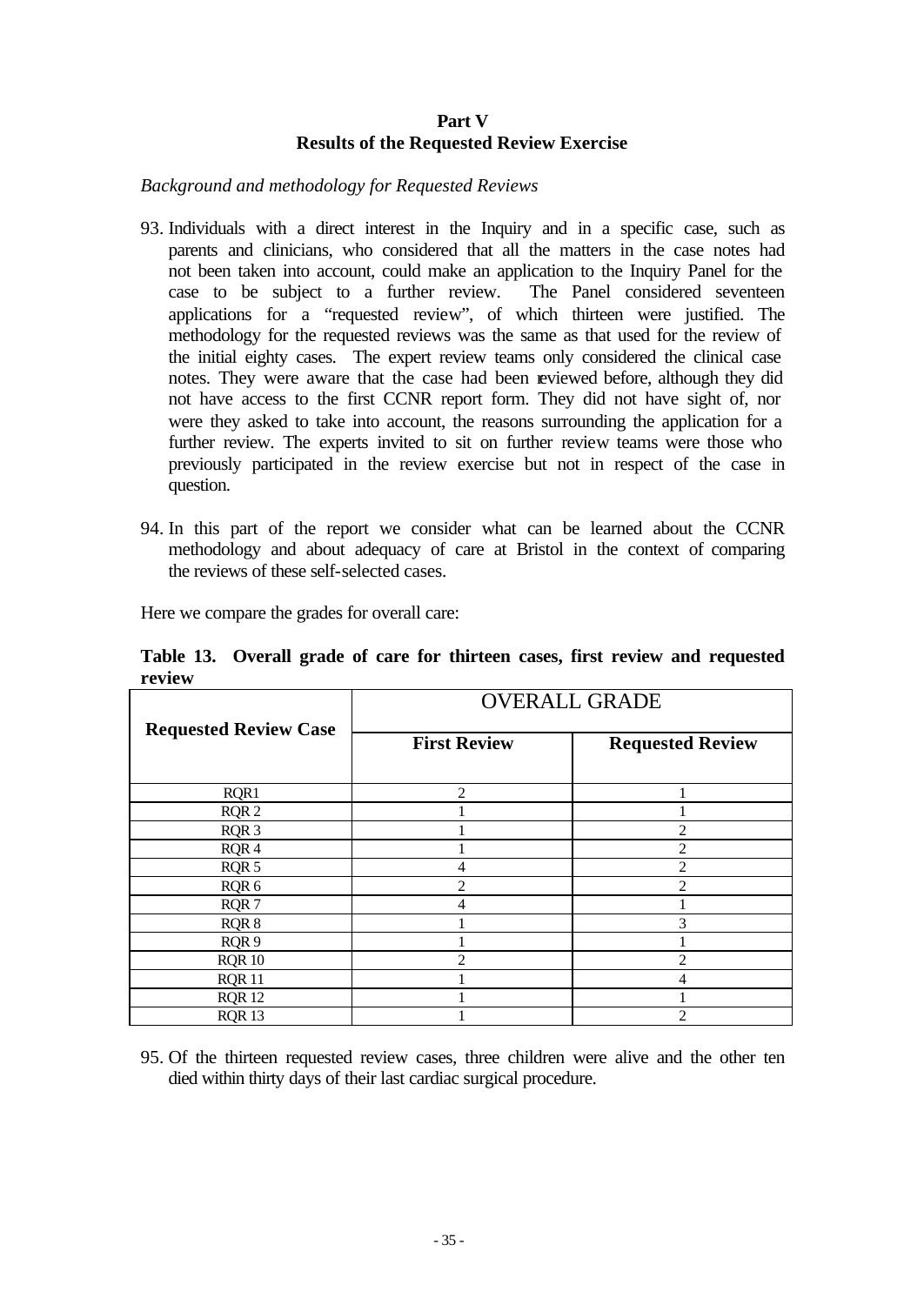#### *Results of requested review exercise*

- 96. As with the repeat review exercise<sup>10</sup>, in reviewing the pattern of grades overall, we grouped cases graded overall 3 or 4 (different treatment would have made no difference to the outcome or care was adequate), from those graded overall 1 or 2 (different management would reasonably be expected to, or might have, made a difference to the outcome).
- 97. On this basis, in nine of the thirteen cases we noted a close concordance between the overall grades. In only four cases was there a significant disagreement between the overall grades. Below, we draw out the significant issues in these cases and consider the implications for the methodology of the CCNR:
	- In the first case, RQR 5, the child survived. The difference in grading between the review groups appears to rest on whether they felt the need to be critical of the adequacy of care in a case where the outcome was good. It is possible that the review groups may have had a tendency to give adequate grades where there was a good short-term outcome rather than consider the longer-term outcome. A timebanding was not put on outcome, a point illustrated by this case. Any future studies of this type may want to adjust instructions to the groups to ensure consistency of approach in defining the timing of outcome.
	- In the second case, ROR 7, the abnormality was extremely difficult to treat and the condition of the child was associated with a high mortality rate in that era. The complication described in the post-mortem report is unusual. It appears that the groups differed in their interpretations of the post-mortem, leading one group to be more critical of the surgical procedure. This shows that the review groups have differed in their interpretation of the same information.
	- In the third case, RQR 8, it is not obvious why there is a difference of judgement between the groups. Both groups agreed that care was less than adequate, but differed as to whether this had an impact on outcome. This difference highlights the problem of retrospective analysis and the differences when groups are considered long term or short time outcomes.
	- The fourth case, RQR 11, reflects the rate at which standards of care were changing particularly in the late 80s and early 90s. Delay was a key issue, but the groups took a different view as to what standards of care were applied at the time. It is noticeable that this has arisen infrequently. We note that, in the first review, the case is given an overall grade of one and no aspect of care is given a grade of less than three, This, perhaps, highlights the need for more comprehensive guidance for any such review groups in the future.
- 98. These four cases illustrate a slight variation of approach between the review teams. The authors note that these were difficult cases and, in reviewing them, the groups differed about whether they looked at short term or long term outcomes and in the weight given to certain aspects of care. In nine of the thirteen cases,

l

 $10$  The comparison of these requested reviews with the original cases must be considered in the context that these reviews were carried out in response to a request from either a parent or clinician. In these cases the review groups were aware that they were doing a second review; this was not the case in the repeat review exercise. The authors have analysed the results of the requested review exercise with this important caution in mind.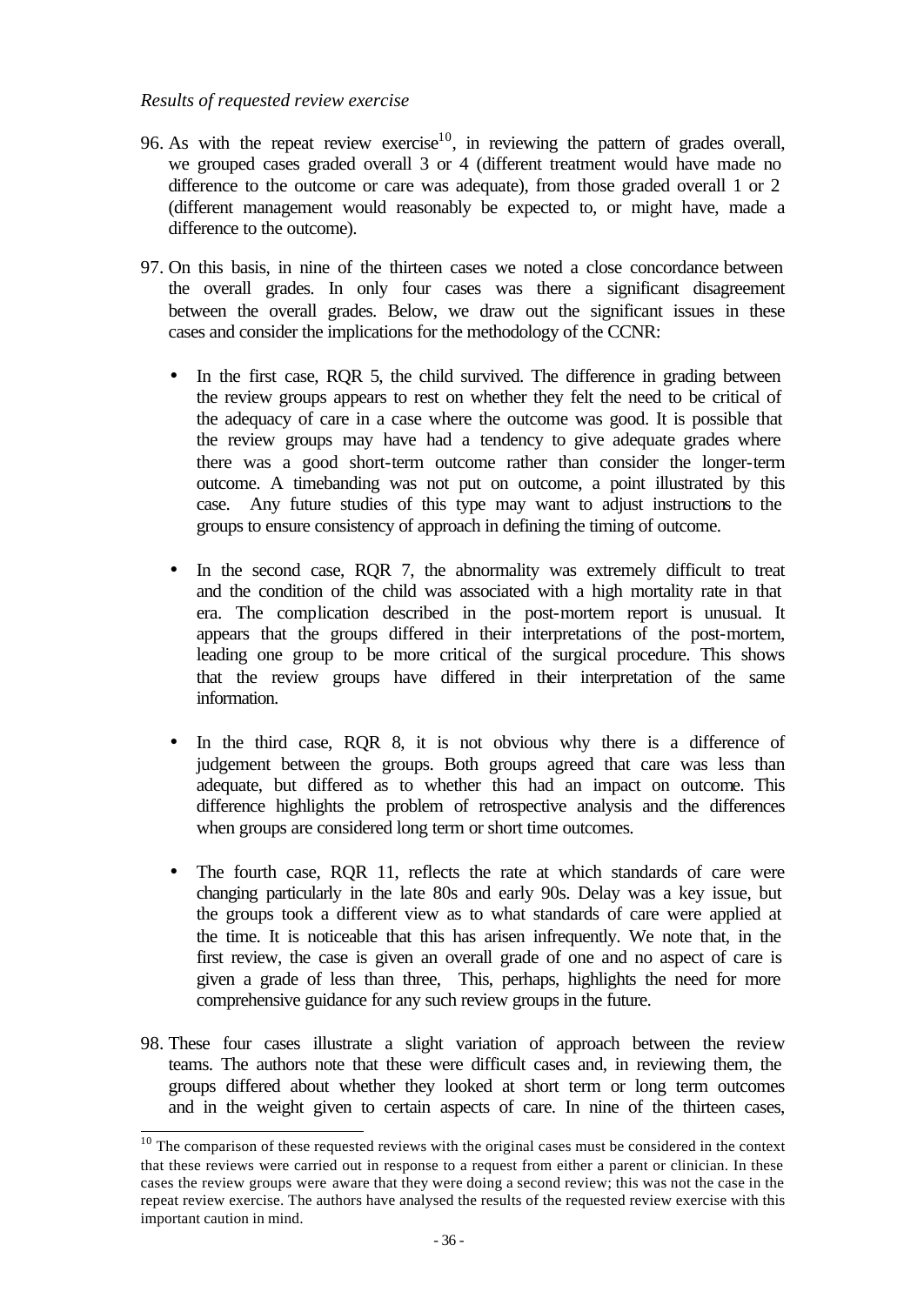however, the requested review exercise showed a degree of concordance between the teams.

## *Implications of the Requested Review Exercise*

99. The requested review exercise overall showed concordance between the grades. This is particularly significant because the review teams were aware that they were carrying out a second review as a result of a parental or clinician request (although they did not know the reason for the request or the first CCNR grades). Where variation in grades between the exercises did occur, it was interesting that requested review teams highlighted the same problems. Again, therefore, we see the different weighting which can be accorded to aspects of care in difficult cases. There may be implications here for the guidance given to review teams in any similar future exercise.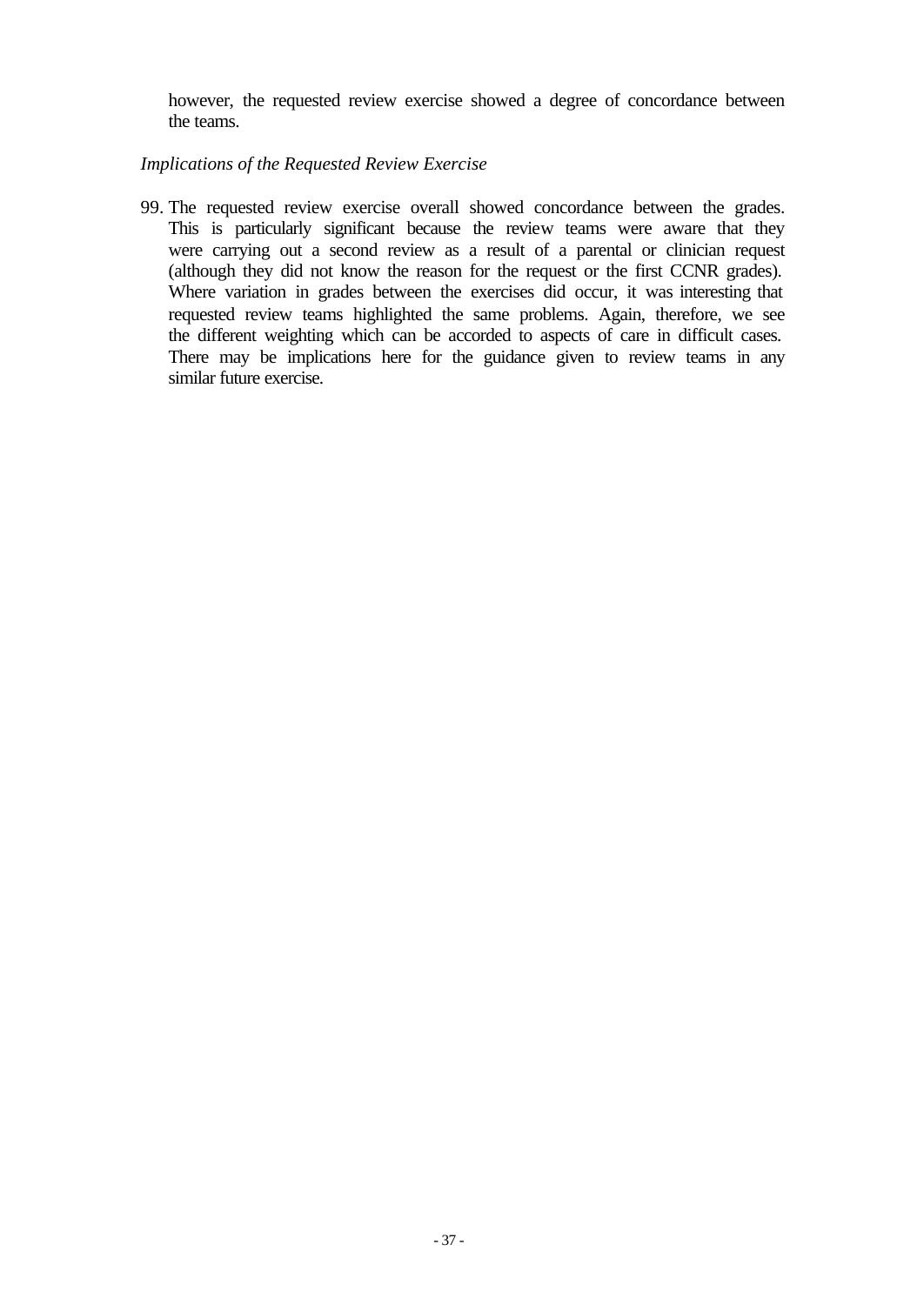## **Part VI**

# **Analysis of Formal Written Comments from Bristol Clinicians and Parents**

100.Individuals with a direct interest in the Inquiry and in a specific case, such as parents and the Bristol clinicians, had the opportunity to see the completed review report form and submit a formal written comment on the case. 10 Bristol clinicians submitted formal written comments on 26 cases, while 5 parents also commented on their child's case. The majority of the comments relate to specific matters on individual cases, referring in some cases to a difference in interpretation of the clinical notes, and, in others, to events which the clinician or parent recalled but which were not recorded in the clinical notes. Here we summarise general points and themes arising from all the comments together and consider their implications for the review exercise. Formal written comments were submitted to the Inquiry in the knowledge that they would be made available in full to the Panel and published; thus we are able to refer here to the comments by name of author.<sup>11</sup>

## *Surgeons*

101.Mr Wisheart and Mr Dhasmana made formal written comments on the CCNR. Their comments highlight those cases in the requested review exercise in which review teams differed in their assessment of adequacy from the original CCNR reviewers. It is suggested that these cases demonstrate a lack of consistency between the review teams. It is also argued that review teams did not necessarily appreciate that certain actions had been taken by surgeons and that "team discussions", although not documented, had taken place. There is also disagreement with some criticisms of clinical decisions and explanation of their actions, suggesting misinterpretation by review teams of operation reports. Mr Wisheart's comments on several cases highlight the lapse of time between the completion of a catheter investigation and discussion of the child's case between the cardiologist and the surgeon, and the further time lapse between that discussion and the child attending a surgeon's outpatient clinic.

# *Anaesthetists*

l

- 102. Two anaesthetists, Dr Burton and Dr O'Higgins<sup>12</sup> provided formal written comments on the CCNR. These comments offer explanation of the actions criticised by review teams. It is explained that specific clinical problems had to be managed in a certain way at the time. The comments refer to the persistent dilemmas in managing acidosis, (see paragraph 73). The anaesthetists point to dialogue and sharing of responsibility between anaesthetist and surgeon. There is also a firm assertion that perfusion is largely the responsibility of the surgeon, with the anaesthetist having a significant input.
- 103.Dr Burton also provided general comments on the anaesthetists' responsibilities at Bristol during his time in post. He states that the main responsibility for

 $11$  The formal written comments of Bristol clinicians and parents will be published alongside the relevant CCNR Report form, where parents have given their permission for the CCNR Report Form on their child's notes to be made public.

<sup>&</sup>lt;sup>12</sup> Dr Burton: Anaesthetist, Bristol Royal Infirmary/Bristol Royal Hospital for Sick Children, 1959 -1991; Dr O'Higgins, Anaesthetist, Bristol Royal Infirmary/Bristol Royal Hospital for Sick Children, 1971-1995.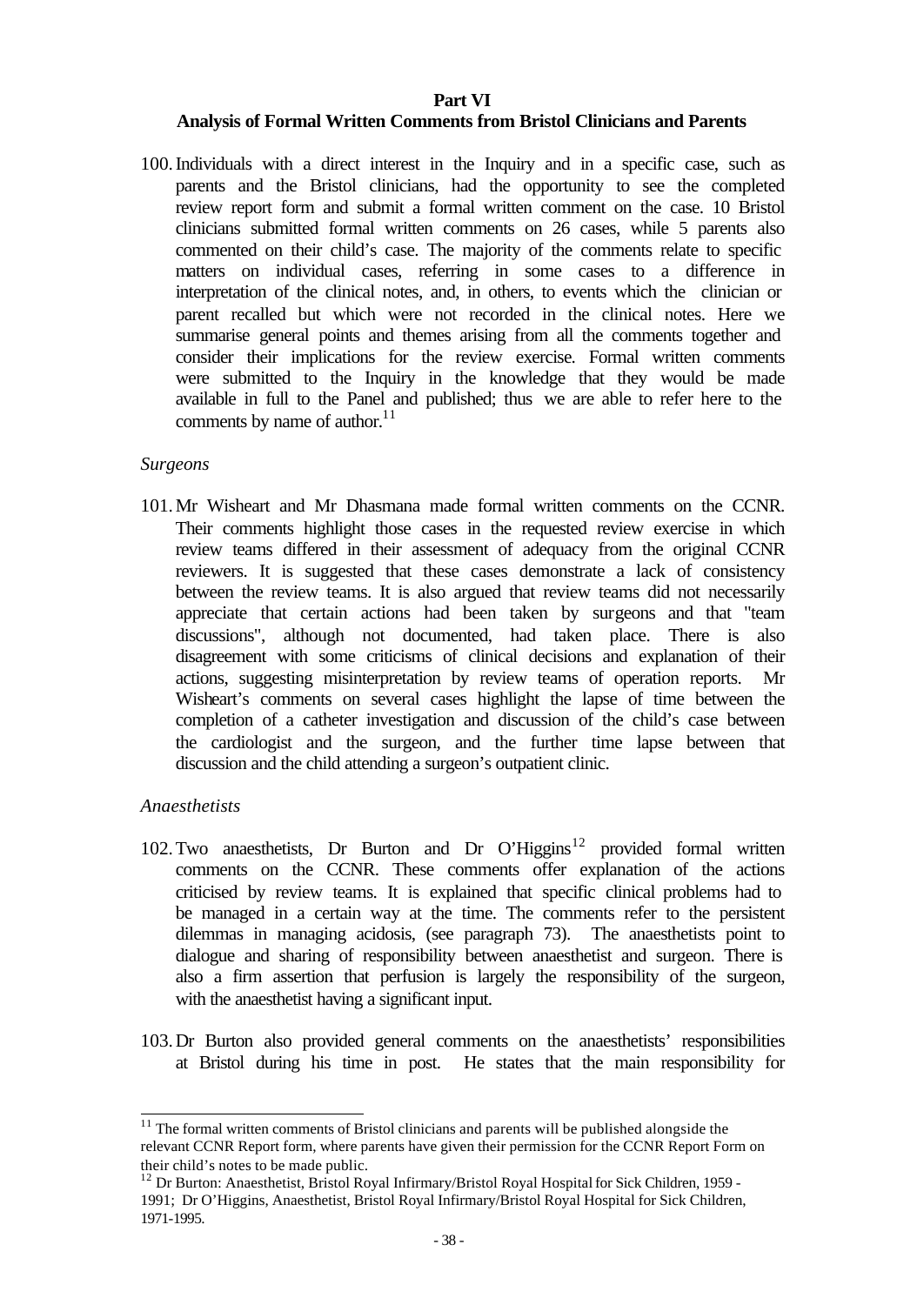postoperative medical care, was not that of the anaesthetist. Amongst the points he made were:

- anaesthetists did not have lead responsibility for perfusion. In the 1980s at least, perfusion was directed by the surgeon with the help and advice of the anaesthetist as required;
- blood samples were not analysed in theatre but sent to the pathology laboratory, which may have contributed to delays in obtaining and acting on pathology results;
- financial restrictions limited the availability of anaesthetic sessions on the BRI ICU;
- other resource problems, such as the limitations on equipment availability (in 1984 the BCH did not have a ventilator suitable for sick infants, and when Dr Burton visited other centres in the mid 1980's they appeared to have more equipment than Bristol);
- the problem of transferring sick babies from the Children's Hospital to the BRI.
- 104.Additional comment indicated that there was an organisational problem in terms of responsibility for patient care on the Intensive Care Unit.

# *Perfusionists*

105.Three perfusionists, Mr Downes, Mr Nicholson and Mr Caddy provided formal written comments on the CCNR. These comments suggest that acidosis, which is remarked on in some review report forms, was due to long periods of bypass and could not be treated adequately by the perfusionist alone. It is explained that the use of sodium bicarbonate by the perfusionist, to help manage acidosis, could also have had undesirable consequences. (Mr Richard Downes, Chief Perfusionist at Bristol, for example, pointed out that repeated doses of sodium bicarbonate can lead to an overload of sodium in the body which, particularly in young children with undeveloped organs and structures, can cause renal failure). It is suggested that the comments on some report forms demonstrate lack of understanding about perfusion responsibilities; it is argued that there should have been a perfusionist on the panel of expert reviewers. Many of the comments on report forms are rejected in some detail; examples are acidosis, absence of urinary catheter, weight (fluid) gain during bypass, and hypovolaemia.

# *Pathologist*

l

106. Professor Berry<sup>13</sup> provided comments on a number of cases. He notes that most post-mortems were carried out for the Coroner. He explains that at regular clinico-pathological meetings clinicians could ask for details that had not appeared in post-mortem reports. He questions whether standards of the time had been applied in reviewing the cases. It is noted that there was no specialist

<sup>&</sup>lt;sup>13</sup> Consultant Paediatric Pathologist at Bristol since 1983 and Professor of Paediatric Pathology at the University of Bristol since 1990.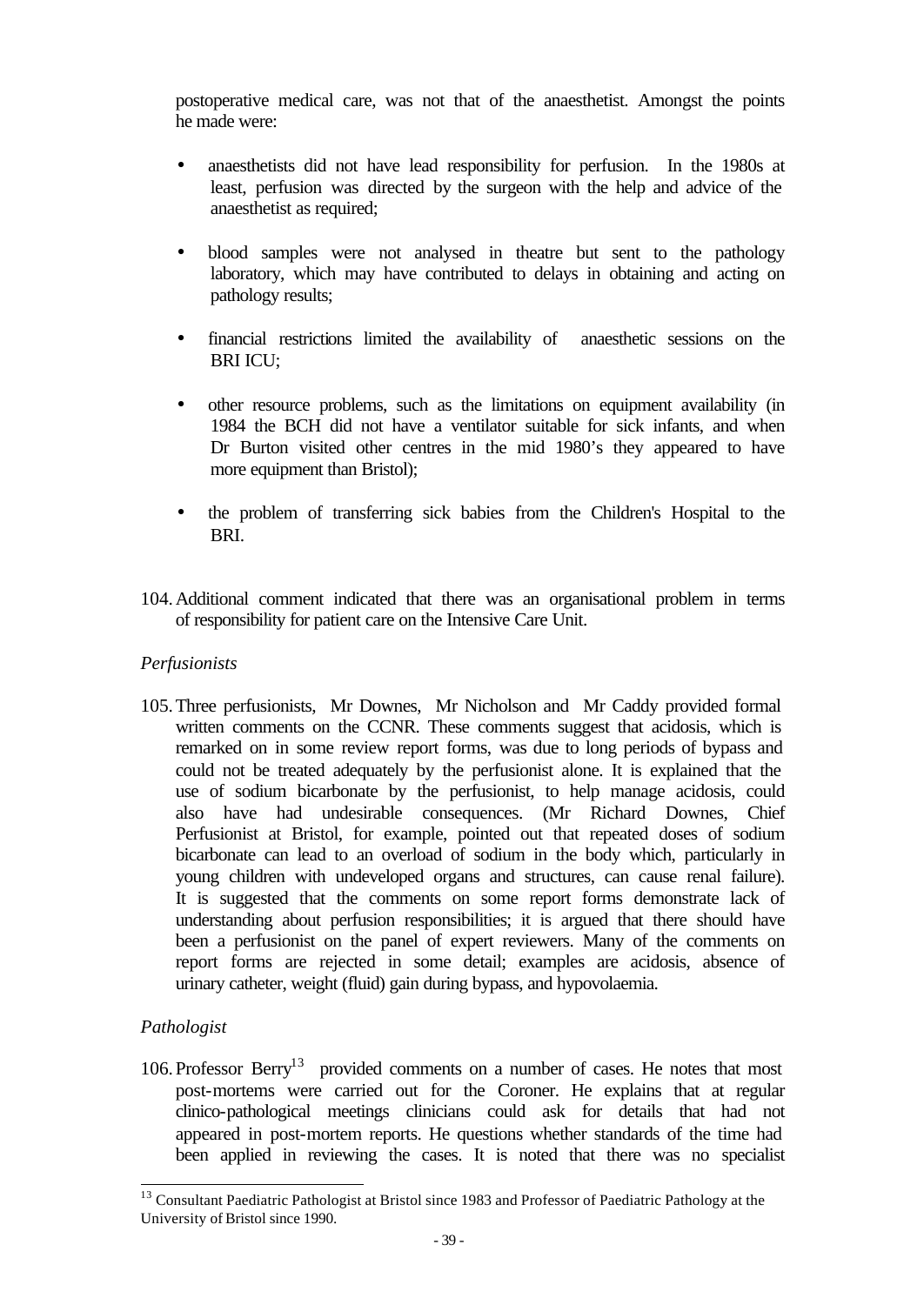cardiac pathologist in Bristol. Improvements and developments in the pathology department are explained. Some errors of fact are pointed out and attributed to incomplete information being available to the review teams, i.e. histology said to be absent when it had been available. In his detailed comments about individual cases, Professor Berry rejects many of the reviewers' comments, supplying reasons; he also argues that most Bristol post mortem reports on children were better than those completed elsewhere, and offers material to support this argument.

## *Parents*

107.Seventy families asked to see a copy of the CCNR report form on their child's notes and were invited to submit formal written comments; five families did so. The comments from parents highlight their experience that they had not been given complete or accurate information both before and after the operation. In one case, parents commented that the operation was delayed and they were not told of the potential risk of delay There is mention of confusion about supportive equipment, alarms and monitors; apparently not fully explained. There appears to be some difficulty in understanding reasons for certain grades on the review report form and dismay at discovering that care, or post-mortem, may not have been adequate.

## *Impact of Comments on CCNR Methodology and Results*

- 108.Clearly, clinical opinion and assessment can vary and inevitably there are some differences between the review teams. Teams were aware that the only information that was available to them was in the case notes and that much conversation and decision-making may well not have been recorded. Review teams were hampered by not having all ICU and Perfusion charts available; it appears that many were destroyed because of lack of storage space. The comments of the Bristol clinicians serve to highlight the fact that opinions also varied between the review teams.
- 109.Review teams did not appear to consider that perfusionists would have had ultimate clinical responsibility. Bristol anaesthetists considered that perfusion was ultimately the responsibility of the surgeon. It is notable that a number of the review teams, which included surgeons and anaesthetists, must, by their comments, have implied or suggested that perfusion was the ultimate responsibility of the anaesthetist. This could be said to have revealed a contemporary confusion as to which specialty, surgery or anaesthesia, is responsible for perfusion.
- 110.The anaesthetists appear not to accept having had responsibility for a major part of postoperative intensive care, raising the question as to who was responsible. Major problems with equipment, logistics of blood tests and lack of staff are highlighted, as well as the difficulty of accepting and managing sick babies at the BRI.
- 111.Many of the comments from Bristol clinicians serve to confirm conclusions drawn by individual review teams, and by the authors of this report, concerning organisational aspects of care – namely, that where a number of specialists shared responsibility for aspects of care, such as pre-operative diagnosis and assessment,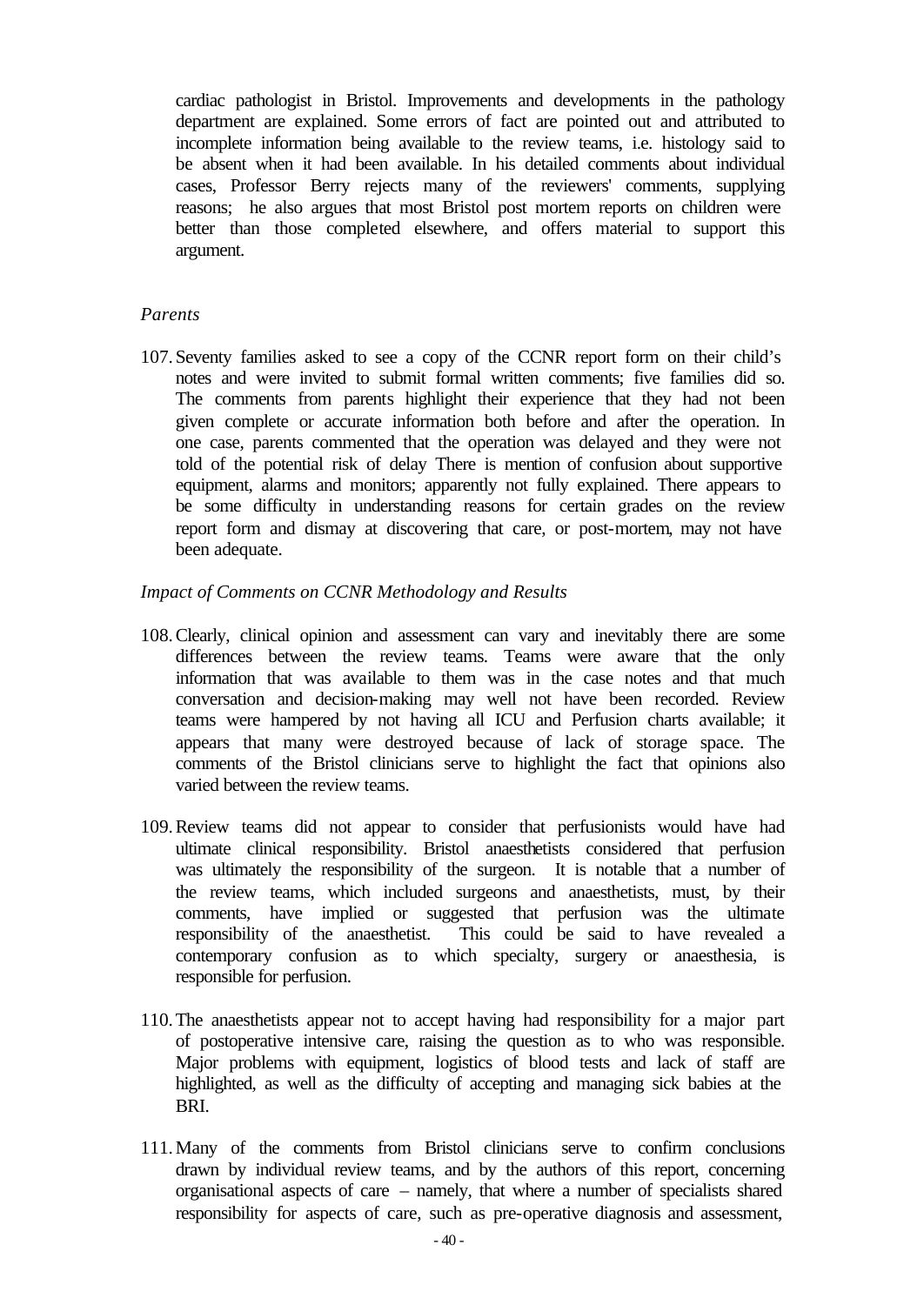perfusion, and post-operative intensive care, confusion existed as to who was responsible for caring for the patient at a given time.

- 112.The comments provided by Professor Berry do not significantly conflict with review teams' comments where the main thrust of criticism was directed towards an apparent lack of dialogue between clinicians and pathologists at the time of the post-mortem and consequently a lack of understanding by the pathologists of certain important clinical issues. Such discussions as might have taken place appear not to have been recorded in the notes, but we note that it would have been unusual for such discussion to have been recorded in an individual patient's notes.
- 113.The comments by parents do highlight problems in communication and understanding during a highly emotive time, which can happen in any hospital. Many of their comments are an understandable reaction to being included in the CCNR and having to go over what must be, for many, very painful details once more. That said, parents' comments taken together do not lead us to question the methodology or results overall.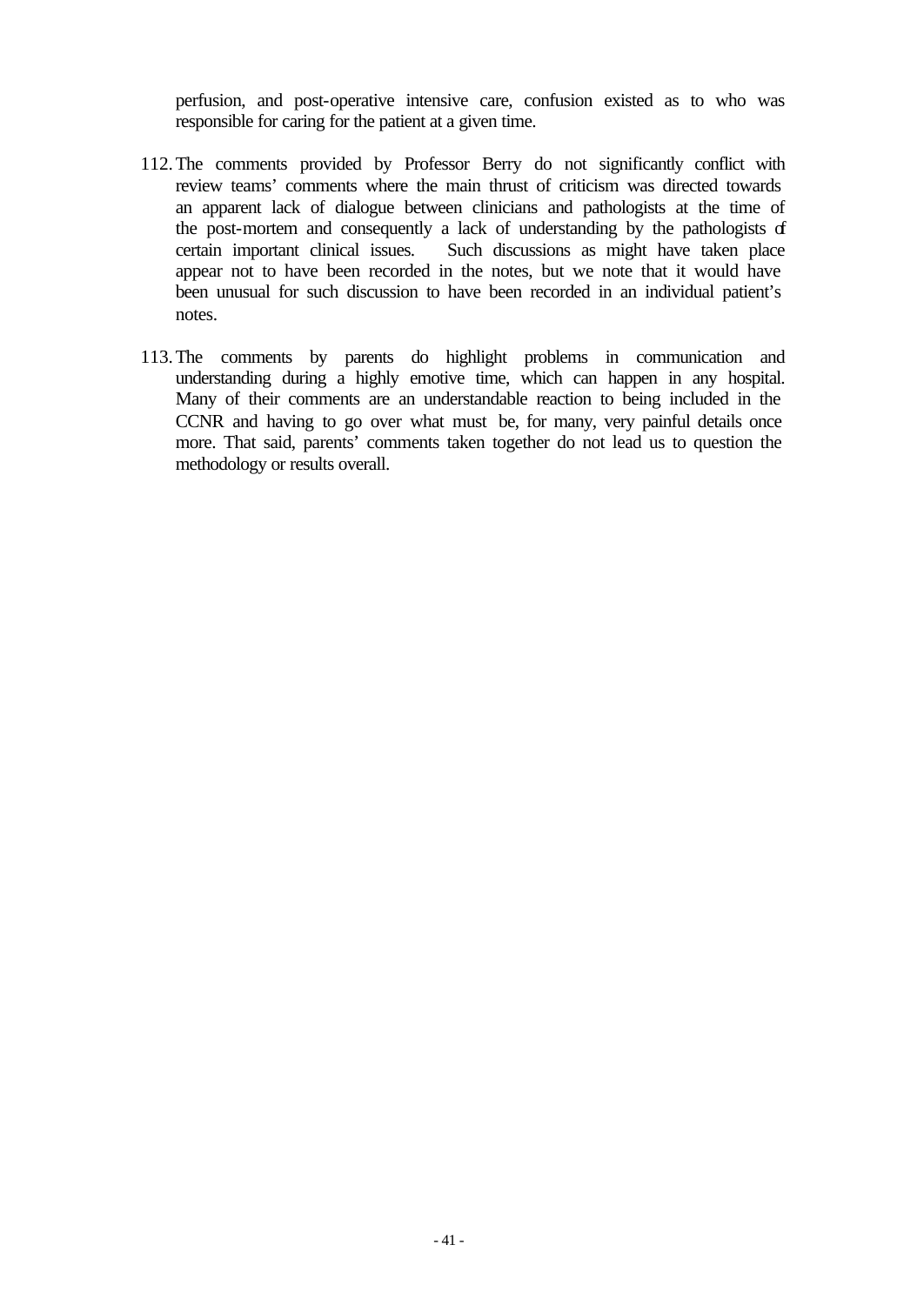# **Part VII**

# **Post Review - comments from expert review team co-ordinators**

114.At the end of the review exercise, each of the co-ordinators of the teams of expert reviewers was asked for a short note of overall impressions on the pattern of adequacy of care; all of the co-ordinators responded.<sup>14</sup> As these impressions are those of clinicians who have studied Bristol clinical notes in considerable depth, they may be of assistance to the Inquiry. The expert teams, though different, identified very similar issues for comment. This may be thought to strengthen the weight that may be placed on their impressions.

## *Pre-operative assessment issues*

- 115.The reviewers noted significant delays from primary referral to appropriate investigation. There were delays before cardiac catheterisations were planned, especially for patients who had previously had operations. It was not clear whether this was clinical policy or related to lack of resources.
- 116.There were delays between the time of the cardiac catheterisation and admission for an operation. Some of the outpatient letters indicated that the waiting list was "tight". It was again not clear whether the delays related to the waiting list and to resources or whether some were actually clinical policy.
- 117.In general, investigations appeared to be adequate, providing the correct diagnosis, but many were considered to be incomplete in not providing all of the details that might have been ideal for a surgeon to know. This raised questions, such as whether the lines of communication between surgeons and cardiologists were adequate, and whether there was sufficient dialogue between specialists on clinical problems.

# *Pre-operative and Operative issues*

- 118.There were some situations that should have been considered as urgent, in which an operation was significantly delayed; on occasion, the patient was even discharged from hospital while waiting for a very urgent operation. One team commented that from a nursing perspective it was difficult to determine the quality of pre-operative preparation which child and parents received. It appeared that these problems were probably related to the availability of resources.
- 119.Cardiopulmonary bypass procedures were done at BRI, which was remote from the Paediatric Cardiology expertise.
- 120.There were relatively long cross-clamp and circulatory arrest times; but a subjective interpretation was involved in making judgements.
- 121.Some of the teams made positive comments about good outcomes in difficult cases.

*Post-operative Management issues*

l

 $14$  Team co-ordinators also commented on the practical arrangements for the CCNR. These comments are incorporated into Annex A.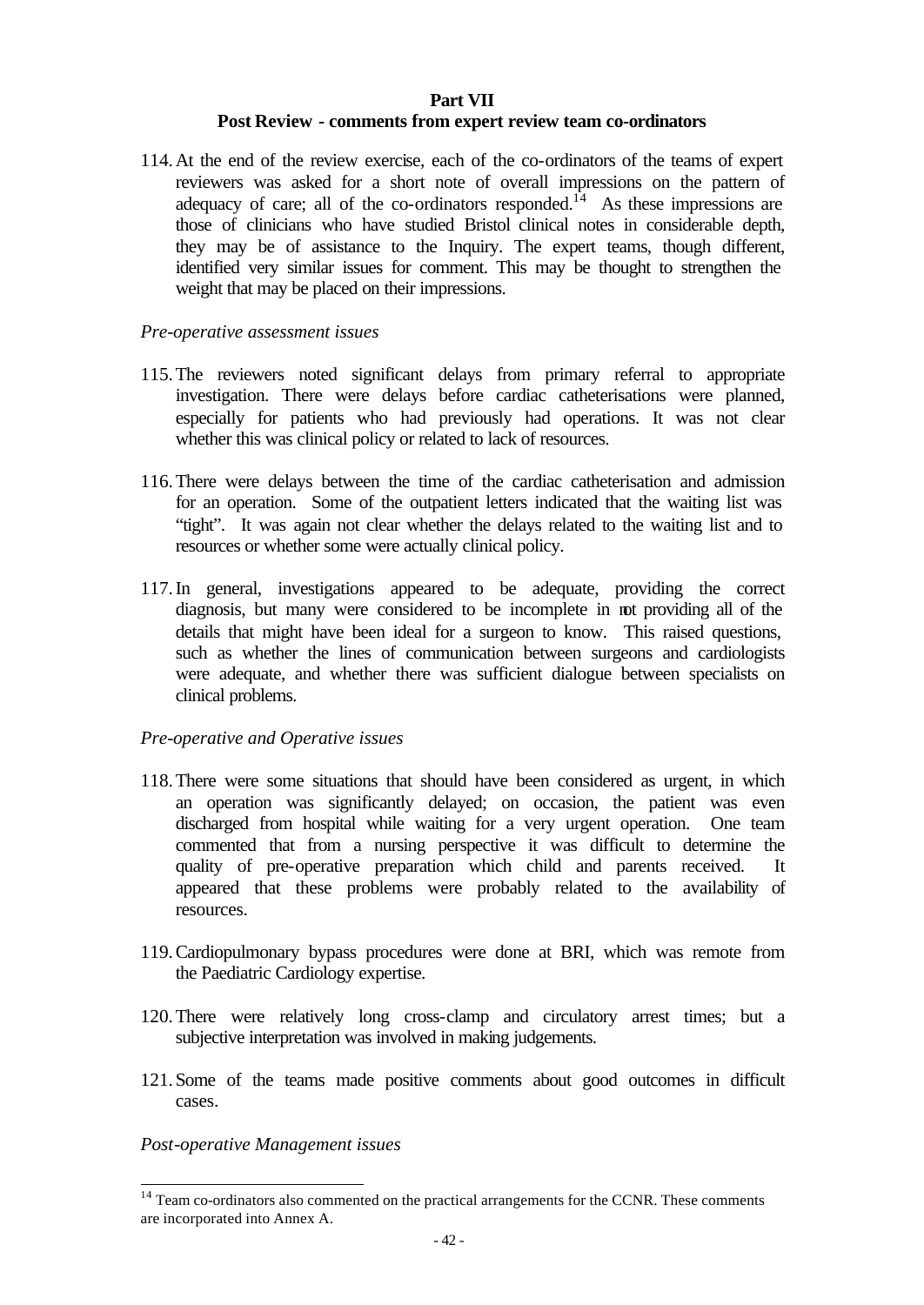- 122.There appeared to be a lack of paediatric nursing input at the BRI. It was not always apparent whether nurses or junior doctors had appropriate paediatric experience; some records suggested more familiarity with adults. On the ICU at the BRI, there was a noticeable absence of Paediatric Cardiological input. There appeared to be little evidence from the cases reviewed that echocardiograms were done on the BRI ICU.
- 123.It was difficult to determine who took either medical or nursing responsibility for directing the management of patients on the ICU, particularly as applied to the management of paediatric patients. In general, intensive care appeared to have been fragmented and insular in approach. There was failure to anticipate clinical problems, delayed response to post-operative problems and failure to involve other team members.
- 124.It appeared that the quality of nursing and physiotherapy at the Children's Hospital was excellent, whereas the reviewers considered that, had there been more obvious paediatric nursing involvement at the BRI, bereavement care could perhaps have been better.

## *Pathology issues*

- 125.Some of the pathology reports did not appear to answer questions the reviewers were asking in relation to the death of a patient. The reviewers questioned whether there was sufficient exchange of information between the clinicians and the pathologists.
- 126.All of the above comments suggested that the whole group of Cardiologists, Cardiac Surgeons, Nurses, Technicians, Paramedical staff and Pathologists were not functioning adequately as a team. Most reviewers considered that the split site was a major contributing factor.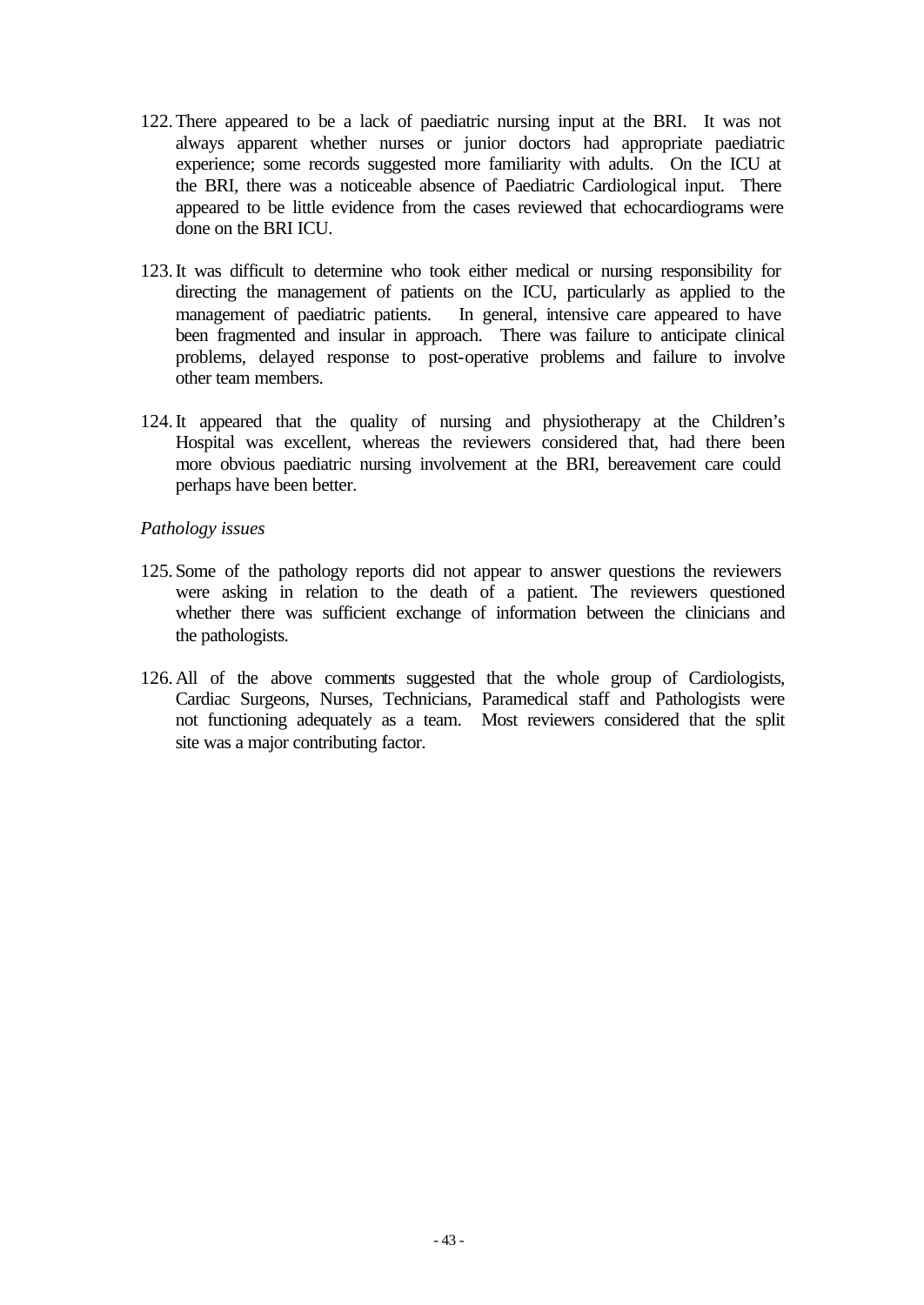## **Part VIII Assessment of results from the CCNR**

### *The review*

- 127.The Clinical Case Note Review is one of many pieces in the jigsaw of evidence available to the Inquiry to enable it to address two aspects of its terms of reference, namely to examine "the management of the care of children receiving complex cardiac surgical services", and to "make findings as to the adequacy of the services provided".
- 128.The purpose of the Clinical Case Note Review was to get a snapshot of adequacy of care during the period covered by the BRI Inquiry. This was achieved by selecting eighty cases from the 1827 children known to have undergone cardiac surgery in the period of the Inquiry, with the sample weighted towards younger age, higher risk, and those who died within thirty days.
- 129.The review was based on a study of clinical case notes; while these are often very rich sources of information, they do not include all the information relevant to the care of an individual and can vary in their quality. It must be remembered that clinical case notes are kept to assist clinicians care for a patient. They are not prepared as logs for later analysis by experts.
- 130.It was decided not to use the standard approach of review of case notes by experts that normally takes place in cases of litigation. Instead, a multidisciplinary team of experts reviewed the case notes at a meeting after each member of the team had obtained an overall view of the case and had, in particular, scrutinised their own area of expertise. The approach was novel but not entirely unfamiliar because the concept of team review is used by teams in cardiac departments for clinical audit. However, in this exercise the brief was different and the expert reviewers had formed new teams with colleagues from other hospitals. Nevertheless they perceived a real benefit to working together in this way.
- 131.There were no published results or standards against which the reviewers would be able to measure adequacy of care. It was acknowledged that in 1999 it would be difficult for any one individual to have a clear memory of standards of care that would have been expected, year by year, between 1984 and 1995, hence the value of teams of experts (rather than individual expert reviewers) and of ensuring that a number of cases were reviewed twice.
- 132.It must also be recognised that the complexity of congenital heart disease will always lead to different but equally valid opinions in managing individual cases.
- 133.In assessing individual cases, the reviewers developed a number of observations:
	- in a review of this kind, which included children who were alive as well as those who died, it is important to be aware that there may have been a tendency to grade the care given to children who died as less than adequate, since there is always a possibility that different management would have made a difference. Equally, there may have been a tendency to grade the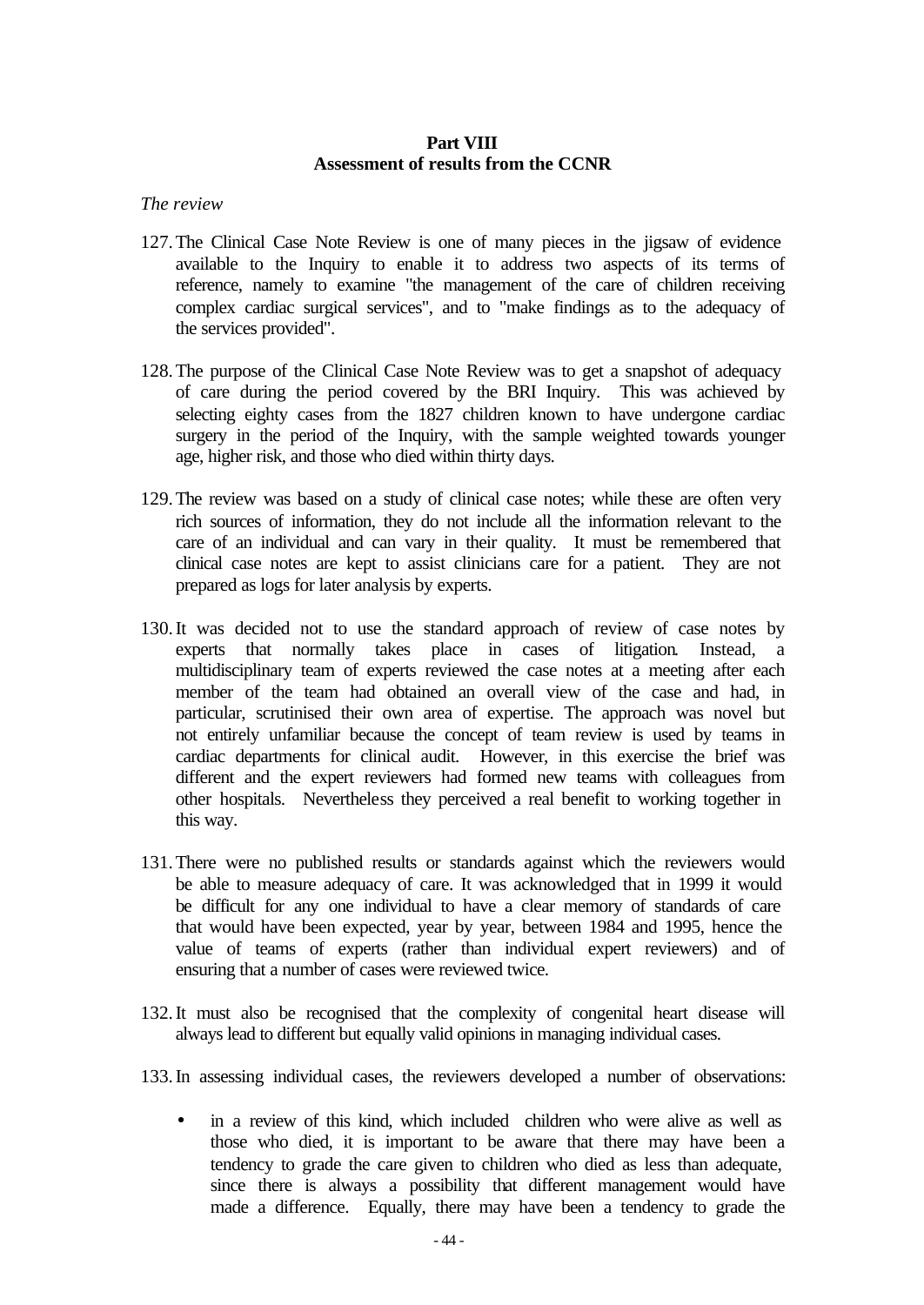care of those who survived as adequate, since, self-evidently, the outcome was good for the child;

• no similar review has ever been undertaken in the Paediatric Cardiac field. Therefore there are no set down protocols or standards against which this exercise can be judged. It is not known, for example, what proportion of cases would be judged as receiving less than adequate care in another centre.

## *Assessment of the exercise*

## *The selected eighty cases – detailed insights*

- 134.The grades for aspects of care that were less than adequate ranged across the whole spectrum of pre-operative, intra-operative and post-operative management. The comments supporting the gradings were more numerous and lengthy in the section related to ICU management where the apparent absence of paediatric medical and nursing care, the lines of responsibility and the lack of paediatric cardiological input were criticised.
- 135.In only two of the ninety-eight procedures was it considered that different conduct of the surgical procedure would **reasonably** have resulted in a better outcome and in eight procedures it **might** have done. The sample of cases was weighted towards very complex abnormalities, which would have placed considerable demands not only on the surgeons but also on the team as a whole. When care was considered to be less than adequate in any patient, there were a number of aspects that appeared to have an even greater influence on poor outcome than the actual operation. These involved all specialties in the service. It was of particular note that preoperative factors would often set the scene for a sequence of events that would lead to poor outcome, and that postoperative care on the ICU was a major determinant of outcome.
- 136.In our review, we considered there to be particular value in looking at those cases graded 1 or 2 for overall care. There were twenty four such cases. In thirteen graded 1 (different management would reasonably be expected to have made a difference) the teams highlighted issues of preoperative care and assessment. In the eleven graded 2 (different management might have made a difference), the reviewers referred to management issues in pre and post operative care and to the surgical procedure. In the nearest comparator, the studies carried out by the national Confidential Enquiry into Stillbirths and Deaths in Infancy (CESDI), findings vary as to the proportion of cases which involve sub-optimal care such that alternative management would reasonably be expected to have made a difference to outcome. In a 1995 study, while just over 66% of all cases involved a degree of sub-optimal care, in 40% of all cases, the care was such that alternative management would reasonably be expected to have made a difference to outcome. A further review in 1997, based on a one in ten sample of still births and infant deaths, found that the care in 22% of cases was such that alternative management would reasonably be expected to have made a difference to outcome. But it must be remembered that these studies consist only of cases where the baby died.<sup>15</sup>

l

 $15$  See CESDI Annual Reports – No 4 1997; No 5 1998 and No 6 1999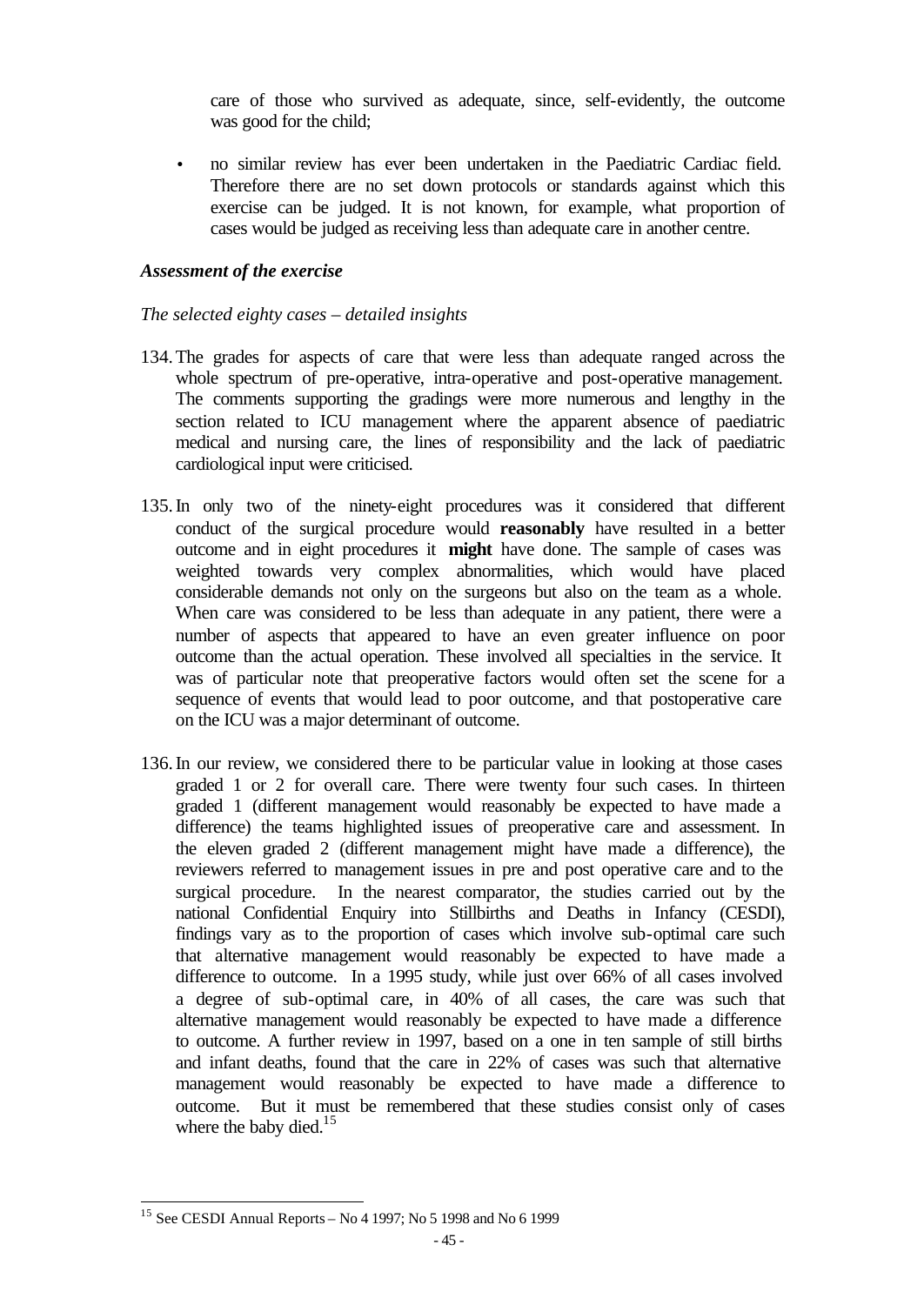- 137.Many of the reviewers' comments supporting their gradings of "less than adequate" care suggested that there were problems of communication within the team and that there appeared to be difficulties arising from the split site. There were several comments by reviewers that issues of resources and of the organisation and management of care might have been important factors.
- 138.It is inevitable that most of this report focuses on aspects of care that appeared to be "less than adequate". The whole issue of the Inquiry is focused on the question of adequacy. It should be noted that in this deliberately weighted sample of cases in which poor outcome featured highly, there were many examples of adequate care and in most instances, the reviewers would have been unlikely to have written comments in justifying those assessments. In some cases, even when death or disability occurred, the reviewers actually complimented the team on good management. We considered that it is likely that, in all centres, there will be examples of less than adequate care, which would only be revealed by a similar review, an exercise that we would consider to be beyond the resources, particularly the clinical expertise resource, available.

## *The impact of the repeat review exercise*

- 139.In the repeat review exercise, cases were chosen at random for repeat review to help assess the reliability of the methodology. It showed a good degree of concordance on the broad pattern of grade, when cases are reviewed a second time. The degree of concordance, when grades are grouped 1with 2, and 3 with 4, at around 70%, is very much in line with that found in a much bigger exercise in CESDI.
- 140.The repeat review exercise revealed a difficulty in some cases, of assessing the impact of less than adequate care on outcome, and the possible tendency to view care, where the outcome of death is known, as less than adequate.
- 141.For the CCNR as a whole, this finding suggests that the overall messages emerging on the relative balance between adequate and less than adequate care may be broadly reliable, but it is a reminder that this is an exercise involving subjective judgement where the outcomes were known, and thus the grades are liable to a degree of uncertainty.
- *The impact of the requested review exercise*
- 142.Requested reviews were conducted, at the request of either a Bristol clinician or a parent, where the Panel accepted the argument put, that the full information in the clinical notes had not been taken into account.
- 143.To the extent that the notes were thought not to have been fully explored in the first review, one might have expected a significant number of these requested review cases to reveal different overall grades the second time around. This was not the case. Almost the same degree of concordance in overall grades (1 and 2 grouped, and 3and 4 grouped) occurred in this exercise as in the repeat review exercise, 70%. Yet similar warning notes are struck by this exercise to those heard in the repeat review exercise. In very difficult cases, different clinical teams, although they highlight similar issues about care, do differ in their judgement as to the impact such care had on the outcome for the child. Thus,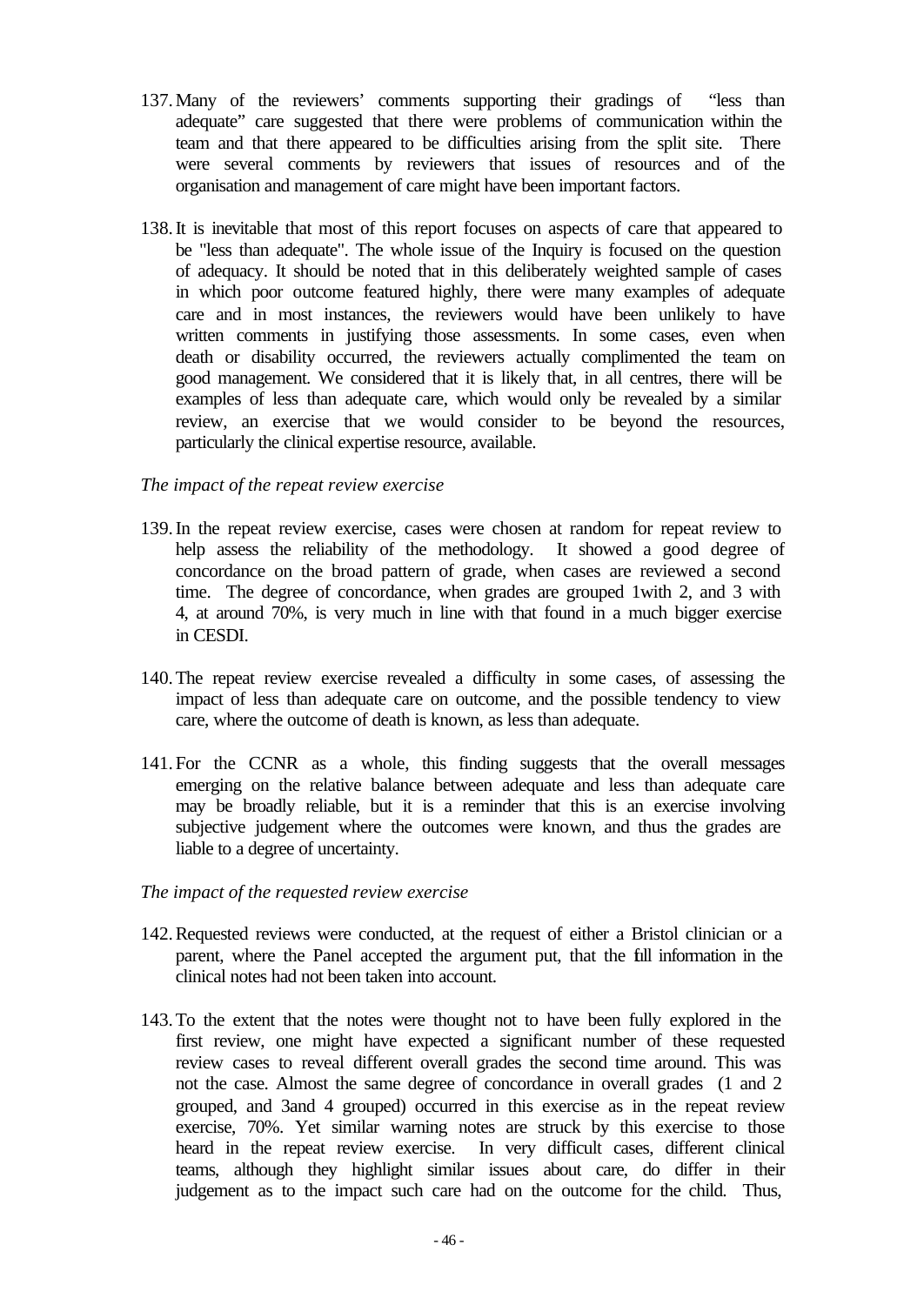caution must be exercised in interpreting the relationship between less than adequate care and the impact on outcome.

*The impact of the formal written comments from parents and from Bristol clinicians* 

- 144.Formal written comments from Bristol clinicians cover a range of matters on specific cases, but taken as a whole some important themes emerge. The comments are a reminder that by no means all communication and interaction related to the care of a child is recorded in clinical notes. The comments also point to difficulties arising from the organisation of care across two sites, and from shortage of resources in terms of personnel and equipment.
- 145.Another theme of interest to emerge from Bristol clinicians' comments is that of the reviewers' uncertainty as to which clinical specialty, and which individuals, were responsible for perfusion and for post-operative intensive care. It could be said that the Bristol clinicians' comments have helped to bring to the surface a contemporary difference of opinion, and of practice, amongst the expert reviewers as to which clinical specialty was expected to have had overall clinical responsibility for care in these domains.
- 146.The comments from parents reveal quite strongly issues about lack of communication at the time their child was in hospital. Their comments are also an important reminder, that while the CCNR is deliberately a case note review, these are the case notes of much loved children.

# **Overall Conclusions**

- 147.Bearing in mind all the cautions previously mentioned about the shortcomings of the methodology, and the lessons of the repeat and requested review exercises concerning the relative degree of reliability that may be applied to the gradings, it is still possible to draw some general and reasonably reliable conclusions from this exercise as a whole. When applied to all those patients known to have had open or closed heart surgery in Bristol between 1984 and 1995, and properly reweighted to take account of the emphasis given to those who were young, had open heart surgery, and died, the findings of the clinical case note review indicate the following conclusions:
	- overall, just over 70% of the children are estimated to have received adequate care. It is probable that some received more than adequate care, although the reviewers were deliberately not asked to assign grades which described how adequate the care was;
	- overall, just under 30% of the children are estimated to have received less than adequate care. The degree to which such care had an impact on outcome must be interpreted with caution. A raw interpretation of the gradings would suggest that the care of around 5.5% of the children was such that different management would reasonably be expected to have made a difference to outcome; and for the care of a further 4%, different management might have made a difference to outcome. We know, however, from the repeat reviews that such a figure must be regarded with caution because of the difficulties in making subjective judgements about the relationship between care and outcome in very ill children, as well as the difficulties in relying on clinical notes alone.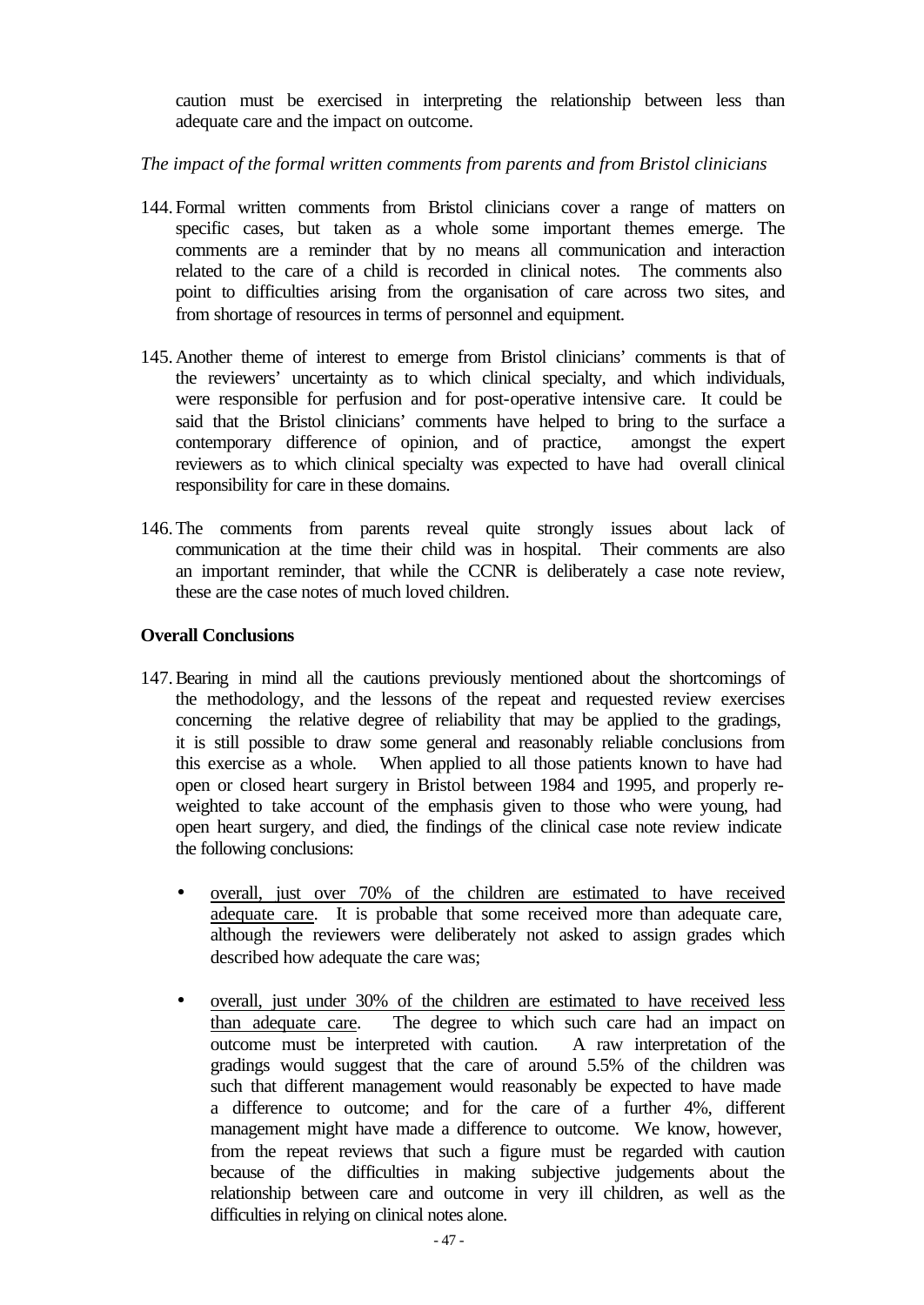- 148.What this degree of less than adequate care signifieswill be a matter for the Panel to consider. It may be that, in such a complex field as paediatric cardiac care, the care in other centres in the UK during the same time period, if subject to a similar exercise, would also reveal a degree of less than adequate care.
- 149.Where care at Bristol was considered by the review teams to be less than adequate – to whatever degree – certain key themes emerged consistently. These were:
	- shortcomings in the organisation of care;
	- delays between diagnosis and treatment;
	- shortcomings in the cardiological contribution to both pre-operative and post-operative care;
	- weaknesses in surgery;
	- shortcomings in the organisation of the intensive care for children who had open heart surgery;
	- difficulties arising from delivering care across two sites;
	- shortage of resources in terms of personnel and equipment.

In summary, the CCNR suggests shortcomings in the overall organisation of care and reveals deeper criticism of the functioning of the clinical team and of the infrastructure of the organisation, rather than of individual clinicians.

Leslie Hamilton Eric Silove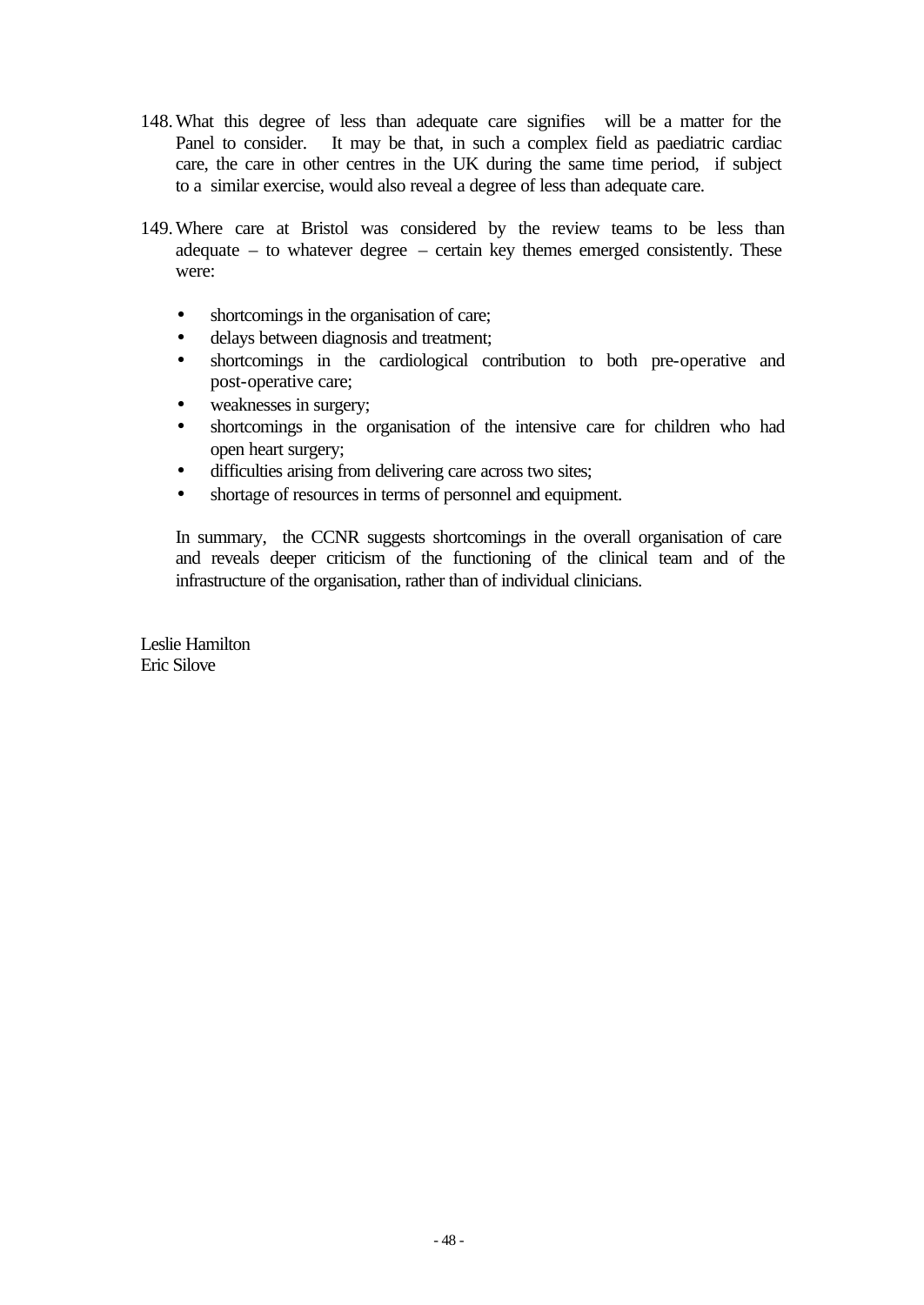# **METHOLODOGY**

# **Introduction**

1. This note aims to provide an outline of the Inquiry's approach to the methodology of the review exercise. The note is intended to supplement Part II of this report.

# **The Starting point – the Confidential Enquiry into Still Births and Infant Deaths (CESDI)**

- 2. In early discussions on a possible methodology for the CCNR, several of the Inquiry's experts commended the CESDI model.<sup>1</sup> The strengths of the model from the Inquiry's perspective were that it offered:
	- a tried and tested approach to a retrospective review;
	- an approach to reviewing care where, historically, there have been aspects of care where formal guidance on standards did not exist;
	- a review process which allowed for the consideration of a range of aspects of care delivered by different specialties;
	- the prospect of bringing together experts from different specialties to discuss sets of case notes;
	- a structured approach to reporting, combining commentary with grading of a range of aspects of care;
	- a grading system which linked assessments of care with impact of care on outcome.
- 3. The Inquiry was also aware of the work undertaken in 1997 to test and review the CESDI methodology.<sup>2</sup> This revealed that while differences of opinion between review panels on individual cases are likely (and indeed to be expected in such a subjective process), when looked at overall, the level of agreement between panels is good, and it is greater where there are serious deficiencies in management of care.
- 4. A key difference between the CESDI and the CCNR methodology is the terminology used to describe care. CESDI uses the terms "optimal" and "suboptimal", whereas the Inquiry used the terms "adequate" and "less than adequate". Dr Steve Gould explains that the term "sub-optimal" was deliberately used to apply a higher standard than alternative descriptions of care, such as "substandard" or "inadequate" might imply. The Inquiry chose to use the terms "adequate" and "less than adequate" for the primary reason that the Inquiry's terms of reference require it to "make findings as to the *adequacy* of care". In

l <sup>1</sup> See Annex B for a fuller account of the CESDI methodology, prepared by Inquiry Expert Pathologist, Dr Steve Gould.

 $2$  CESDI 4<sup>th</sup> Annual Report 1997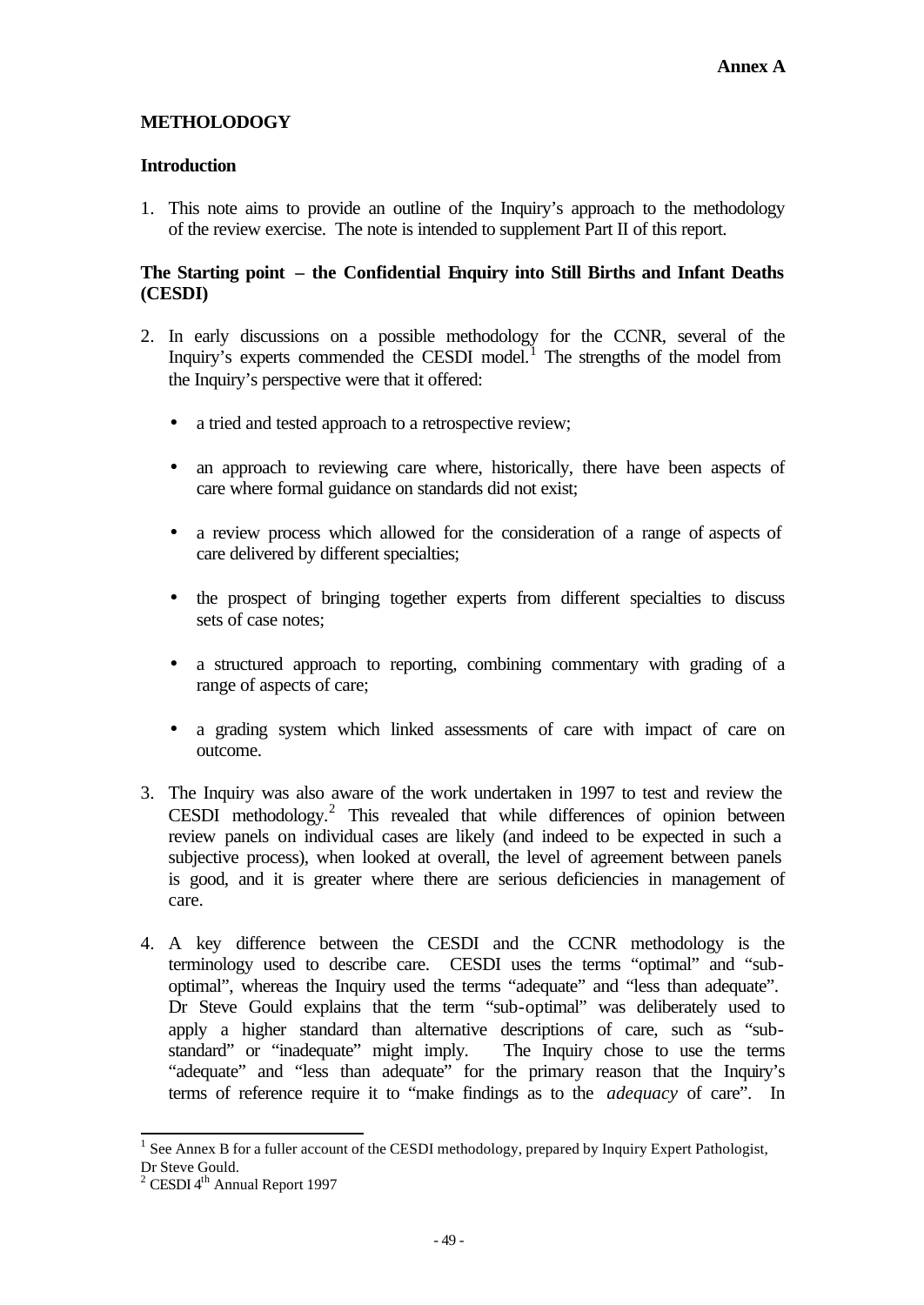applying these terms, the Inquiry was mindful that, to have used the terms "optimal" and "sub-optimal", might have been to apply a higher standard than was required by the terms of reference.

- 5. CESDI Panel members have expressed concern that knowledge of the outcome of a case might influence their opinions and make them overcritical, and some CESDI Panelists in certain cases now give a view on the notes unaware of the outcome. The Inquiry considered it inappropriate, for a variety of reasons, to seek to "blind" the Bristol notes as to outcome, not least because this would have involved the writing of case note summaries by experts, and this was judged to carry its own difficulty of introducing potentially another form of bias and inaccuracy. It was therefore decided to use original notes, but to take account of any potential bias arising from knowledge about outcome in drawing conclusions.
- 6. The Inquiry is aware that the CESDI methodology is developing all the time. It was possible to adopt one recent change, namely to include the records of children who were alive, as well as those of children who had died.

# **The Pilot exercise**

7. A pilot exercise was undertaken by five members of the Expert Group in May 1999. The pilot found that it was feasible to assess the adequacy of care, and to grade those assessments. As a result of the pilot, the thirteen separate aspects of care, grouped under pre-operative, surgical and post-operative care, were determined. A further conclusion from the pilot was that all members of an expert review team should receive copies of clinical notes in advance of a review meeting.

# **Briefing and guidance to groups**

8. The results of the pilot exercise were discussed at a briefing meeting with the clinical experts in June 1999. The Inquiry Secretariat also issued written guidelines for completing the reviews and the CCNR forms.

# **The Review Teams**

- 9. The clinical experts who participated in the review exercise were drawn from the Inquiry's Expert Group. The Inquiry established a single Expert Group to inform and support the Inquiry. Individuals who are members of the Expert Group are the Inquiry's experts rather than experts for any individual or organisation that has an interest in the Inquiry's work.
- 10. A multi-disciplinary team of clinicians drawn from the Inquiry's Expert Group reviewed every case in the sample. The composition of the groups was, as far as possible, based on the location of the experts and the Inquiry also tried to ensure that each group had the benefit of the participation of one expert who had taken part in the pilot exercise. One expert on each team was appointed to the role of coordinator. The co-ordinators' role was to liaise with the staff of the Secretariat; to ensure that their review team's meetings were convened at a place and time convenient to team members; and to ensure that the CCNR reports were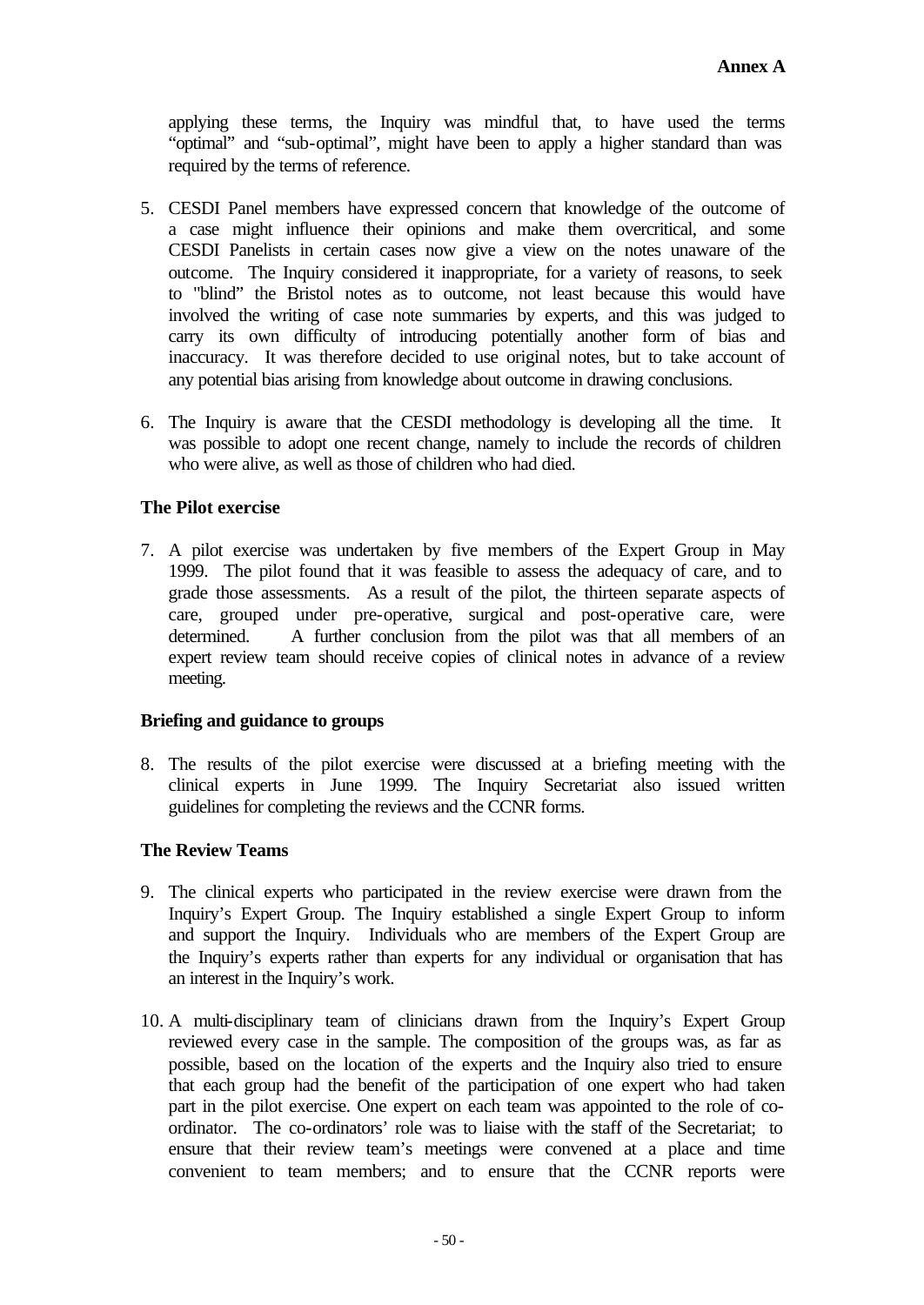completed and returned to the Inquiry office. Details of members of each of the review teams are to be found at the end of this Annex.

# **Selection and Distribution of Cases**

- 11. The clinical case notes for the review exercise were selected using a stratified random sampling technique. The methodology for this is explained in greater detail in Annex C to this report*.* Of the 80 children whose case notes were selected, 78 families were traced and informed of the case review process. Despite extensive efforts, it has not proved possible to trace the two remaining families. Families were given extensive information about the Inquiry and the role of the CCNR; they were offered the opportunity to receive the completed review form and to comment upon it. They were also offered options on confidentiality, including, if they wished, for the CCNR report form on their child's care to remain confidential and not to be published. 12 CCNR report forms will not be published, either because the family requested full confidentiality, or the family could not be traced. Of those families who the Inquiry could trace 27 have given consent to the partial disclosure of the CCNR report form; 41 have given consent to the full disclosure of the form. Forms which the Inquiry makes public will have personally identifiable information removed to protect confidentiality.
- 12. When allocating cases to review teams, some care was taken so that groups reviewed a variety of types of cases in the sample. As far as possible, each group saw cases of children who had open and closed procedures, at a variety of different ages, and cases in which children had survived as well as cases where the child had died.
- 13. Each review team was asked to review between ten and twenty sets of notes. Within this, some teams reviewed the same sets of notes, although teams were not made aware that they were undertaking a repeat review. This was so that the Inquiry could assess the degree of consistency to be achieved by its approach.
- 14. Each member of the review team was provided with paper copies of the clinical notes. The Inquiry had previously scanned onto its database copies of the relevant clinical notes and, by virtue of that process, had assigned a unique number to each set of notes and to each page of those notes.
- 15. In addition to the main paper records, the Inquiry tried to obtain, where relevant, the following records from the United Bristol Healthcare NHS Trust:
	- perfusion charts;
	- ICU Charts;
	- echocardiograms and angiograms;
	- X Rays.
- 16. While the Inquiry made every effort with the UBHT to find these records, in some cases they no longer existed. The review teams were advised when the relevant charts could not be found for a particular child. All clinical records sent to expert reviewers had to be returned to the Inquiry office after each review meeting. All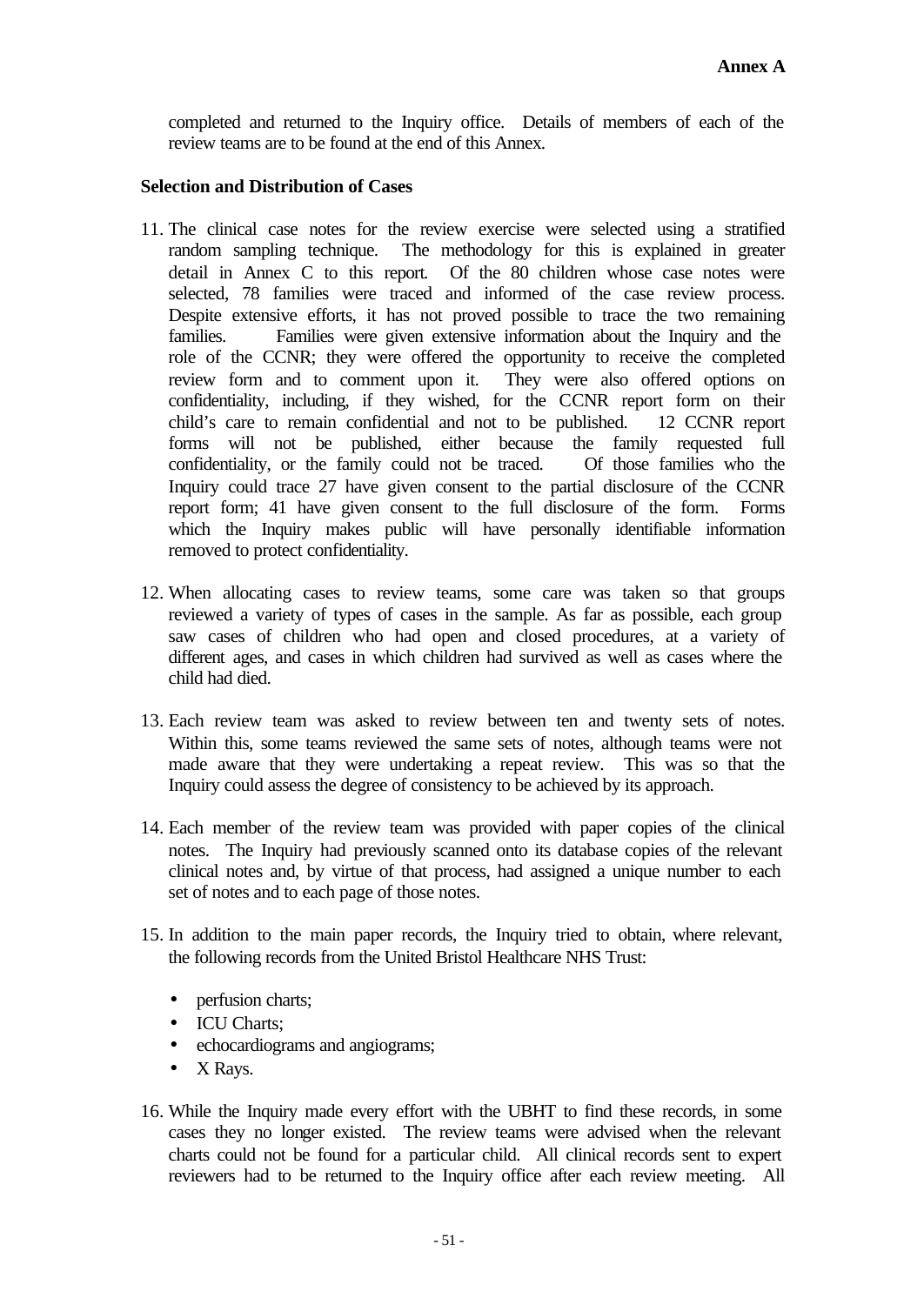members of the expert review teams were asked to sign confidentiality agreements.

# **The Review Meeting**

- 17. The Inquiry suggested to the review teams that the presentation of the child's case history was most appropriately done by either the cardiologist or the cardiac surgeon, although all members of the team should have looked at the clinical notes and records before the meetings. The Inquiry asked that the surgeon and the cardiologist agreed in advance of the meeting on the allocation of cases between them, that is, on which cases each was going to take the lead in presenting.
- 18. In making the presentation, the Inquiry asked that the presenter should have in mind the results of the pilot exercise which suggested that a clinico-pathological approach should be taken rather than a medico-legal approach. The presenter was asked to cover diagnosis, pre-operative, surgical and post-operative care, referring as necessary to the operation note; to reports of catherisations, and to the postmortem report where one existed.
- 19. At the meeting, each member of the review team was asked to contribute from his or her expertise, drawing on his or her sense of professional practice at the time in question. The review teams were asked to try and reach a view about the adequacy in relation to specific aspects of care as well as in relation to the overall management of the case, including where there were two or three operations. The pathologist was asked to be present at the full presentation of those cases where the child died in order to relate the post-mortem findings to the clinical problem.

# **Difficulties in the review process**

20. The reviewers faced certain practical problems in undertaking the reviews. Clinical notes were sometimes not filed in date/time order and this made it difficult to establish the precise sequence of events, and contributed to a wider difficulty of identifying which doctor or nurse was responsible for care at a given time. Angiograms and echocardiograms were not always available; this occurred for some children who had had multiple procedures, and for a very few others where the test results could not be found. Some of the review teams experienced difficulties on occasion with poor quality photocopies. The authors, however, would like to note that they thought that the Bristol casenotes may have been better than those from other centres with which they are familiar.

# **The Scale of the Task**

21. The scale of work involved was significant and amounts to over 1,700 hours of clinical time. Eighty cases were reviewed, fifteen of which were subjected to a repeat review, for validation purposes, and thirteen cases were subject to a further review as a result of a request to the Panel, making a total of 108 case reviews. Taking account of the five cases reviewed for the pilot, 113 sets of case notes were considered in all by nine expert review teams.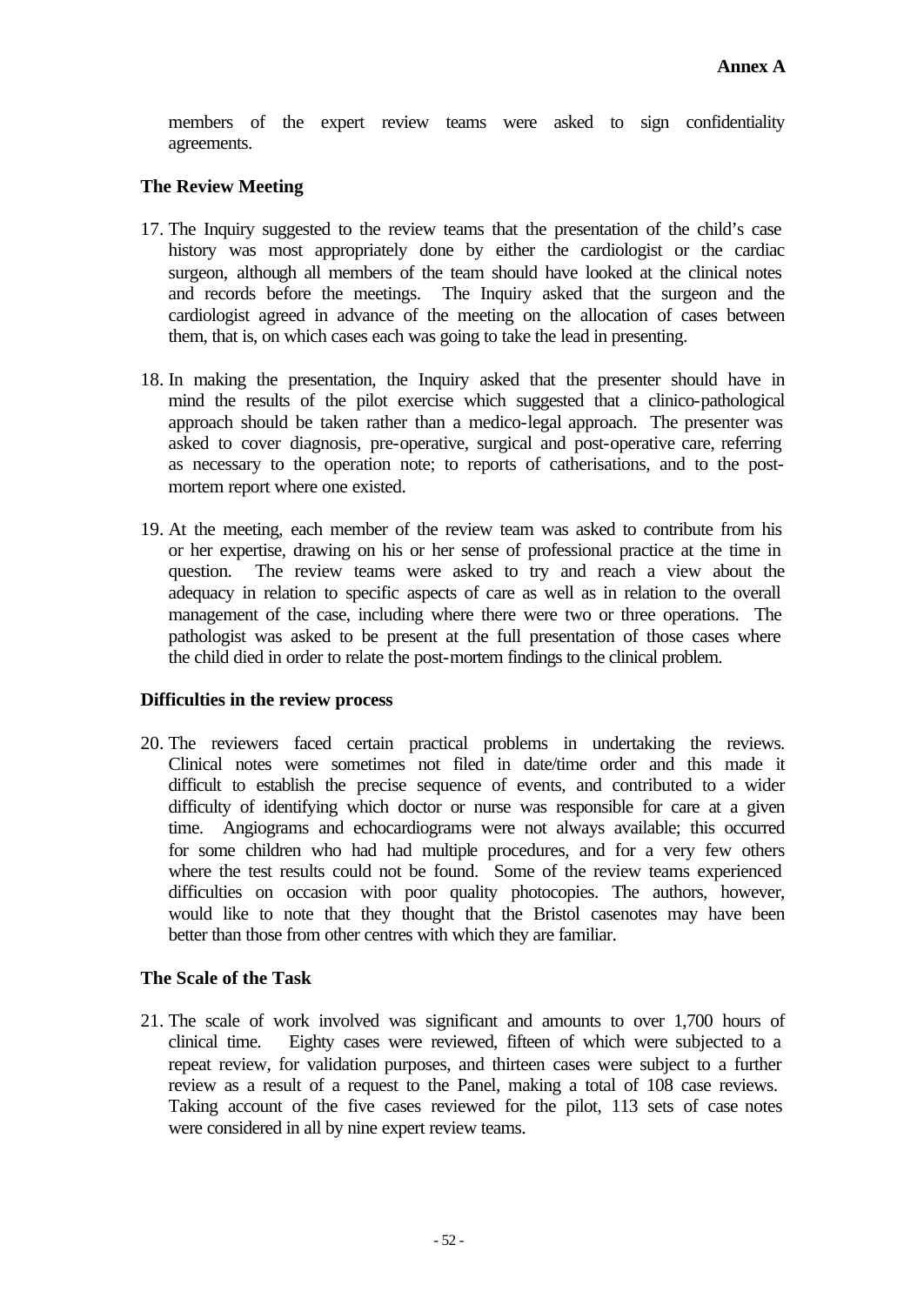- 22. Each member of an expert review team was asked to read the clinical records of those cases assigned to a team. In over three quarters of the cases, this meant reviewing separate records from both the Bristol Royal Infirmary and the Bristol Royal Hospital for Sick Children. Depending on the complexity of the case and the number of hospital admissions, investigations and procedures, the records of any given patient could range between 200 and 1500 pages. Review team members devoted additional time to assessing aspects of care relating to their particular speciality. For example, the cardiac surgeon scrutinised the operation reports, perfusion details and postoperative care while the paediatric cardiologist studied the videotapes of echocardiograms and cine films of angiocardiograms, as well as other aspects of pre-operative and post-operative care. Some cases could be prepared within an hour, but a considerable number took longer, with the most complicated taking between three and four hours. The duration of each case review discussion ranged from between forty-five minutes and nearly two hours.
- 23. When a review team met, either the cardiologist or the surgeon took the lead in presenting the case. Each aspect of care was discussed by all the experts before agreeing and assigning a grade. It should perhaps be noted that nearly all of the clinicians involved with the review hold significant clinical responsibility for children's care within the NHS.

# **The Report Form**

24. The Inquiry built upon the work of Confidential Enquiry into Still Births (CESDI) and adapted a standard reporting form<sup>3</sup> that was tested and then refined following the pilot study in May 1999. The report form was designed to help structure the case review discussions and to capture the result of those discussions in a more consistent format. The form also allowed for the fact that some children had more than one operative procedure in separate episodes of care.

*For each case reviewed, the report form consists of:*

- a cover sheet which gives a view about the overall adequacy of care;
- supporting sheets on pre-operative care, and on surgical and post-operative care, for each main surgical procedure with different episodes of care.
- 25. The review teams were asked to complete all boxes on the form. If they came to the view that there was insufficient information on which to comment then they were asked to put "x" in that section. If there were sections which did not apply to a particular case, they were advised to use the term "n/a".
- 26. On the right hand column of the form, the review teams were asked to indicate, where it was possible to discern from the clinical record, the name of the clinician responsible for a particular aspect of care. The Inquiry was mindful that there were a number of clinicians working in the relevant units. Therefore, wherever possible, the review teams were asked to enter a name, although the Inquiry accepted that in some cases it would not be possible to be certain of the identity of the responsible clinician.

<sup>&</sup>lt;sup>3</sup> A copy of the CCNR report form is at the end of this annexe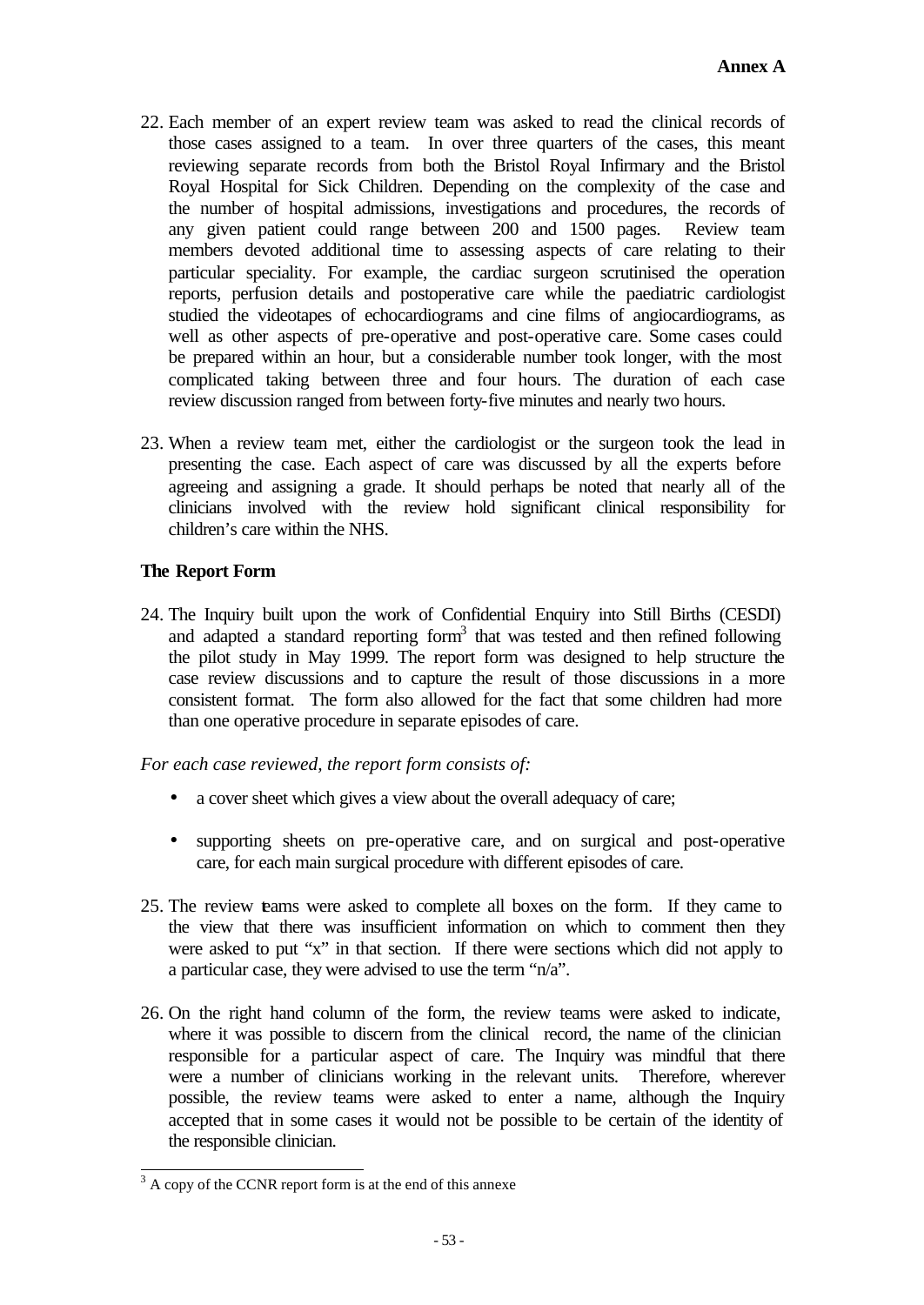- 27. The review teams were advised that it was acceptable not to reach a conclusion about a particular aspect of care, a particular operative procedure, or the overall adequacy of care, if the review team considered that there was insufficient information on which to base a conclusion.
- 28. Reviewers almost invariably assigned grades to aspects of care, where that aspect was relevant. Therefore, in the cases of children who received only closed heart surgery, there are no grades for perfusion, nor (obviously) are there grades for post-mortem where children are alive.
- 29. Initial validation checks of completed CCNR report forms led to the identification of a very small number of errors which appeared to be administrative in nature and are not untypical for an exercise of this type. The errors were checked and necessary amendments were made the agreement of review team co-ordinators.

# **Confidentiality and Publication**

- 30. The Inquiry is committed to maintaining the confidentiality of personal medical information. The clinical experts who completed the review and received copies of the casenotes were asked to sign an undertaking to preserve the confidentiality of the information to which they were given access. The parents of the children in the sample of cases reviewed had the opportunity to see the completed form for their child and the Inquiry sought their permission to publish the review report form. In cases where the Inquiry was not given consent to publish personal medical information, the review report forms will not be published.
- 31. Where the Inquiry has been given consent to make public personal medical information about a child, the review form, any requested review form, and any formal written comments from clinicians and parents will be published. Nonetheless, the Inquiry Panel see no reason to reveal information which would lead to the identification of a child in the sample of cases reviewed. Therefore, the CCNR form, and any further review CCNR form, will have information such as initials, the day of birth and hospital numbers blanked out. CCNR forms will, therefore, be referred to by number and parents were advised of that number when they received their copy of the their child's form. Any formal written comments will also be published in a way that aims to prevent the disclosure of the family's identity.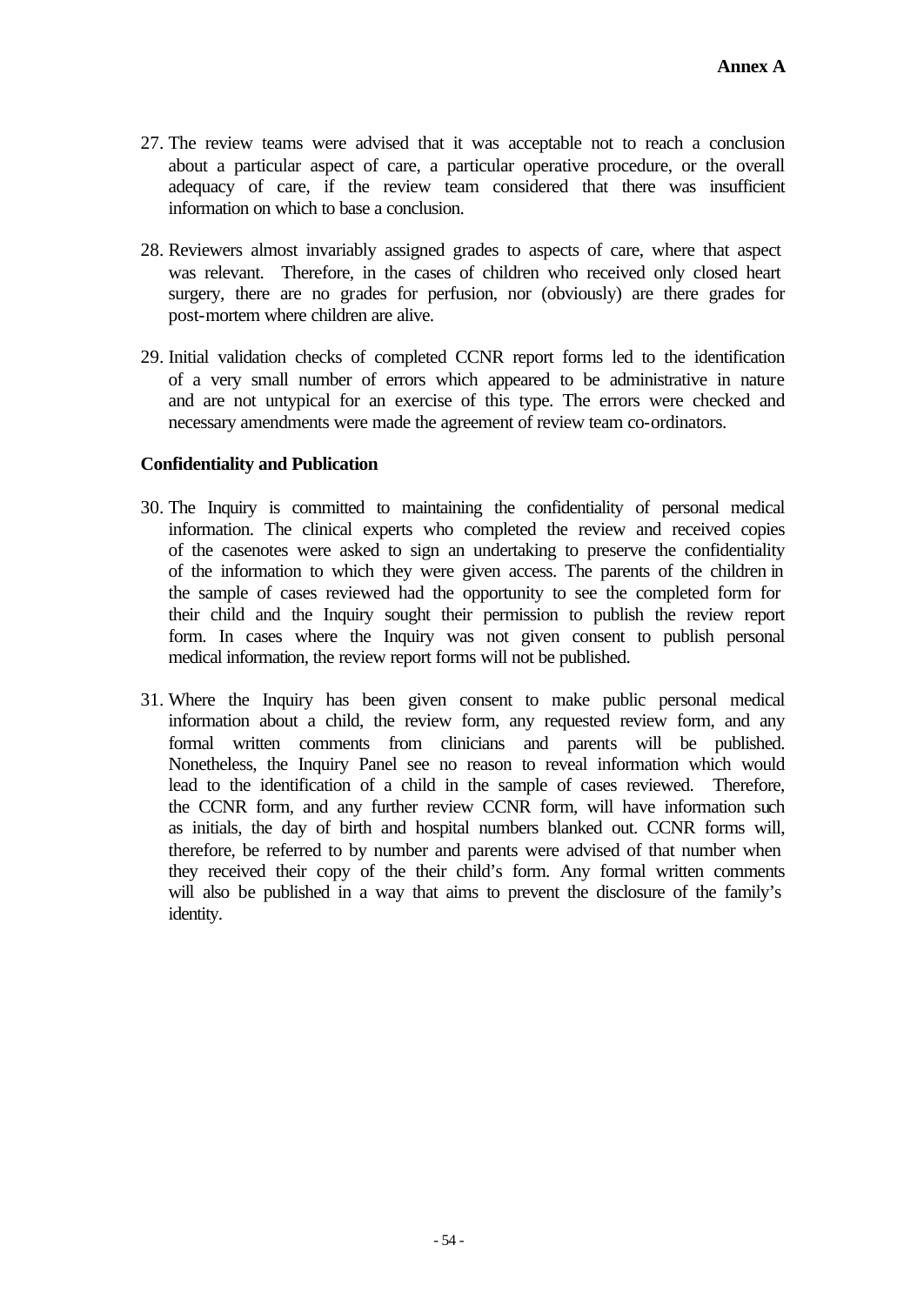# *COMPOSITION OF EXPERT REVIEW GROUPS*

|                                                  | Group 1                                                               | Group <sub>2</sub>                                                                      | Group 3                                                                                         | Group 4                                                                                  | Group 5                                                                                                                                                                                    | Group 6                                                              | Group 7                                                                                                                                               | Group 8                                                            | Group 9                                                                                         |
|--------------------------------------------------|-----------------------------------------------------------------------|-----------------------------------------------------------------------------------------|-------------------------------------------------------------------------------------------------|------------------------------------------------------------------------------------------|--------------------------------------------------------------------------------------------------------------------------------------------------------------------------------------------|----------------------------------------------------------------------|-------------------------------------------------------------------------------------------------------------------------------------------------------|--------------------------------------------------------------------|-------------------------------------------------------------------------------------------------|
| PAEDIATRIC                                       | Mr. James Pollock                                                     | Mr. Leslie Hamilton<br>The Newcastle                                                    | Mr. Jaroslav Stark<br><b>Great Ormond</b>                                                       | Mr Christopher<br>Lincoln                                                                | Mr. Daryl Shore<br>Royal Brompton                                                                                                                                                          | Mr. Pankaj<br>Mankad                                                 | Mr. Philip Deverall<br>Kent                                                                                                                           | Mr. Pankaj<br>Mankad                                               | Mr. Jaroslav Stark<br><b>Great Ormond</b>                                                       |
| CARDIAC<br><b>SURGEON</b>                        | Royal Hospital for<br><b>Sick Children</b><br>Glasgow                 | Upon Tyne NHS<br>Trust (The Freeman<br>Hospital)<br>Newcastle                           | <b>Street</b><br>Hospital for<br>Children<br>London                                             | Royal Brompton<br>Hospital<br>London<br>Mr. Philip Deverall<br>Kent                      | Hospital<br>London                                                                                                                                                                         | Edinburgh Royal<br>Infirmary<br>Edinburgh                            |                                                                                                                                                       | Edinburgh Royal<br>Infirmary<br>Edinburgh                          | <b>Street</b><br>Hospital for<br>Children<br>London                                             |
| CARDIOLOGIST                                     | Dr. David Dickinson<br>Leeds General<br>Infirmary<br>Leeds            | Dr. Alan Houston<br>Royal Hospital for<br>Sick Children<br>Glasgow                      | Dr. Barry Keeton<br>Southampton<br><b>General Hospital</b><br>Southampton                       | Dr. Eric Silove<br>Birmingham<br>Children's Hospita<br>Birmingham                        | Prof. Andrew<br>Redington<br><b>Great Ormond Street</b><br><b>Hospital for Children</b><br>London<br>Prof. John Deanfield<br><b>Great Ormond Street</b><br>Hospital for Children<br>London | Dr. R Arnold<br><b>Alder Hey Hospital</b><br>Liverpool               | Dr. David<br>Dickinson<br>Leeds General<br>Infirmary<br>Leeds                                                                                         | Dr. Alan Houston<br>Royal Hospital for<br>Sick Children<br>Glasgow | Dr. Barry Keeton<br>Southampton<br><b>General Hospital</b><br>Southampton                       |
| ANAESTHETIST                                     | Dr. David Hallworth<br>Royal Hospital for<br>Sick Children<br>Glasgow | Dr. Duncan Macrae<br>Royal Brompton<br>Hospital<br>London                               | Dr. Edward<br>Sumner<br><b>Great Ormond</b><br><b>Street Hospital for</b><br>Children<br>London | Dr Michael Scallan<br>Royal Brompton<br>Hospital<br>London                               | Dr. Monica Stokes<br>Birmingham<br>Children's Hospital<br>Birmingham                                                                                                                       | Dr. Neil S. Morton<br>Royal Hospital for<br>Sick Children<br>Glasgow | <b>Dr Michael Scallan</b><br>Royal Brompton<br>Hospital<br>London                                                                                     | Dr. Duncan<br>Macrae<br>Royal Brompton<br>Hospital<br>London       | Dr. Edward<br>Sumner<br><b>Great Ormond</b><br><b>Street Hospital for</b><br>Children<br>London |
| NURSE –<br><b>INTENSIVE CARE</b>                 | Ms Carol Williams<br>Guy's and St.<br>Thomas's NHS Trust<br>London    | Mr. Andrew<br>Darbyshire<br><b>Alder Hey Hospital</b><br>Liverpool                      | Ms. Fiona Smith<br>Leicester Royal<br>Infirmary<br>Leicester                                    | Ms Julie Gifford<br>Guy's & St.<br>Thomas'<br><b>Hospital NHS</b><br><b>Trust London</b> | Miss. Barbara<br>Shepherd<br>Royal Manchester<br>Children's Hospital<br>Manchester                                                                                                         | Ms. Brenda Harris<br><b>Alder Hey Hospital</b><br>Liverpool          | Ms Julie Gifford<br>Guy's & St.<br>Thomas'<br><b>Hospital NHS</b><br><b>Trust London</b>                                                              | Mr. Andrew<br>Darbyshire<br><b>Alder Hey Hospital</b><br>Liverpool | Ms Carol Williams<br>Guy's and St.<br>Thomas's NHS<br>Trust<br>London                           |
| PATHOLOGIST or<br>CARDIAC<br><b>MORPHOLOGIST</b> | Dr. Jean Keeling<br>Royal Hospital for<br>Sick Children<br>Edinburgh  | <b>Professor Robert</b><br>Anderson<br>Great Ormond<br><b>Street Hospital</b><br>London | Dr. Isabella E<br>Moore<br>Southampton<br><b>General Hospital</b><br>Southampton                | Dr. Stephen Gould<br>The John Radcliffe<br>Hospital<br>Oxford                            | Prof. R.A. Risdon<br><b>Great Ormond</b><br><b>Street Hospital for</b><br>Children<br>London                                                                                               | Dr. Chris Wright<br>Royal Victoria<br>Infirmary<br>Newcastle         | Professor Robert<br>Anderson<br><b>Great Ornond Street</b><br>Hospital London<br>Dr. Jean Keeling<br>Royal Hospital for<br>Sick Children<br>Edinburgh | Dr. Stephen Gould<br>The John Radcliffe<br>Hospital<br>Oxford      | Dr. Isabella E<br>Moore<br>Southampton<br><b>General Hospital</b><br>Southampton                |
| Numbers of cases<br>reviewed                     | 15 reviews & 5 repeat<br>reviews                                      | 20 reviews                                                                              | 20 reviews                                                                                      | 9 reviews & 5 repeat<br>reviews                                                          | 11 reviews                                                                                                                                                                                 | 5 reviews & 5 repeat<br>reviews                                      | 3 requested reviews<br>& 1 replacement                                                                                                                | 5 requested reviews                                                | 5 requested reviews                                                                             |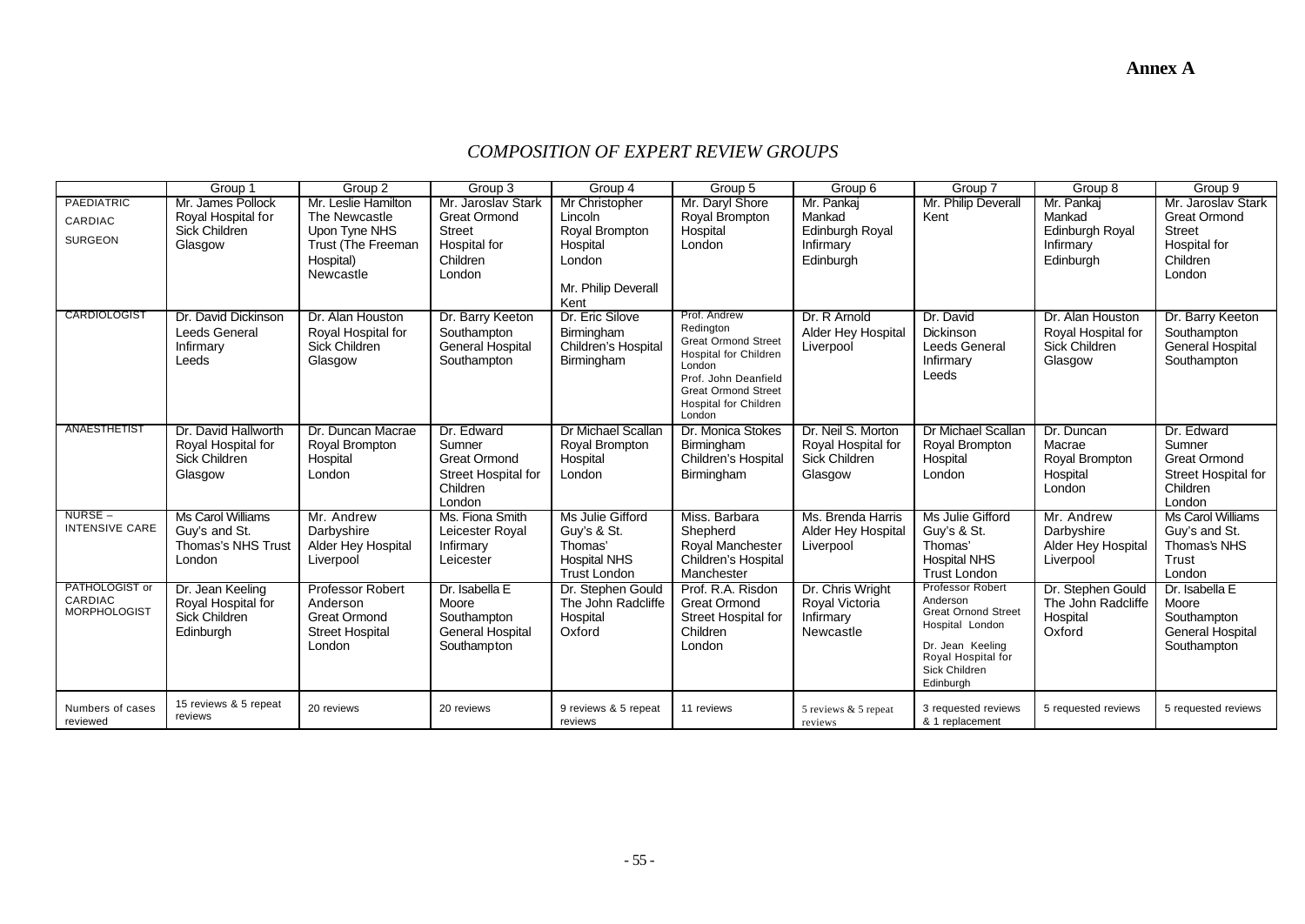# **CONFIDENTIAL THE BRISTOL ROYAL INFIRMARY INQUIRY COVER NOTE REVIEW OF CLINICAL RECORDS**

**Please complete all sections**

| Child's Initials:    | D.O.B: | Diagnosis: | <b>Overall Outcome:</b>   |
|----------------------|--------|------------|---------------------------|
| <b>BRI</b> number:   |        |            | Dead / Alive / Disability |
| <b>BRHSC</b> number: |        |            | $D1 = mid$                |
|                      |        |            | $D2 = moderate$           |
|                      |        |            | $D3$ = severe             |

**Additional Comments:**

### **Overall grade for adequacy of care:**

| <b>Date of Review:</b>                                                                                                                                     |  |                   |
|------------------------------------------------------------------------------------------------------------------------------------------------------------|--|-------------------|
| <b>Team No:</b> $1/2/3/4/X$                                                                                                                                |  |                   |
| Number of notes attached:                                                                                                                                  |  |                   |
| (a) pre operative care -                                                                                                                                   |  |                   |
| (b) surgical and post operative care -                                                                                                                     |  | Team Co-ordinator |
| Please use the following summary grades for adequacy:                                                                                                      |  |                   |
| Overall adequacy of care and relevance to outcome:                                                                                                         |  |                   |
| $4 = \text{A}$ dequate                                                                                                                                     |  |                   |
| $3 =$ Less than adequate care but different management would have made no difference to outcome.                                                           |  |                   |
| $2 =$ Less than adequate care – different management MIGHT have made a difference to outcome (i.e. avoidable factor of uncertain influence<br>on outcome). |  |                   |
| 1 = Less than adequate care in which different management would reasonably be expected to have made a difference to outcome (i.e. an                       |  |                   |
| avoidable factor which probably contributed to death or disability)                                                                                        |  |                   |
| $X =$ Insufficient information for comment.                                                                                                                |  |                   |

**Completed returns to:** *Claire Bache, Bristol Royal Infirmary Inquiry, 2-10 Temple Way, Bristol , BS2 0BY Telephone: 0117 938 8727 Fax: 0117 938 8789/8790*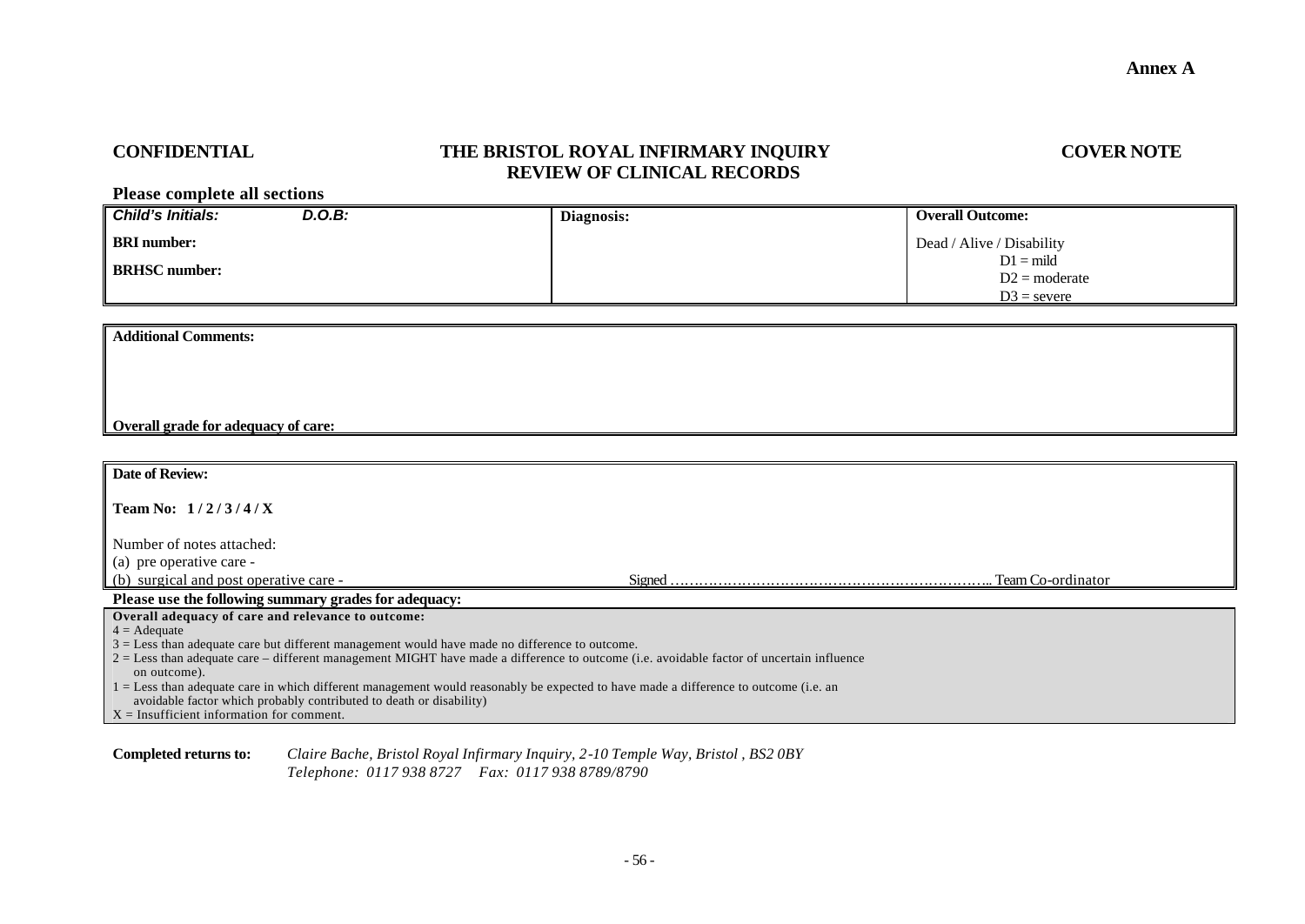### **Annex A**

# **CONFIDENTIAL THE BRISTOL ROYAL INFIRMARY INQUIRY PRE- OPERATIVE CARE REVIEW OF CLINICAL RECORDS**

**Child's Initials: D.O.B: Date of Procedure:**

| <b>Aspects of Care:</b>                                                 | <b>Adequacy</b><br>of Care:<br>$4, 3, 2, 1,$ or X | Comments - especially relevance of less than adequate care to<br>outcome: | Specialty:<br>GP, Cardiologist, Surgeon,<br>Anaesthetist/Intensivist,<br>Nursing, Technical,<br><b>Pathologist</b> |
|-------------------------------------------------------------------------|---------------------------------------------------|---------------------------------------------------------------------------|--------------------------------------------------------------------------------------------------------------------|
| Timing and appropriateness of initial referral/<br>condition on arrival |                                                   |                                                                           |                                                                                                                    |
| Clinical assessment and management                                      |                                                   |                                                                           |                                                                                                                    |
| Accuracy and completeness of diagnosis                                  |                                                   |                                                                           |                                                                                                                    |
| Appropriateness of initial treatment strategy                           |                                                   |                                                                           |                                                                                                                    |
| Timing of planned treatment                                             |                                                   |                                                                           |                                                                                                                    |
| Immediate pre-operative management<br>incl. Nursing                     |                                                   |                                                                           |                                                                                                                    |

**Please use the following summary grades for adequacy:**

**Overall adequacy of care and relevance to outcome:**

 $4 = \text{A}$ dequate

3 = Less than adequate care but different management would have made no difference to outcome.

2 = Less than adequate care – different management MIGHT have made a difference to outcome (i.e. avoidable factor of uncertain influence on outcome).

1 = Less than adequate care in which different management would reasonably be expected to have made a difference to outcome (i.e. an avoidable factor which probably contributed to death or disability)  $X =$  Insufficient information for comment.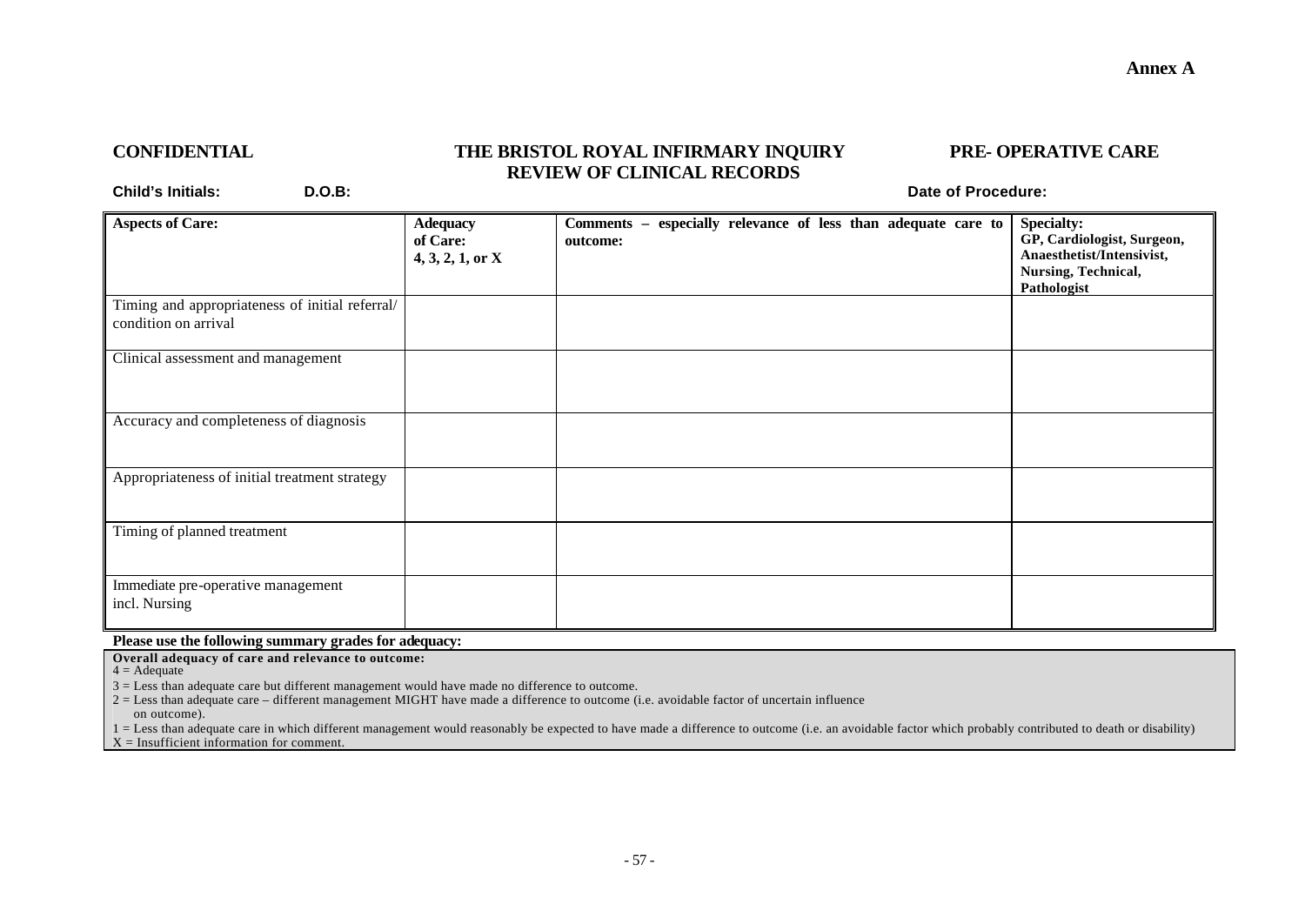## **Annex A**

# **CONFIDENTIAL THE BRISTOL ROYAL INFIRMARY INQUIRY SURGICAL & POST OPERATIVE CARE REVIEW OF CLINICAL RECORDS**

**Child's Initials: D.O.B: Date of Procedure:**

| <b>Aspects of Care:</b>                                           | <b>Adequacy</b><br>of Care:<br>$4, 3, 2, 1,$ or X | Comments - especially relevance of less than adequate care to<br>outcome: | <b>Specialty:</b><br>GP, Cardiologist, Surgeon,<br>Anaesthetist/Intensivist,<br>Nursing, Technical,<br>Pathologist |
|-------------------------------------------------------------------|---------------------------------------------------|---------------------------------------------------------------------------|--------------------------------------------------------------------------------------------------------------------|
| <b>Surgical Procedure</b>                                         |                                                   |                                                                           |                                                                                                                    |
| Perfusion                                                         |                                                   |                                                                           |                                                                                                                    |
| Anaesthetic                                                       |                                                   |                                                                           |                                                                                                                    |
| Post operative care and assessment<br>$\vert$ 1. ICU – Medical    |                                                   |                                                                           |                                                                                                                    |
| Post operative care and assessment<br>2. Surgical                 |                                                   |                                                                           |                                                                                                                    |
| Post operative care and assessment<br>3. Paediatric cardiological |                                                   |                                                                           |                                                                                                                    |
| Post Mortem                                                       |                                                   |                                                                           |                                                                                                                    |

**Please use the following summary grades for adequacy:**

**Overall adequacy of care and relevance to outcome:**

 $4 = \text{A}$ dequate

3 = Less than adequate care but different management would have made no difference to outcome.

2 = Less than adequate care – different management MIGHT have made a difference to outcome (i.e. avoidable factor of uncertain influence on outcome).

1 = Less than adequate care in which different management would reasonably be expected to have made a difference to outcome (i.e. an avoidable factor which probably contributed to death or disability)  $X =$  Insufficient information for comment.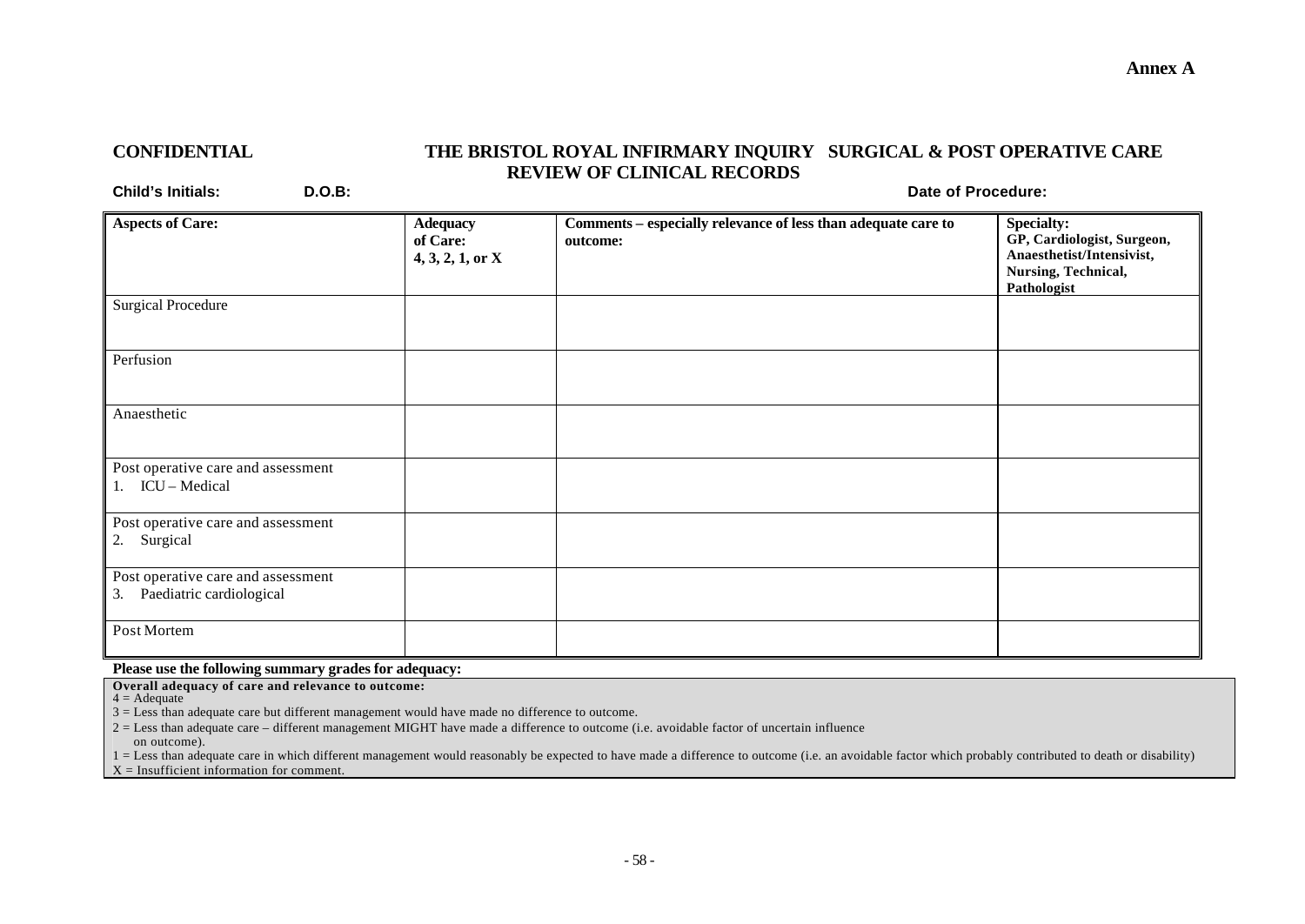# **CESDI - Confidential Enquiries**

*This background note was prepared by Dr. Steve Gould, Consultant Paediatric Pathologist, The John Radcliffe Hospital, Oxford and member of the Inquiry's Expert Group.*

- 1. Since its inception, CESDI has had two functions. The first is a count function in which a basic dataset about all deaths from twenty weeks of gestation to one year of age is collected. The second is a process of Confidential Enquiry in which a subset of deaths is selected and analysed by a multidisciplinary panel of experts.
- 2. In reviewing individual cases, panels are asked to assess management by a series of grades. Initial grading structure comprised:
	- 0 no sub-optimal care
	- l sub-optimal care; alternative management unlikely to affect outcome;
	- Il sub-optimal care; different management *might* have given rise to a different outcome;
	- lll sub-optimal care; different management would *reasonably have been expected* to alter the outcome.

Grades were given to individual aspects of management as well as a final 'overall' grade.

- 3. Central guidance of panels was limited. Assessment "..involved reference to agreed or perceived standards of care: where precise guidance did not exist, panels had the responsibility of identifying previously under emphasised or unappreciated problems in clinical management. The grading was thus essentially subjective, providing at most a consensus opinion on care that could have been  $improved<sup>1</sup>$ ."
- 4. Grading was based on the identification of *sub-optimal* care. This was deliberately used to apply a higher standard than alternative descriptions of care such as 'sub-standard' or 'inadequate' might imply. The sub-optimal/optimal care grading system was intended to be very critical. The aim was to obtain as much information on clinical management as possible and identify any factors of clinical interest. For instance, management of a case considered grade 1, suboptimal care, would generate a comment on management. However, because suboptimal care might still be considered adequate care, say, no comment might be made if this alternative framework had been used (i.e. adequate care would probably not generate any comment).
- 5. While it has not been tested, in most areas of clinical management under consideration, it is likely that there would be reasonably close correlation between the 'higher grades' of sub-optimal care and other terms describing care such as 'inadequate' or 'sub-standard', especially when an overall grade is considered (see para 7 for caveat). It is probable that, for most panels, if care was sufficiently suboptimal to compromise fetal outcome, then that care would also be classed as

 1 CESDI second annual report, para 3.4.1, p29.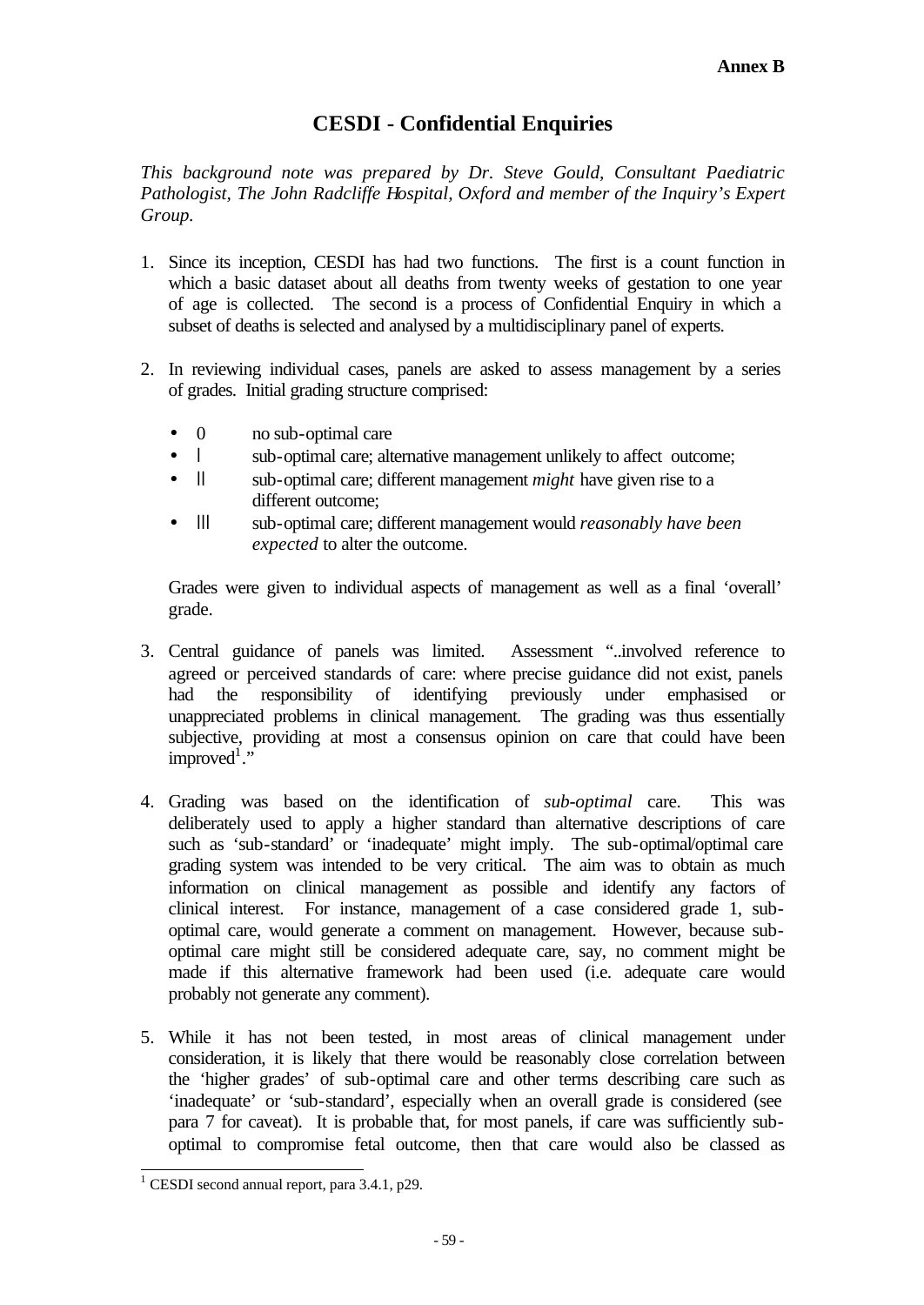inadequate or sub-standard. However, the choice of the optimal/sub-optimal system does emphasise CESDI's aim. *The aim of CESDI Confidential Enquiries is to identify areas of clinical care that tend to be deficient, and might be a focus for improvement and therefore of outcome.* Where a range of factors is identified, grading is an aid in highlighting those factors that might most usefully be tackled to improve outcome.

- 6. In this, the Confidential Enquiry process has been successful. Thus, in the first work programme, which focussed on intrapartum related deaths<sup>2</sup>, the many different confidential enquiry panels consistently expressed concerns about the same broad areas of clinical management, despite the variation in the precise form of comments or criticism.
- 7. The second pass panel exercise<sup>3</sup>, in which the same case was reviewed by more than one panel, did emphasise some aspect of the working of the Enquiry and grading process. First, the grading system relates to outcome, not to the quality of care (although there is likely to be a relationship). Consequently, it is possible that relatively minor failures of care, if they occur at a relatively early stage in the management process, *once they are deemed sub-optimal (a high standard),* almost inevitably acquires a high grade. Any variation in the management at an early stage *might* have led to a different train of events and therefore different outcome. Conversely, a low grade can be assigned to a poorly conducted aspect of management simply because it occurs at a time when death is already judged inevitable (e.g. resuscitation of a severely asphyxiated infant at birth).
- 8. Second, the second pass panel emphasised that, because the enquiry process is subjective and an expression of professional opinion, it needs to be acknowledged that differences of opinion are likely; some of these differences in grading and the focus of panel comment may simply reflect the unstructured panel approach. However, agreement between panels on an aspect of sub-optimal management is likely to be good evidence of the presence of sub-optimal management. There tends to more agreement on the higher grades of sub-optimal care.
- 9. The enquiry process has not remained static and there have been gradual series of modifications aimed at improving the process and consistency between panels. Thus, the current project, reviewing neonates who died at twenty-seven to twentyeight weeks gestation, has accumulated a number of modifications:
	- panels are being asked to review infants who survived as well as infants those who died; these will act as a 'controls'. Panellists involved with the ante- or intrapartum management (obstetricians, midwives and GPs) have to express an opinion about the management of care unaware of the final outcome. (Panel members have always expressed concern that knowledge of the outcome might influence their opinions and make them overcritical. It is far easier to criticise and attribute a poor outcome to a perceived deficiency in management when that outcome is known);

 $2 \frac{4^{\text{th}}}{\text{Annual Report}}$ , 1997

<sup>&</sup>lt;sup>3</sup> 5<sup>th</sup> Annual Report, Chapter 3, p19, 1998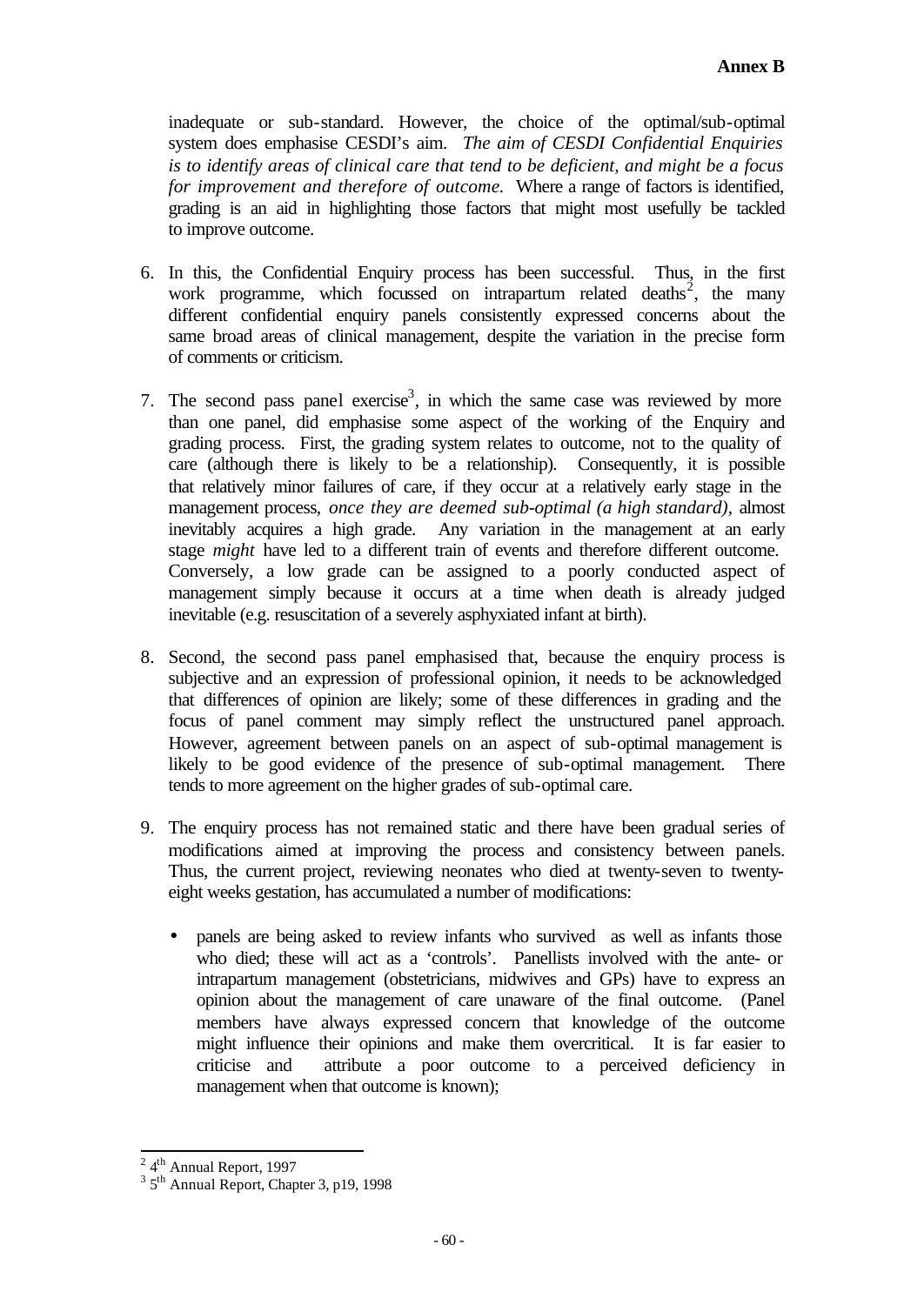- the enquiry form is much more structured, with very specific questions on many areas of care (some questions are even in a Yes/No format). Comments are required if certain questions are answered in the negative;
- where standards exist for any aspect of management, they have been defined for panellists rather than relying entirely on panelists' interpretation or understanding of standards;
- where more subjective opinions are needed, panellists have been asked to grade them in terms of standard and substandard, major and minor. Initial grading of care standard has been separated from outcome;
- a separate question is asked about the relationship between the substandard care (major or minor), and outcome.

# **Summary**

- 10. The CESDI confidential enquiry process has been under review consistently since its inception in 1992 and is continually being modified.
- 11. Panel conclusions are expressions of clinical opinion about complex areas of clinical management. Agreement between panels is more likely when there are serious deficiencies in management, but full uniformity of opinion between panels will always be difficult to achieve.
- 12. In judging the management of individual cases, caution needs to be exercised in accepting individual panel conclusions as definitive statements. However, cumulatively, enquiries do highlight areas of clinical management that tend to be deficient and where specific corrective strategies are most likely to improve outcome.

**S.J.Gould Consultant Paediatric Pathologist**  $2<sup>nd</sup> March, 2000$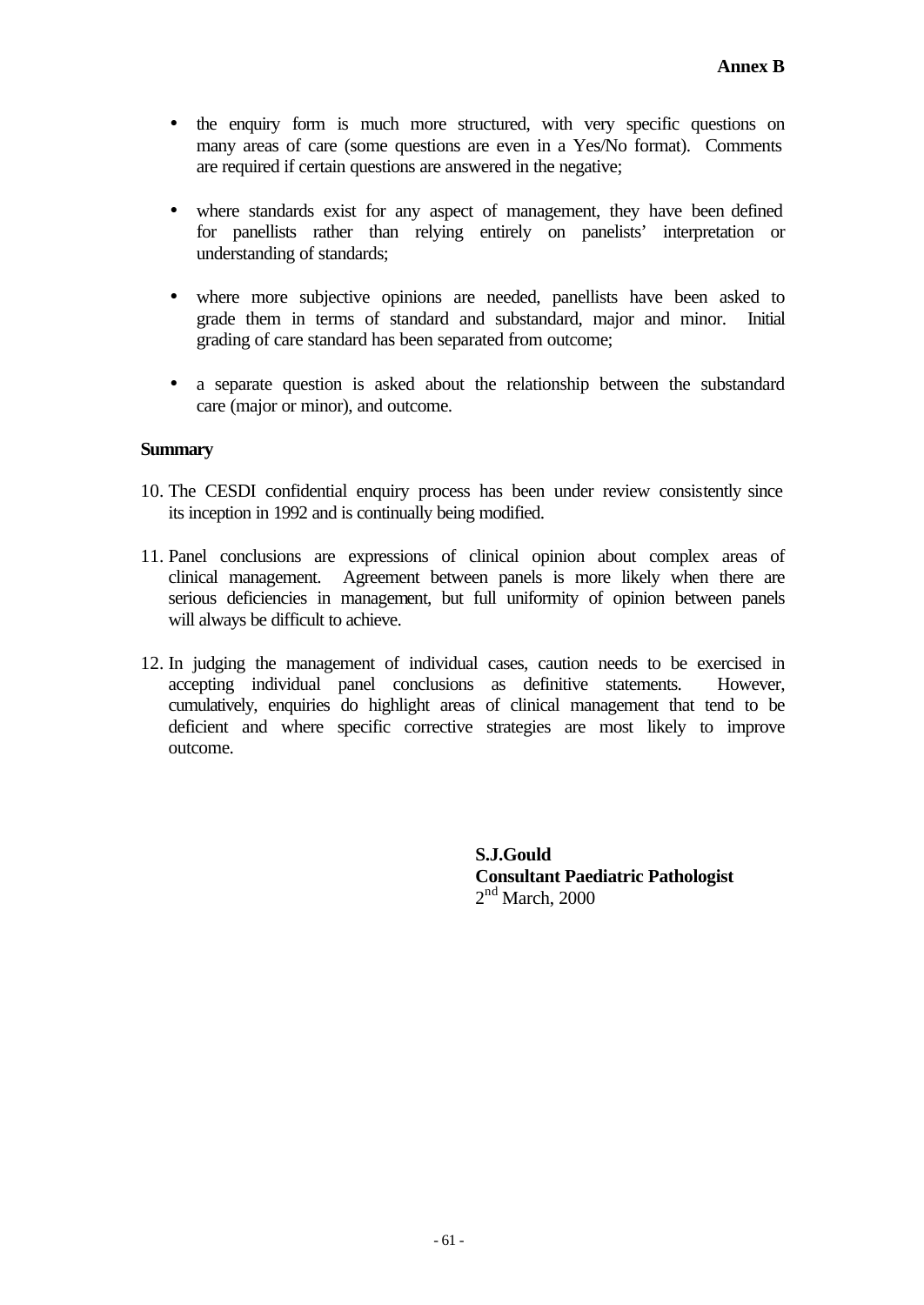# **SELECTION OF CASES**

## **Introduction**

- 1. This note aims to provide a non-technical outline of the Inquiry's approach to selecting cases for clinical review as part of a wider investigation of the adequacy of care received by children within the terms of reference. It also seeks to respond to comments received by the Inquiry concerning the sampling approach and derivation of the sample numbers, as set out in July  $1999<sup>1</sup>$ .
- 2. The note outlines the Inquiry's approach to selecting cases for review; clarifies how sample cases have been derived; identifies the steps taken by the Inquiry to validate the sample; and sets the clinical review exercise in the context of wider evidence on adequacy of care.

# **The Inquiry's Approach to Selecting Cases for Clinical Review**

- 3. The Inquiry's approach to selecting cases for expert clinical review is based on a set of key guiding principles which can be summarised as follows:
	- selected cases must be representative of all children falling within the Inquiry's terms of reference, as identified by the United Bristol Healthcare NHS Trust [UBHT] through a formal discovery process;
	- selected cases must reflect those concerns that led to the Inquiry;
	- cases must be selected in a way that is fair, transparent, rigorous, statistically valid, and feasible.
- 4. On the basis of these guiding principles and expert statistical advice, the Inquiry decided to select a stratified random sample of eighty cases, weighted preferentially towards children who:
	- were under one year at time of their first procedure;
	- received higher risk open heart procedures;
	- died within thirty days of their last procedure.
- 5. For comparative purposes, and to allow adequate investigation of morbidity as well as mortality, it was decided to select equal numbers of children who had died (forty) and children who were alive (forty).
- 6. The sampling approach and method have been devised to reflect the concerns that led to the Inquiry, and to ensure a balanced view of the care of all children falling within the terms of reference of the Inquiry. Statistical advice to the Inquiry confirms that all these aims are met by the achieved sample of 80 cases.

l <sup>1</sup> An initial description of the case selection process was set out in the document *The Inquiry's* Approach to the Assessment of the Adequacy of Paediatric Cardiac Surgical Services, published in August 1999.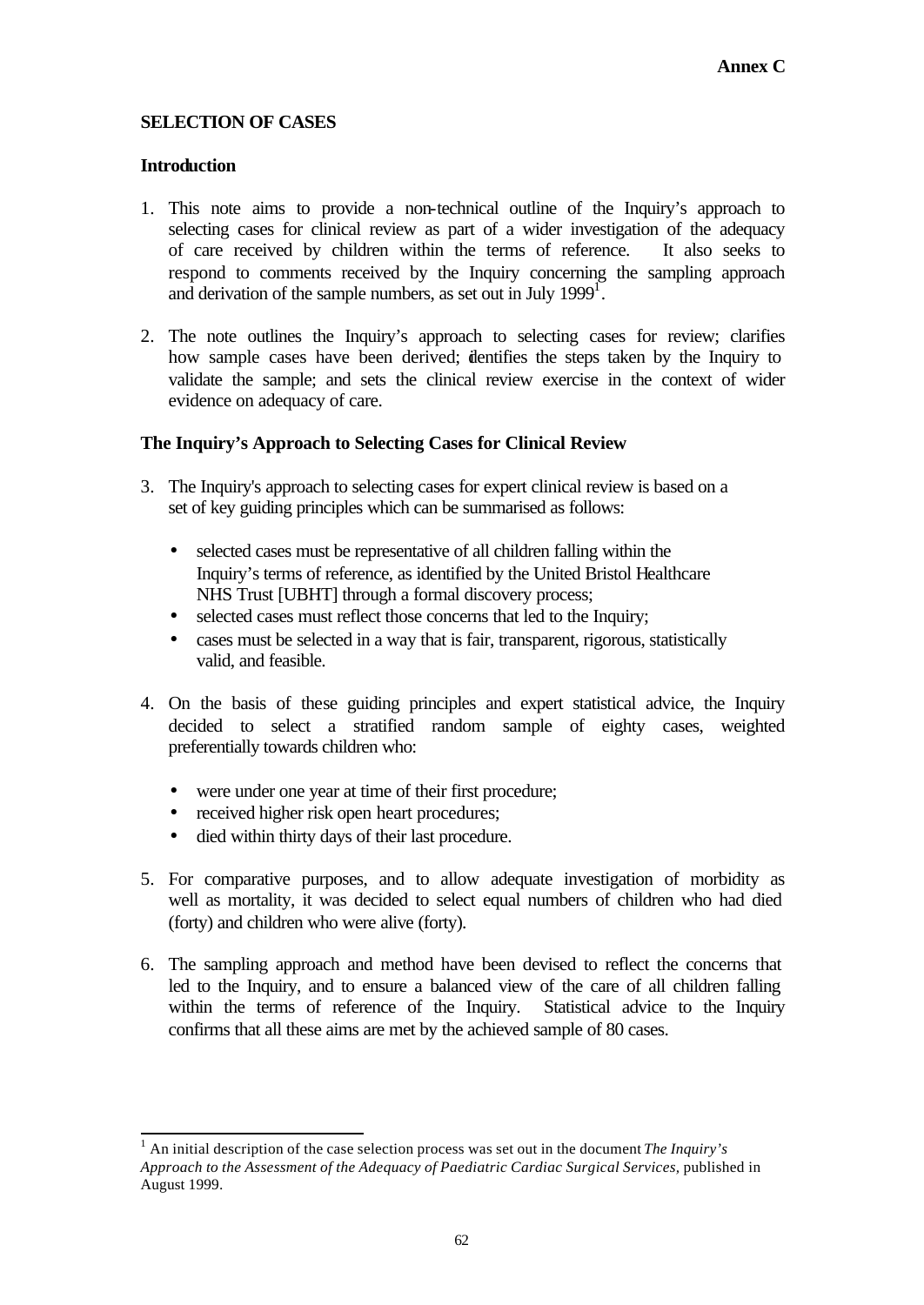# **Comments on the Inquiry's Sampling Approach**

- 7. Following publication of the consultation paper *The Inquiry's Approach to the Assessment of the Adequacy of Paediatric Cardiac Surgical Services* in August 1999, the Inquiry received a small number of comments on the sample figures set out at Annex B of that document. In particular, apparent discrepancies in numbers and types of procedures were noted between the Inquiry's sample figures and other data sources, including the surgeons' logs. Further comments concerned the rationale for the overall sample size and for selecting an equal number of children who had died and children who were alive; and the impact on representativeness of the sample of small sub-group sizes and absence of time-based stratification.
- 8. The Inquiry has looked carefully at the question of apparent discrepancies and taken statistical advice, and finds that these are explained by differences in (i) the data source used, and (ii) the ways cases are counted.

# **Derivation of Sample Cases**

- 9. The Inquiry's sampling base is the coded clinical records dataset (CCR) derived from the clinical records of all children falling within the Inquiry's terms of reference, as identified by the UBHT following a formal discovery process. There will, inevitably, be discrepancies between figures extracted from the CCR dataset and other data sources - such as the surgeons' logs or the UK Cardiac Surgical Register - due to variations in data collection, data definition, and data items recorded.
- 10. The sample was drawn from 1827 cases. Of these 1290 had open heart surgery and 537 had closed heart surgery. The eighty cases in the sample are as anticipated from the sampling frame; that is to say the eighty cases consist of sixty-eight children who had received open heart surgery and twelve, closed heart surgery. Forty children were alive thirty days after their last cardiac surgical procedure and forty had died within that period.
- 11. Key points to note with regard to identification of the eighty cases in the sample are as follows:
	- the sample numbers represent children, rather than operations or procedures;
	- all children and all procedures were taken into account in selecting cases for inclusion in the sample. Sampling was not by surgeon;
	- a hierarchy of procedures was used to classify children: higher risk open procedures (arterial switch, repair of complete atrioventricular septal defect, correction of truncus arteriousus), other open procedures, and closed procedures. Thus, if at any time a child had a higher risk open procedure, this child was classed in this group;
	- classification of coded procedures as higher risk open, other open, or closed was based on clinical advice to the Inquiry, and inevitably reflects an element of clinical judgment;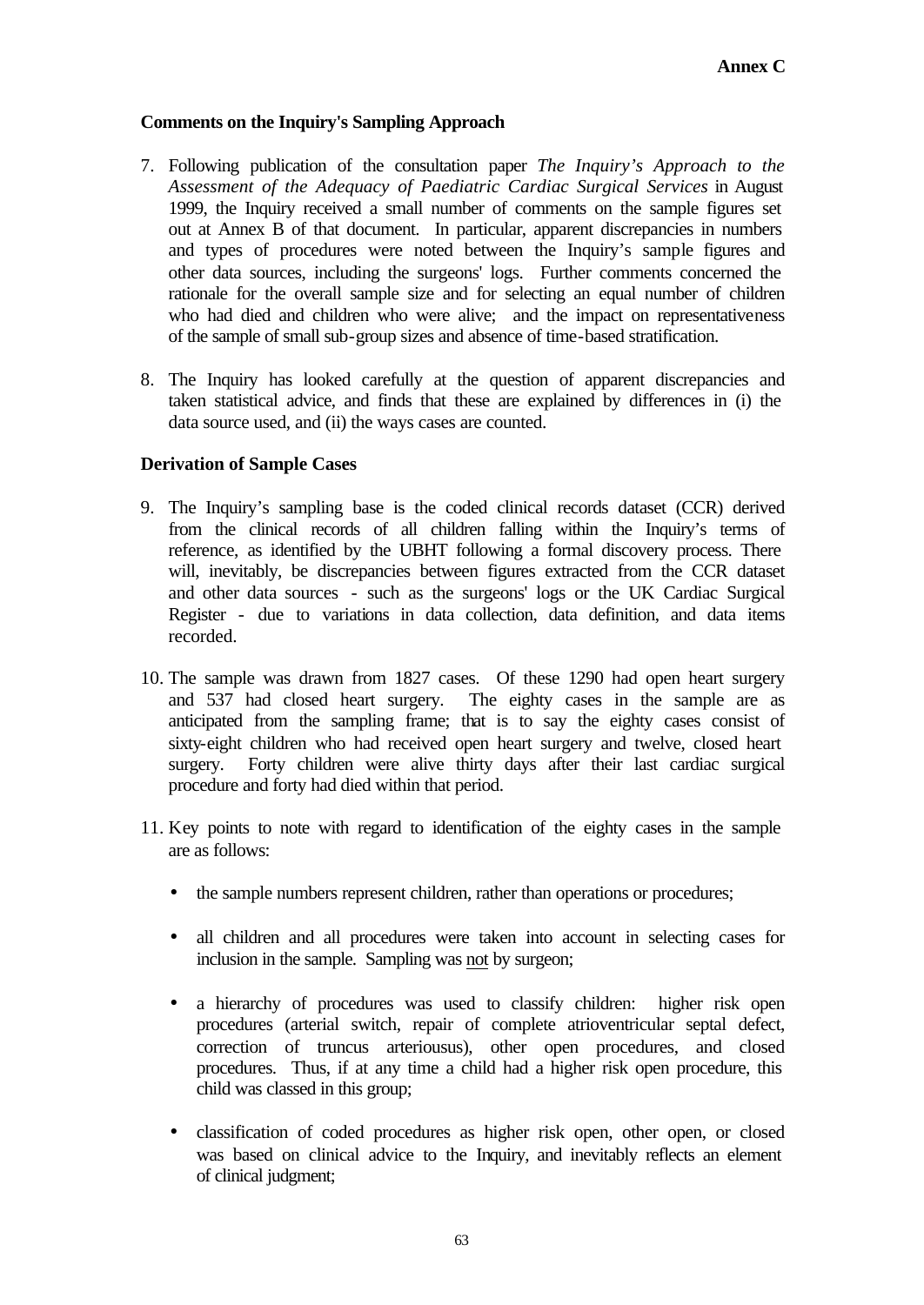- for sampling purposes, and to give emphasis to the whole child rather than to individual procedures, the age of the child was set as the age at first procedure (and not necessarily as the age at defining operation). One consequence of this is an apparent – but not real – exaggeration of the numbers of neonates in the sampling frame;
- deaths are defined as deaths occurring within 30 days of the last operation received by the child;
- the group of children who were alive 30 days after their last surgical procedure includes three children who died much later. For the purposes of this report, these children continue to be considered in the category of alive 30 days after last surgical procedure.
- 12. A table setting out the CCR sampling base figures in full is attached at Note 1 at the end of this Annex.
- 13. Statistical advice to the Inquiry confirms that apparent discrepancies with other data sources can be accounted for by differences in the ways cases are described, classified and counted, and that these in no way invalidate the sample.
- 14. The target sample size (eighty cases) is not statistically determined, but reflects the maximum number of cases that the Inquiry - in the light of clinical advice considered feasible to submit to in-depth expert clinical review within the short timescale available.
- 15. The small sub-group sizes have no implications for the robustness of the clinical review exercise, as no analysis by detailed sub-group, is to be attempted. The Inquiry's sampling approach leaves distribution of cases by time to chance, since any other approach would result in sub-groups that were too small to be meaningfully analysed.

# **Sample Validation**

16. The Inquiry has taken active steps to validate the sample, including the following:

- further detailed reconciliation of local UBHT data sources to ensure that the Inquiry has as complete a set of clinical records as possible for children falling within its terms of reference. Although a number of cases appear to be missing, statistical advice confirms that these do not invalidate the achieved sample;
- a rigorous audit exercise to evaluate the quality and accuracy of clinical records coding and data entry for the CCR dataset. The audit exercise - based on a random sample of one hundred case records - has confirmed the high quality and accuracy of the clinically coded diagnoses and procedures recorded in the CCR dataset.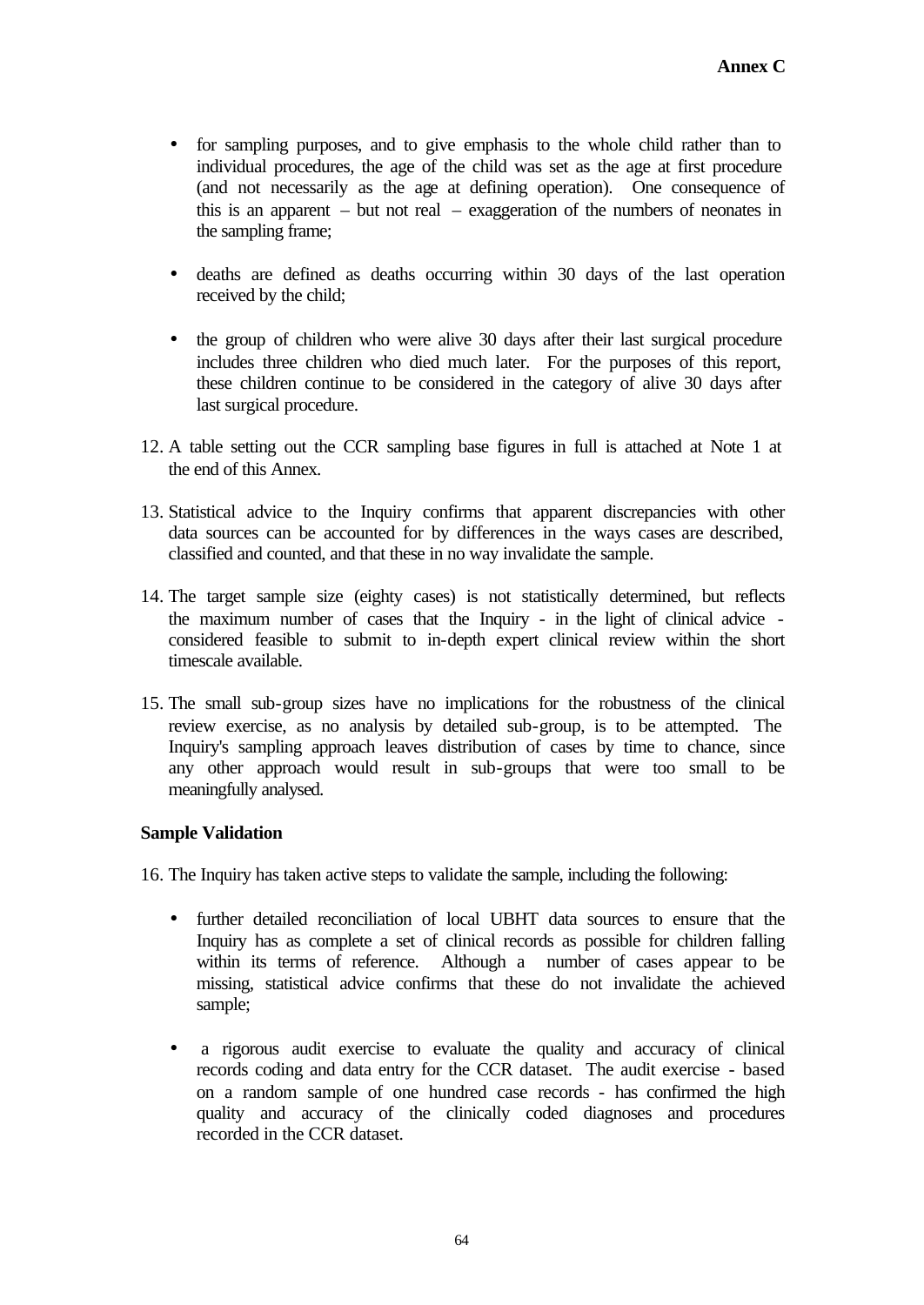# **Reviewing Adequacy of Care: the Wider Context**

17. The Inquiry has explored the feasibility of supplementing the clinical case note review exercise with a comparative evaluation of quality and outcomes based on audit of clinical records selected from a range of specialist provider units. In the light of accumulated evidence before the Inquiry, and taking into account legal and scientific advice, the Inquiry Panel concluded that pursuing major new comparative research to inform their assessment of the adequacy of care at Bristol is neither essential nor feasible. The Inquiry's experience confirms that a fullscale, comparative case note audit – based on blinding and a controlled design – would not be feasible to deliver within a reasonable timescale.

# **References**

The following documents are available on the Inquiry's website: www.bristolinquiry.org.uk

Bristol Royal Infirmary Inquiry - Issues List

The Inquiry's Approach to Making Use of Relevant Data Sources

Preliminary Overview of Existing Data Sources Relevant to the Inquiry's Remit

The Inquiry's Approach to the Assessment of the Adequacy of Paediatric Cardiac Surgical Services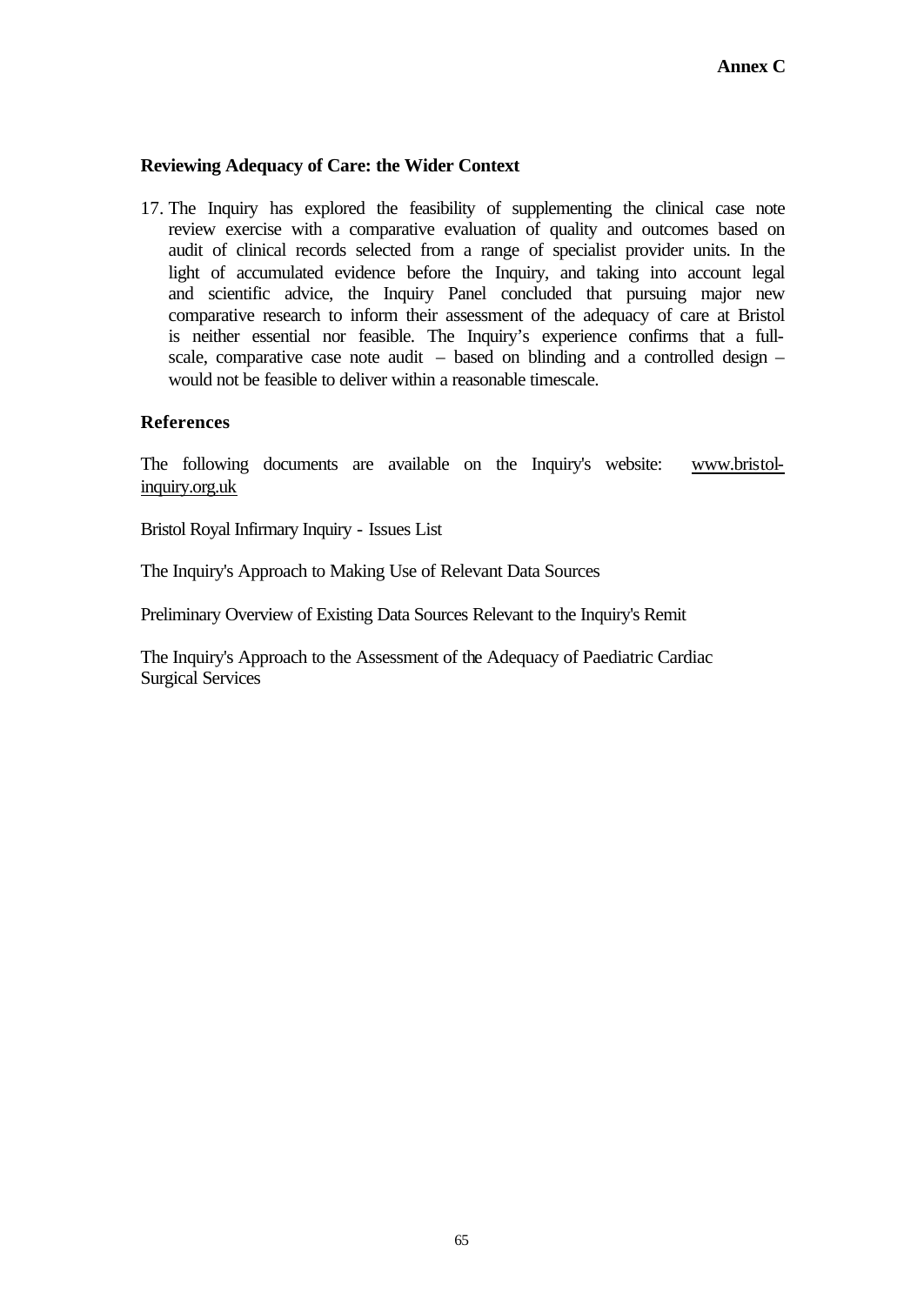## **BRISTOL ROYAL INFIRMARY INQUIRY:**

**Children Receiving Heart Surgery at BRI and BCH, 1984 to 1995**

|                                                                                    | <u>Simarch Receiving Heart oargery at BRI and BOH, 1904 to 1999</u><br>Samples and sampling ratios |                        |                 |               |         |                         |          |                 |          |  |  |  |
|------------------------------------------------------------------------------------|----------------------------------------------------------------------------------------------------|------------------------|-----------------|---------------|---------|-------------------------|----------|-----------------|----------|--|--|--|
|                                                                                    |                                                                                                    | 30 day mortality - CCR | database        |               |         |                         |          |                 |          |  |  |  |
|                                                                                    |                                                                                                    | <b>Total</b> Deaths    | Non-            | $\%$          |         | Sample                  | Sampling | Sample          | Sampling |  |  |  |
|                                                                                    |                                                                                                    |                        |                 | deaths deaths |         | deaths                  | ratio    | Non-deaths      | ratio    |  |  |  |
| Age groups                                                                         |                                                                                                    |                        |                 |               |         |                         |          |                 |          |  |  |  |
| Open heart surgery (= 'ASTA')                                                      |                                                                                                    |                        |                 |               |         |                         |          |                 |          |  |  |  |
| <29 days                                                                           | 125                                                                                                | 28                     | 97              | 22%           |         | 6                       | 21.4%    | 6               | 6.2%     |  |  |  |
| $29$ days $-1$ yr                                                                  | 146                                                                                                | 43                     | 103             | 29%           |         | 6                       | 14.0%    | 6               | 5.8%     |  |  |  |
| $1-15$ yrs                                                                         | 104                                                                                                | $\overline{21}$        | 83              | 20%           |         | $\overline{3}$          | 14.3%    | $\overline{3}$  | 3.6%     |  |  |  |
| Total                                                                              | 375                                                                                                | $\overline{92}$        | 283             | 25%           |         | $\overline{15}$         | 16.3%    | 15              | 5.3%     |  |  |  |
|                                                                                    |                                                                                                    |                        |                 |               |         |                         |          |                 |          |  |  |  |
| Open heart surgery                                                                 |                                                                                                    |                        |                 |               |         |                         |          |                 |          |  |  |  |
| $($ = 'complex, not ASTA')                                                         |                                                                                                    |                        |                 |               |         |                         |          |                 |          |  |  |  |
| <29 days                                                                           | 99                                                                                                 | $\overline{34}$        | 65              | 34%           |         | 9                       | 26.5%    | $\overline{9}$  | 13.8%    |  |  |  |
| $29$ days $-1$ yr                                                                  | 281                                                                                                | $\overline{42}$        | 239             | 15%           |         | 6                       | 14.3%    | $\overline{6}$  | 2.5%     |  |  |  |
| $1 - 15$ yrs                                                                       | 535                                                                                                | $\overline{28}$        | 507             | 5%            |         | $\overline{4}$          | 14.3%    | $\overline{4}$  | 0.8%     |  |  |  |
| Total                                                                              | 915                                                                                                | 104                    | 811             | 11%           |         | 19                      | 18.3%    | $\overline{19}$ | 2.3%     |  |  |  |
|                                                                                    |                                                                                                    |                        |                 |               |         |                         |          |                 |          |  |  |  |
| <b>Closed heart surgery</b>                                                        |                                                                                                    |                        |                 |               |         |                         |          |                 |          |  |  |  |
| $($ = 'non-complex')                                                               |                                                                                                    |                        |                 |               |         |                         |          |                 |          |  |  |  |
| <29 days                                                                           | 128                                                                                                | $\overline{36}$        | $\overline{92}$ | 28%           |         | $\overline{\mathbf{4}}$ | 11.1%    | 4               | 4.3%     |  |  |  |
| $29$ days $-1$ yr                                                                  | 176                                                                                                | $\overline{8}$         | 168             | 5%            |         | 1                       | 12.5%    | 1               | 0.6%     |  |  |  |
| $1-15$ yrs                                                                         | 233                                                                                                | 3                      | 230             | 1%            |         | $\overline{1}$          | 33.3%    | $\overline{1}$  | 0.4%     |  |  |  |
| Total                                                                              | 537                                                                                                | 47                     | 490             | 9%            |         | 6                       | 12.8%    | $\overline{6}$  | 1.2%     |  |  |  |
|                                                                                    |                                                                                                    |                        |                 |               |         |                         |          |                 |          |  |  |  |
|                                                                                    |                                                                                                    |                        |                 |               | Sample  |                         |          |                 |          |  |  |  |
| <u>Totals</u>                                                                      |                                                                                                    |                        |                 |               | numbers | Deaths                  |          | Non-deaths      |          |  |  |  |
|                                                                                    | 1290                                                                                               | 196                    | 1094            | 15%           | Open    | 34                      |          | 34              |          |  |  |  |
| Open<br>Closed                                                                     | 537                                                                                                | 47                     | 490             | 9%            | Closed  | 6                       |          | 6               |          |  |  |  |
| <b>Total cases</b>                                                                 | 1827                                                                                               | $\overline{243}$       | 1584            |               |         | 40                      |          | 40              |          |  |  |  |
|                                                                                    |                                                                                                    |                        |                 |               | Total   |                         |          |                 |          |  |  |  |
| Sample cases available =                                                           |                                                                                                    | 80                     |                 |               | Grand   | 80                      |          |                 |          |  |  |  |
|                                                                                    |                                                                                                    |                        |                 |               | Total   |                         |          |                 |          |  |  |  |
|                                                                                    |                                                                                                    |                        |                 |               |         |                         |          |                 |          |  |  |  |
| and sample as % of total cases = $\vert$ 4% [which is 16% of deaths and 3% of non- |                                                                                                    | deathsl                |                 |               |         |                         |          |                 |          |  |  |  |

### **Explanatory Notes:**

- (1) The sampling base is the Clinical Coded Records (CCR) dataset
- (2) 'ASTA' refers to arterial switch, truncus and AVSD procedures
- (3) Numbers relate to children, not operations or procedures
- (4) The sampling method takes into account all recorded procedures
- (5) For sampling purposes, a hierarchy of procedures is used to classify children as follows: (i) if a child received an ASTA procedure, it is classified as ASTA
	- (ii) if a child received an open procedure, it is classified as open
- (iii) if a child received neither an ASTA nor an open procedure, it is classified as closed
- (6) 30 day mortality is defined as death within 30 days of last procedure
- $(7)$  Age is taken as age of the child at time of first procedure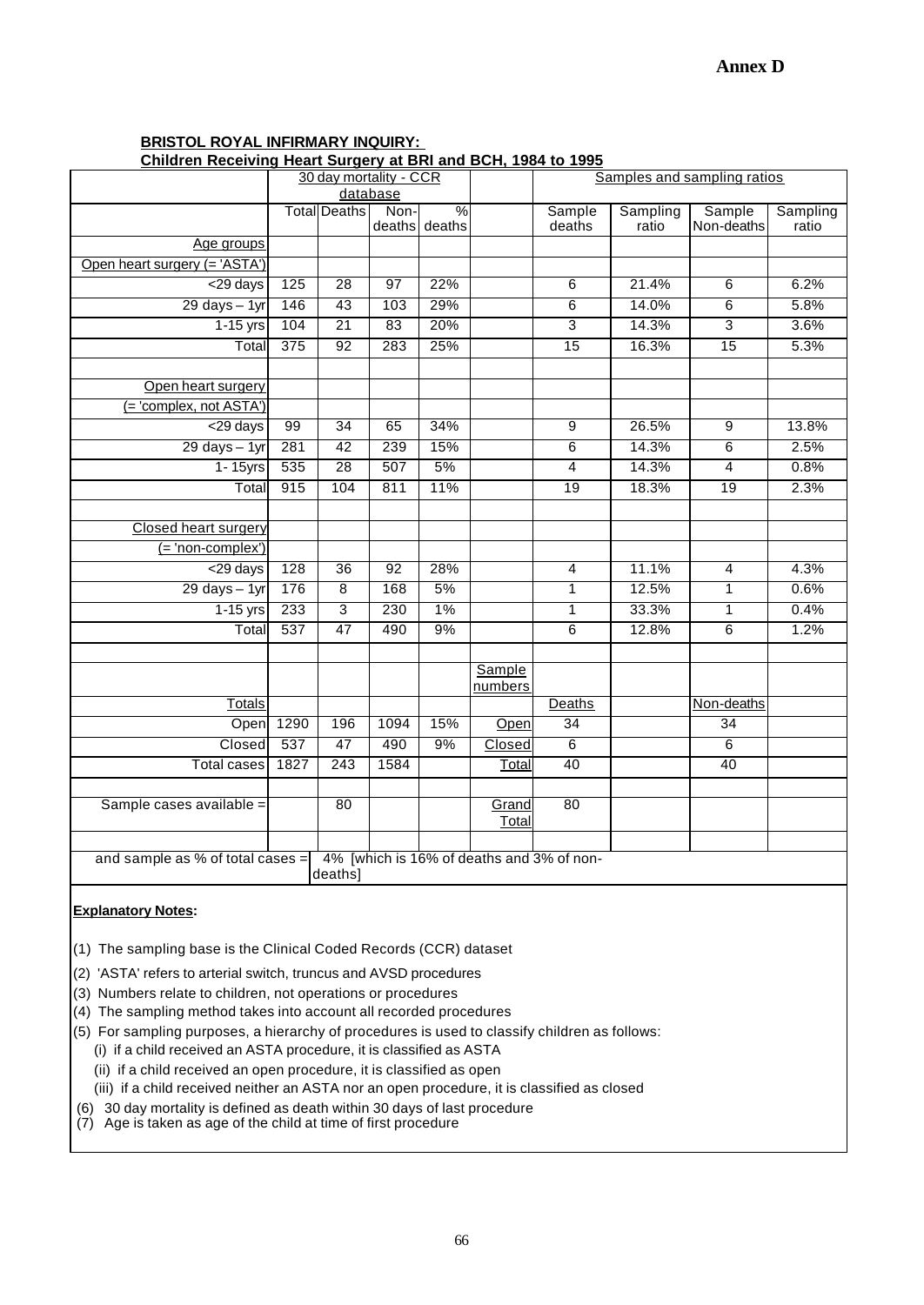# **ADEQUACY GRADES FOR OVERALL CARE AND ASPECTS OF CARE, BY CASE REVIEWED**

# **Table of grades for adequacy of care by individual aspects of care for those with Overall grade 1: 13 Children, 16 Procedures.**

Some children had more than one procedure; the first is marked (a); the second (b) and so on.

| $\text{Case}^1$<br>No. | Open/Closed <sup>2</sup> | Died/Alive <sup>3</sup> | A         | B | C | D | E | $\mathbf{F}$   | G            | H                    |   | J | K         | L         | M              |
|------------------------|--------------------------|-------------------------|-----------|---|---|---|---|----------------|--------------|----------------------|---|---|-----------|-----------|----------------|
| 1/1                    | $\circ$                  | D                       | 4         | 4 | 4 | 4 | 4 | 4              | 2            | 4                    | 1 | 1 |           | 2         | 4              |
| /2<br>$\mathbf{1}$     | O                        | D                       | $\bullet$ | 4 | 1 | 1 | 3 | 4              | 3            | 4                    | 4 |   |           | $\bullet$ | $\overline{2}$ |
| 1/3                    | $\circ$                  | D                       | 4         | 4 | 4 | 2 | 4 | 4              | 2            | 4                    | 4 | X | 1         | X         | 4              |
| 1/4                    | $\circ$                  | $\mathbb D$             | 4         | 4 | 1 | 4 | 4 | 4              | 3            | 4                    | 4 | 2 | 2         | 2         | 4              |
| 1/5                    | $\circ$                  | D                       | 4         | 4 | 1 | 2 | 4 | 4              | 4            | 3                    | 4 | 3 | 3         | $\bullet$ | 2              |
| 1/6                    | $\circ$                  | D                       | 4         | 4 | 4 | 4 | 1 | $\overline{4}$ | 4            | 4                    | 4 | 4 | 4         | 4         | 4              |
| 1/7                    | C                        | D                       | 4         | 3 | 3 | 1 | 3 | 3              | $\mathbf{1}$ | $\bullet$            | 4 | 4 | 4         | 4         | 4              |
| 1/8                    | O                        | D                       | 4         | 4 | 4 | 4 | 4 | 4              | 4            | 4                    | 4 | 1 | Χ         | X         | $\mathbf{1}$   |
| 1/9a                   | O                        | D                       | 4         | 4 | 4 | 1 | 1 | 4              | 4            | X                    | 4 | 4 | 4         | 4         | ٠              |
| 1/9b                   | $\circ$                  | D                       | 4         | 4 | 4 | 3 | 4 | 4              | 4            | $\bullet$            | 2 | ٠ | $\bullet$ | ٠         | 4              |
| 1/10                   | $\circ$                  | Α                       | 4         | 1 | 4 | 4 | 3 | 4              | 4            | 4                    | 4 | 4 | 4         | 4         | ٠              |
| 1/11                   | $\circ$                  | Α                       | 3         | 3 | 4 | 3 | 3 | 4              | 3            | 4                    | 4 | 3 | 4         | X         | ٠              |
| 1/12a                  | $\circ$                  | D                       | 4         | 4 | 3 | 4 | 4 | 4              | 4            | $\ddot{\phantom{0}}$ | 3 | 4 | 4         | 4         | $\bullet$      |
| 1/12b                  | O                        | D                       | 4         | 4 | 1 | 4 | 4 | 4              | 3/4          | 3                    | 4 | ٠ | $\bullet$ | $\bullet$ | 1              |
| 1/13a                  | O                        | $\mathbb{D}$            | 4         | 4 | 4 | 4 | 4 | 4              | 4            | $\bullet$            | 4 | 4 | 4         | 4         | $\bullet$      |
| 1/13b                  | O                        | D                       | 2         | 2 | 2 | 1 | 1 | 4              | 4            | 4                    | 4 | 4 | 4         | X         | 3              |

**Table of grades for adequacy of care by individual aspects of care for those with Overall grade 2: 11 Children, 13 Procedures.**

| Case<br>No.      | Open/Closed | Died/Alive | A | B | C | D | E | F | G | H               | $\mathbf I$ |           | K         |           | M |
|------------------|-------------|------------|---|---|---|---|---|---|---|-----------------|-------------|-----------|-----------|-----------|---|
| 2/1a             | O           | D          | 4 | 4 | 4 | 4 | 4 | 4 | 4 | 4               | 4           | 4         | 4         | 2/3       | 4 |
| 2/1 <sub>b</sub> | O           | D          | 4 | 4 | 4 | 4 | 4 | 4 | 4 |                 | 4           | 4         | 4         | 4         |   |
| 2/2              | O           | D          | 4 | 4 | 4 | 4 | 4 | 4 | 4 | $4\overline{ }$ | 4           | 4         | 2         | 4         | 3 |
| 2/3              | C           | D          | 4 | 4 | 4 | 3 | 4 | 4 | 4 |                 | 2           | 2         | 4         | 4         | 3 |
| 2/4              | O           | D          | 4 | 4 | 4 | 4 | 4 | 4 | 4 | 4               | 4           | 4         | 4         | 4         | ٠ |
| 2/4b             | O           | D          | 3 | 4 | 3 | 2 | 4 | 4 | 4 | X               | 4           | 4         | 4         | 4         | 4 |
| 2/5              | O           | D          | 4 | 4 | 3 | 3 | 3 | 4 | 2 | 2               | 4           | 2         | 2         | 3         | 4 |
| 2/6              | O           | D          | 4 | 2 | 4 | 4 | 2 | 4 | 1 | 4               | 4           | 4         | 4         | X         | 4 |
| 2/7              | O           | D          | 4 | 3 | 4 | 4 | 3 | 4 | 2 | 4               | 4           |           | 4         | 4         | 4 |
| 2/8              | O           | Α          | ٠ | 2 | 2 | 4 | 2 | 4 | 4 | 4               | 4           | 4         | 4         | 3         | ٠ |
| 2/9              | C           | D          | 4 | 4 | 4 | 4 | 4 | 4 | 2 |                 | 3           | 4         | 2         | 4         | 4 |
| 2/10             | O           | D          | 4 | 4 | 4 | 4 | 4 | 4 | 2 | 4               | 3           | $\bullet$ | $\bullet$ | $\bullet$ | 1 |
| 2/11             | O           | D          | 4 | 4 | 4 | 4 | 2 | 4 | 4 | 4               | 4           | 2         | 4         | Χ         | 4 |

 $<sup>1</sup>$  The numbers shown here are different from the actual CCNR report form numbers. This is to protect</sup> the identity of individual cases, in the event of second reviews.

\_\_\_\_\_\_\_\_\_\_\_\_\_\_\_\_\_

 $2$  Open/Closed – defined as child's main cardiac procedure.

<sup>&</sup>lt;sup>3</sup> Status relates to 30 days after last cardiac surgical procedure.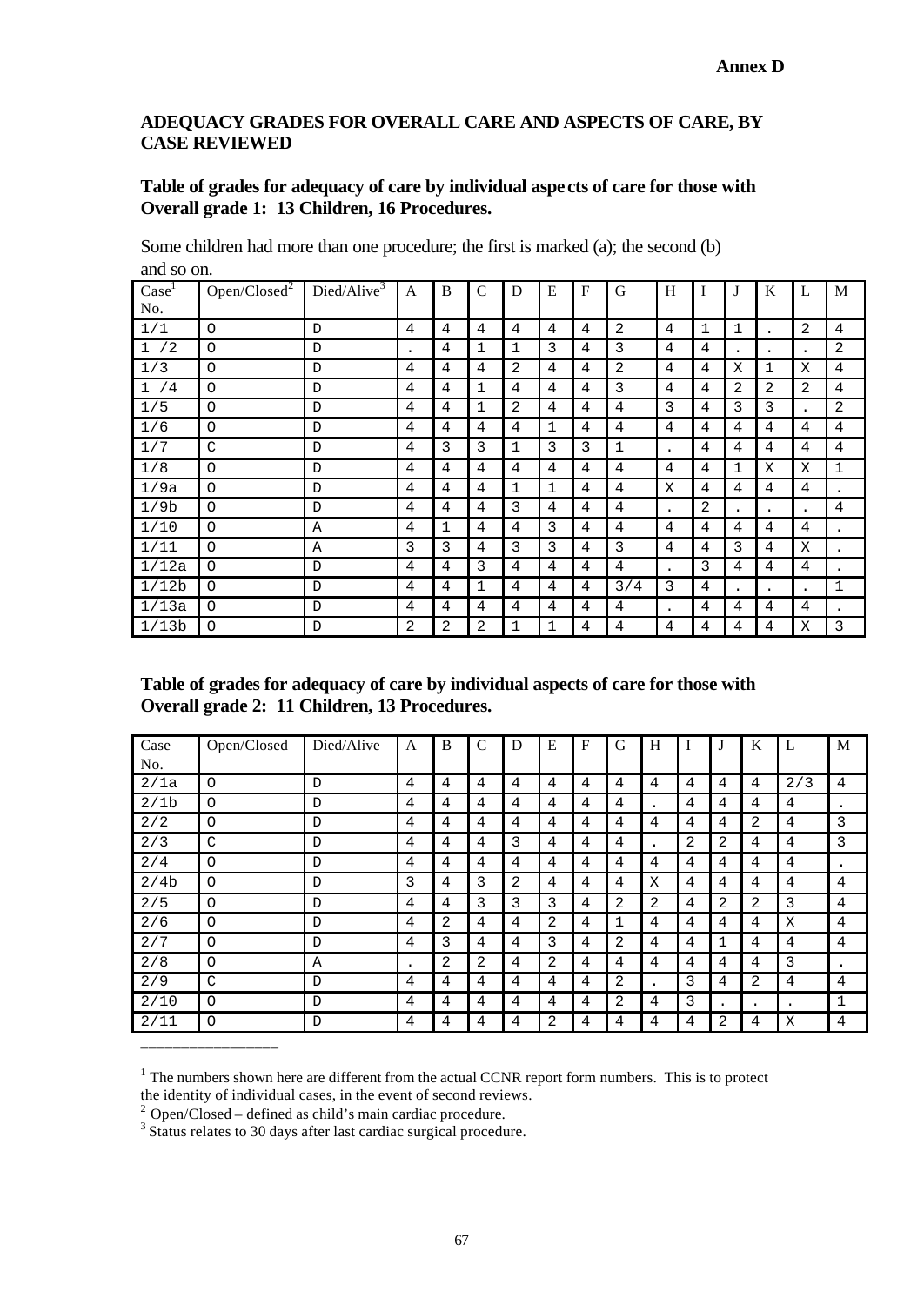| Case<br>No. | Open/Closed | Died/Alive | A | B |                | D | E | $\mathbf{E}$ | G                    | Н |        | - 1 | TZ<br>ĸ | ட | M      |
|-------------|-------------|------------|---|---|----------------|---|---|--------------|----------------------|---|--------|-----|---------|---|--------|
| 3/1         | O           | E          | 4 |   | 4              | 4 |   | 4            |                      |   | 4      |     |         |   |        |
| 3/2         | $\Omega$    | E          | 4 |   | 4              | 4 | 4 | 4            |                      |   | ി<br>▵ |     |         |   |        |
| 3/3         | $\Omega$    | D          | 4 |   | 4              | 4 | 4 | 4            | 4                    |   | 4      |     |         | △ | v<br>A |
| 3/4a        | O           | E          | 4 |   | Δ              | 4 | 4 |              |                      |   | 4      | 4   |         | 4 |        |
| 3/4b        | O           |            | 4 |   | $\overline{4}$ | 4 | Δ | 4            | 2 <sub>1</sub><br>ิว |   | 4      |     |         |   |        |

# **Table of grades for adequacy of care by individual aspects of care for those with overall grade 2/3: 4 Children, 5 Procedures**

**Table of grades for adequacy of care by individual aspects of care for those with Overall grade 3: 13 Children, 16 Procedures.**

| Case             | Open/Closed   | Died/Alive | A              | B | $\mathcal{C}$ | D | E | F              | G   | H         |   | J | K         | L                    | M         |
|------------------|---------------|------------|----------------|---|---------------|---|---|----------------|-----|-----------|---|---|-----------|----------------------|-----------|
| No.              |               |            |                |   |               |   |   |                |     |           |   |   |           |                      |           |
| 4/1              | $\mathsf{C}$  | A          | 4              | 2 | 4             | 4 | 3 | 4              | 4   | ٠         | 4 | 4 | 4         | 4                    | ٠         |
| 4/2a             | $\mathcal{C}$ | A          | 4              | 4 | 4             | 4 | 4 | 4              | 3   | $\bullet$ | 4 | 4 | 4         | 4                    | ٠         |
| 4/2 <sub>b</sub> | $\mathcal{C}$ | A          | 4              | 4 | 4             | 4 | 4 | 4              | 3   | ٠         | 4 | 4 | 4         | 4                    |           |
| 4/3              | $\Omega$      | D          | 4              | 4 | 4             | 4 | 4 | 4              | 2   | 4         | 4 | X | X         | $\ddot{\phantom{0}}$ | 2         |
| 4/4              | $\Omega$      | D          | $\overline{4}$ | 4 | 2             | 2 | 4 | 4              | 4   | 4         | 4 | 4 | 4         | 4                    | 4         |
| 4/5              | $\mathcal{C}$ | D          | 4              | 4 | 3             | 4 | 4 | 4              | 3/4 |           | 3 | 3 | 4         | 4                    | ٠         |
| 4/6a             | $\mathcal{C}$ | D          | 4              | 4 | 4             | 4 | 4 | 4              | 3   | $\bullet$ | 3 | 3 | 3         | 3                    | ٠         |
| 4/6b             | $\mathsf{C}$  | D          | $\bullet$      | 4 | 4             | 4 | 3 | 4              | 4   | ٠         | 4 | 3 | 3         | 3                    | ٠         |
| 4/7              | $\Omega$      | D          | 4              | 4 | 4             | 4 | 4 | $\overline{4}$ | 3   | 3         | 3 | 2 | 2         | X                    | 3         |
| 4/8              | $\Omega$      | D          | 3              | 3 | 4             | 4 | 4 | 4              | 4   | 3         | 4 | ٠ | $\bullet$ | $\bullet$            | 2         |
| 4/9              | $\Omega$      | A          | 4              | 4 | 4             | 4 | 4 | 3              | 4   | 3         | 3 | 3 | 3         | X                    | ٠         |
| 4/10             | $\Omega$      | A          | 4              | 4 | 4             | 4 | 3 | 4              | 4   | 4         | 4 | 4 | 4         | 3                    | $\bullet$ |
| 4/11a            | $\Omega$      | D          | 4              | 4 | 4             | 4 | 4 | 4              | 4   | ٠         | 4 | 4 | 4         | 4                    | ٠         |
| 4/11b            | $\Omega$      | D          | 4              | 4 | 4             | 4 | 4 | 3              | 2   | 3         | 4 |   | $\bullet$ | $\bullet$            | 4         |
| 4/12             | $\Omega$      | A          | 4              | 4 | 4             | 4 | 3 | $\overline{4}$ | 4   | 4         | 4 | 4 | 4         | 4                    |           |
| 4/13             | $\Omega$      | D          | 4              | 4 | 4             | 4 | 3 | 4              | 3   | 4         | 4 |   |           |                      | 1         |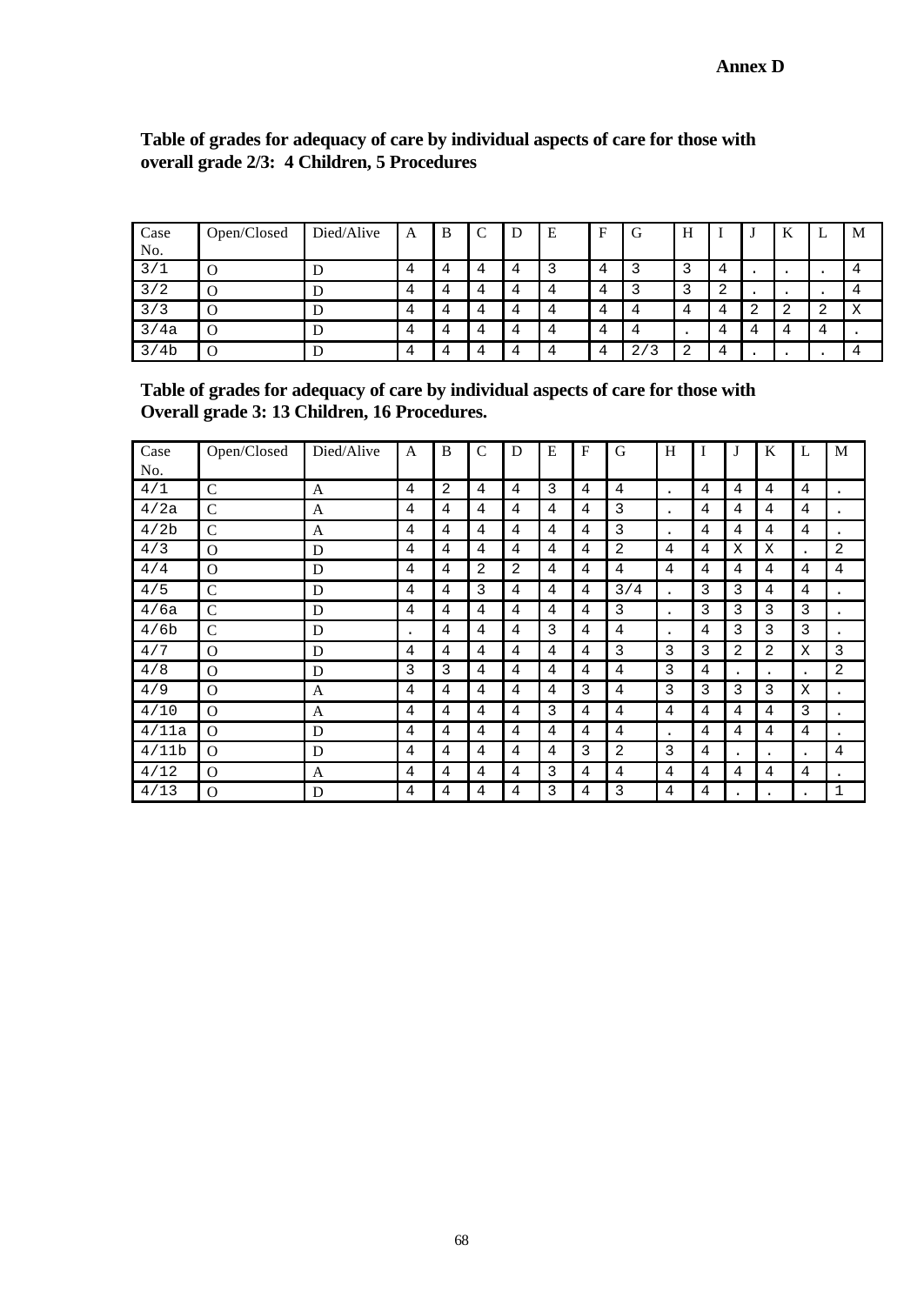|                     | $\sigma$ of the space $\tau$ . | 07 CHIRLELI, TO L'EUCCU |                      |                | սւ ա           |                     |                                  |                |                |                      |                     |                |                |                |                         |
|---------------------|--------------------------------|-------------------------|----------------------|----------------|----------------|---------------------|----------------------------------|----------------|----------------|----------------------|---------------------|----------------|----------------|----------------|-------------------------|
| Case<br>No.         | Open/Closed                    | Died/Alive              | A                    | B              | $\mathsf{C}$   | D                   | E                                | F              | G              | H                    | I                   | J              | K              | L              | $\mathbf M$             |
| 5/1                 | $\Omega$                       | A                       | 4                    | 4              | 4              | 4                   | 4                                | 4              | 4              | 4                    | 4                   | 4              | 4              | 4              | $\overline{4}$          |
| $\overline{5/2}$    | $\mathbf O$                    | D                       | $\overline{4}$       | 4              | 4              | 4                   | 4                                | 4              | 4              | 4                    | 4                   | 4              | 4              | 4              | $\overline{\mathbf{3}}$ |
| $\overline{5/3}$    | $\mathbf{O}$                   | $\mathbf{A}$            | $\overline{4}$       | 4              | 4              | 4                   | 4                                | 4              | 4              | X                    | $\overline{4}$      | 4              | 4              | 4              | $\ddot{\phantom{0}}$    |
| 5/4a                | $\mathbf O$                    | $\mathbf{A}$            | $\ddot{\phantom{0}}$ | 4              | $\overline{4}$ |                     | $\overline{4}$                   | 4              | 4              | $\overline{4}$       | $\overline{4}$      | 4              | 4              | $\overline{4}$ |                         |
| 5/4b                | $\mathbf O$                    | $\mathbf{A}$            | 4                    | 4              | $\sqrt{4}$     | $\overline{4}$      | $\overline{4}$                   | 4              | 4              | $\cdot$              | 4                   | 4              | 4              | $\overline{4}$ | $\bullet$               |
| $\overline{5/5}$    | $\mathcal{C}$                  | $\mathbf{A}$            | $\overline{4}$       | 4              | 4              | 4                   | 4                                | 4              | 4              |                      | 4                   | 4              | 4              | 4              | $\ddot{\phantom{0}}$    |
| 5/6                 | $\mathbf O$                    | $\mathbf{A}$            | $\overline{4}$       | 4              | 4              | 4                   | 4                                | 4              | 4              | 4                    | $\overline{4}$      | 4              | 4              | 4              | $\bullet$               |
| 5/7                 | $\Omega$                       | D                       | $\overline{4}$       | $\overline{4}$ | $\overline{4}$ | 4                   | $\overline{4}$                   | 4              | 4              | 4                    | 4                   | 4              | 4              | 4              | $\ensuremath{4}$        |
| 5/8                 | $\Omega$                       | $\mathbf{A}$            | 4                    | 4              | $\sqrt{4}$     | $\overline{4}$      | 4                                | 4              | 4              | 4                    | $\overline{4}$      | 4              | 4              | 3              | $\bullet$               |
| 5/9a                | $\mathbf O$                    | A                       | $\overline{4}$       | 4              | 4              | 4                   | 4                                | 4              | 4              | 4                    | $\overline{4}$      | 4              | 4              | 4              | 4                       |
| 5/9b                | $\mathbf O$                    | A                       | $\overline{4}$       | 4              | $\sqrt{4}$     | $\mathbf{3}$        | 3                                | 4              | 4              | 4                    | 4                   | 4              | 4              | 4              | $\ddot{\phantom{0}}$    |
| 5/10                | $\mathcal{O}$                  | $\boldsymbol{A}$        | 4                    | 4              | $\sqrt{4}$     | $\overline{4}$      | $\overline{4}$                   | 4              | 4              | 4                    | 4                   | 4              | 4              | $\overline{4}$ |                         |
| 5/11                | $\mathsf{C}$                   | $\mathbf{A}$            | 3                    | 4              | 4              | 4                   | 4                                | 4              | 4              | $\bullet$            | 4                   | 4              | 4              | 4              | $\bullet$               |
| $\overline{5/12a}$  | $\mathbf O$                    | $\mathsf{A}$            | 4                    | 4              | $\overline{4}$ | $\overline{4}$      | 4                                | 4              | 4              | $\ddot{\phantom{0}}$ | 3                   | 4              | 4              | 4              | $\ddot{\phantom{0}}$    |
| 5/12b               | $\mathbf{O}$                   | $\mathbf{A}$            | $\sqrt{4}$           | 4              | $\sqrt{4}$     | $\sqrt{4}$          | $\overline{4}$                   | 4              | 4              | 4                    | $\,4$               | 4              | 4              | $\sqrt{4}$     |                         |
| 5/13                | $\mathbf O$                    | $\mathbf{A}$            | $\overline{4}$       | 4              | $\sqrt{4}$     | $\sqrt{4}$          | $\overline{4}$                   | 4              | 4              | 4                    | $\overline{4}$      | 4              | 4              | 4              |                         |
| 5/14                | $\overline{O}$                 | A                       | 4                    | 4              | $\sqrt{4}$     | $\sqrt{4}$          | $\overline{4}$                   | 4              | 4              | 4                    | 3                   | 4              | 4              | 4              |                         |
| 5/15                | $\mathbf O$                    | $\mathbf{A}$            | 4                    | 4              | $\overline{4}$ | $\sqrt{4}$          | $\overline{4}$                   | 4              | 4              | 3                    | $\overline{4}$      | 3              | 3              | $\overline{4}$ |                         |
| 5/16                | $\mathbf O$                    | $\mathbf{A}$            | $\overline{4}$       | 4              | 4              | 4                   | 4                                | 4              | 4              | 4                    | $\overline{4}$      | 4              | 4              | 4              | $\bullet$               |
| 5/17                | $\mathbf O$                    | A                       | $\overline{4}$       | $\overline{4}$ | $\sqrt{4}$     | $\sqrt{4}$          | $\overline{4}$                   | 4              | 4              | 4                    | 3                   | 4              | $\overline{4}$ | $\overline{3}$ | $\bullet$               |
| 5/18                | $\Omega$                       | $\mathbf{A}$            | 4                    | 4              | $\sqrt{4}$     | $\sqrt{4}$          | $\overline{4}$                   | 4              | 4              | 4                    | $\overline{4}$      | 4              | 4              | 4              | $\bullet$               |
| 5/19                | $\mathbf O$                    | A                       |                      | 4              | 4              | $\sqrt{4}$          | 4                                | 4              | 4              | 4                    | $\overline{4}$      | 4              | 4              | 4              | $\bullet$               |
| 5/20a               | $\mathbf O$                    | A                       |                      | 4              | 4              |                     | $\overline{4}$                   | 4              | 4              | 4                    | 4                   | 4              | 4              | 4              | $\ddot{\phantom{0}}$    |
| 5/20b               | $\mathcal{O}$                  | $\boldsymbol{A}$        | $\overline{4}$       | 4              | $\sqrt{4}$     | $\overline{4}$      | $\overline{4}$                   | 4              | 4              |                      | 3                   | 4              | 4              | $\overline{4}$ | $\bullet$               |
| 5/21                | $\mathbf O$                    | $\mathbf{A}$            | $\overline{4}$       | $\overline{4}$ | 4              | 4                   | 4                                | 4              | 4              | 4                    | $\overline{4}$      | 4              | 4              | 4              | $\bullet$               |
| $\overline{5/22}$   | $\mathbf O$                    | D                       | $\overline{4}$       | 4              | $\overline{4}$ | $\overline{4}$      | 4                                | 4              | 4              | 2                    | 4                   | 4              | 4              | 4              | 4                       |
| $\overline{5/2}$ 3a | $\mathbf{O}$                   | $\mathbf{A}$            | $\overline{4}$       | $\overline{4}$ | $\overline{4}$ | $\overline{4}$      | 3                                | 4              | 4              |                      | $\,4$               | 4              | 4              | $\sqrt{4}$     |                         |
| 5/23b               | $\mathbf{O}$                   | $\mathbf{A}$            |                      | 4              | $\,4$          |                     | $\overline{4}$                   | 4              | 4              | 4                    | $\overline{4}$      | 4              | 4              | 4              | $\ddot{\phantom{0}}$    |
| 5/24                | $\mathbf O$                    | A                       | $\overline{4}$       | 4              | $\sqrt{4}$     | $\sqrt{4}$          | $\overline{4}$                   | 4              | 4              | 4                    | 4                   | 4              | 4              | 4              | $\ddot{\phantom{0}}$    |
| 5/25                | $\mathcal{C}$                  | $\mathbf{A}$            | 4                    | 4              | $\overline{4}$ | $\sqrt{4}$          | $\overline{4}$                   | 4              | 4              |                      | 4                   | 4              | 4              | $\overline{4}$ |                         |
| 5/26                | $\mathbf{O}$                   | $\mathbf{A}$            | 4                    | 3              | 4              | 4                   | $\overline{4}$                   | 4              | 4              | 4                    | $\overline{4}$      | 4              | 4              | 4              |                         |
| 5/27a               | $\overline{O}$                 | A                       | 4                    | 4              | 4              | 4                   | 4                                | 4              | 4              | 4                    | 4                   | 4              | 4              | 4              |                         |
| 5/27b               | O                              | A                       | 4                    | 4              | 4              | 4                   | 4                                | 4              | 4              | 4                    | 4                   | 4              | 4              | 4              |                         |
| 5/28a               | O                              | A                       | 4                    | 4              | 4              | 4                   | 4                                | 4              | 4              | Χ                    | 4                   | 4              | 4              | 4              |                         |
| 5/28b               | $\Omega$                       | A                       | 4                    | 4              | 4              | 4                   | 4                                | 4              | 4              | 4                    | 4                   | 4              | 4              | 4              |                         |
| 5/28c               | $\Omega$                       | $\mathbf{A}$            | 4                    | 4              | 4              | 4                   | 4                                | 4              | 4              | 4                    | 4                   | 4              | 4              | 4              |                         |
| 5/29                | $\mathbf C$                    | A                       | $\overline{4}$       | 4              | 4              | 4                   | $\overline{4}$                   | 4              | 4              |                      | 4                   | 4              | 4              | 4              | $\bullet$               |
| 5/30                | $\mathbf{O}$                   | A                       | $\overline{4}$       | $\overline{4}$ | 4              | 4                   | 4                                | 4              | 4              | 4                    | 4                   | 3              | 4              | 4              | $\ddot{\phantom{0}}$    |
| 5/31                | $\Omega$                       | A                       | 4<br>$\overline{4}$  | 4<br>4         | 4<br>4         | 4<br>4              | $\overline{4}$<br>$\overline{4}$ | Χ              | 4<br>4         | 4<br>$\overline{4}$  | 4<br>$\overline{4}$ | 4              | 4              | 4<br>4         | $\ddot{\phantom{0}}$    |
| 5/32                | $\Omega$                       | A                       |                      |                |                |                     |                                  | 4              |                |                      |                     | 3              | 4              |                |                         |
| 5/33<br>5/34        | $\mathbf{O}$                   | A                       | 4                    | 4              | 4              | 4                   | 4                                | 4              | 4              | $\overline{4}$       | 4                   | 4              | 4              | 4              |                         |
| 5/35                | $\mathcal{C}$                  | D                       | 2<br>$\overline{4}$  | 4<br>4         | 4<br>4         | $\overline{2}$<br>4 | 4<br>4                           | 4<br>4         | 4<br>3         | 4                    | 3<br>$\overline{4}$ | 4<br>4         | 4<br>4         | 4<br>4         | 4<br>4                  |
| 5/36                | $\mathbf O$                    | D                       | $\overline{4}$       | 4              | 4              | 4                   | 3                                |                | $\overline{4}$ |                      | $\overline{4}$      |                |                | 4              |                         |
| 5/37                | $\mathbf{O}$                   | A<br>D                  | $\overline{4}$       | 4              | 4              | 4                   | $\overline{4}$                   | 4<br>4         | 4              | 4<br>$\overline{4}$  | $\overline{4}$      | 4<br>4         | 4<br>4         | 4              | 4                       |
| 5/38a               | $\Omega$<br>O                  | D                       | $\overline{4}$       | 4              | 4              | 4                   | $\overline{4}$                   | 4              | 4              |                      | $\overline{4}$      | 4              | 4              | 4              |                         |
| 5/38b               | $\Omega$                       | D                       | 4                    | 4              | 4              | 4                   | 4                                | 4              | 4              | $\overline{4}$       | 4                   |                |                |                | 4                       |
| 5/39                | $\Omega$                       |                         |                      | $\overline{4}$ | $\overline{4}$ | $\overline{4}$      | $\overline{4}$                   | $\overline{4}$ | 4              | $\overline{4}$       | 4                   | $\overline{4}$ | 4              | 4              |                         |
|                     |                                | A                       |                      |                |                |                     |                                  |                |                |                      |                     |                |                |                |                         |

**Table of grades for adequacy of care by individual aspects of care for those with Overall grade 4: 39 Children, 48 Procedures.**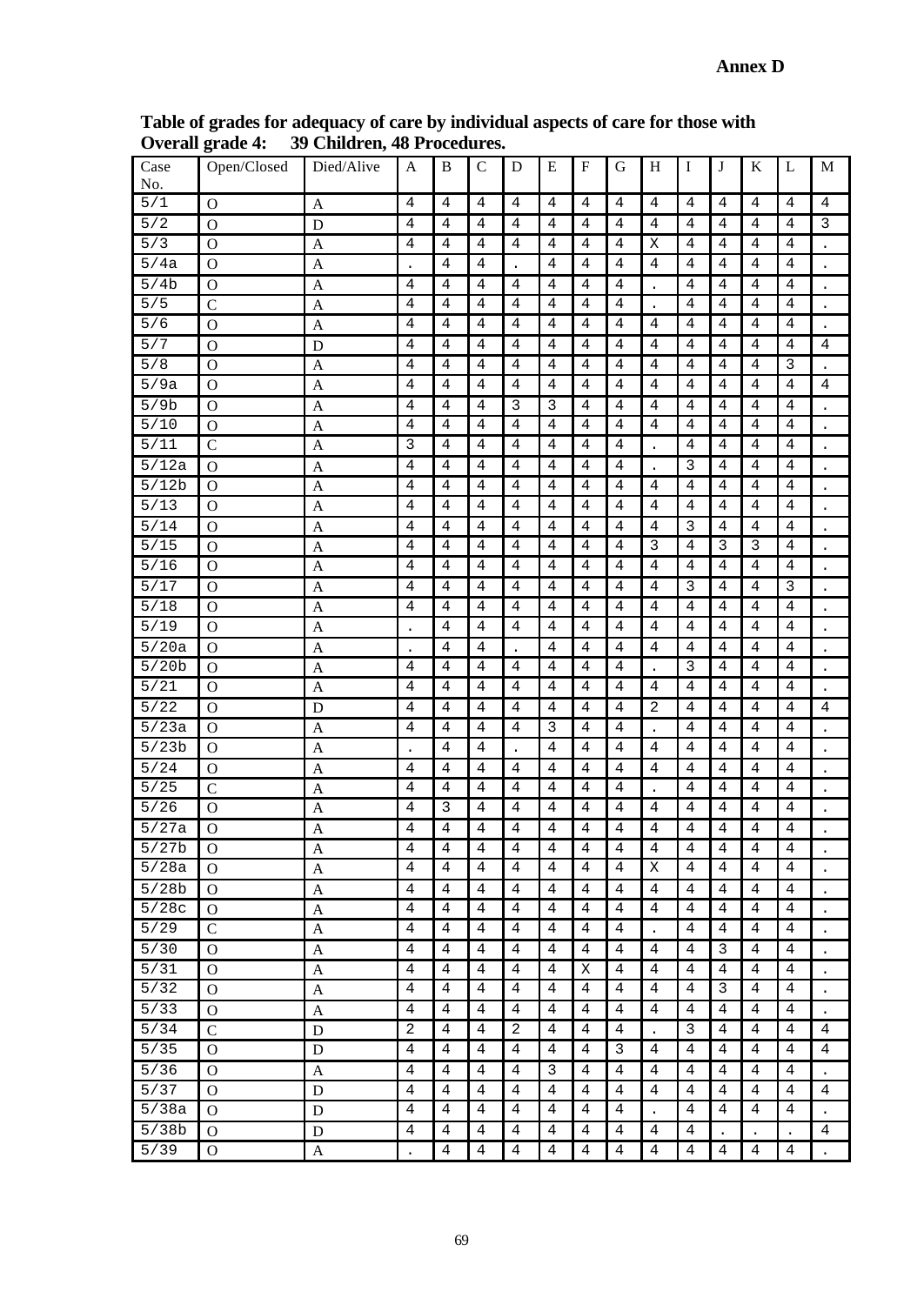# **HOW THE CLINICAL EXPERTS ASSESSED ADEQUACY**

- 1. During the clinical case note review, the experts from each specialty were asked to assess whether care had been adequate or less than adequate. However, standards of care for the period of the Inquiry's terms of reference were not clearly defined.
- 2. The Inquiry asked the experts to identify the key factors they used in assessing whether care was adequate or less than adequate for the case note review. The teams were specifically asked to assess the adequacy of care by their professional understanding of standards at the time of the surgical procedure, recognising that changes took place during the period covered by the Inquiry.
- 3. An explanatory letter was sent to a representative of each of the specialties involved in the Clinical Case Note Review teams – a surgeon, cardiologist, anaesthetist, pathologist and nurse. It contained the following paragraph:

"The Inquiry would find it helpful to see, in the final CCNR report, further insights from experts involved in this review, by specialty. Specifically they would like to know more about the key factors which experts from each specialty had in mind when assessing care was adequate or less than adequate to whatever degree and the extent to which the concepts of adequate/less than adequate changed over the period 1984-1995."

4. Copies of the reply from these individual experts were then sent to other members of the review teams. In addition to the above paragraph, the covering letter also contained the following paragraph:

"In order to make this a manageable exercise, and to minimise duplication of effort, in December we asked five members of the Expert Group (a surgeon, a cardiologist, an anaesthetist, a pathologist and a nurse) each to set down their perspective of the essential elements of care which influenced their judgement as to whether paediatric surgical care, as reported in the clinical records, was adequate or less than adequate. We are now circulating these responses to each of the specialist groups within the Expert Group to seek further comments."

# **Results**

- 5. The replies from the initial representative and the other team members are summarised below for each specialty. Several experts prefaced their replies with the following comments:
	- the review was based on the medical records which were written as part of patient management rather than for the purpose of a subsequent Inquiry;
	- no similar review had been undertaken in any other unit in the UK or elsewhere;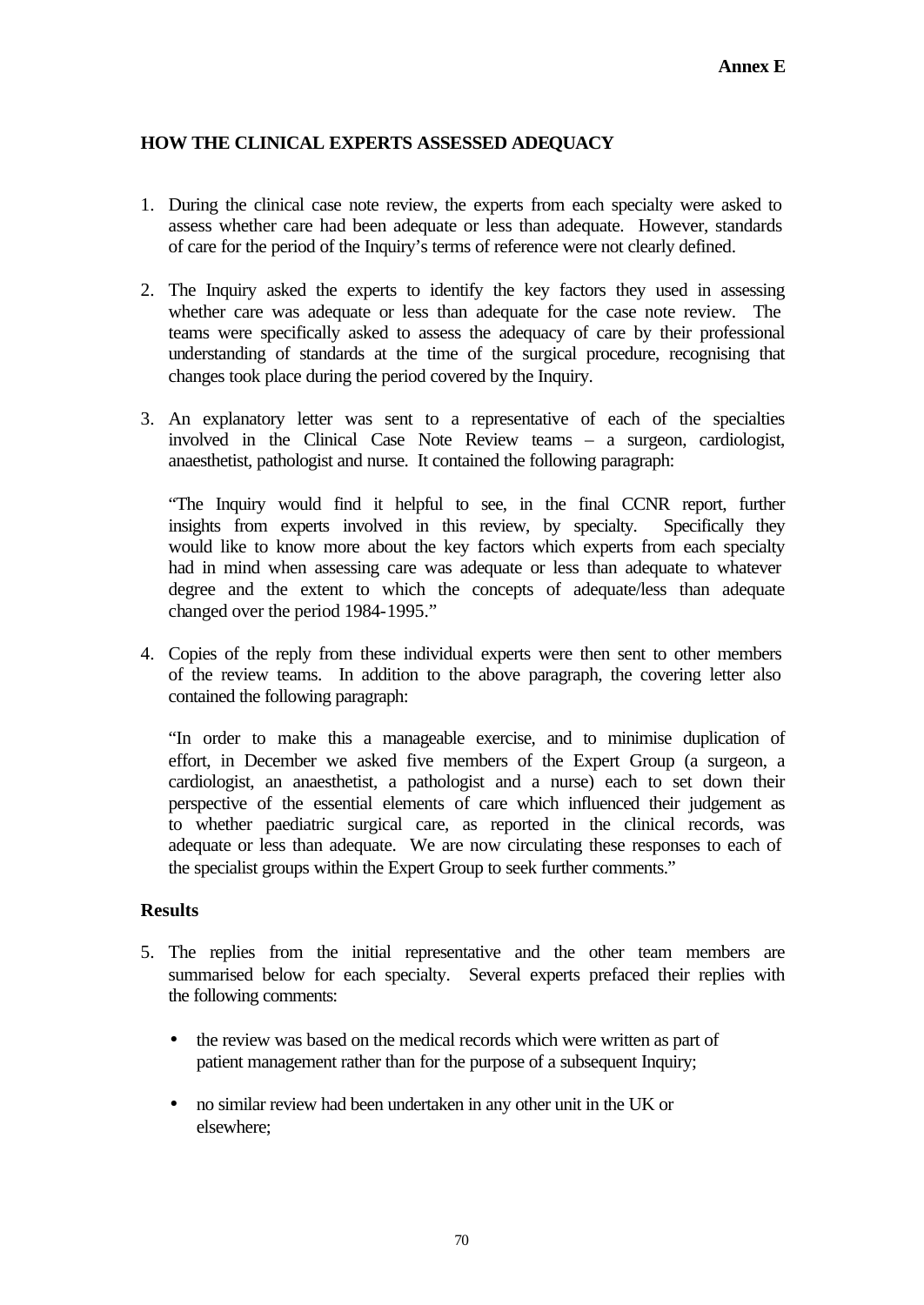- selection of patients for review was deliberately weighted towards very young patients, those undergoing open heart surgery and those who died;
- the outcome of each case was known and this may well have affected the judgement as to whether care was adequate or less than adequate – if the patient died, then, by definition, different care might well have made a difference to outcome;
- the division of the care process into thirteen aspects broadly reflected the pre, intra and post operative phases of care. However, a number of the aspects of care crossed specialty boundaries. Thus, there were a number of aspects of care where more than one specialist could have been said to have responsibility;
- the review teams strived to evaluate whether the care given was appropriate for the year in which treatment was undertaken. There were changes in practice, to varying degrees, in all the specialties involved in paediatric cardiac surgery between 1984 and 1995.
- 6. The following are the key factors identified by the experts as the factors they considered in determining whether care was adequate of less than adequate, to whatever degree:

# **[Note Not all aspects of care are listed under each specialty – some aspects of care were the primary responsibility of one specialty alone while in others the responsibility was shared.]**

# **Paediatric Cardiology**

7. The paediatric cardiologist is responsible for the initial assessment and diagnosis and involved with the surgeon in planning the timing and strategy of management. The cardiologist is also involved in monitoring the recovery of a patient in the post-operative period.

# **The key elements which would have been noted when assessing adequacy of care in cardiological practice, by aspects of care:**

- A. Timing and appropriateness of initial referral: (actually the responsibility of the referring paediatrician); the reviewers noted any delay; whether prior treatment was appropriate and condition on arrival.
- B. Clinical assessment (including non-invasive investigations) and management: the degree of consultant involvement and the early management plan.
- C. Accuracy and completeness of diagnosis: the reviewers noted the accuracy of the clinical diagnosis and confirmation by appropriate investigation – echocardiography; repeat echocardiography; cardiac catheterisation and angiography; the adequacy of the information obtained and any comments if and when the child was discharged after these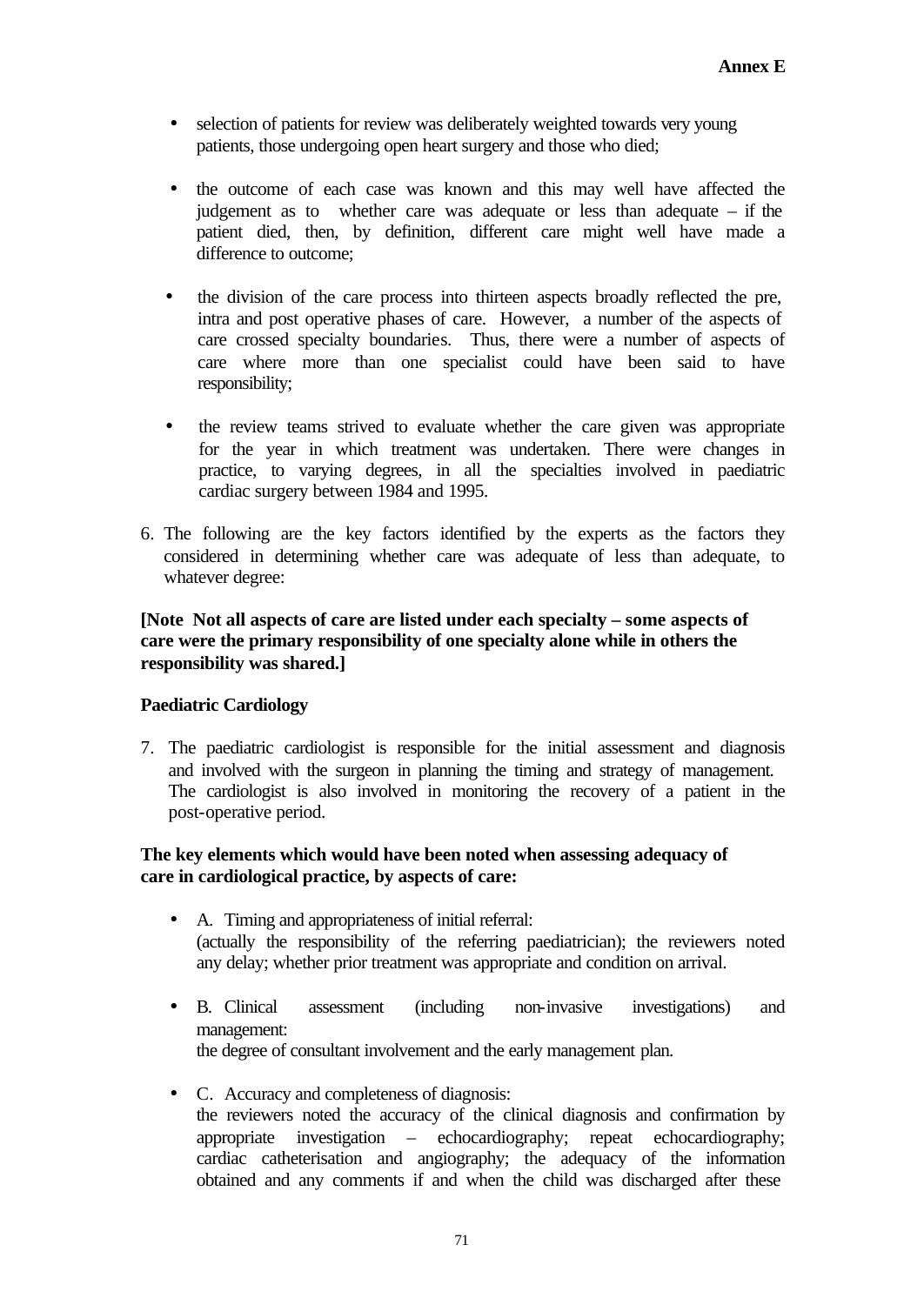investigations. (Review teams took into account the technological limitations of the day and were mindful of significant changes in practice and in echocardiography technology over the period of the Inquiry).

- D. Appropriateness of initial treatment strategy: Reviewers noted the nature of the initial decision, and the timing of the discussion with the cardiac surgeon; the extent of involvement of the surgeon and timing of referral of the child to the surgeon.
- E. Timing of planned treatment in respect of prior investigations (particularly catheterisation) and the age of the child: any significant or inappropriate delay.
- F. Immediate pre-operative management: (mainly a nursing responsibility in elective cases, although reviewers did look for further cardiological assessment if there had been a significant delay between initial catheterisation and admission for surgery); for emergency admissions, the influence of pre-operative management on subsequent outcome was assessed.
- G; H; I. Surgical care: not relevant to paediatric cardiology.
- J; K; L. Postoperative care: paediatric cardiologists have an important role in diagnosis and management of postoperative complications – key factors were the appropriate use of echocardiography and cardiac catheterisation.

# **Changes in Practice in Paediatric Cardiology, 1984-1995**

8. Between 1984 and 1995 there was significant improvement in the technology of echocardiography and the development of colour flow Doppler – this allowed more accurate and definitive diagnoses by non-invasive means. It also allowed easier diagnosis of postoperative complications. There were trends towards earlier surgery for specific lesions (e.g. truncus arteriosus and complete AV septal defect) and towards primary correction rather than palliation (e.g. for ventricular septal defect). These trends created increased demands on the paediatric cardiologists in terms of diagnostic accuracy; intra-operative support by including echocardiography in theatre; and also in terms of the diagnostic assessment of the post-operative result.

# **Anaesthesia**

9. The anaesthetist would not be involved in the early phase of care (i.e. aspects A – E) unless an emergency case required admission to intensive care. The key elements which would have been noted when assessing adequacy of anaesthetic practice, were, by aspects of care:

Anaesthetic for an operation: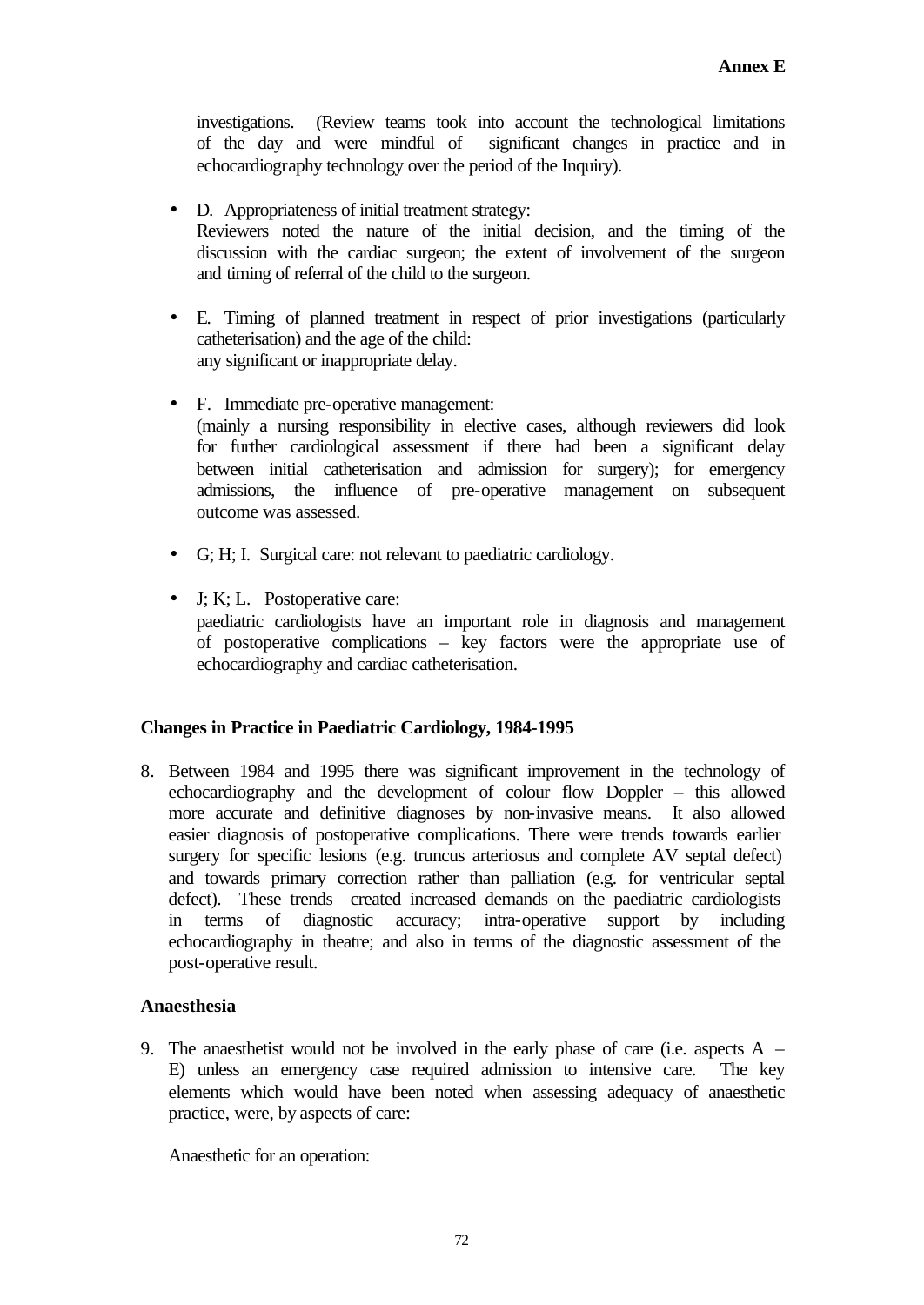- F. Immediate pre-operative management: evidence that a child was assessed pre-operatively and that the assessment was adequate to enable suitable choices of anaesthetic technique to be made. The degree and accuracy of preoperative assessment. The use of suitable pre-medication drugs where appropriate. The time taken to anaesthetise and prepare for surgery. Appropriate monitoring of cardiovascular system.
- H;I. Intra-operative care (perfusion and anaesthetic): The degree of consultant involvement. The appropriateness of anaesthetic technique. The appropriateness of intra-operative cardiovascular management. Management of unexpected complications. Evidence of inadequate perfusion and action taken. Whether a consultant anaesthetist was directly involved, or evidence that a case was appropriately delegated to a trainee. Whether the case was routine or out of hours.
- J;K;L. Postoperative care: Evidence that anaesthetic support in intensive care was provided when required. Appropriate plans for analgesia and fluid management. Appropriate management of ventilation. Appropriate timing and management of extubation.
- Anaesthetic for cardiological investigation: Evidence of appropriate assessment and use of anaesthetic. Evidence that the patient recovered in an appropriate environment. Evidence that suitable plans were made for analgesia, fluid management and general post-anaesthetic care.

# **Changes in practice in paediatric cardiac anaesthesia, 1984-1995**

10. It was acknowledged by the reviewers that there was a change/improvement in the extent and detail of anaesthetic record keeping over the period of the Inquiry, stimulated by the medico-legal climate. Other changes related more to improvement in monitoring equipment rather than any significant changes in drugs or practice. There have been significant changes in intensive care, most notably an improved understanding of cardiovascular physiology in neonates and infants, which is presumed to have contributed to the significant improvement in mortality rates in this age group. In the early years covered by the Inquiry it would have been the practice in the majority of units for surgeons to take primary responsibility for postoperative care while the anaesthetist was chiefly involved in the management of venitilatory support. From the early 1990s onwards, some centres started to involve anaesthetists more fully in the management of the care of children in intensive care, with anaesthetists taking on clinical sessions dedicated to the intensive care unit. In some units this had, by 1995, evolved to the point where a full time intensivist (usually an anaesthetist) had been appointed to the ICU.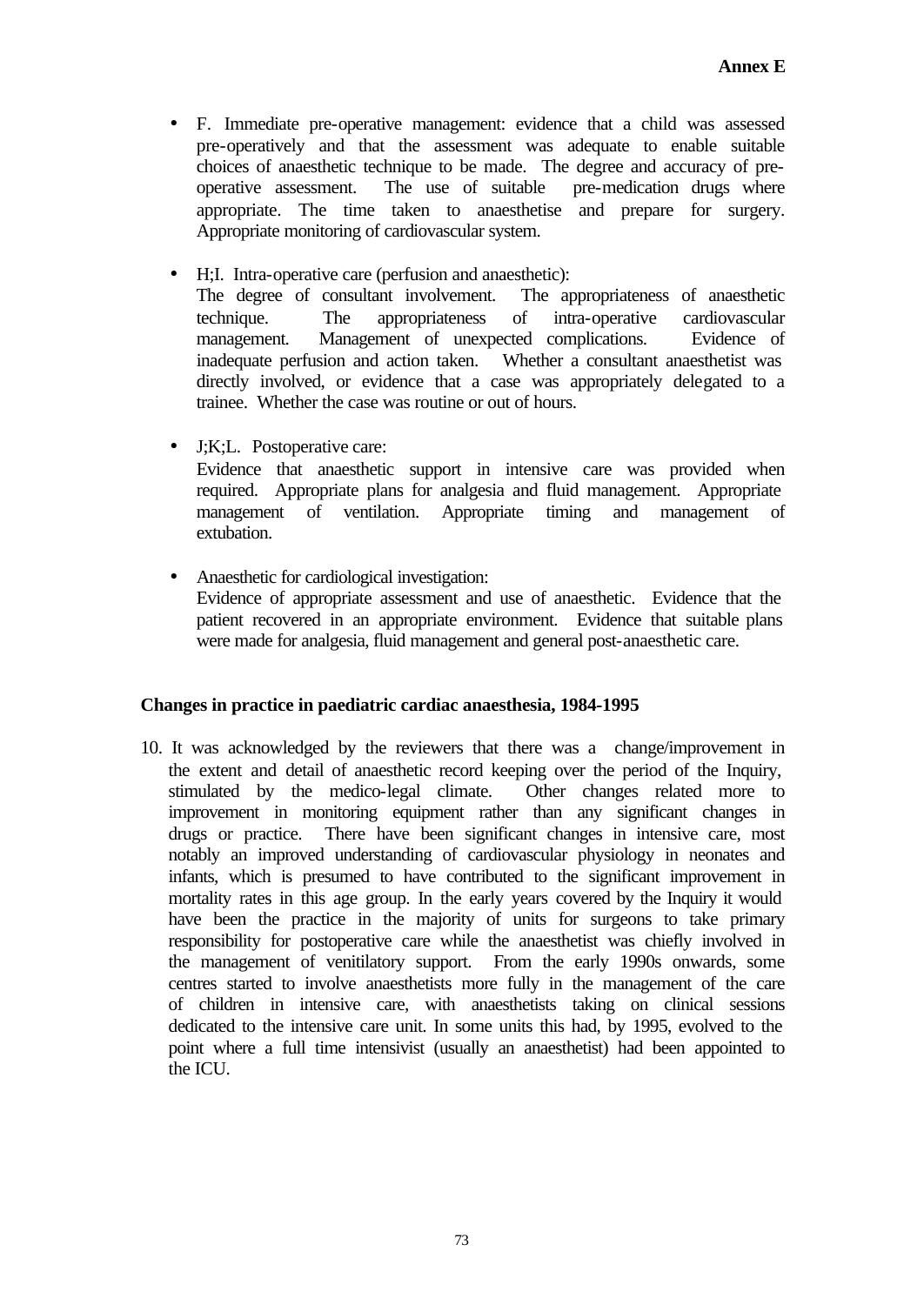# **Surgery**

11. Surgeon would not normally be involved in Aspects of Care A – C.

# **Key elements which would have been noted when assessing adequacy of surgical practice:**

- D. Appropriateness of initial treatment strategy: the degree of surgeon's involvement. The appropriateness of the decision to undertake surgery and the care plan.
- E. Timing of planned treatment: Any significant or inappropriate delay in the timing of surgery. Whether consent was taken and the operation discussed with the parents.
- G. Surgical procedure: Whether the procedure was commonly accepted and appropriate for the particular defect. Where a technique was unconventional, whether it was a response to an unusual situation. The sequence of the operation – whether it was performed logically.

Whether the operation was performed satisfactorily.

The management of cardiopulmonary bypass.

The time taken to perform the operation (cardiopulmonary bypass time, cross clamp time, circulatory arrest time).

The appropriateness and adequacy of myocardial protection.

The process of weaning from bypass.

Whether potential complications were anticipated.

Whether complications encountered were dealt with appropriately.

[Note: the teams acknowledged the importance of the printed operative record in reaching their judgements about the surgical procedure.]

• H. Perfusion:

management of cardiopulmonary bypass is a joint activity of the anaesthetist, surgeon and perfusionist. Whether the size and placement of cannulae for cardiopulmonary bypass was appropriate. Any evidence of inadequate perfusion; the length of time on perfusion and whether it was excessive given the circumstances of the surgery.

• K, also J and I Postoperative care: Overall co-ordination of care involving other specialists as necessary. The management of cardiovascular stability. The management of surgical complications e.g. bleeding, pneumothoraces.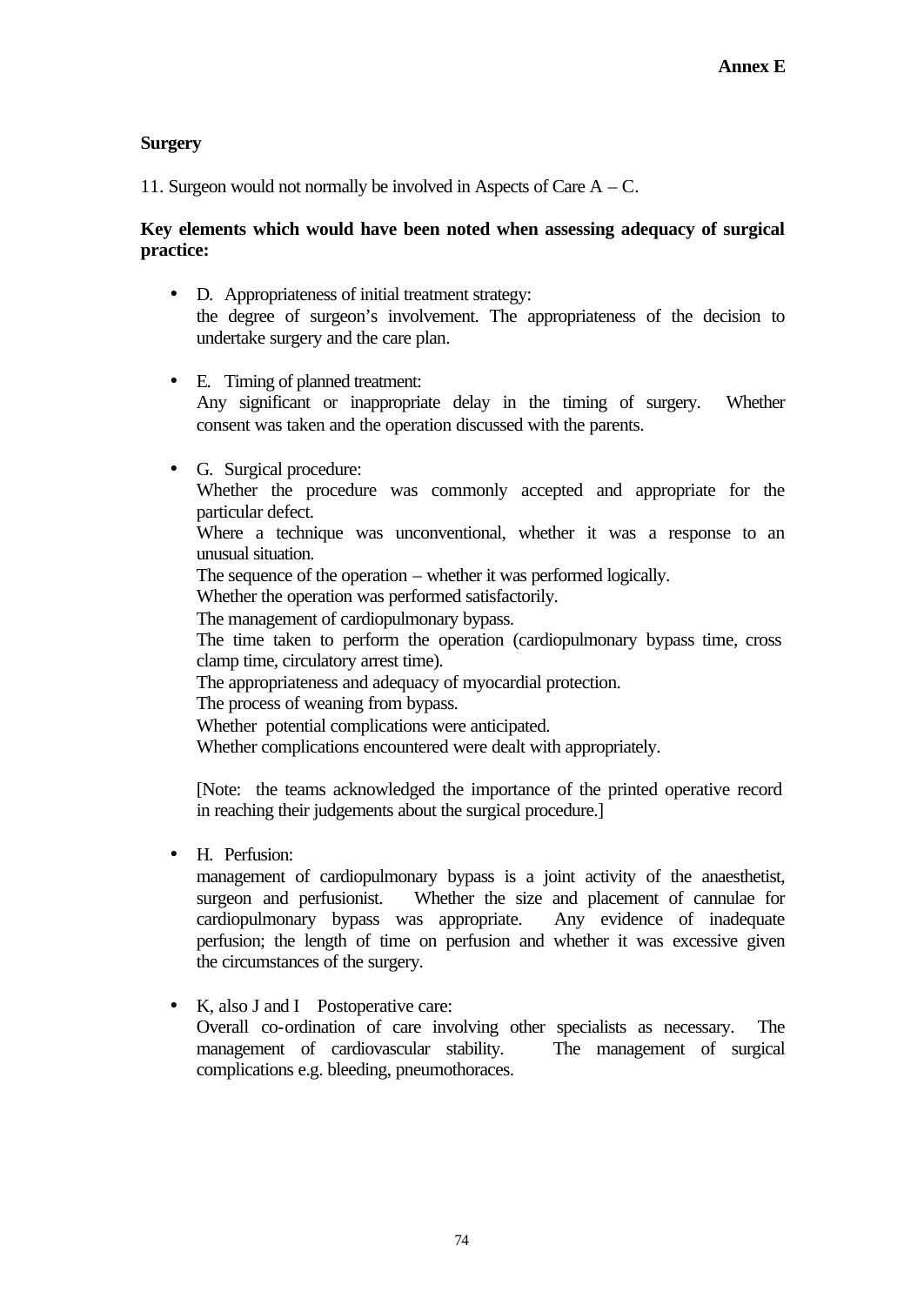### **Changes in practice in paediatric cardiac surgery, 1984-1995**

12. See comments under "paediatric cardiology" (paragraph 8). There were improvements in the accuracy of pre-operative diagnosis as a result of echocardiography. Surgical techniques are constantly evolving with new operations being introduced (e.g. arterial switch, the Fontan procedure); there were also trends towards earlier surgery for specific lesions (e.g. truncus arteriosus and complete AV septal defect) and towards primary correction rather than palliation (e.g. for ventricular septal defect). There were some improvements in the cannulae used for cardiopulmonary bypass and indeed improvements in cardiopulmonary bypass technology –specifically, in the oxygenator (artificial lung) and the smaller volume needed to prime the circuit. There were also significant improvements in control and correction of coagulation defects that made possible shorter operation times (less time stopping bleeding at the end of the procedure) and less bleeding post-operatively. In addition, improvements took place in illumination (surgical headlights) and magnification (surgical glasses).

#### **Nursing**

- 13. Nursing is obviously an activity involved in all aspects of care and so the key factors are summarised under pre-operative and postoperative care rather than for the individual aspects of care:
	- Pre-operative care: Evidence of use of checklist, nursing care plans and nursing notes. Evidence of appropriate explanation to child and family, and evidence of preparation of the family – eg pre-op. visit to the ICU. Documentation of family focussed information
	- Postoperative care:

Evidence of child orientated care and evidence of involvement of parents in the child's care.

Appropriate interpretation of observations for the age of the child.

Appropriate nurse action in response to changes in observations.

- Appropriate pain assessment/management.
- Frequency with which care plans were up-dated.
- Evidence of communication with parents.
- Evidence of continuity of care.

Discharge summary (nursing): particularly important when transfer from BCH to BRI and vice versa.

Bereavement care: appropriate care/support/counselling provision.

# **Changes in practice in paediatric cardiac nursing, 1994-1995**

14. There was progressively more involvement of nurses with a paediatric training, particularly in postoperative care.